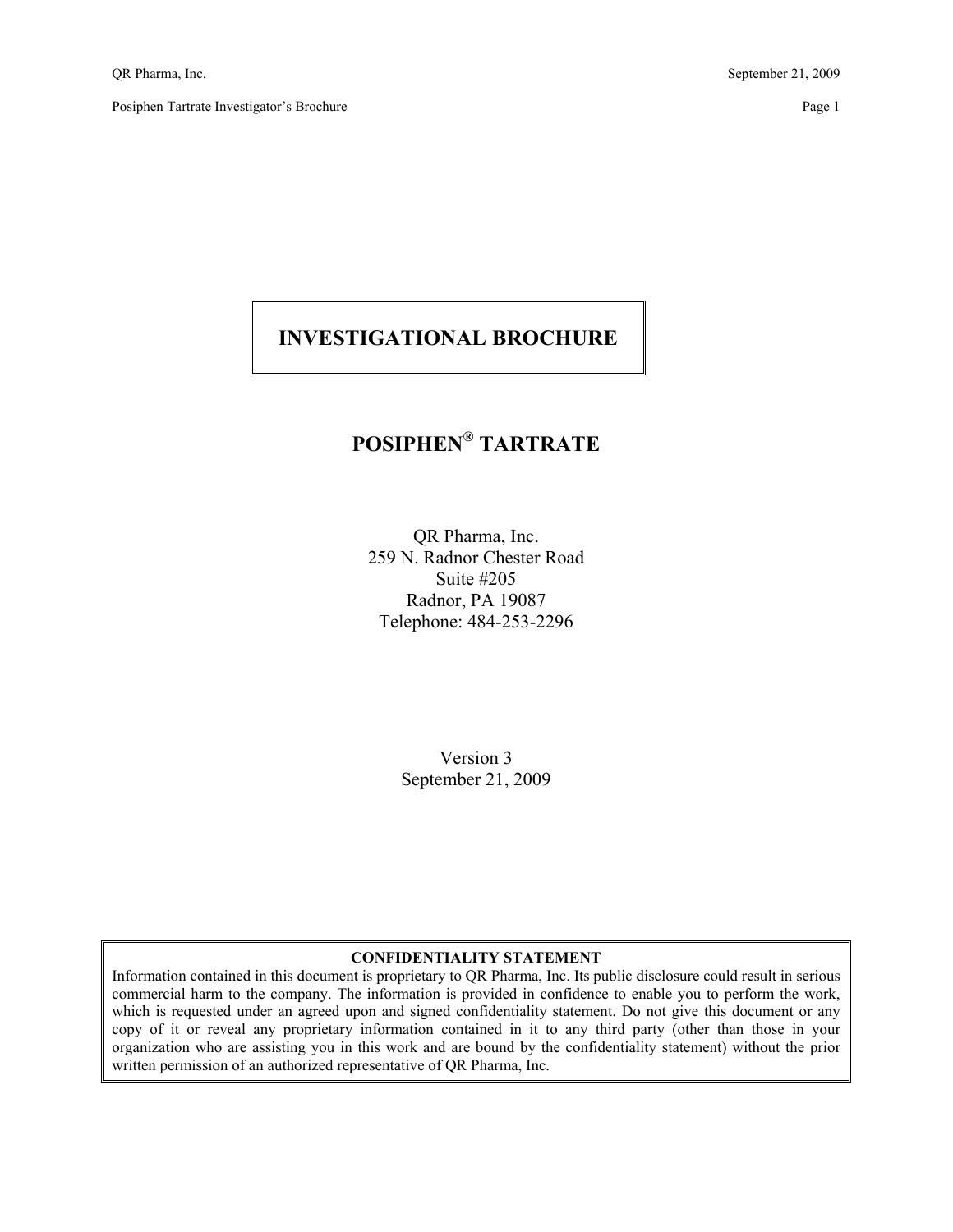## **Table of Contents**

|     |                                                                                       | <b>Page</b> |
|-----|---------------------------------------------------------------------------------------|-------------|
|     | <b>Table of Contents</b>                                                              | 2           |
|     | <b>List of Text Tables</b>                                                            | 4           |
|     | <b>List of Text Figures</b>                                                           | 8           |
| 1.0 | <b>Development History</b>                                                            | 9           |
| 2.0 | <b>Introduction</b>                                                                   | 9           |
| 3.0 | <b>Chemistry</b>                                                                      | 12          |
| 4.0 | <b>Non-Clinical Studies</b>                                                           | 13          |
| 4.1 | Pharmacology                                                                          | 13          |
|     | Primary Pharmacodynamics - In Vitro Activity                                          | 13          |
|     | <b>Effects on Acetylcholinesterase and Butyrylcholinesterase</b>                      | 15          |
|     | Primary Pharmacodynamics - In Vivo Assessments                                        | 17          |
| 4.2 | <b>Safety Pharmacology</b>                                                            | 19          |
|     | <b>Effects on Cardiovascular Function</b>                                             | 19          |
|     | <i>In Vitro</i> hERG (Potassium Channel) Assay                                        | 19          |
|     | <b>In Vivo Study in Conscious Dogs</b>                                                | 20          |
|     | <b>Effects on Respiratory Function</b>                                                | 23          |
|     | <b>Effects on Renal Function</b>                                                      | 24          |
| 4.3 | <b>Pharmacokinetics and Metabolism</b>                                                | 25          |
|     | <b>Methods</b>                                                                        | 25          |
|     | <b>Absorption and Pharmacokinetics</b>                                                | 25          |
|     | <b>Single Dose Administration in Dogs</b>                                             | 25          |
|     | <b>Multiple Dose Administration (Toxicokinetics)</b>                                  | 25          |
|     | <b>Tissue Distribution</b>                                                            | 27          |
|     | <b>Studies in Mice</b>                                                                | 27          |
|     | In Vitro Metabolism                                                                   | 29          |
|     | In Vitro Metabolism in Hepatocytes<br><i>In Vitro</i> Metabolism in Human Whole Blood | 29          |
|     |                                                                                       | 31          |
| 4.4 | <b>Toxicology</b>                                                                     | 33          |
|     | <b>Single Dose Toxicity Studies</b>                                                   | 35          |
|     | <b>Single Oral Dose Toxicity Study in Mice</b>                                        | 35          |
|     | <b>Single Intravenous Dose Toxicity Study in Mice</b>                                 | 36          |
|     | <b>Single Oral Dose Toxicity Study in Rats</b>                                        | 38          |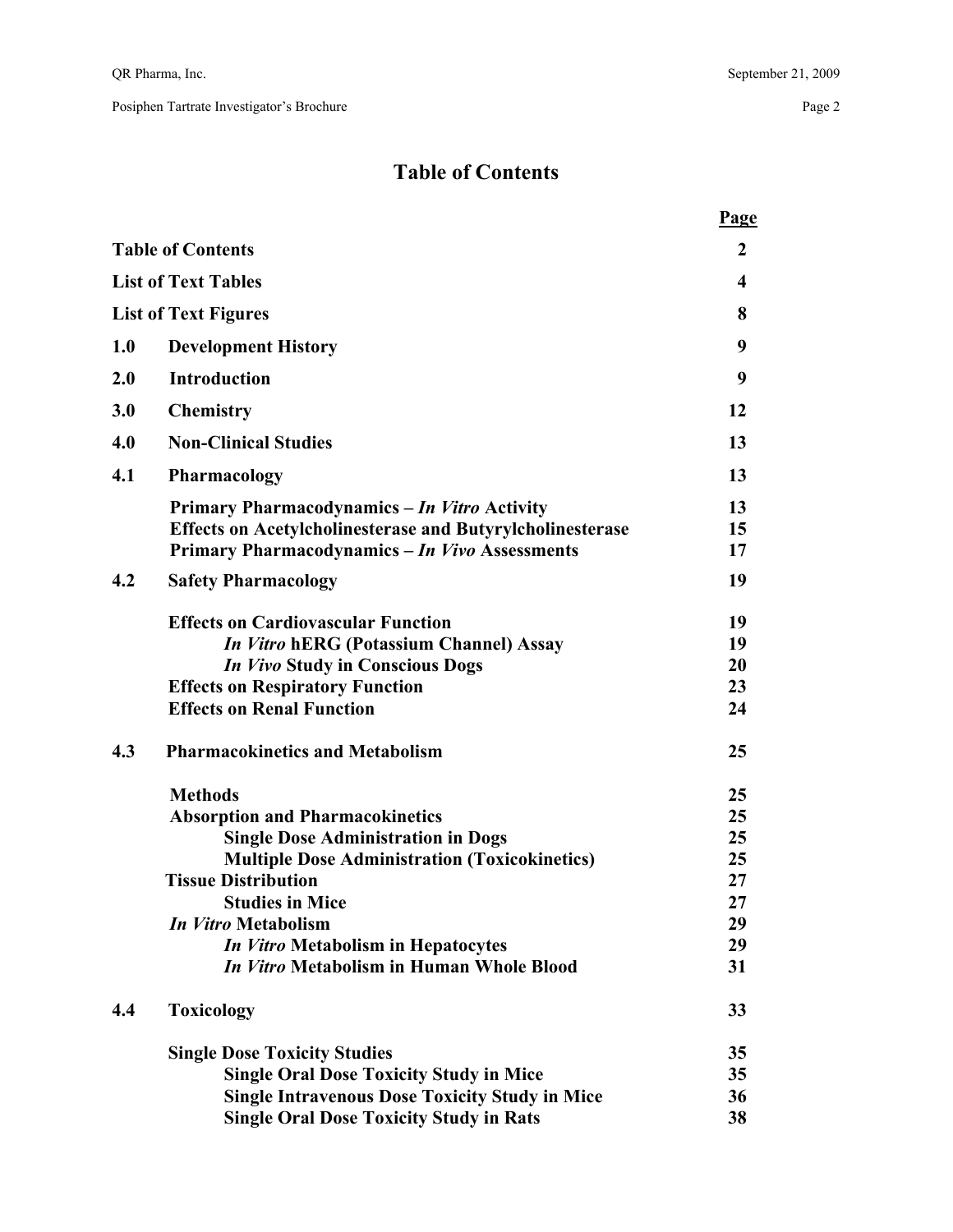|       | <b>Single Intravenous Dose Toxicity Study in Rats</b>                                                                                                                           | 39 |
|-------|---------------------------------------------------------------------------------------------------------------------------------------------------------------------------------|----|
|       | <b>Single Oral Toxicity Study in Dogs</b>                                                                                                                                       | 40 |
|       | <b>Repeated Oral Dose Toxicity Studies</b>                                                                                                                                      | 41 |
|       | <b>Repeated 4-Week Oral Dose Toxicity Study in Rats</b>                                                                                                                         | 41 |
|       | <b>Repeated 1-Week Oral Dose Toxicity Study in Dogs</b>                                                                                                                         | 46 |
|       | <b>Repeated 4-Week Oral Dose Toxicity Study in Dogs</b>                                                                                                                         | 49 |
|       | <b>Genotoxicity Studies</b>                                                                                                                                                     | 53 |
|       | <b>Bacterial Reverse Mutation Assays</b>                                                                                                                                        | 53 |
|       | <b>Mammalian Chromosomal Aberration Test</b>                                                                                                                                    | 54 |
| 5.0   | <b>Clinical Studies</b>                                                                                                                                                         | 56 |
| 5.1   | <b>Introduction</b>                                                                                                                                                             | 56 |
| 5.2   | <b>Overview of Clinical Pharmacology</b>                                                                                                                                        | 59 |
| 5.2.1 | <b>Pharmacokinetics of Posiphen Tartrate Administered Orally</b>                                                                                                                | 59 |
|       | A Single, Ascending Dose Study of the Pharmacokinetics and<br><b>Tolerability of Posiphen Tartrate in Healthy Men and Women</b>                                                 |    |
|       | $-AX-PO-101$                                                                                                                                                                    | 59 |
|       | A Three Period Study of the Pharmacokinetics,<br><b>Pharmacodynamics and Tolerability of Posiphen Tartrate</b><br><b>Following Multiple Oral Doses in Healthy Men and Women</b> |    |
|       | $-AX-PO-102$                                                                                                                                                                    | 61 |
| 5.3   | <b>Overview of Efficacy</b>                                                                                                                                                     | 66 |
| 5.4   | <b>Overview of Safety</b>                                                                                                                                                       | 66 |
| 5.4.1 | <b>Phase I Clinical Studies of Posiphen Tartrate in Healthy Male</b><br>and Female Subjects                                                                                     | 66 |
|       | A Single, Ascending Dose Study of the Pharmacokinetics and<br><b>Tolerability of Posiphen Tartrate in Healthy Men and Women</b>                                                 |    |
|       | $-AX-PO-101$                                                                                                                                                                    | 66 |
|       | A Three Period Study of the Pharmacokinetics,<br><b>Pharmacodynamics and Tolerability of Posiphen Tartrate</b>                                                                  |    |
|       | <b>Following Multiple Oral Doses in Healthy Men and Women</b>                                                                                                                   |    |
|       | $-AX-PO-102$                                                                                                                                                                    | 71 |
| 6.0   | <b>Summary of Data and Guidance for the Investigator</b>                                                                                                                        | 75 |
|       |                                                                                                                                                                                 |    |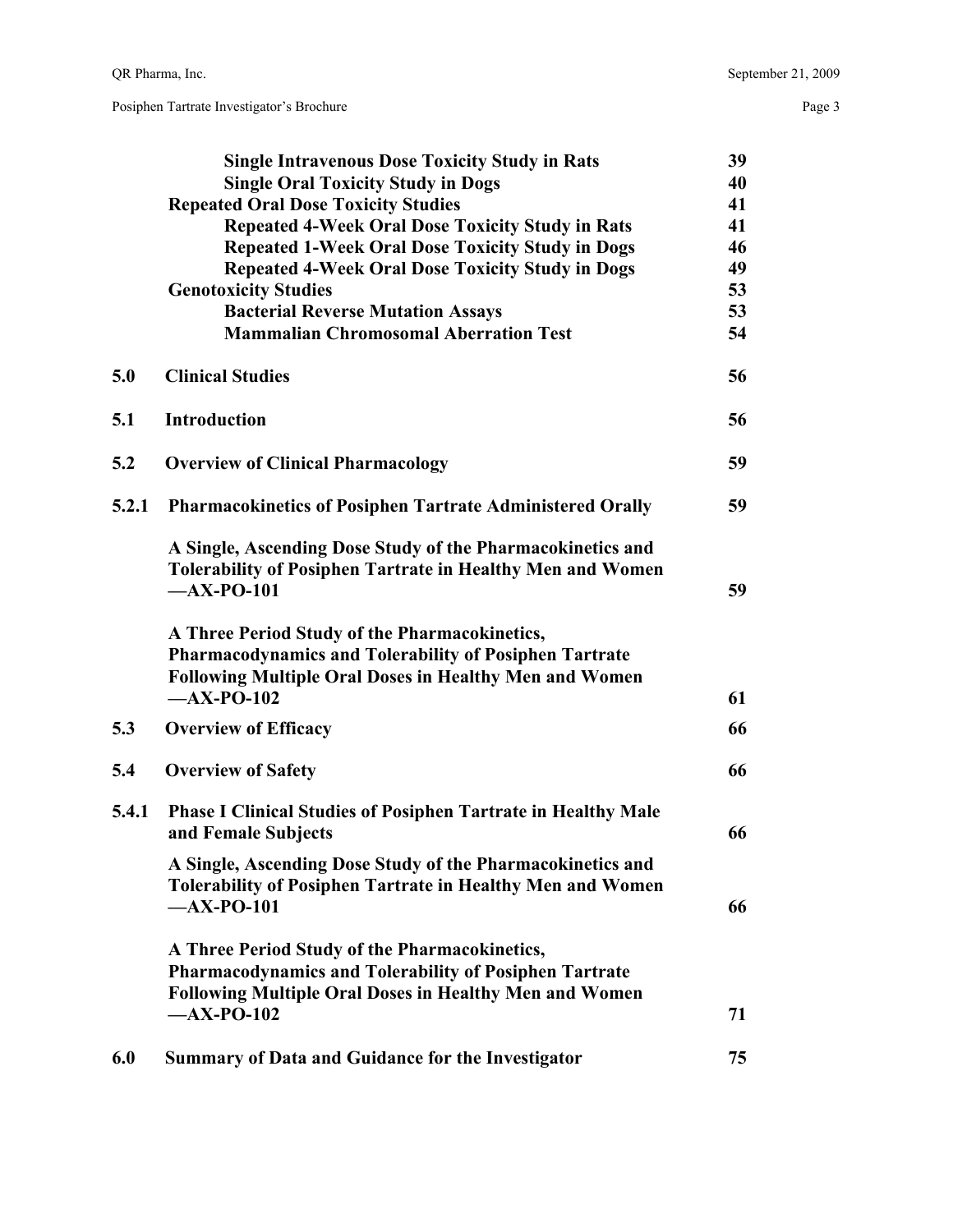| <b>Table Number</b> | <b>Title</b>                                                                                                                                                              | Page      |
|---------------------|---------------------------------------------------------------------------------------------------------------------------------------------------------------------------|-----------|
| <b>Table 4.1-1:</b> | $IC_{50}$ Value (nM) of Posiphen Tartrate on<br><b>Acetylcholinesterase and</b><br><b>Butyrylcholinesterase Activities</b>                                                | 16        |
| <b>Table 4.2-1:</b> | <b>Effect of Posiphen Tartrate on Peak Outward</b><br><b>Tail Current Amplitude in the hERG</b><br>(Potassium Channel) Assay                                              | 20        |
| <b>Table 4.2-2:</b> | Mean Peak ( $C_{max}$ ) and Total (AU $C_{0-24h}$ )<br><b>Plasma Concentrations of Posiphen in Beagle</b><br>Dogs after a Single Oral Dose of Posiphen<br><b>Tartrate</b> | <i>21</i> |
| <b>Table 4.2-3:</b> | Mean Heart Rates (HR) in Beagle Dogs after<br><b>Oral Administration of Posiphen Tartrate</b>                                                                             | 22        |
| <b>Table 4.2-4:</b> | Mean Arterial Blood Pressure (BP) in Beagle<br>Dogs after Oral Administration of Posiphen<br><b>Tartrate</b>                                                              | 22        |
| Table 4.2-5:        | <b>Effect of Oral Administration of Posiphen</b><br><b>Tartrate on Cumulative Mean Urine Volume</b><br>and Electrolyte Excretion in Saline Loaded<br><b>Rats</b>          | 24        |
| Table 4.3-1:        | <b>Pharmacokinetics and Bioavailability of</b><br>Posiphen in Dogs Following a Single Oral<br>and Intravenous Administration of Posiphen<br><b>Tartrate</b>               | 26        |
| Table 4.3-2:        | A Summary of the Detected Metabolites of<br><b>Posiphen in Cultures of Cryo-preserved</b><br><b>Hepatocytes</b>                                                           | 30        |
| <b>Table 4.3-3:</b> | <b>The Abundance of Posiphen Metabolites in</b><br><b>Cultures of Cryo-preserved Hepatocytes</b>                                                                          | 31        |
| <b>Table 4.4-1:</b> | <b>Summary of Single Dose Toxicity Studies with</b><br><b>Posiphen Tartrate</b>                                                                                           | 34        |
| <b>Table 4.4-2:</b> | <b>Summary of Repeated Oral Dose Toxicity</b><br><b>Studies Conducted with Posiphen Tartrate</b>                                                                          | 34        |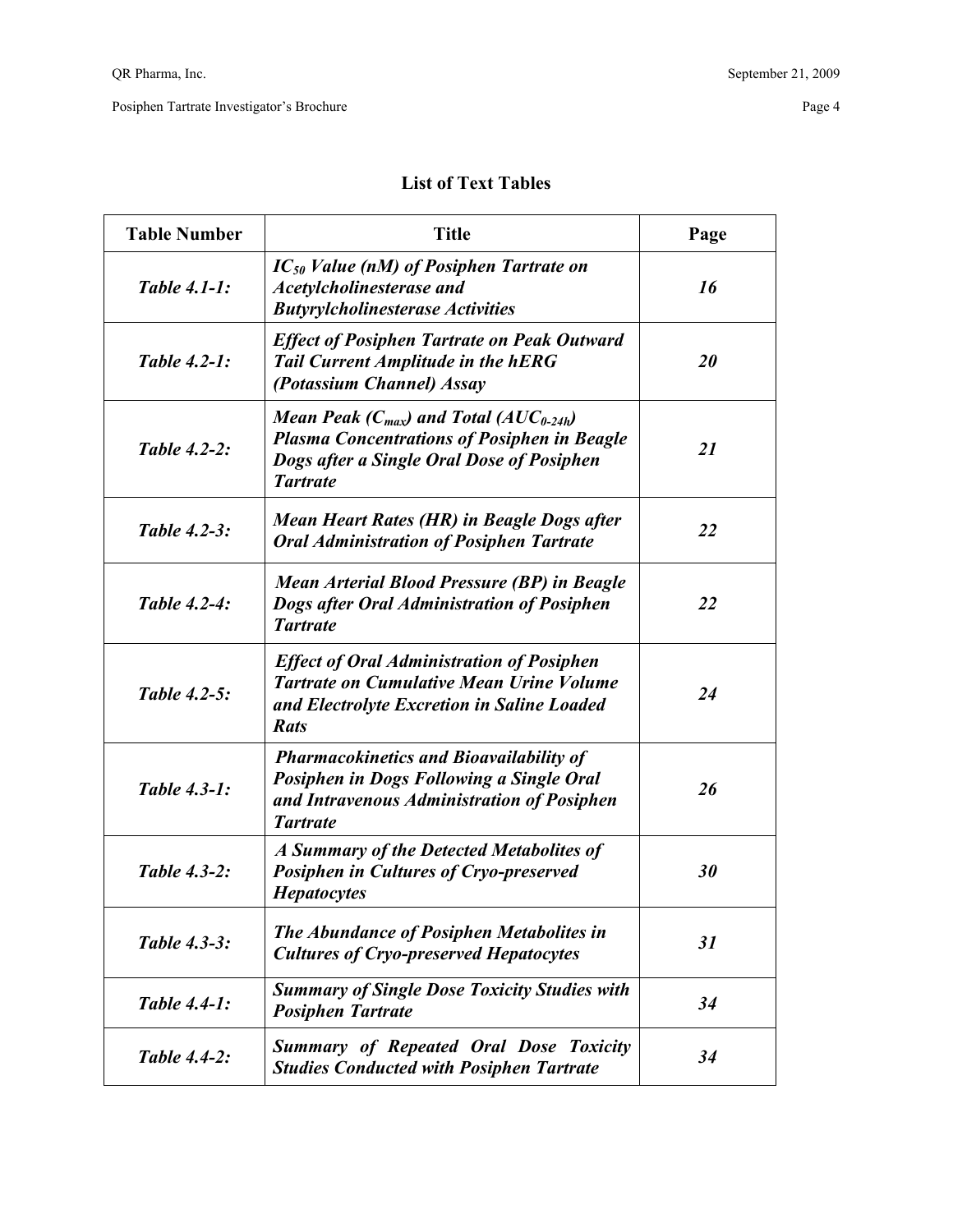| <b>Table Number</b>  | <b>Title</b>                                                                                                                                                                                        | Page |
|----------------------|-----------------------------------------------------------------------------------------------------------------------------------------------------------------------------------------------------|------|
| <b>Table 4.4-3:</b>  | <b>Summary of Genotoxicity Studies Conducted</b><br>with Posiphen Tartrate                                                                                                                          | 34   |
| <b>Table 4.4-4:</b>  | <b>Summary of Findings after a Single Oral Dose</b><br>of Posiphen Tartrate to CD-1 <sup>®</sup> (ICR) Mice                                                                                         | 36   |
| <b>Table 4.4-5:</b>  | <b>Summary of Findings after a Single</b><br><b>Intravenous Dose of Posiphen Tartrate to CD-</b><br>1 <sup>®</sup> (ICR) Mice                                                                       | 37   |
| Table 4.4-6:         | <b>Summary of Findings after a Single Oral Dose</b><br>of Posiphen Tartrate to CD® (SD) Rats                                                                                                        | 38   |
| <b>Table 4.4-7:</b>  | <b>Summary of Findings after a Single</b><br><b>Intravenous Dose of Posiphen Tartrate to</b><br>$CD@$ (SD) Rats                                                                                     | 39   |
| Table 4.4-8:         | <b>Summary of Notable Findings after a Single</b><br><b>Oral Dose of Posiphen Tartrate to Beagle</b><br><b>Dogs</b>                                                                                 | 41   |
| Table 4.4-9:         | Mean Peak ( $C_{max}$ ) and Total (AU $C_{0.24h}$ )<br><b>Plasma Concentrations of Posiphen in Male</b><br>and Female CD (SD) Rats following Oral<br><b>Dosing of Posiphen Tartrate for 4 Weeks</b> | 42   |
| <b>Table 4.4-10:</b> | <b>Incidence of Twitching in Male and Female</b><br><b>CD (SD) Rats During Oral Dosing of</b><br><b>Posiphen Tartrate for 4 Weeks</b>                                                               | 43   |
| Table 4.4-11:        | Mean Reticulocyte Count, Hemoglobin, and<br><b>MCH Values in Male and Female CD (SD)</b><br><b>Rats Administered Posiphen Tartrate by</b><br><b>Gavage for 4 Weeks</b>                              | 44   |
| Table 4.4-12:        | Mean Urinary pH Values for Male and<br><b>Female CD (SD) Rats after Administration of</b><br><b>Posiphen Tartrate by Gavage for 4 Weeks</b>                                                         | 45   |
| <b>Table 4.4-13:</b> | Mean Absolute and Relative Thymus and<br>Thyroid/Parathyroid Weights in Male and<br><b>Female CD (SD) Rats Administered Posiphen</b><br><b>Tartrate by Gavage for 4 Weeks</b>                       | 45   |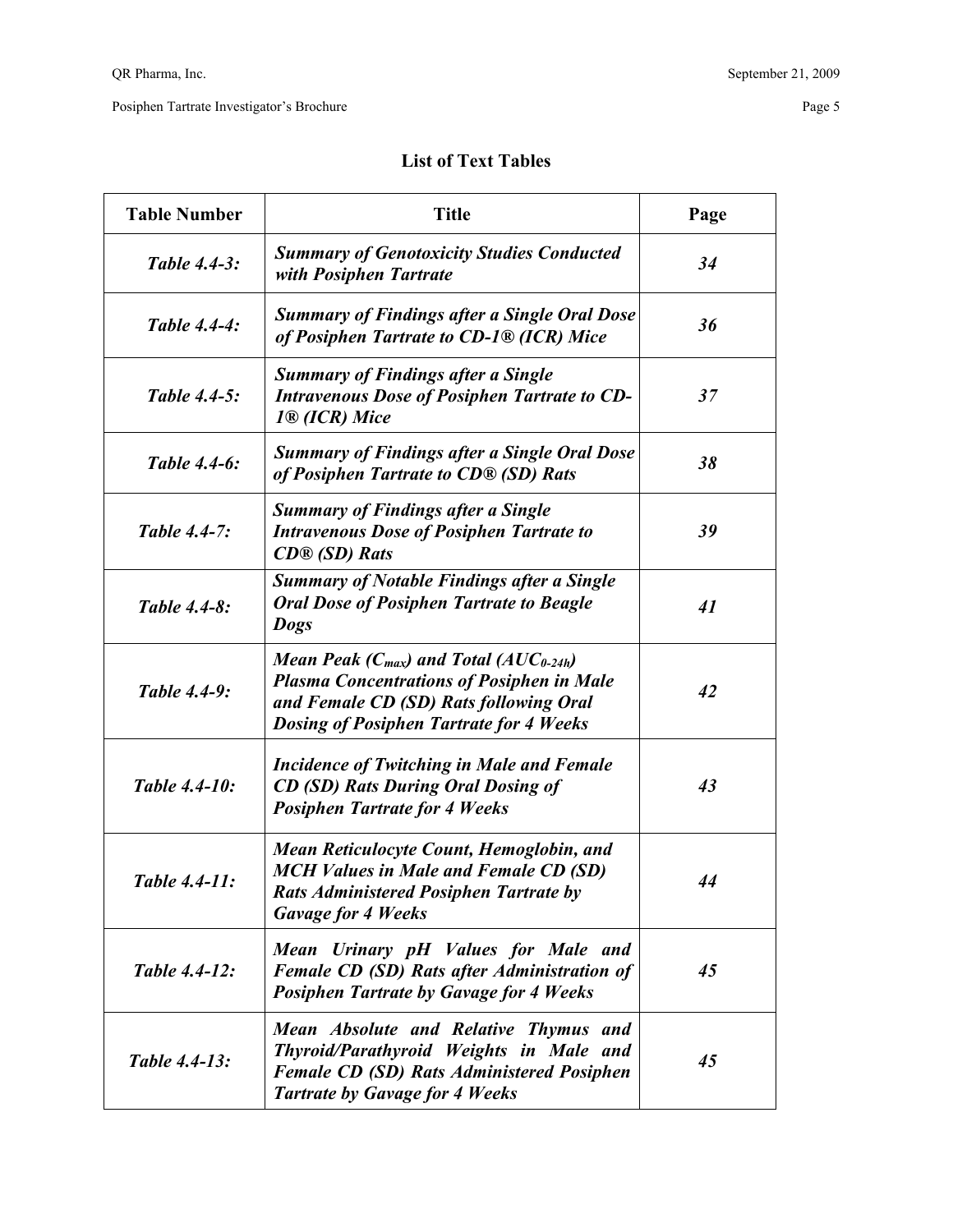| <b>Table Number</b>  | <b>Title</b>                                                                                                                                                                                        | Page |
|----------------------|-----------------------------------------------------------------------------------------------------------------------------------------------------------------------------------------------------|------|
| Table 4.4-14:        | <b>Summary of Findings in Male and Female</b><br><b>CD (SD) Rats Administered Posiphen Tartrate</b><br>by Gavage for 4 Weeks                                                                        | 46   |
| <b>Table 4.4-15:</b> | Individual Peak ( $C_{max}$ ) and Total (AU $C_{0-\tau}$ )<br><b>Plasma Concentrations of Posiphen in Male</b><br>and Female Beagle Dogs with Oral Dosing of<br><b>Posiphen Tartrate for 7 Days</b> | 47   |
| <b>Table 4.4-16:</b> | <b>Summary of Clinical Observations following</b><br><b>Oral Administrations of Posiphen Tartrate to</b><br><b>Beagle Dogs for up to 7 Days</b>                                                     | 48   |
| Table 4.4-17:        | Mean Plasma $C_{max}$ and $AUC_{0.24}$ Values of<br><b>Posiphen after Oral Dosing of Posiphen</b><br><b>Tartrate for 4 Weeks to Beagle Dogs</b>                                                     | 50   |
| Table 4.4-18:        | <b>Mean Heart Rates and Selected ECG Values</b><br>in Beagle Dogs 1-Hour after Oral<br><b>Administration of Posiphen Tartrate - Week 4</b>                                                          | 51   |
| <b>Table 4.4-19:</b> | Mean Serum Cholesterol Values in Beagle<br>Dogs after Oral Dosing of Posiphen Tartrate –<br>Week 4                                                                                                  | 51   |
| <b>Table 4.4-20:</b> | <b>Summary of Notable Findings in Beagle Dogs</b><br>Orally Administered Posiphen Tartrate by<br>Capsule for up to 4 Weeks – End of Dosing<br><b>Phase</b>                                          | 52   |
| Table 4.4-21:        | <b>Number</b> of Revertants/Plate<br><b>Mean</b><br>with<br><b>Posiphen Tartrate in the Presence or Absence</b><br>of Metabolic Activation                                                          | 54   |
| Table 4.4-22:        | <b>Mean Number of Chromosomal Aberrations</b><br>in HPBL after 4 or 20 h of Exposure to<br><b>Posiphen Tartrate in the Presence or Absence</b><br>of Metabolic Activation                           | 56   |
| <b>Table 5.1-1:</b>  | <b>Summary of Posiphen Tartrate Phase I</b><br><b>Clinical Studies</b>                                                                                                                              | 57   |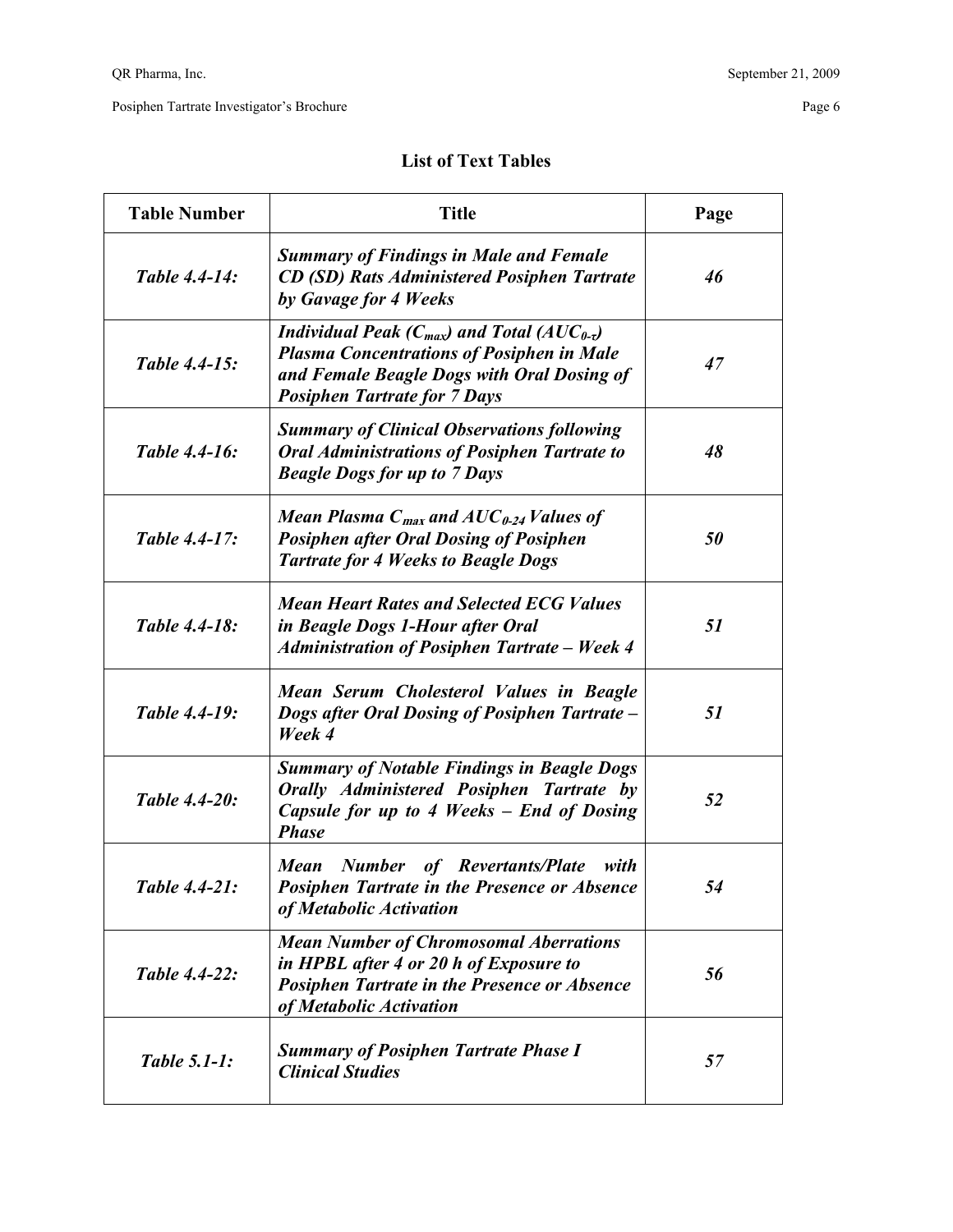| <b>Table Number</b> | <b>Title</b>                                                                                                                                                                                                                                             | Page |
|---------------------|----------------------------------------------------------------------------------------------------------------------------------------------------------------------------------------------------------------------------------------------------------|------|
| Table 5.2-1:        | <b>Mean Pharmacokinetic Parameters for</b><br><b>Posiphen by Dose After Single Oral</b><br><b>Administration of Posiphen Tartrate - Male</b><br>and Female Subjects Combined Statistics<br>(Equal Number of Males and<br>Females/Cohort)- AX-PO-101      | 60   |
| <b>Table 5.2-2:</b> | <b>Mean Pharmacokinetic Parameters for</b><br><b>Posiphen by Dose After Repeat-Dose Oral</b><br><b>Administration of Posiphen Tartrate - Male</b><br>and Female Subjects Combined Statistics<br>(Equal Number of Males and<br>Females/Cohort)- AX-PO-102 | 64   |
| Table 5.4-1:        | <b>Summary of Adverse Events in More Than</b><br><b>One Subject Per Treatment Group (Males and</b><br><b>Females Combined) Study AX-PO-101</b>                                                                                                           | 69   |
| Table 5.4-2:        | <b>Summary of Treatment-Related Adverse</b><br><b>Events in More Than One Subject Per</b><br><b>Treatment Group (Males and Females</b><br>Combined) Study AX-PO-101                                                                                      | 70   |
| Table 5.4-3:        | <b>Summary of Adverse Events in More Than</b><br><b>One Subject Per Treatment Group (Males and</b><br><b>Females Combined) Study AX-PO-102</b>                                                                                                           | 73   |
| Table 5.4-4:        | <b>Summary of Treatment-Related Adverse</b><br><b>Events in More Than One Subject Per</b><br><b>Treatment Group (Males and Females</b><br><b>Combined) Study AX-PO-102</b>                                                                               | 74   |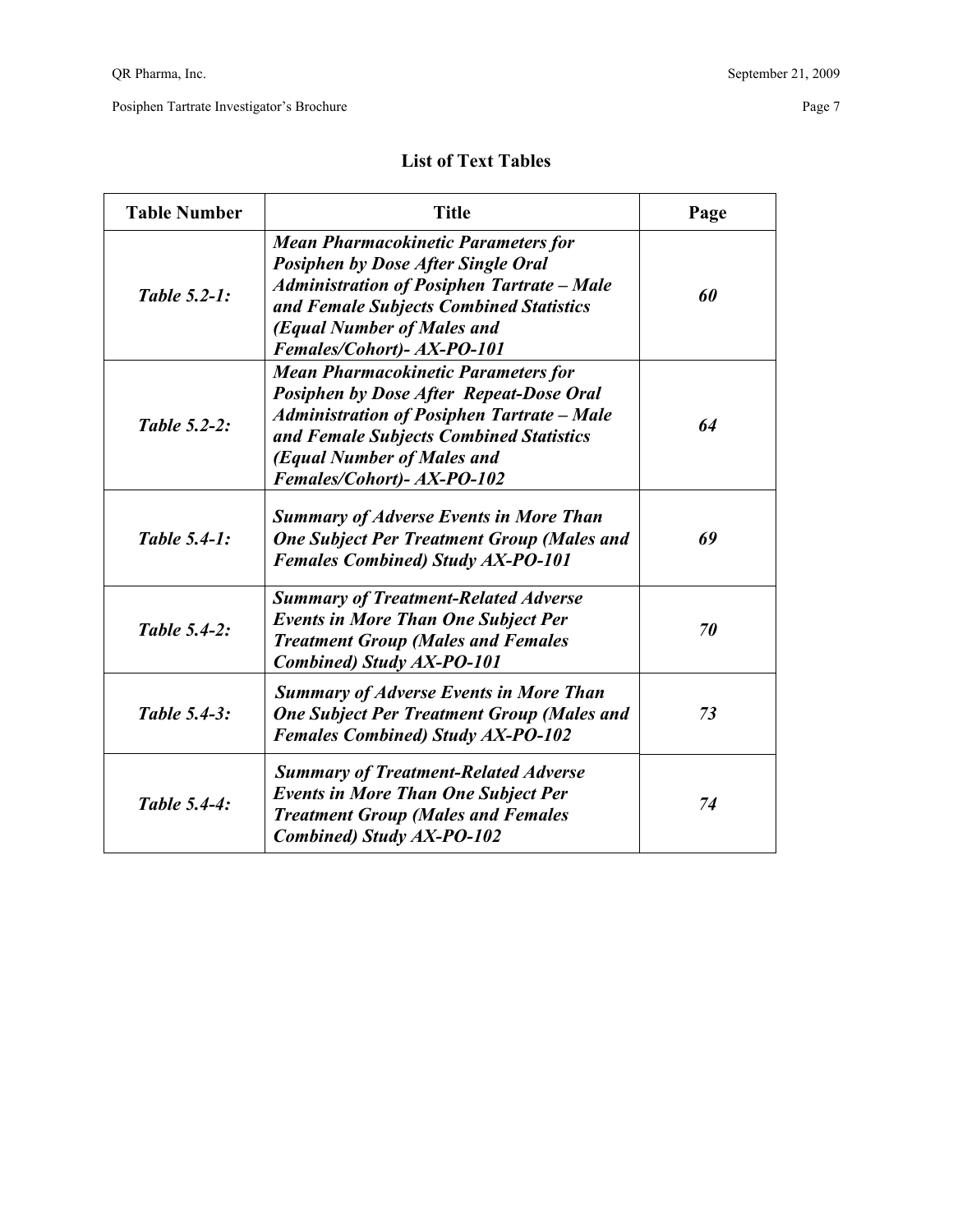## **List of Text Figures**

| Title<br><b>Figure Number</b> |                                                                                                                                               | Page |
|-------------------------------|-----------------------------------------------------------------------------------------------------------------------------------------------|------|
| Figure $4.1-1$ :              | <i>Effects of Posiphen <math>(+)</math>phenserine] on Steady</i><br>State Levels of $\beta$ APP and A $\beta$ in Human<br>Neuroblastoma Cells | 14   |
| Figure $4.1-2$ :              | <b>Effects of Posiphen on Newly Synthesized</b><br><b><i>BAPP Levels in Human Neuroblastoma Cells</i></b>                                     | 15   |
| <b>Figure 4.1-3:</b>          | <i>Effects of Posiphen on <math>\beta</math>APP and A<math>\beta</math> Levels</i><br>in Mice                                                 | 17   |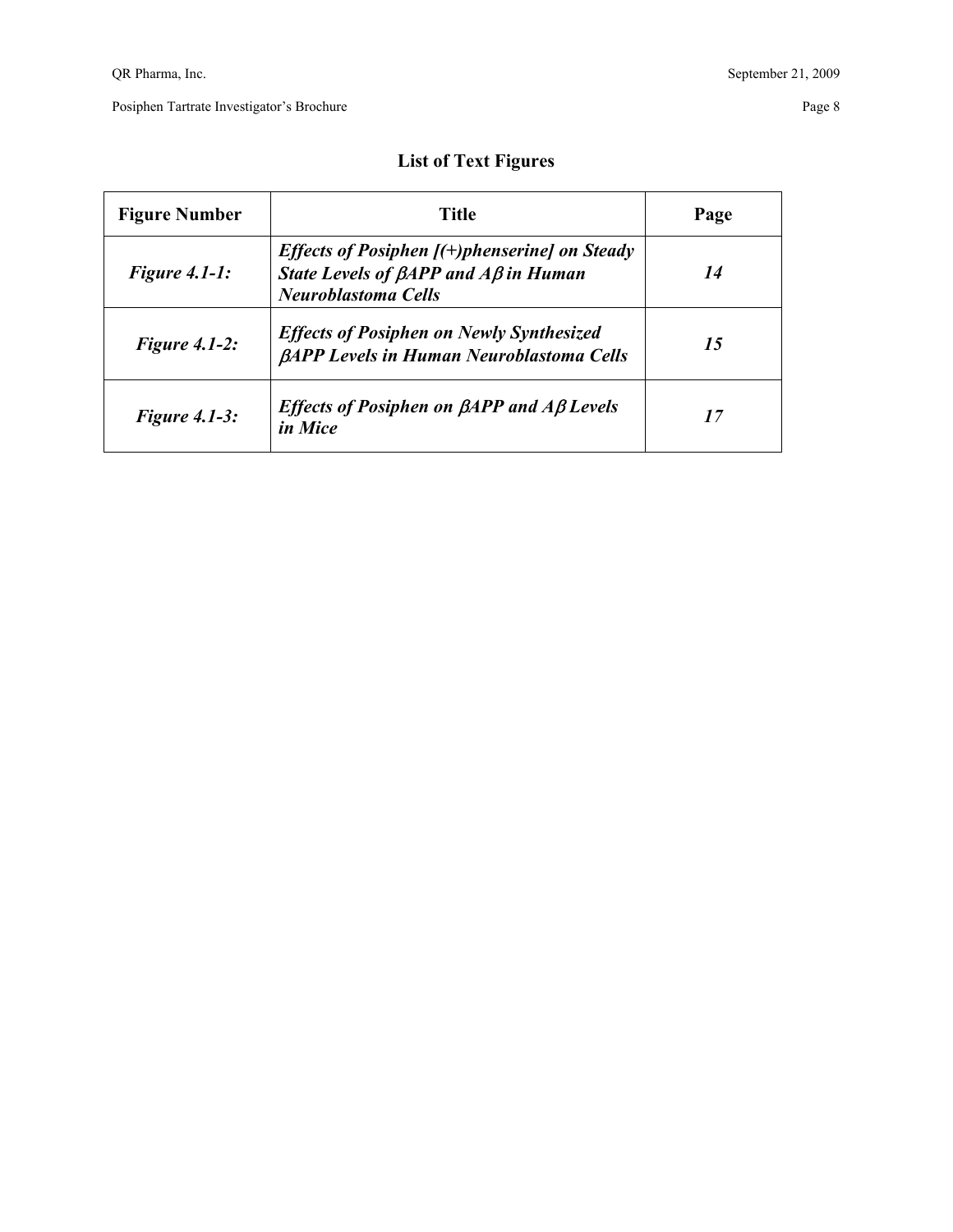## **POSIPHEN® TARTRATE**

#### **1.0 DEVELOPMENT HISTORY**

 Posiphen® tartrate, a selective inhibitor of beta-amyloid (Aβ) and beta-amyloid precursor protein (βAPP) production, may have utility as a disease modifying treatment for Alzheimer's disease (AD). Posiphen was discovered at the National Institutes of Aging and was selected from a series of structurally-related compounds designed for Aβ and APP specificity with minimal acetylcholinesterase inhibitory activity. Posiphen® tartrate was shown to reduce APP and/or Aβ production in relevant preclinical in vitro and in vivo studies. The safety of posiphen tartrate has also been established in preclinical toxicology studies with single daily dosing to mice, rats and dogs for up to 30 days. Two Phase I studies in humans have been conducted.

#### **2.0 INTRODUCTION**

 A major histopathological hallmark of AD is the appearance of senile plaques composed of aggregated forms of Aβ derived from APP by β- and γ-secretases. The assembled forms of Aβ have been causally associated with neurological damage in results from *in vitro* and *in vivo* experimental pharmacology studies and hence represent a target for drug development in AD treatment.

 In addition, newer research shows that in the absence of neurotrophic factors, APP is shed from the surface of neuronal cells and processed into an amino terminal fragment (N-APP) that binds to DR6 receptors and induces nerve cell death<sup>1</sup>. This processing initiates a cascade that leads to the subsequent cleavage of other toxic APP fragments. The Bredesen Lab identified another factor that is cleaved from the C-terminal end of APP (C31) and causes nerve cell degeneration and death in tissue culture cells and in transgenic mice<sup>2</sup>.

 $\overline{a}$ 

<sup>&</sup>lt;sup>1</sup> A. Nicolaev et al, Nature, Vol 457, 2009, 981-990

<sup>&</sup>lt;sup>2</sup> V. Galvan et al. PNAS, Vol 103, No. 18, 2006, 7130–7135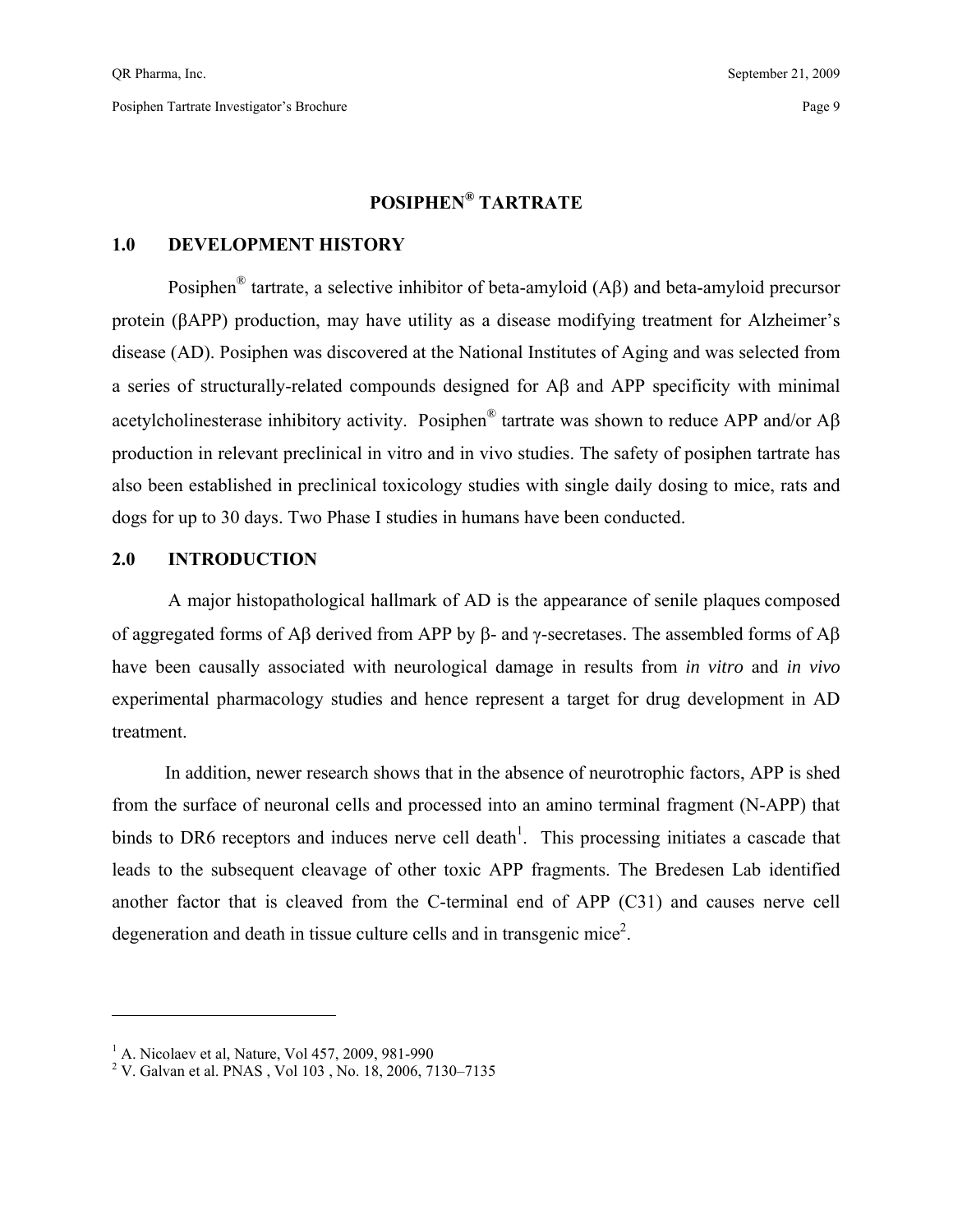$\overline{a}$ 

Posiphen Tartrate Investigator's Brochure Page 10



 In the case of all three toxic peptide, reducing APP synthesis could be beneficial to the brain, because through the Aβ pathway neurotoxic plaque formation is reduced, and through the inhibition of toxic N- and C- terminal fragments nerve cell death is inhibited and brain cells are preserved.

Posiphen  $[(+)$ -phenserine] as well as its chiral isomer, phenserine  $[(-)$ -phenserine]<sup>3</sup>, significantly reduce APP and Aβ *in vitro* using human neuroblastoma cell cultures and in animals.**<sup>4</sup>** The amount of newly synthesized APP was lower (up to 60%) following incubation

<sup>&</sup>lt;sup>3</sup> Phenserine is an acetylcholinesterase inhibitor which has been studied in Phase III clinical trials for mild to moderate Alzheimer's disease. Posiphen is 100- to 1000-fold less active in inhibiting human acetylcholinesterase or butyrylcholinesterase *in vitro* compared to phenserine. 4

Shaw *et al.* (2001), Phenserine regulates translation of β-amyloid precursor protein mRNA by a putative interleukin-1 responsive element, a target for drug development. Proceedings of the National Academy of Sciences 98: 7605 – 7610.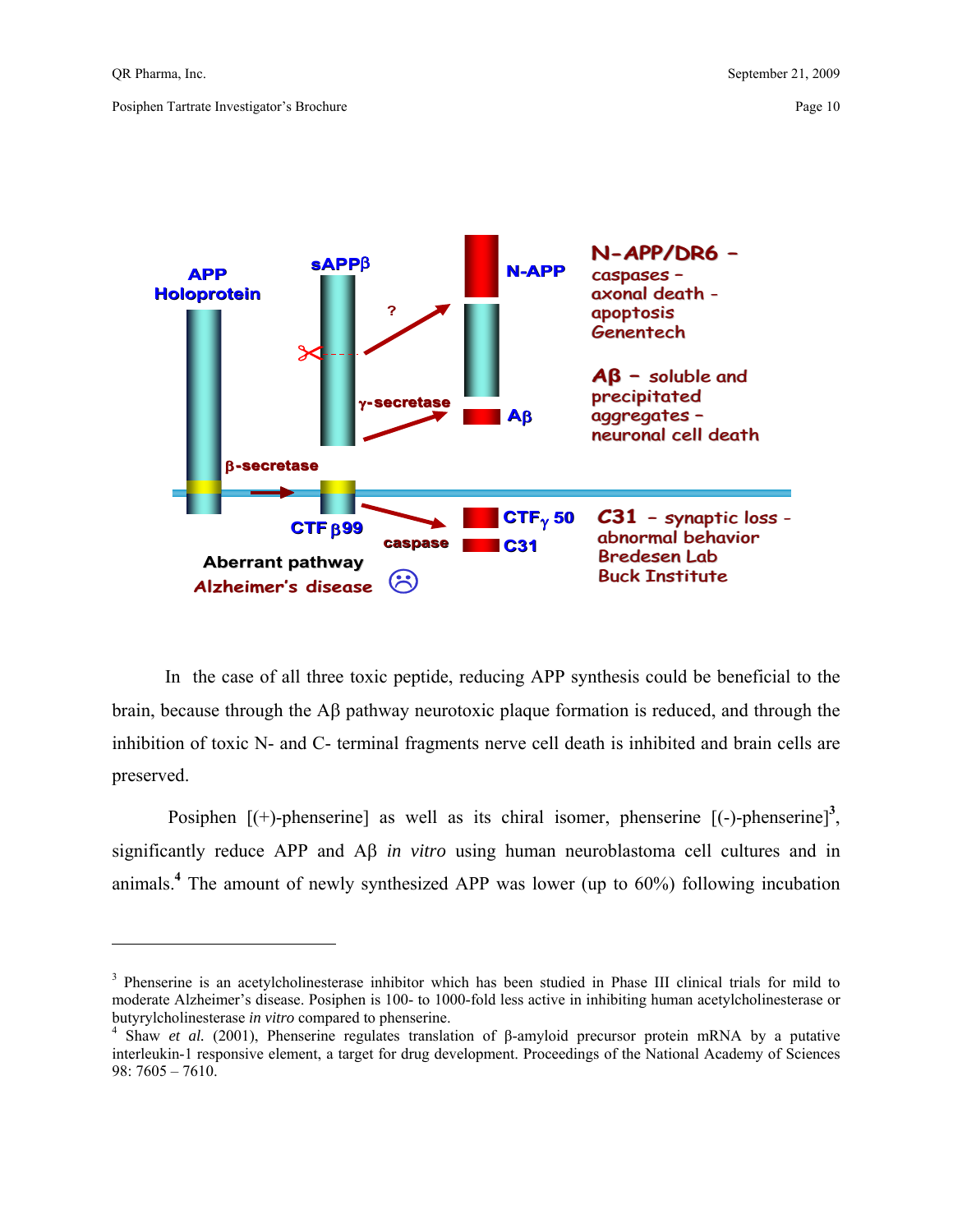with posiphen giving an  $IC_{50}$  value of approximately 670 nM. Posiphen and phenserine both reduce newly synthesized APP without changing APP mRNA levels, resulting in significant reductions of Aβ levels. Recent studies aligning and comparing the 5'-UTRs (untranslated region) of the *APP* gene in man and other species, and comparing these to APP-like sequences have demonstrated a close homology between the human and rodent 5'-UTR of *APP* and a lack of similarity to those of *APLP-1* (amyloid-like protein precursor-1) and *APLP-2*. **5** These results suggest that Posiphen can decrease Aβ levels by post-transcriptional regulation of APP levels and can reduce Aβ without affecting important proteolytic pathways.

 In light of the evidence that it is an inhibitor of amyloid precursor protein (APP) synthesis<sup>6</sup>, Posiphen<sup>®</sup> tartrate is being developed by QR Pharma as a potential disease modifying treatment for Alzheimer's disease. Through APP inhibition, Posiphen may halt or slow disease progression by reducing APP levels and accordingly β amyloid (Aβ), the substrate available for formation of toxic oligomers. Evidence in the literature suggests that targeting the accumulation of Aβ, a hydrophobic, neurotoxic self-aggregating 40 to 42 amino acid peptide that accumulates preferentially within senile plaques (SP) in the brain, could change the course of  $AD^7$ .

 Other data from Genentech show that APP in the absence of trophic factors is shed from the surface of neuronal cells and processed into an amino terminal fragment (N-APP) that binds to DR6 receptors and induces nerve cell death<sup>1</sup>. The Bredesen Lab identified another factor that is cleaved from the C-terminal end of APP (C31) and causes nerve cell degeneration and death in tissue culture cells and in transgenic mice<sup>2</sup>.

 $\overline{a}$ 

<sup>&</sup>lt;sup>5</sup> Maloney *et al.* (2004), Presence of a "CAGA box" in the *APP* gene unique to amyloid plaque-forming species and absent in all *APLP*-1/2 genes: implications in Alzheimer's disease. FASEB 18: 1288 – 1290.

 $6$  Lahiri DK, Chen D, Maloney B, Holloway HW, Yu QS et al (2007) JPET 320: 386 – 396.

<sup>7</sup> D.J.Selkoe, Arch Neurol 62, 2005, 192-195.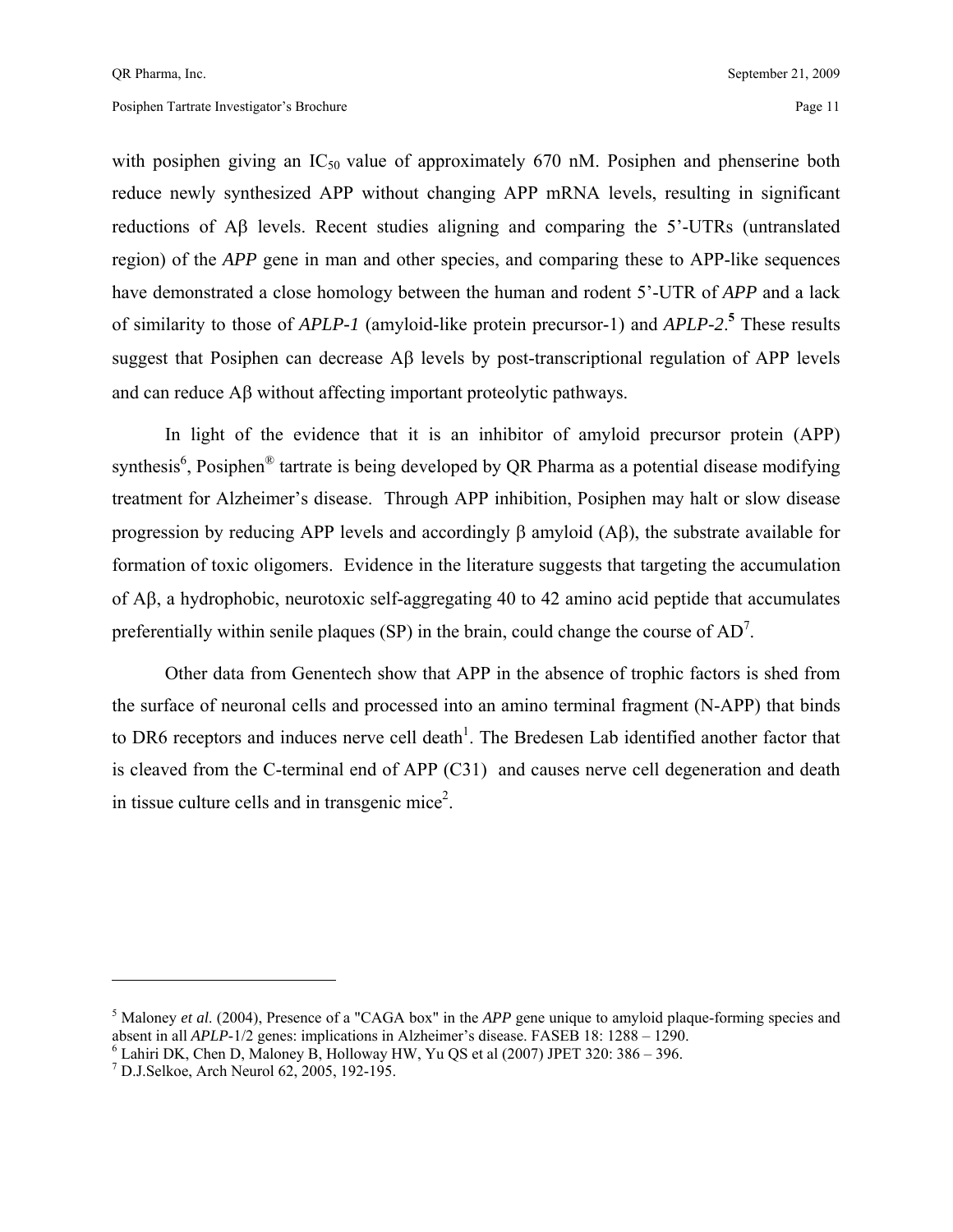#### **3.0 CHEMISTRY**

| <b>Compound Name:</b> Posiphen Tartrate |                                                                                                                                                        |
|-----------------------------------------|--------------------------------------------------------------------------------------------------------------------------------------------------------|
| <b>Chemical Name:</b>                   | $(3aR, 8aS)$ -1,2,3,3a,8,8a-hexahydro-1,3a,8-trimethylpyrrolo $[2,3-b]$<br>indol-5-ol phenylcarbamate (ester), $(2R,3R)$ -dihydroxybutanedioate (salt) |
| <b>CAS Number:</b>                      | $[609800-41-1]$                                                                                                                                        |
|                                         | Molecular Formula: $C_{20}H_{23}N_3O_2 \cdot C_4H_6O_6$                                                                                                |

**Molecular Weight**: 487.5

**Chemical Structure**:



Posiphen . D-Tartrate

**Appearance**: White to off-white crystalline solid.

Physical description (Capsule): Dark green hard gelatin capsule

#### **Components:**

*Active ingredient:* Posiphen tartrate

*Inactive ingredients:* Capsugel Coni-snap hard gelatin capsule, dark green, size 0, Capsugel Part # 0000735. The gelatin capsule consists of the following inactive ingredients: FD&C Blue No. 2, D&C Yellow No. 10, titanium dioxide, alkaline processed BSE-free bovine gelatin.

*Composition:* 

**Ingredient Function** Posiphen tartrate Active ingredient Hard gelatin capsule Dosage unit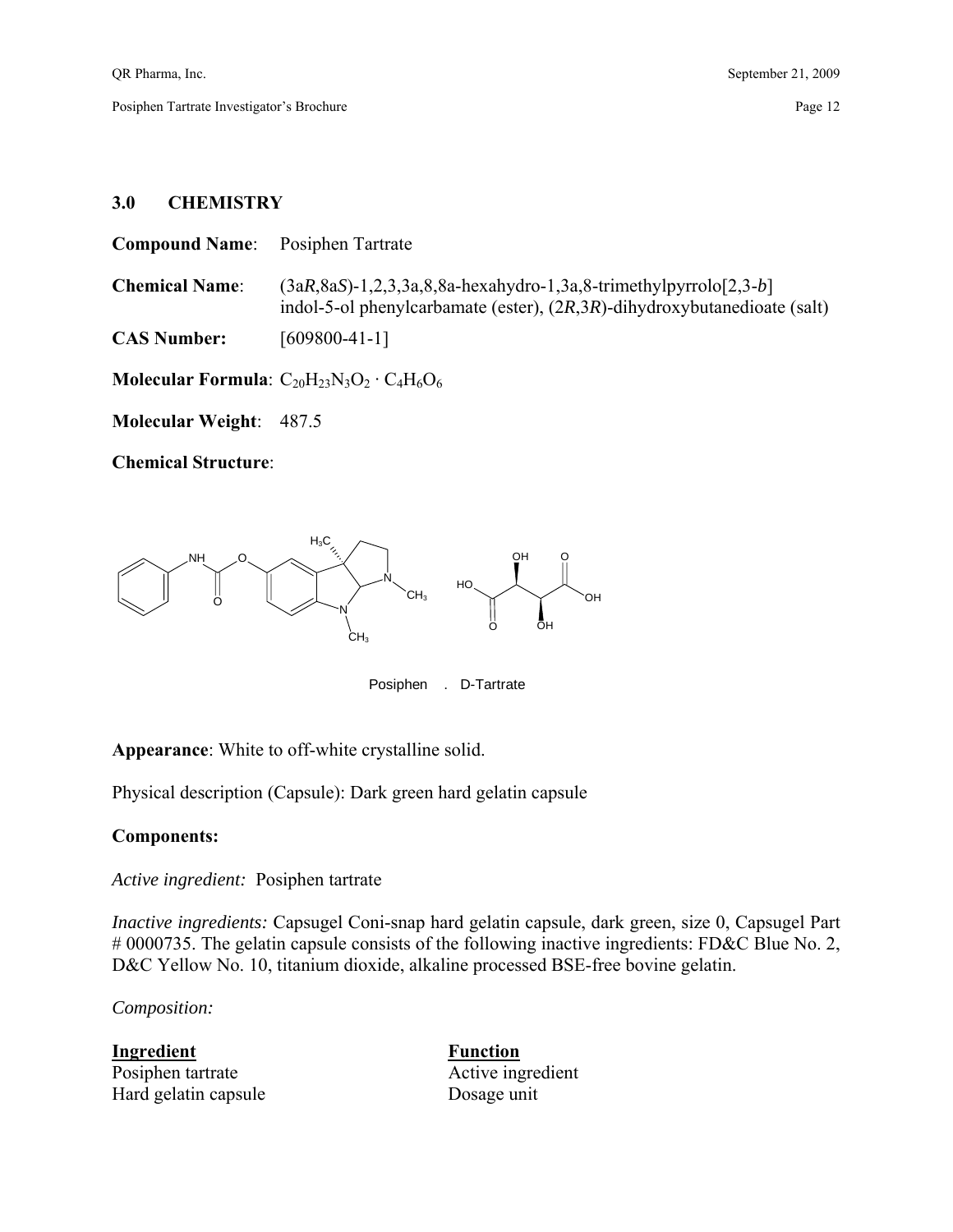$\overline{a}$ 

#### **4.0 NON-CLINICAL STUDIES**

#### **4.1 Pharmacology**

 The pharmacological activity of posiphen [(+)-phenserine] was examined *in vitro* and *in vivo* and was compared to its chiral isomer, phenserine [(-)-phenserine] (Report NIA April 2005 and Report NIA June 2005). Both posiphen and phenserine reduced βAPP and Aβ in these models and although posiphen appears to be as potent against Aβ as phenserine, it may offer an advantage relative to manifestations from acetylcholinesterase inhibition.

#### *Primary Pharmacodynamics – In Vitro Activity*

*In vitro* studies have focused on the characterization of the effects of posiphen and phenserine on βAPP and Aβ using neuroblastoma cell cultures. The cholinesterase (ChE) inhibitor, phenserine, was originally designed and developed as a selective inhibitor of acetylcholinesterase *versus* butyrylcholinesterase, while its chiral isomer, posiphen  $[(+)$ -phenserine)] was found to have substantially less ChE inhibitory activity. Additionally, both posiphen and phenserine were designed with a high but balanced, lipophilicity (log p value = 2.22) to provide a high blood-brain barrier penetrability and brain uptake (10:1 brain: plasma ratio).

 It has been reported that posiphen decreases βAPP levels *in vitro* in a time- and dosedependent manner, resulting in significant reductions of Aβ without affecting the signaling pathways regulating βAPP processing.**<sup>8</sup>** The effect of posiphen on βAPP and Aβ levels in human neuroblastoma cells (SK-N-SH) is shown in **Figure 4.1-1**. Posiphen significantly reduced βAPP and A $\beta$  in a time- and concentration-dependent manner, similar to that of phenserine. The IC<sub>50</sub> to lower βAPP was approximately 670 nM (216 ng/mL).

<sup>&</sup>lt;sup>8</sup> Shaw *et al.* (2001), Phenserine regulates translation of β-amyloid precursor protein mRNA by a putative interleukin-1 responsive element, a target for drug development. Proceedings of the National Academy of Sciences 98: 7605 – 7610.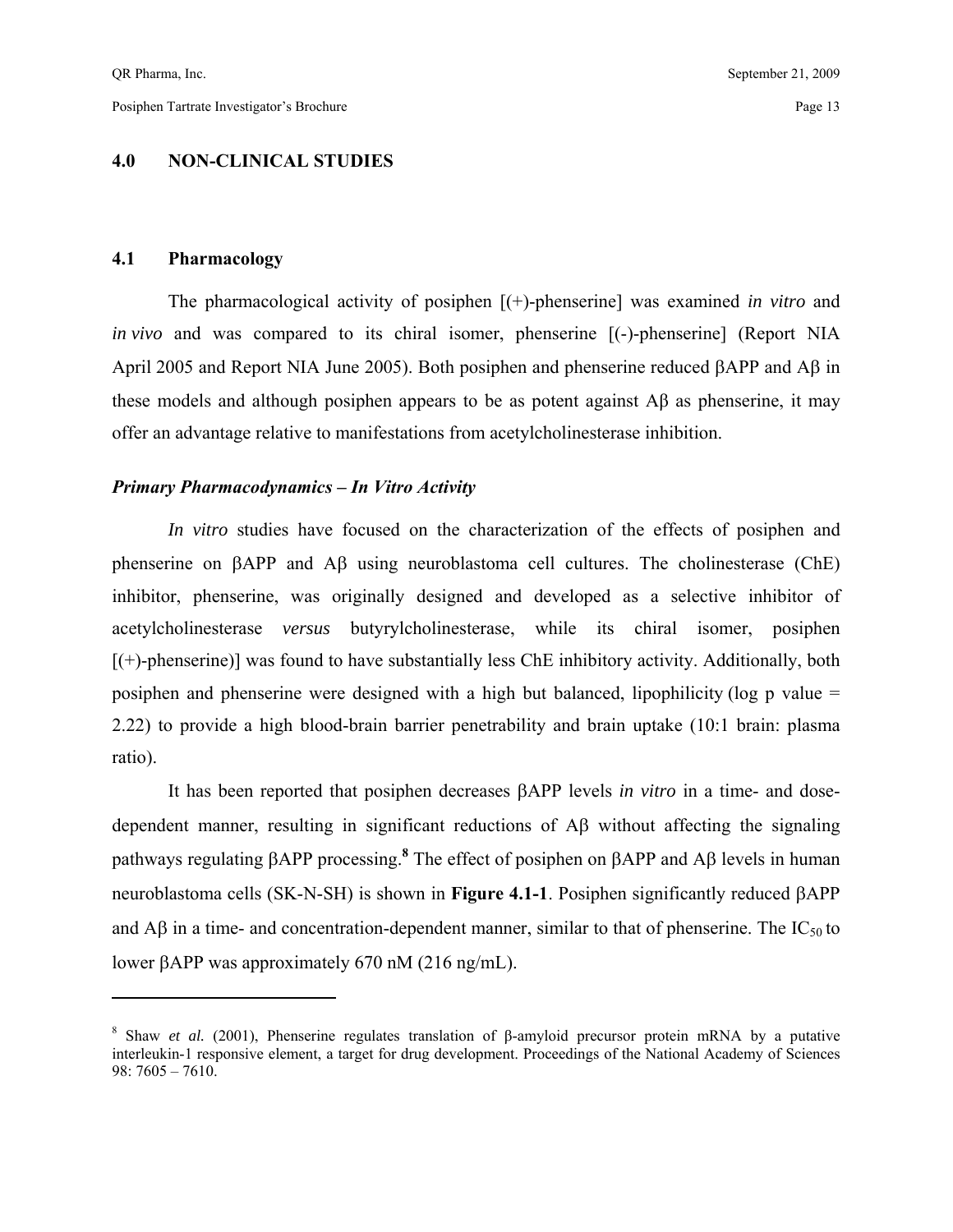Posiphen Tartrate Investigator's Brochure Page 14 and 2008 14 and 2008 14 and 2008 14 and 2008 14 and 2008 14 and 2008 14 and 2008 14 and 2008 14 and 2008 14 and 2008 14 and 2008 14 and 2008 14 and 2008 14 and 2008 14 and



*Figure 4.1-1: Effects of Posiphen [(+)-phenserine] on Steady State Levels of βAPP and Aβ in Human Neuroblastoma Cells* 

*SK-N-SH cells were treated with and without posiphen [(+)phenserine] or phenserine. The extra- and intracellular* β*APP were determined by Western blots (A) and A*β *levels were quantitated by ELISA (B).*

To further investigate the post-transcriptional effects of posiphen, the rate of βAPP protein synthesis was assessed with and without posiphen or phenserine using human neuroblastoma (SHSY-5Y) cells. Newly synthesized βAPP was significantly decreased by 40%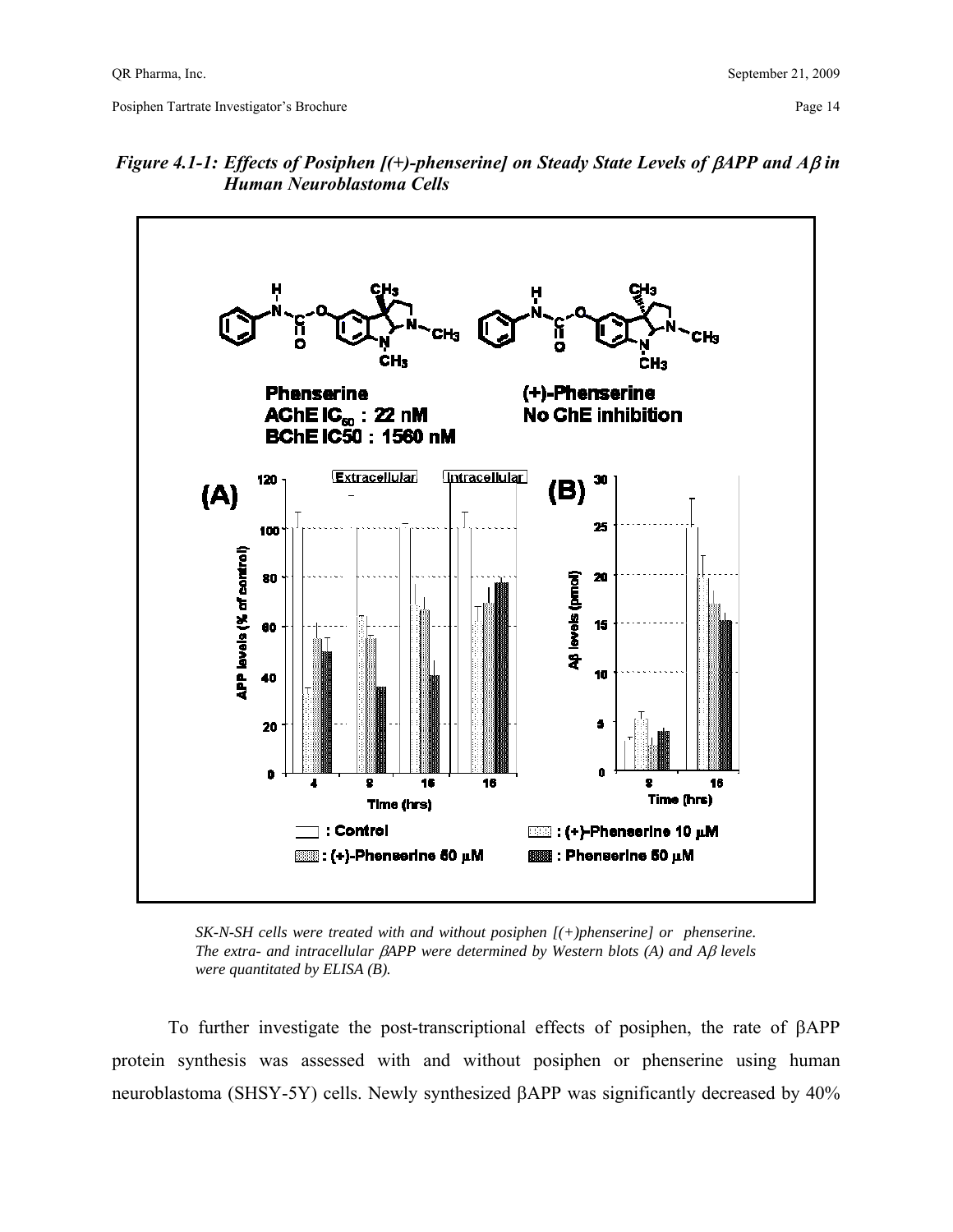following posiphen or phenserine treatment (**Figure 4.1-2A and 4.1-2B**) but neither treatment changed βAPP mRNA levels (**Figure 4.1-2C**) or global protein synthesis.

### *Figure 4.1-2: Effects of Posiphen on Newly Synthesized* β*APP Levels in Human Neuroblastoma Cells*



*After treatment with 10 µM of posiphen or phenserine for 16 hrs, newly synthesized*  β*APP was assessed by 35S-radio labeling for 10 min followed by immunoprecipitation (Ab2072, Abcam) of* β*APP protein (A). The newly synthesized* β*APP levels (A) were quantitated by densitometric analysis and normalized with newly synthesized total protein by TCA precipitable counts (B).* β*APP mRNA levels were assessed by quantitative RT-PCR (C).*

These results indicate that posiphen down-regulates βAPP expression at either the posttranscriptional or post-translational level.

#### *Effects on Acetylcholinesterase and Butyrylcholinesterase*

The inhibitory activity of posiphen tartrate  $(0.3 \text{ nM} - 10 \mu \text{M})$  was assessed *in vitro* using freshly prepared acetylcholinesterase (EC 3.1.1.7) and butyrylcholinesterase (EC 3.1.1.8)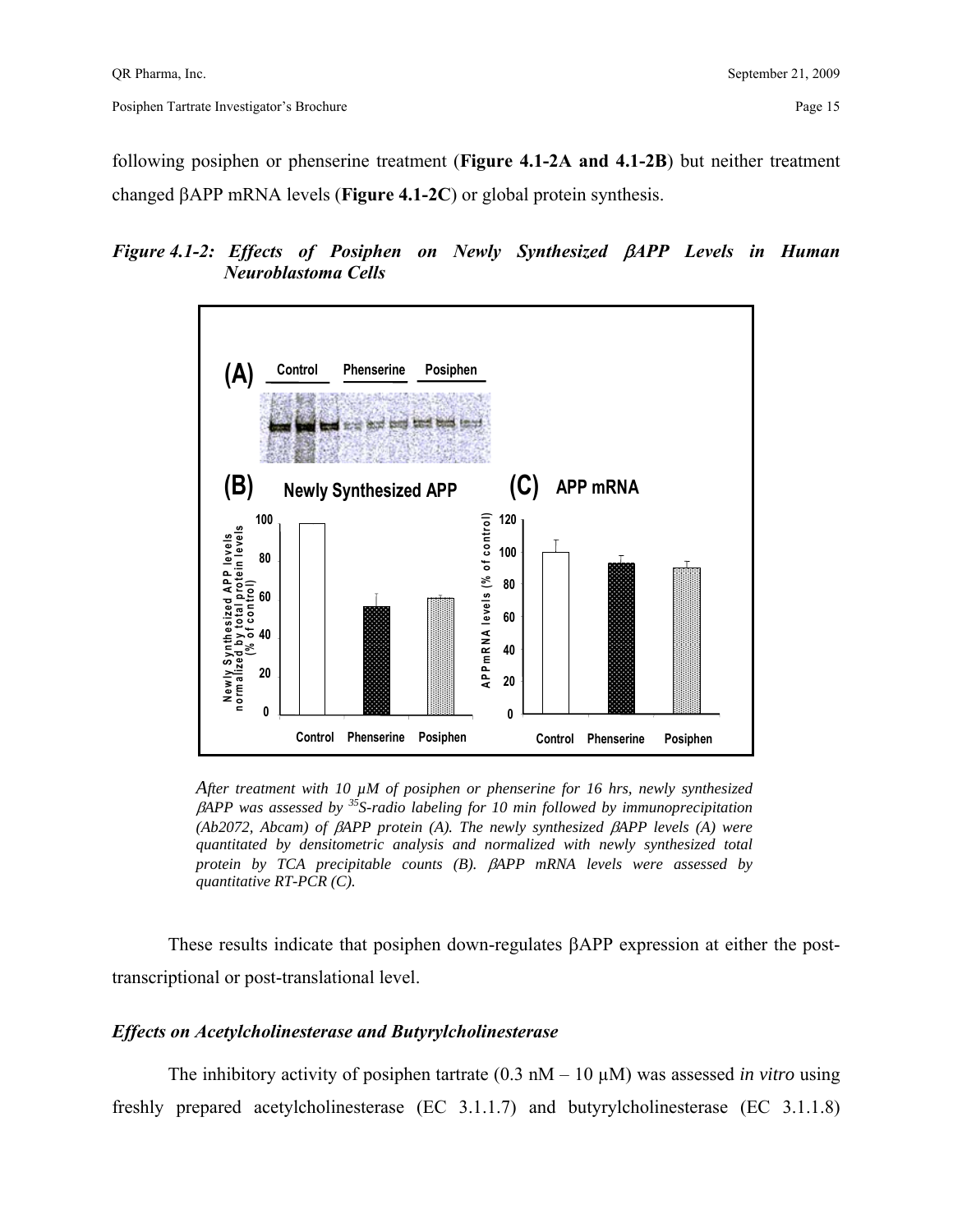<u>.</u>

obtained from human red blood cells (RBCs). Sodium phosphate buffer and physostigmine  $(0.3 \text{ nM} - 10 \text{ µ})$  served as the negative and positive controls, respectively. The IC<sub>50</sub> values were determined from a regression analysis of the plot of the log concentration of the test substance versus percent inhibitory activity.

 Following incubation with posiphen (25 min/37°C), there was minimal inhibition of human acetylcholinesterase or butyrylcholinesterase compared to physostigmine or the optical isomer of posiphen tartrate (phenserine tartrate) as presented in **Table 4.1-1**.

*Table 4.1-1: IC***50** *Value (nM) of Posiphen Tartrate on Acetylcholinesterase and Butyrylcholinesterase Activities* 

| Agent                                                                                                                                                                                                                                                                                                                                                                                                                                                                                                                                                                                               | $IC_{50}$ value (nM)          |                              |  |  |  |
|-----------------------------------------------------------------------------------------------------------------------------------------------------------------------------------------------------------------------------------------------------------------------------------------------------------------------------------------------------------------------------------------------------------------------------------------------------------------------------------------------------------------------------------------------------------------------------------------------------|-------------------------------|------------------------------|--|--|--|
|                                                                                                                                                                                                                                                                                                                                                                                                                                                                                                                                                                                                     | Acetylcholinesterase          | <b>Butyrylcholinesterase</b> |  |  |  |
| Posiphen tartrate                                                                                                                                                                                                                                                                                                                                                                                                                                                                                                                                                                                   | $15660 \pm 1600$              | $27890 \pm 1415$             |  |  |  |
| Physostigmine hemisulfate                                                                                                                                                                                                                                                                                                                                                                                                                                                                                                                                                                           | 15.0                          | 6.7                          |  |  |  |
| Phenserine tartrate <sup><i>a</i></sup>                                                                                                                                                                                                                                                                                                                                                                                                                                                                                                                                                             | $22 \pm 1.4$                  | $1560 \pm 45$                |  |  |  |
| Donepezil <sup><math>a</math></sup>                                                                                                                                                                                                                                                                                                                                                                                                                                                                                                                                                                 | $4150 \pm 1700$<br>$22 \pm 8$ |                              |  |  |  |
| For posiphen tartrate, assays conducted in duplicate on three separate occasions and for physostigmine, the assays<br>were conducted in duplicate once.<br>"For phenserine tartrate and donepezil, the results presented in this Table are taken from a study of identical<br>design conducted at this same laboratory but on a separate occasion. These data are being here cited for<br>comparative purposes only. In that study, the IC <sub>50</sub> value for physostigmine was $28.2 \pm 2$ for inhibition of<br>acetylcholinesterase and $16 \pm 3$ for inhibition of butyrylcholinesterase. |                               |                              |  |  |  |

The  $IC_{50}$  value for posiphen in inhibiting human acetylcholinesterase (15660 nM) differs from the earlier published  $IC_{50}$  value of 3500 nM.<sup>9</sup> The reason for this difference in  $IC_{50}$  values may be related to the chiral purity of posiphen that was used in the earlier assay.**<sup>10</sup>**

 In summary, posiphen tartrate was shown *in vitro* to minimally affect human acetylcholinesterase or butyrylcholinesterase activity.

<sup>9</sup> Yu *et al.* (1998), Syntheses and Anticholinesterase Activities of (3a*S*)-*N*1, *N*8-Bisnorphenserine, (3a*S*)-*N*1, *N*8- Bisnorphysostigmine, Their Antipodal Isomers, and Other Potential Metabolites of Phenserine. J. Med. Chem. 41: 2371 – 2379.

<sup>&</sup>lt;sup>10</sup> In the earlier study, a minute amount of phenserine (with IC<sub>50</sub> ~24 nM for acetylcholinesterase) may have been present (even as little as 0.1%) and consequently may have dramatically affected the measured activity.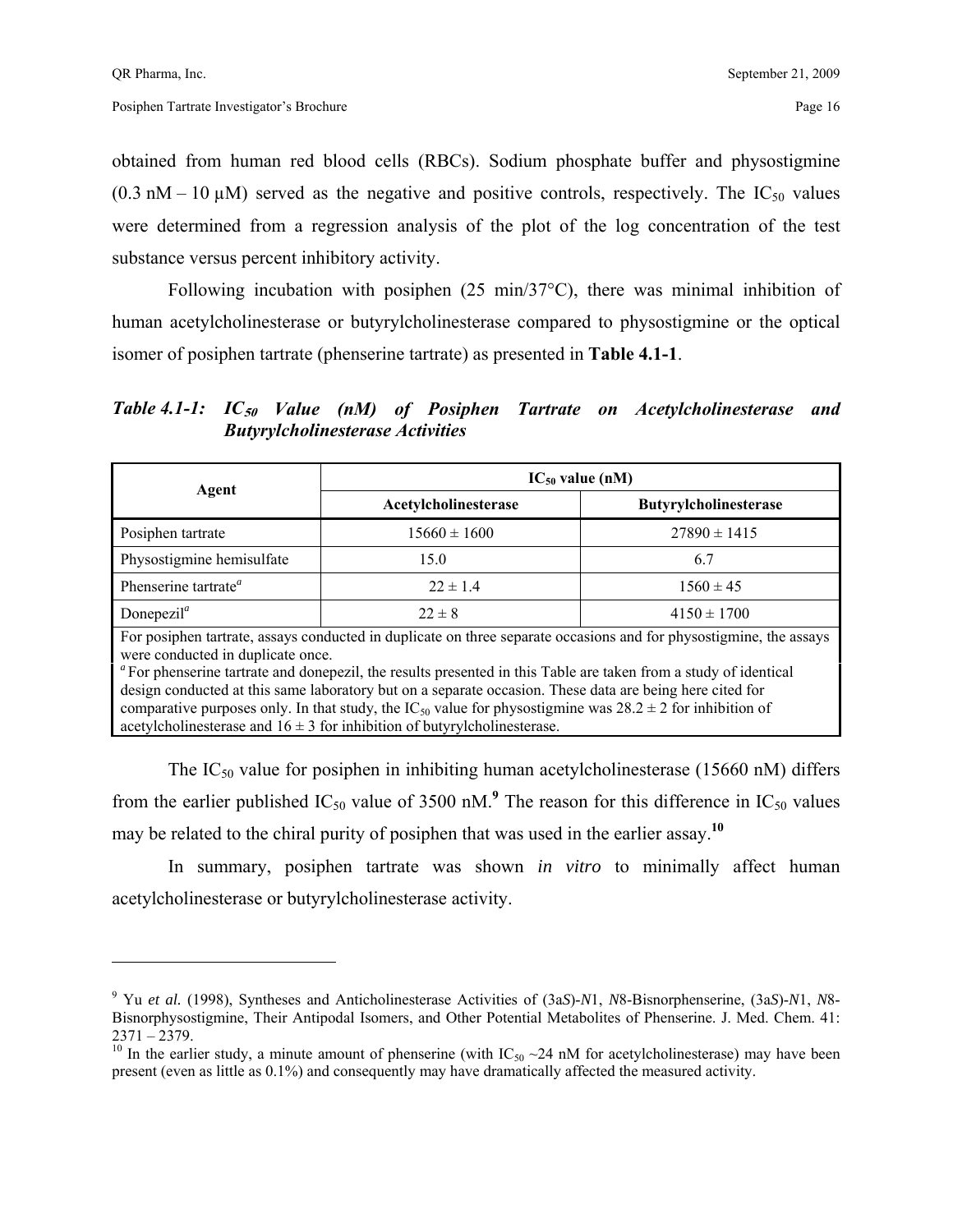#### *Primary Pharmacodynamics – In Vivo Assessments*

 To further assess the significance of the *in vitro* findings, *in vivo* studies were conducted in normal C57Blk mice. Groups of mice were administered intraperitoneal doses of either posiphen tartrate or phenserine tartrate for 21 days. The results showed that posiphen tartrate at 7.5 mg/kg/day significantly reduced the βAPP by 40% (**Figure 4.1-3**). However, Aβ was reduced to a greater extent by posiphen than by an equivalent dose of phenserine.

*Figure 4.1-3: Effects of Posiphen on* β*APP and A*β *Levels in Mice* 



*Posiphen or phenserine (2.5 and 7.5 mg/kg) were injected intraperitoneally to C57Blk mice for 21 days. Brain samples were then collected for analysis of βAPP and Aβ levels by Western blot and by ELISA, respectively. The values presented for % of control are given in terms of a ratio = 1.0 (100%).* 

*\*p<0.05, compared to the control group* 

 Posiphen tartrate was sufficiently well tolerated to allow the intraperitoneal dose to be escalated to 75 mg/kg/day for 21 days (compared to only 7.5 mg/kg/day for phenserine). In a recent study in which posiphen tartrate was administered intraperitoneally at doses up to 75 mg/kg/day using a paradigm similar to that in **Figure 4.1-3**, βAPP and Aβ were further reduced by up to  $60\%$ <sup>4</sup>.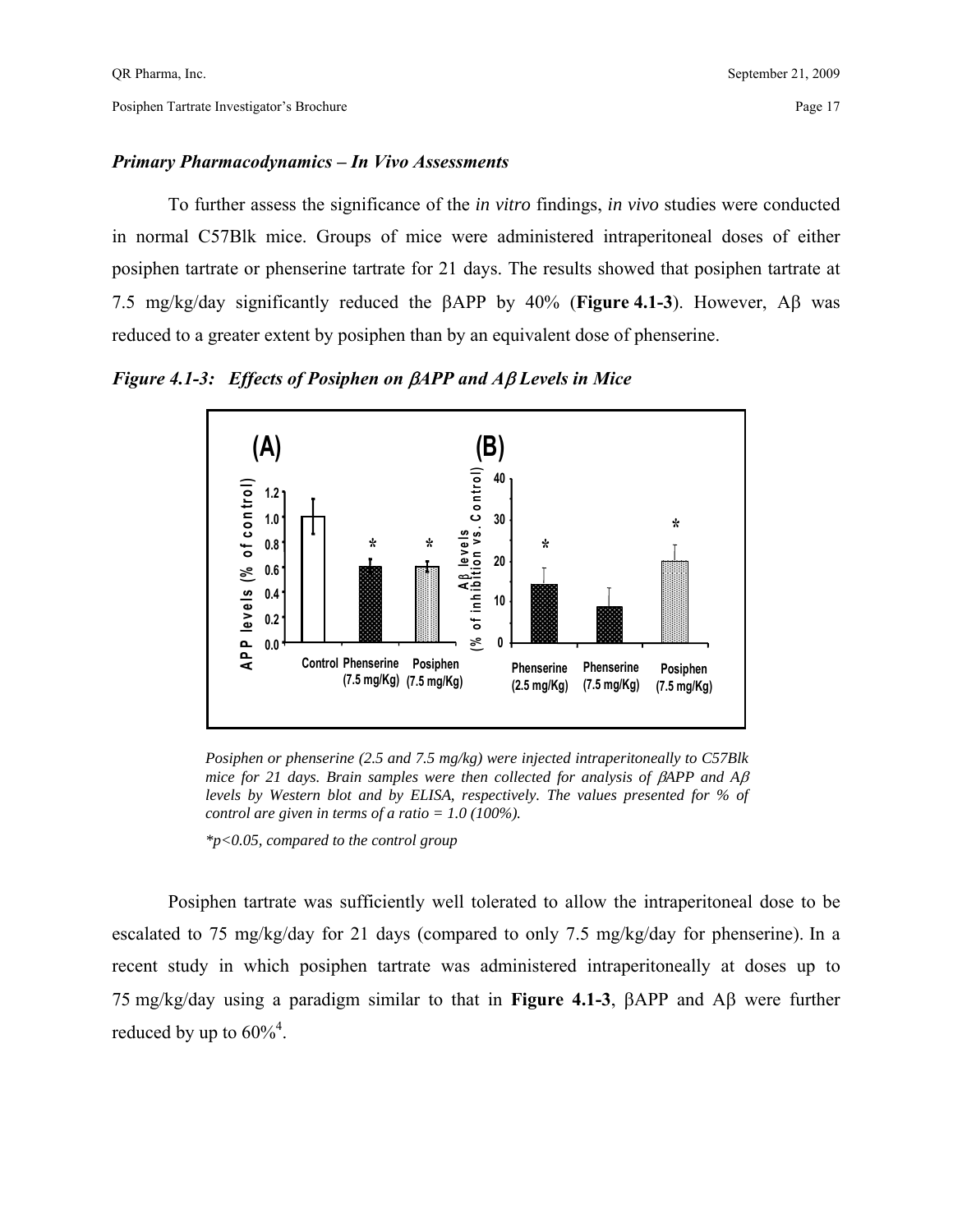$\overline{a}$ 

Posiphen Tartrate Investigator's Brochure Page 18

#### Pharmacodynamics – Posiphen Lowered APP and Protected Neural Differentiation *In Vivo*

Human neural stem cells (HNSCs) transplanted into aged rats differentiated into neural cells and reversed age-associated cognitive impairment in these animals $11$ . However, HNSCs exposed to high concentrations of APP *in vitro* differentiated mainly into astrocytes, instead of neurons<sup>12</sup>. APP and glial fibrillary acidic protein (GFAP) levels in the hippocampus of APP23 mice were reduced after 14 days treatment with Posiphen (25 mg/kg i.p.). No significant change in APP gene expression was detected, suggesting that Posiphen decreased APP levels by posttranscriptional regulation. When HNSCs were transplanted into Posiphen-treated APP23 mice, followed by an additional 7 days of treatment with Posiphen, the HNSCs migrated and differentiated into neurons in the hippocampus and cortex after 6 weeks. Moreover, Posiphen significantly increased neuronal differentiation of implanted HNSCs in hippocampal and cortical regions of APP23 mice and in the CA1 region of control mice. These results indicated that Posiphen reduced APP protein *in vivo* and increased neuronal differentiation of HNSCs.

#### Pharmacodynamics – Posiphen Lowered APP in Mouse Trisomy Ts65Dn *In Vivo*

In a study of trisomic mice (Ts65Dn, a model for Down Syndrome), Posiphen was shown to reduce APP levels while doubling NGF levels<sup>13</sup>. Down syndrome (DS), the most common genetic cause of mental retardation, is due to the presence of an extra copy of human chromosome 21 (i.e. trisomy 21). Human chromosome 21 (HSA 21) is estimated to contain over 300 genes. The synteny between mouse chromosome 16 and human chromosome 21 served as a rationale to engineer mice that contain an extra copy of genes homologous to those on HSA 21. The Ts65Dn mouse has an extra copy of  $\sim$  140 homologous mouse genes, including an extra copy of APP. There was an apparent link between the decrease in nerve growth factor (NGF) transport from hippocampus to basal forebrain cholinergic neurons (BFCNs), and the degeneration of these neurons. The extra copy of the gene for APP causes both disruption of NGF transport and degeneration of BFCNs<sup>14</sup>. Posiphen restored APP levels in TS65Dn mice to normal mouse levels, and reversed the decrease in NGF transport. In the 2N group, compared with

<sup>&</sup>lt;sup>11</sup> Qu T, Brannen C, Kim H, Sugaya K (2001) NeuroReport 12: 1127 – 1132.

<sup>&</sup>lt;sup>12</sup> Kwak TD, Brannen C, Qu T, Kim H, Dong X, et al. (2006) Stem Cells Dev 15: 381 – 389.<br><sup>13</sup> Salehi A, Faizi M, Takimoto R, Valleta J, Danks A, Moblely WC (2008) Poster, ICAD.

<sup>&</sup>lt;sup>14</sup> Salehi A, Delcroix JD, Belichenko PV, Zhan K, Wu C, Valletta JS et al.,  $(2006)$  Neuron 51: 1-2.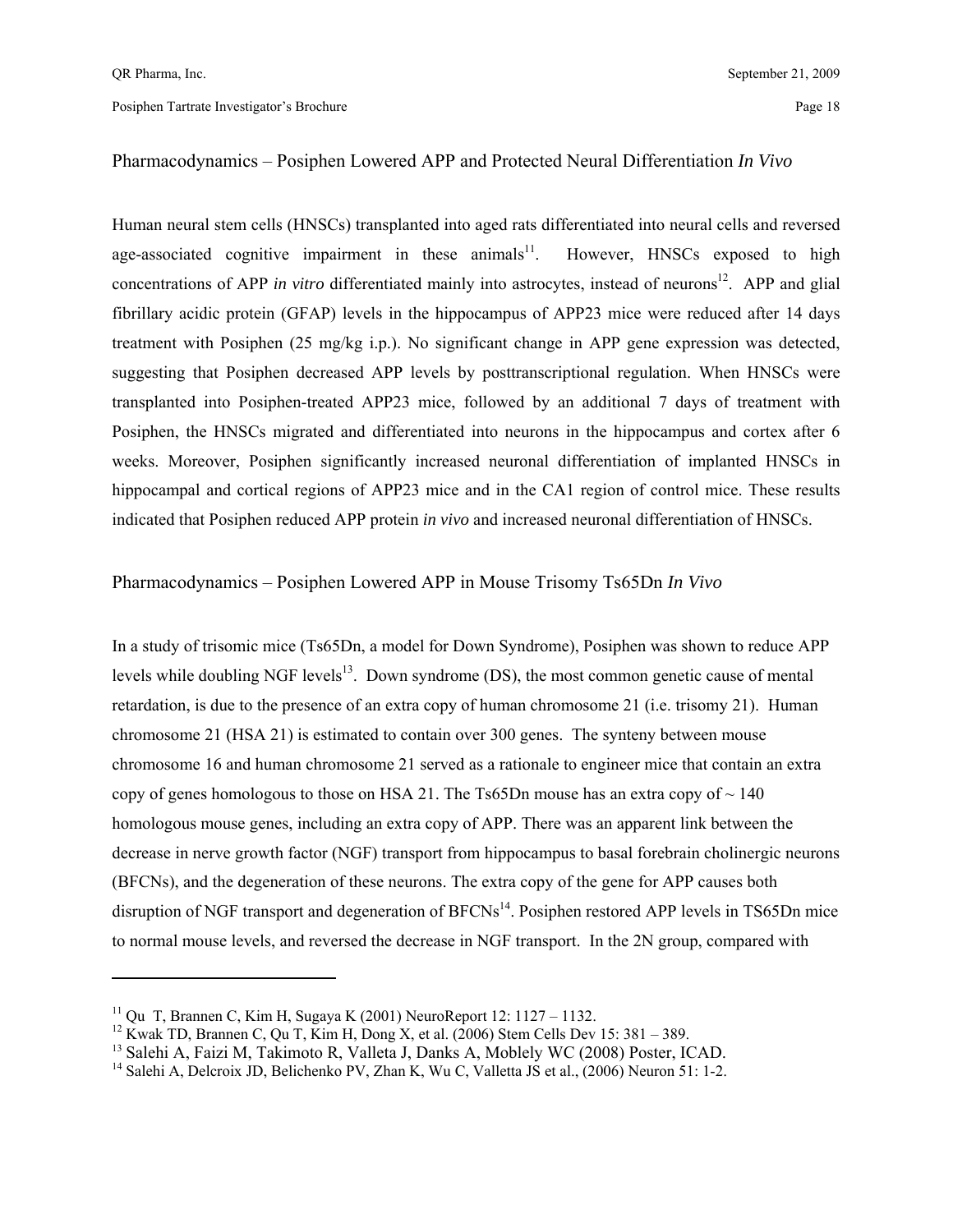saline-treated mice, there were 24 and 16% decreases in APP levels in mice treated with 25 mg/kg or 50 mg/kg Posiphen, respectively. In the Ts65Dn group, there were 10 and 30% reductions in APP levels in mice treated with 25mg/kg or 50mg/kg Posiphen, respectively.

#### **4.2 Safety Pharmacology**

 A series of safety pharmacology studies were undertaken in standard animal models to detect potential undesirable pharmacodynamic properties from a single dose of posiphen tartrate. These studies evaluated the cardiovascular function (using conscious, unrestrained dogs), respiratory function (using rats), and renal function (using rats). The cardiac electrophysiological properties of posiphen tartrate were also investigated *in vitro* using hERG (human ether-a-go-go related gene) transfected human embryonic kidney cells (HEK 293). The effect of posiphen tartrate on the central nervous system (using mice, rats, and dogs) is addressed in the Toxicology Section (**Section 4.4**) and is briefly summarized in the concluding remarks for this section.

 The selection and design of these studies follows the ICH Guidance for Safety Pharmacology Studies for Human Pharmaceuticals **<sup>15</sup>** utilizing a core battery of tests along with an *in vitro* assessment of QT prolongation.**<sup>16</sup>** All studies were conducted in compliance with Good Laboratory Practice (GLP) standards.**<sup>17</sup>**

#### *Effects on Cardiovascular Function*

1

#### *In Vitro hERG (Potassium Channel) Assay*

 HEK 293 transfected with hERG were exposed to cumulative extracellular concentrations of 0 (vehicle), 12.5, 42.1, 132.9 or 396 ng/mL of posiphen tartrate (unbound) dissolved in an isotonic buffered solution (pH 7.3) to investigate potential effects on the delayed rectifier  $I_{Kr}$ 

<sup>&</sup>lt;sup>15</sup> International Conference on Harmonization, Guidance for Industry, S7A Safety Pharmacology Studies for Human Pharmaceutical (Federal Register, Vol. 66, No. 135; July 13, 2001, page 36791-92)<br><sup>16</sup> International Conference on Harmonization, Draft Consensus Guideline, S7B Safety Pharmacology Studies for

Assessing the Potential for Delayed Ventricular Repolarization (QT Interval Prolongation) by Human Pharmaceuticals (Federal Register, Vol. 69, No. 176; Monday, September 13, 2004; pages 55163-55164) 17 US FDA 21 CFR Part 58 (Good Laboratory Practices for Nonclinical Laboratory Studies)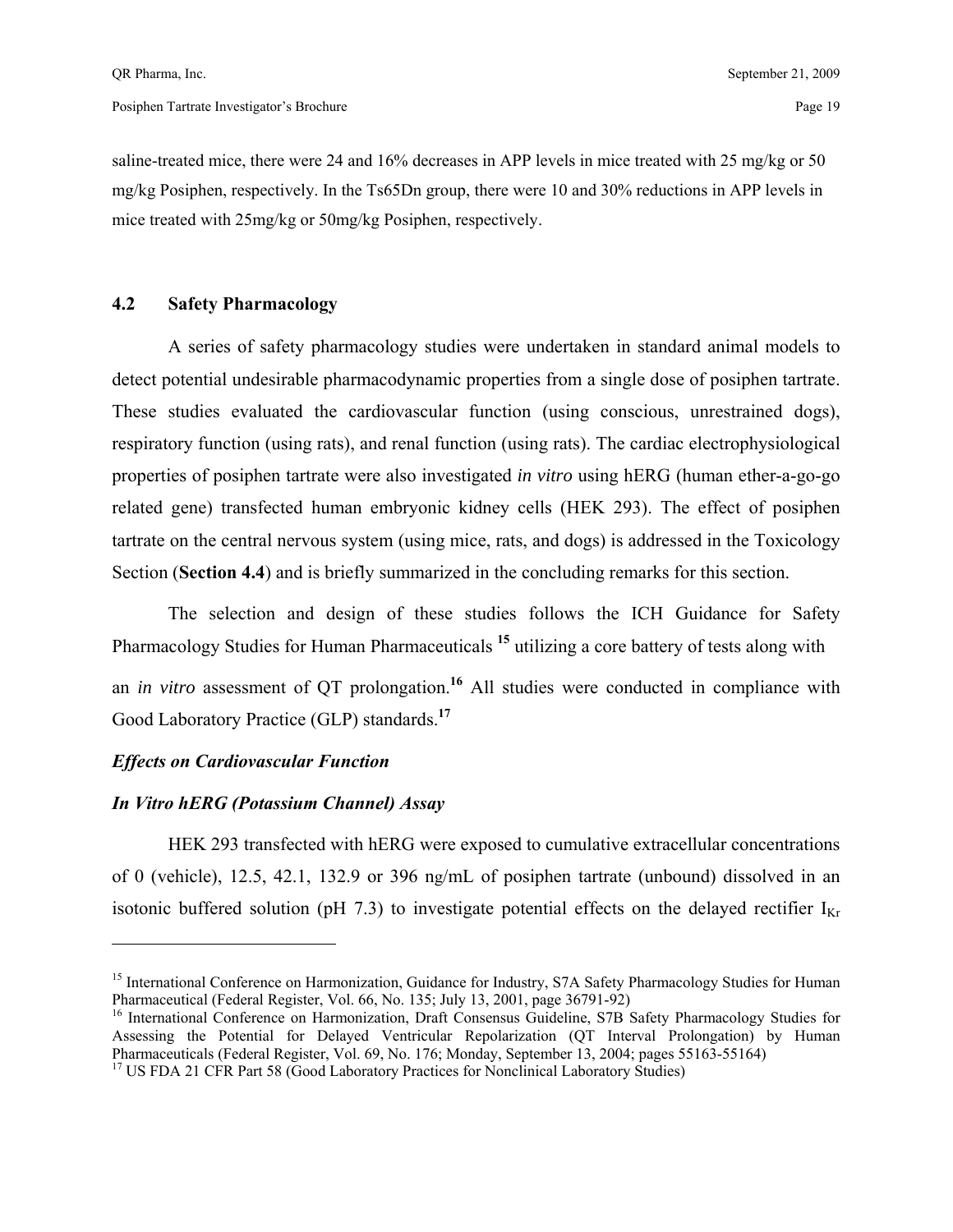current (*i.e.* potassium channel current) using a whole-cell patch-clamp method (Report 500117-1). E-4031<sup>18</sup> (0.5  $\mu$ M) served as the positive control.

 Posiphen tartrate at incubation concentrations of 12.5 – 396 ng/mL did not affect maximal (peak) tail current**<sup>19</sup>** relative to the vehicle control (**Table 4.2-1**). The positive control E-4031 significantly reduced the relative peak tail current of the hERG channel.

*Table 4.2-1: Effect of Posiphen Tartrate on Peak Outward Tail Current Amplitude in the hERG (Potassium Channel) Assay* 

| <b>Treatment</b>                                                                                                                                                     | Concentration<br>(ng/mL) | No. of Cells | <b>Net Normalized Maximal Tail Current</b><br>Density <sup><math>a</math></sup><br>$(\text{mean} \pm \text{SD})$ |  |  |  |
|----------------------------------------------------------------------------------------------------------------------------------------------------------------------|--------------------------|--------------|------------------------------------------------------------------------------------------------------------------|--|--|--|
| Vehicle                                                                                                                                                              | $\theta$                 |              | $1.000 \pm 0.000$                                                                                                |  |  |  |
| Posiphen                                                                                                                                                             | 12.5                     |              | $0.982 \pm 0.060$                                                                                                |  |  |  |
| Posiphen                                                                                                                                                             | 42.1                     |              | $1.076 \pm 0.078$                                                                                                |  |  |  |
| Posiphen                                                                                                                                                             | 132.9                    |              | $1.211 \pm 0.085$                                                                                                |  |  |  |
| Posiphen                                                                                                                                                             | 396                      |              | $1.026 \pm 0.121$                                                                                                |  |  |  |
| E-4031                                                                                                                                                               | $0.5 \mu M$              | 6            | $0.335 \pm 0.167*$                                                                                               |  |  |  |
| <sup><i>a</i></sup> Peak density amplitude 10 min after application/peak amplitude before application<br>*p<0.05, compared to the vehicle control (Student's t-test) |                          |              |                                                                                                                  |  |  |  |

 In conclusion, exposure to concentrations of up to 396 ng/mL of posiphen tartrate did not affect the peak tail current of hERG channel. The response of the positive control confirmed the sensitivity of the assay. These results indicate a low potential, if any, for QT prolongation with posiphen tartrate.

#### *In Vivo Study in Conscious Dogs*

 $\overline{a}$ 

 The effects of posiphen tartrate on the cardiovascular system were evaluated by telemetry in conscious, unrestrained, instrumented adult male and female beagle dogs (Report AA25847). The study utilized a Latin square design where each dog ( $n = 3$  males and 3 females) was

<sup>&</sup>lt;sup>18</sup> E-4031 = N-(4-((1-(2-(6-methyl-2-pyridinyl)ethyl)-4-piperidinyl)carbonyl)phenyl) methane sulfonamide (CAS # 113558-89-7), a selective hERG channel blocker

<sup>&</sup>lt;sup>19</sup> The tail current reflects mainly the open channel state and is the appropriate index for hERG channel evaluation.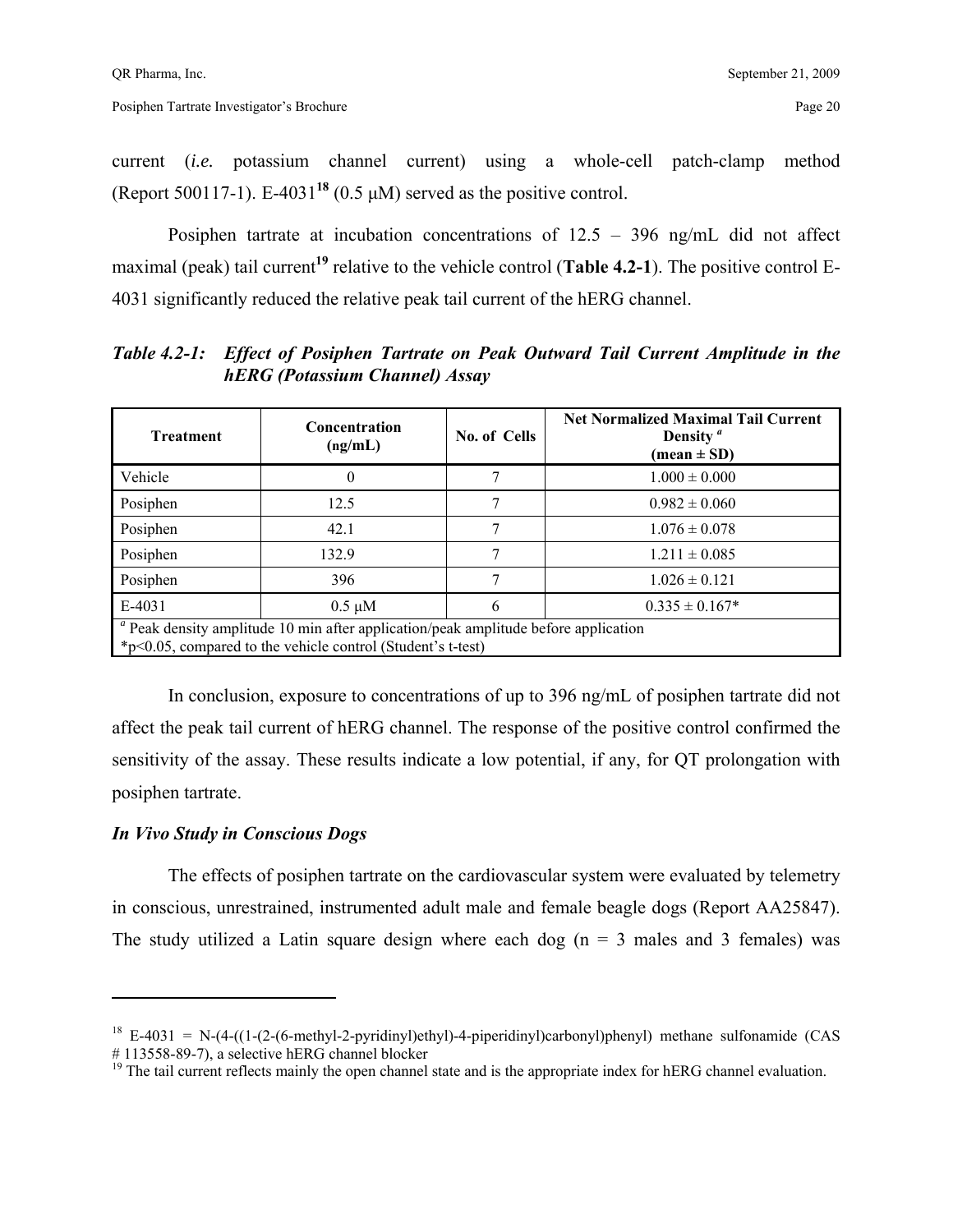assigned to receive a single oral (gavage) dose of 0, 5, 10 or 20 mg/kg of posiphen tartrate in distilled water with a minimum washout period of 2 days between successive dosing. Blood pressure (BP), heart rate (HR), and the electrocardiogram (ECG) were monitored for 24 hours after dosing. At the completion of this assessment, 1 animal/sex received a dose of either 5, 10, or 20 mg/kg and blood samples were collected at selected intervals over 24 hours for determination of plasma concentrations of posiphen using a validated LC/MS/MS assay (LOQ =  $0.1$  ng/mL).

Peak ( $C_{\text{max}}$ ) and total ( $AUC_{0.24 h}$ ) plasma concentrations of posiphen increased as a function of the administered dose (**Table 4.2-2**).  $T_{\text{max}}$  was between 0.25 and 1 hour, and a mean  $t_{1/26}$  of about 4 hours that was independent of the administered dose (Report 05-4665.01).

*Table 4.2-2: Mean Peak (C<sub>max</sub>) and Total (AUC<sub>0-24h</sub>) Plasma Concentrations of Posiphen in Beagle Dogs after a Single Oral Dose of Posiphen Tartrate* 

| <b>Metric</b>                                               | Male/Female Dose (mg/kg) |     |      |  |
|-------------------------------------------------------------|--------------------------|-----|------|--|
|                                                             |                          | 10  | 20   |  |
| $C_{\text{max}}$ (ng/mL)                                    | 95                       | 505 | 1305 |  |
| $AUC_{0-\infty}$ (ng-h/mL)                                  | 109                      | 424 | 1477 |  |
| Lower Limit of Quantification (LLOQ) = $0.10 \text{ ng/mL}$ |                          |     |      |  |

There were no clinical signs associated with single oral administration of up to 20 mg/kg posiphen tartrate. A very slight decrease in body weight was observed in females receiving posiphen tartrate relative to the pre-test value and this correlated with a reduction in food intake in this group.

 Posiphen tartrate did not significantly affect cardiovascular parameters (BP and HR), or ECG results after a single oral dose of 5 or 10 mg/kg. At 20 mg/kg, there was a slight statistically significant increase in mean HR (transient) at 30 minutes post-dosing  $(107 \pm 6 \text{ b/m}$  compared to the pretest value of  $92 \pm 5$  b/m). A significant increase in HR (13 – 30 b/m) was also noted from  $0.5 - 3$  hours post-dosing relative to the vehicle control. Posiphen tartrate at 20 mg/kg was also associated with a significant rise in arterial BP (mean, systolic or diastolic) from 2 to 4 hours post-treatment (12 to 21 mmHg increase in mean arterial BP as compared with vehicle). All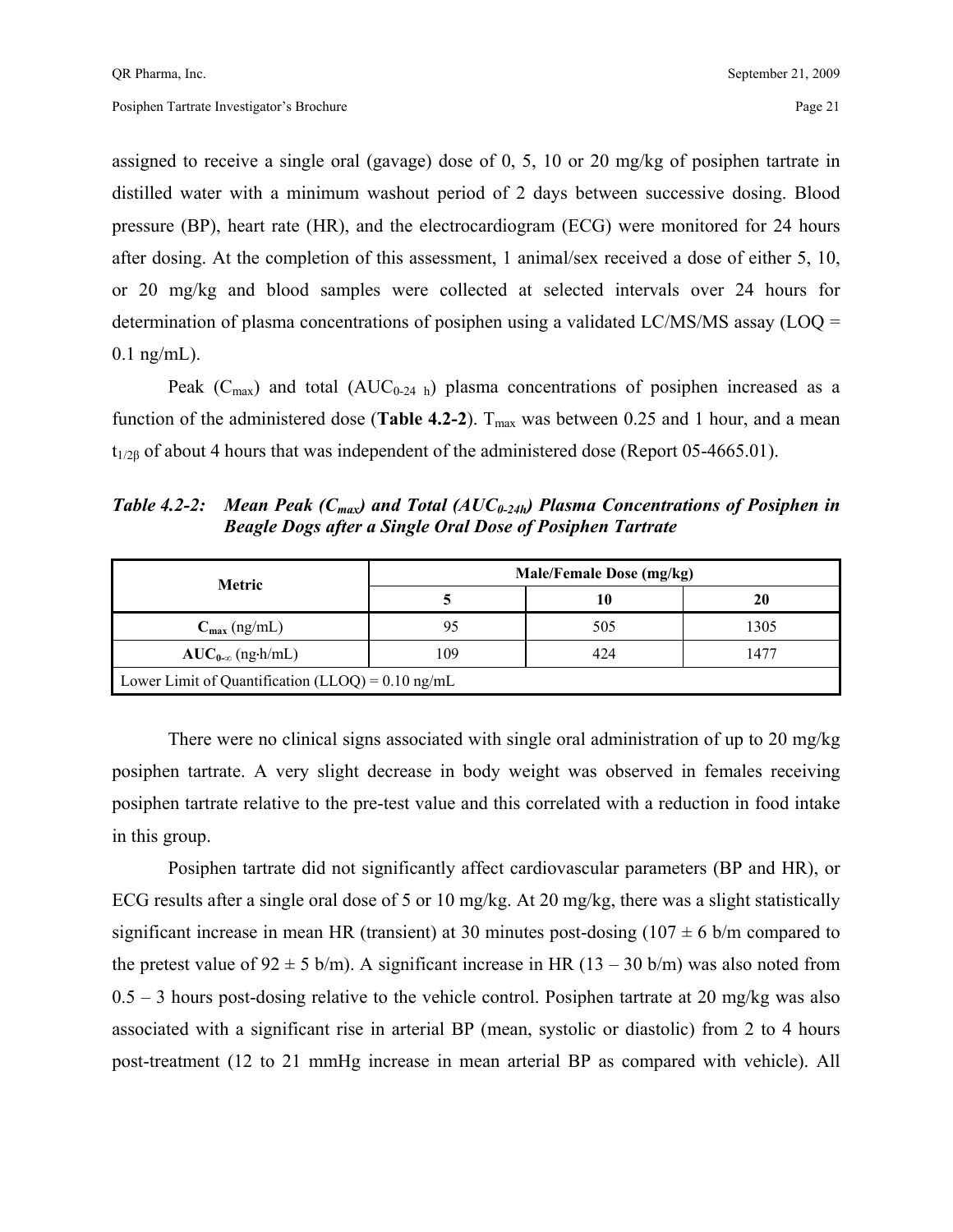1

values returned to their control levels  $4 - 6$  hours post-dosing. Summaries of the pre-test and post-dosing values for both cardiovascular parameters are presented in **Tables 4.2-3 and 4.2-4**.

*Table 4.2-3: Mean Heart Rates (HR) in Beagle Dogs after Oral Administration of Posiphen Tartrate* 

| Posiphen                                                                                                                                                                                                                                  |                                                     |              |            | Mean HR $(b/m)$ |            |    |    |    |
|-------------------------------------------------------------------------------------------------------------------------------------------------------------------------------------------------------------------------------------------|-----------------------------------------------------|--------------|------------|-----------------|------------|----|----|----|
| tartrate                                                                                                                                                                                                                                  | Time (hours) after Posiphen Tartrate Administration |              |            |                 |            |    |    |    |
| (mg/kg)                                                                                                                                                                                                                                   | Pre-test                                            | 0.5          |            | 2               | 3          | 4  | 6  | 24 |
| Vehicle                                                                                                                                                                                                                                   | 85                                                  | 86           | 75         | 82              | $65*$      | 76 | 84 | 76 |
| 5                                                                                                                                                                                                                                         | 86                                                  | 89           | 79         | 73              | 76         | 79 | 91 | 86 |
| 10                                                                                                                                                                                                                                        | 81                                                  | 92           | 76         | 78              | 78         | 77 | 91 | 88 |
| 20                                                                                                                                                                                                                                        | 92                                                  | $107^{*+++}$ | $95^{***}$ | $95^{***}$      | $95^{***}$ | 85 | 91 | 81 |
| $N = 6$ (3 males and 3 females)<br>*p<0.05, compared to the pre-test value (pre-test refers to the -2 h to 0 h mean value taken prior to dosing)<br>$+++p$ <0.001, compared to the vehicle control value (1-way ANOVA and Dunnett's test) |                                                     |              |            |                 |            |    |    |    |

*Table 4.2-4: Mean Arterial Blood Pressure (BP) in Beagle Dogs after Oral Administration of Posiphen Tartrate* 

| Posiphen                                                                                                                    | Mean BP (mmHg)                                      |     |     |             |             |             |     |     |  |  |  |
|-----------------------------------------------------------------------------------------------------------------------------|-----------------------------------------------------|-----|-----|-------------|-------------|-------------|-----|-----|--|--|--|
| tartrate                                                                                                                    | Time (hours) after Posiphen Tartrate Administration |     |     |             |             |             |     |     |  |  |  |
| (mg/kg)                                                                                                                     | Pre-test                                            | 0.5 |     | 2           | 3           | 4           | 6   | 24  |  |  |  |
| Vehicle                                                                                                                     | 104                                                 | 94  | 98  | 109         | 101         | 106         | 98  | 103 |  |  |  |
| 5                                                                                                                           | 102                                                 | 94  | 101 | 107         | 105         | 108         | 103 | 104 |  |  |  |
| 10                                                                                                                          | 104                                                 | 101 | 97  | 109         | 111         | 108         | 100 | 103 |  |  |  |
| 20                                                                                                                          | 103                                                 | 102 | 105 | $122^{+++}$ | $122^{***}$ | $118^{+++}$ | 105 | 104 |  |  |  |
| $N = 6$ (3 males and 3 females)<br>$^{+++}p<0.001$ , compared to the vehicle control value (1-way ANOVA and Dunnett's test) |                                                     |     |     |             |             |             |     |     |  |  |  |

 The increase in HR with 20 mg/kg was accompanied by a corresponding decrease in the RR and the QT interval durations. However, there was no effect by posiphen tartrate on the QTc interval duration indicating that the compound did not affect ventricular repolarization.**<sup>20</sup>**

<sup>&</sup>lt;sup>20</sup> Using Bazett's correction formula:  $QTc = QT/(RR)^{1/2}$  or Fridericia's correction formula:  $QTc = QT/(RR)^{1/3}$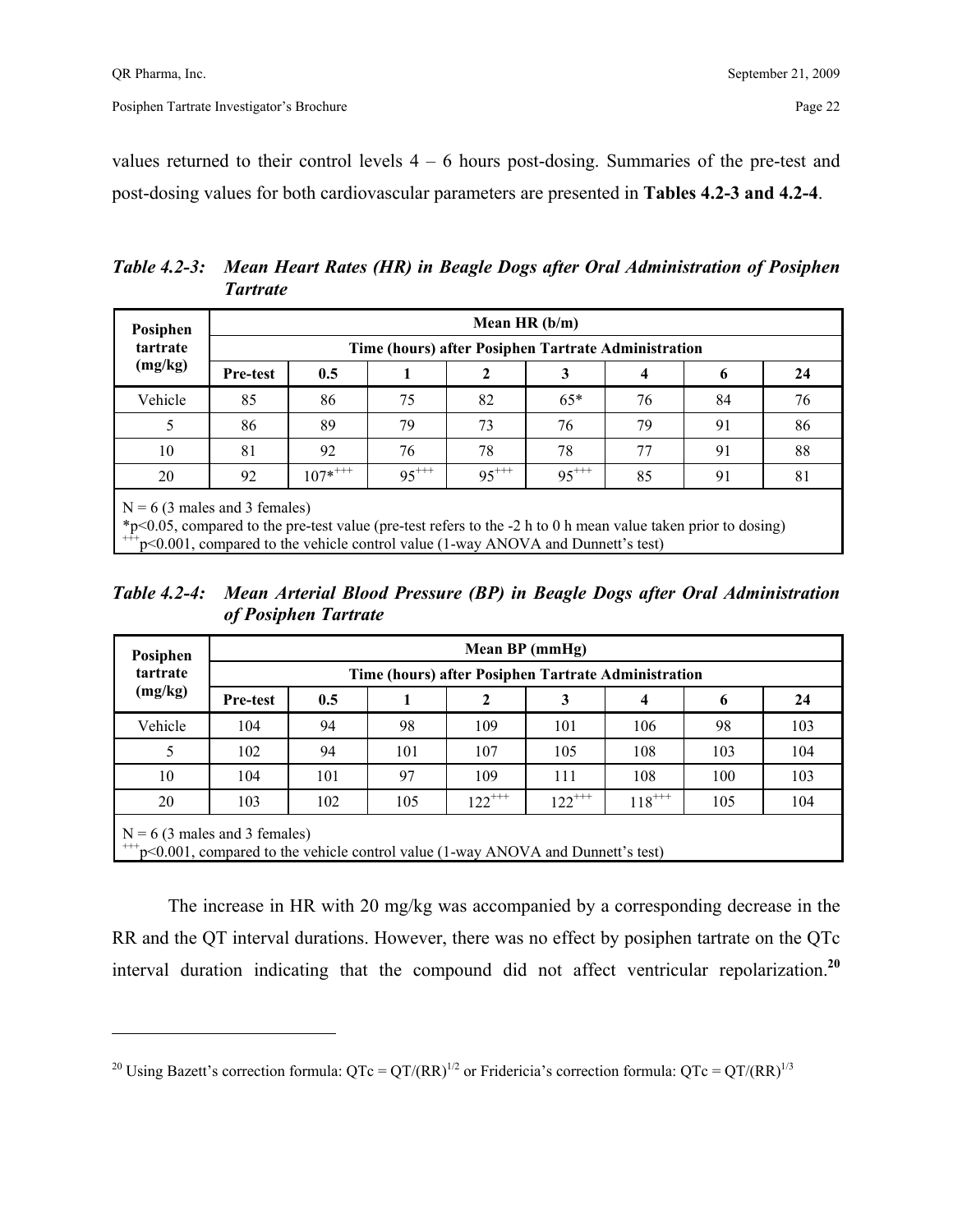Posiphen tartrate at any dose did not affect the PR interval or the QRS complex duration. Taken together, these results indicate that posiphen tartrate is devoid of any potentially deleterious effect on atrioventricular or ventricular conduction velocity. Exposure to posiphen tartrate was not associated with induction of any abnormal ECG waveforms or arrhythmias.

A slight increase in individual body temperature (BT)  $(0.4 - 0.8^{\circ}C)$ , relative to the mean vehicle control value) occurred from  $0.5 - 4$  hours post-dosing in male and female dogs administered 20 mg/kg.

 In summary, posiphen tartrate administered orally to beagle dogs at 5 or 10 mg/kg did not affect cardiac function, but a dose of 20 mg/kg was associated with a transient increase in HR and BP. All cardiovascular parameters had returned to pre-test control level by 6 hours after dosing. Posiphen tartrate did not affect the ventricular repolarization indicating that the potential risk for QT prolongation is very low.

#### *Effects on Respiratory Function*

The effect of posiphen tartrate on respiratory function was evaluated in conscious male CD® Sprague Dawley (SD) rats (Report 851-006) using a whole body plethysmograph chamber. Each rat ( $n = 8$ /group) received a single oral (gavage) dose of 0, 10, 20 or 40 mg/kg of posiphen tartrate in distilled water. The animals were monitored for 1 hour pre-dose to 4 hours post-dosing for clinical signs and effects on pulmonary function (respiratory rate, tidal volume, and minute volume).

 There were no major clinical findings. A minor increase in salivation and the red material around the nose and mouth were occasionally observed at 20 and/or 40 mg/kg. At 40 mg/kg, tremors were noted in one rat and clinical observations of apparent breathing difficulty (possibly orofacial dyskinesia) in  $1 - 2$  other males  $1 - 4$  hours post-dosing. These latter observations did not correlate with any indices of pulmonary dysfunction and their relationship to treatment is uncertain.

 There was no effect on respiratory function (respiratory rate, or minute or tidal volumes) with oral administration of up to 40 mg/kg of posiphen tartrate over the duration of the study.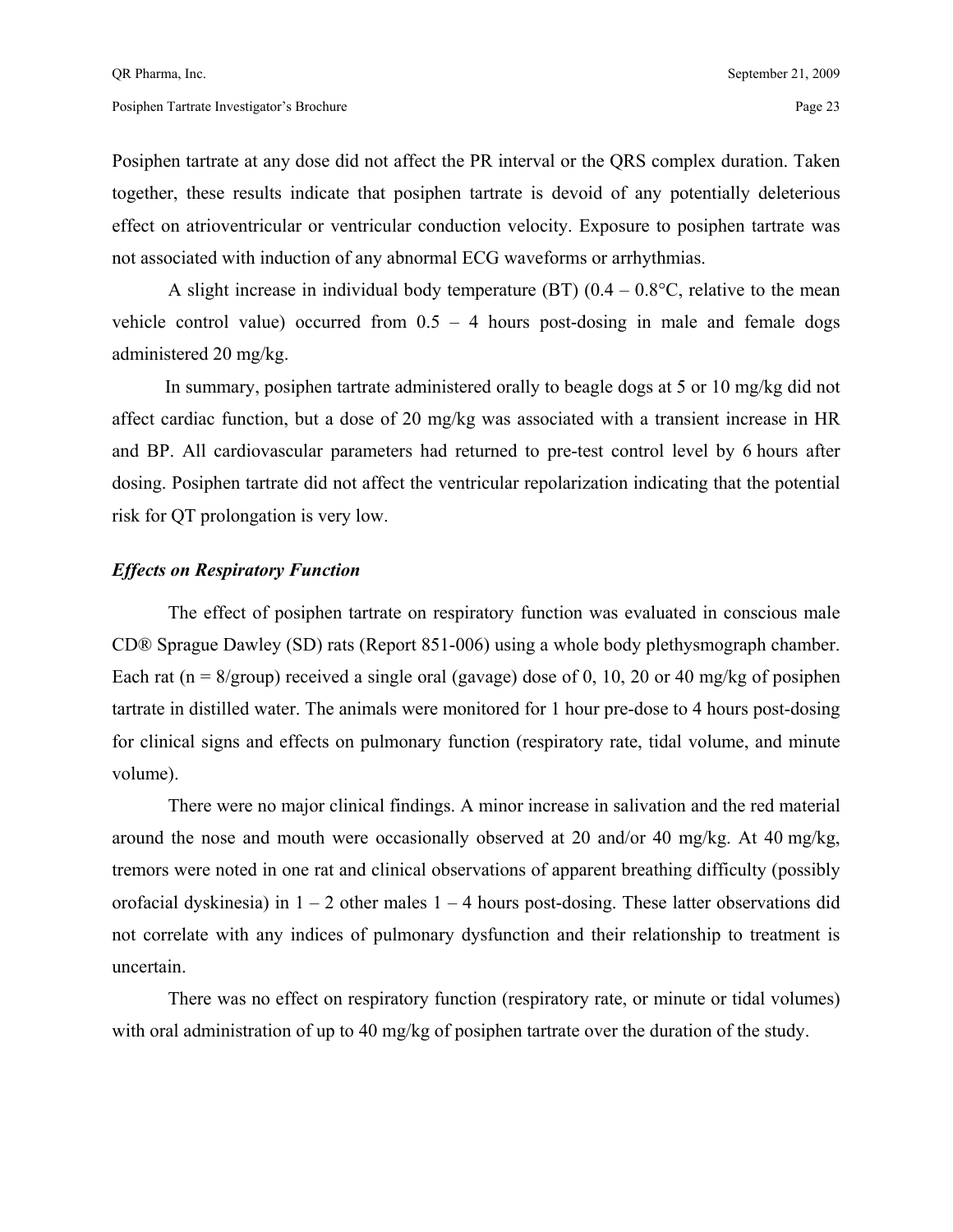#### *Effects on Renal Function*

The effect of posiphen tartrate on renal function was assessed in male CD (SD) rats (10/dose) following a single oral (gavage) dose of 0, 10, 20 or 40 mg/kg in distilled water (Report 851-005). The animals were fasted  $18 - 24$  hours prior to an oral loading dose of about 25 mL/kg of physiological saline. Posiphen tartrate was subsequently administered just after the saline load and the animals were placed into individual metabolism cages for the collection of urine at intervals of  $0 - 5$  and  $6 - 24$  hours. Urine volume was recorded and urinary electrolyte  $(Na^+, K^+$  and Cl<sup>-</sup>) excretion determined. Blood was collected at 24 hours post-dosing for determination of plasma electrolyte levels.

 There were no clinical signs associated with single oral administration of up to 40 mg/kg of posiphen tartrate. There were no statistically significant effects of posiphen tartrate on water or electrolyte excretion at doses of 10 mg/kg compared to the vehicle control group. At 20 or 40 mg/kg, statistically significant increases in urinary volume, sodium, and/or chloride occurred during the first 5 hours of collection **Table 4.2-5**.

*Table 4.2-5: Effect of Oral Administration of Posiphen Tartrate on Cumulative Mean Urine Volume and Electrolyte Excretion in Saline Loaded Rats* 

|                                                                                                                                                                |          | <b>Cumulative Mean</b><br><b>Urine Volume</b><br>Dose<br>(mL) |         | <b>Cumulative Mean Urine Electrolyte Excretion (mEq/L)</b> |         |        |         |        |         |  |  |
|----------------------------------------------------------------------------------------------------------------------------------------------------------------|----------|---------------------------------------------------------------|---------|------------------------------------------------------------|---------|--------|---------|--------|---------|--|--|
| <b>Treatment</b>                                                                                                                                               | (mg/kg)  |                                                               |         | $Na+$                                                      |         | $K^+$  |         | CI     |         |  |  |
|                                                                                                                                                                |          | $0-5h$                                                        | $6-24h$ | $0-5h$                                                     | $6-24h$ | $0-5h$ | $6-24h$ | $0-5h$ | $6-24h$ |  |  |
| Control                                                                                                                                                        | $\theta$ | 4.20                                                          | 11.05   | 85                                                         | 159     | 44     | 175     | 96     | 209     |  |  |
| Posiphen                                                                                                                                                       | 10       | 5.10                                                          | 11.65   | 105                                                        | 136     | 55     | 159     | 103    | 184     |  |  |
| Posiphen                                                                                                                                                       | 20       | 5.50                                                          | 11.45   | $114**$                                                    | 136     | 46     | 172     | 109    | 205     |  |  |
| Posiphen                                                                                                                                                       | 40       | $7.05**$                                                      | 8.80    | $136**$                                                    | $103**$ | 45     | 166     | $122*$ | 178     |  |  |
| * $p \le 0.05$ ; ** $p \le 0.01$ , compared to the control (Dunnett's multiple comparison test)<br>Electrolyte values were rounded to the nearest whole number |          |                                                               |         |                                                            |         |        |         |        |         |  |  |

 After a single oral dose of 40 mg/kg of posiphen tartrate to saline loaded rats, urinary volume and urinary electrolyte ( $Na<sup>+</sup>$  and Cl ) excretion were significantly increased during the first 5 hours but were slightly lower compared to the vehicle control group over the succeeding 19 hours. There were no group differences in total urinary output over the full 24 hours post-dose collection period (mean control = 15.25 mL and mean 40 mg/kg = 15.85 mL). Posiphen tartrate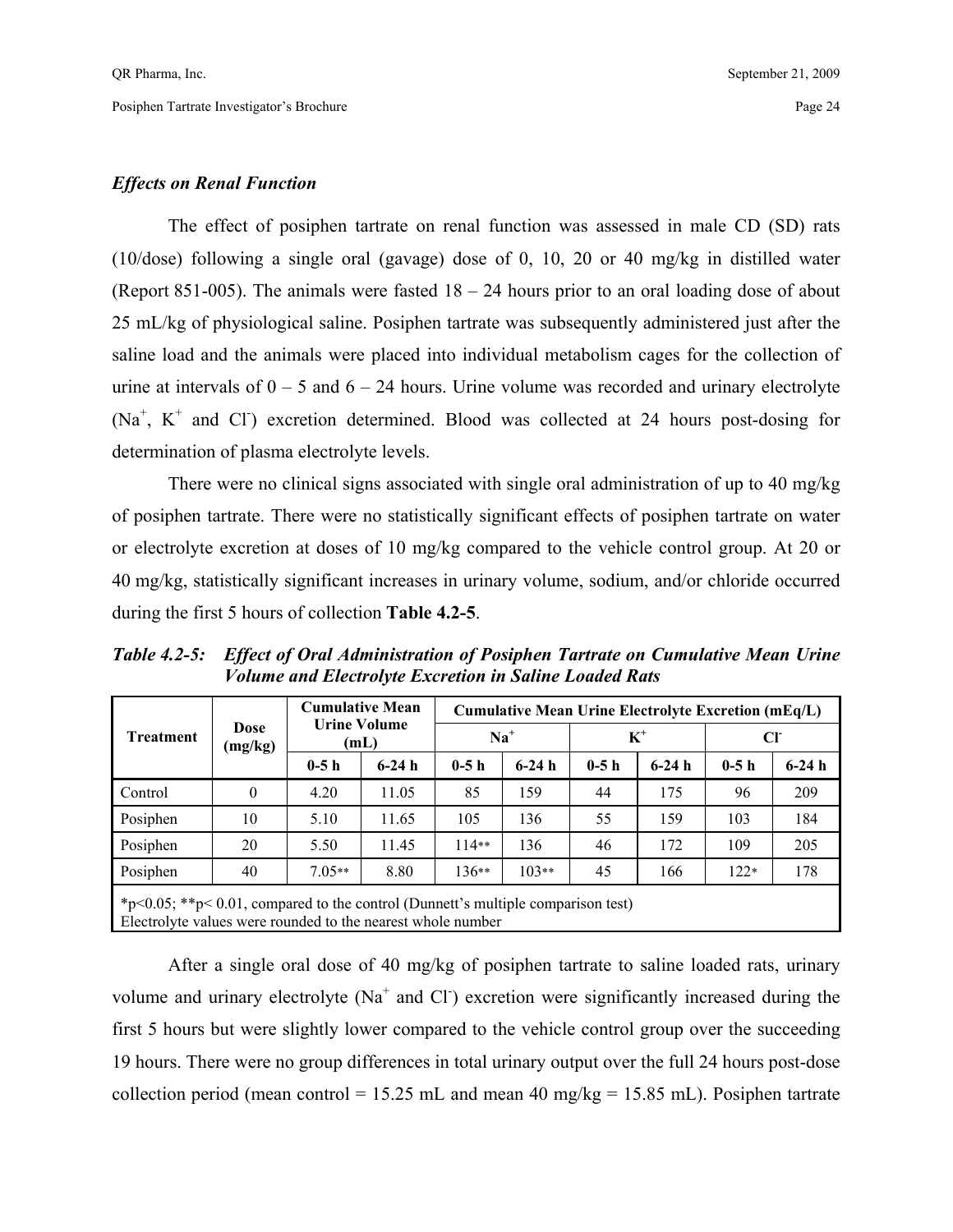produced an initial increase in excretion in urinary volume and electrolytes followed by ion conservation over the subsequent  $6 - 24$  hours, such that over 24 hours there was no substantial difference between the control and the 20 or 40 mg/kg treated animals. Total sodium excreted over the 24 hour collection period was similar among all groups (mean control  $= 46.48$  mg and mean 40 mg/kg  $= 42.50$  mg). There were no changes in urinary pH values. There were no differences in water consumption or in plasma electrolytes concentrations between the control and posiphen treated groups.

 These patterns indicated a normal kidney response to pharmacological dosing with posiphen and showed that posiphen tartrate does not adversely affect renal function. The no observed adverse effect level (NOAEL) for renal function was established at 40 mg/kg.

#### **4.3 Pharmacokinetics and Metabolism**

#### *Methods*

 LC/MS/MS methods for the measurement of posiphen in rat (Report 03-1885), dog (Report 03-1890), monkey (Report 04-2100) and human (Report 03-1895) plasma were validated with a lower limit of quantitation (LLOQ) of 0.05 ng/mL for rat plasma, 0.10 ng/mL for dog and monkey plasma and 0.025 ng/mL for human plasma.

#### *Absorption and Pharmacokinetics*

#### *Single Dose Administration in Dogs*

 The absolute bioavailability of posiphen was assessed in beagle dogs following a single oral and single intravenous dose of posiphen tartrate (Report CD05/9559T). In a balanced threeway crossover design, fasted male and female beagle dogs ( $n = 3$ /sex) were administered posiphen tartrate as a single intravenous dose of 2 mg/kg, or a single oral dose of 5 or 10 mg/kg with a minimum washout period of 4 days between doses. Serial blood samples were withdrawn pre-dose, and at 0.25, 0.50, 1, 1.5, 2, 3, 4, 6, 8, 10, 12, 16, and 24 hours after each dose. Plasma concentrations of posiphen were measured (Report 05-4655) and the pharmacokinetic parameters of the drug were calculated (Report F05-4655.01).

Following oral administration, the drug was rapidly absorbed with mean peak  $(C_{\text{max}})$ plasma concentrations of posiphen attained at approximately 1 hour after both oral doses. The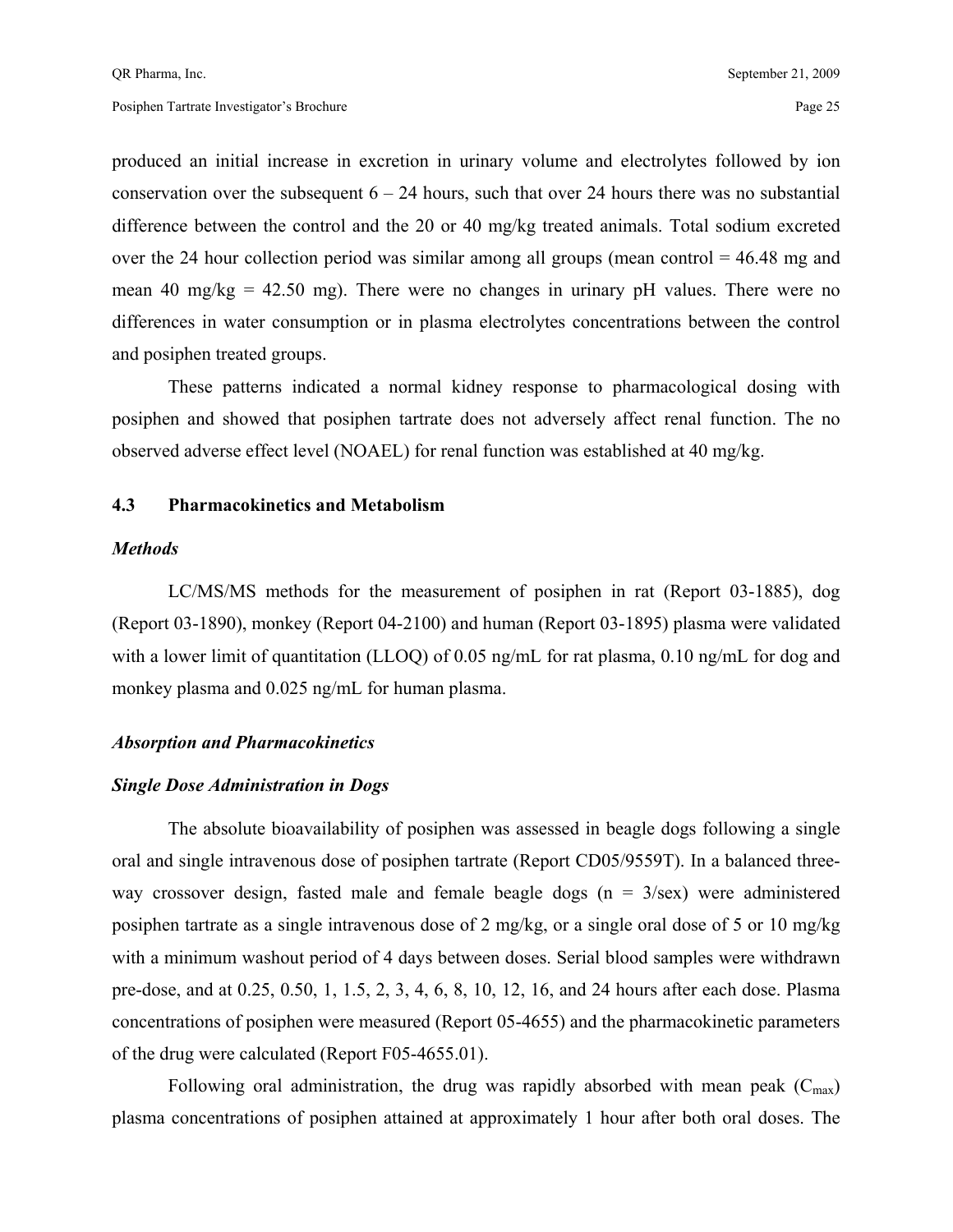inter-animal variability in the pharmacokinetics of the drug was high. A summary of the pharmacokinetic parameters is shown in **Table 4.3-1**.

 The systemic clearance of posiphen from plasma after the intravenous dose averaged  $3.48 \pm 0.48$  L/kg·h and the steady-state volume of distribution (Vss) averaged 1.84  $\pm$  0.52 L/kg, with both parameters similar in male and female dogs.

The terminal phase half-life  $(t_{1/2})$  of the drug was approximately 2 hours for all dosage regimens. There were no apparent gender-related differences in the pharmacokinetics of the drug in dogs in this study.

| <b>Metric</b>                    | Route          | Dose           | Mean values $(\pm SD)$ |                                                                                                                                                                                                                                            |                       |  |  |
|----------------------------------|----------------|----------------|------------------------|--------------------------------------------------------------------------------------------------------------------------------------------------------------------------------------------------------------------------------------------|-----------------------|--|--|
|                                  |                | (mg/kg)        | Males $(N=3)$          | Females $(N=3)$                                                                                                                                                                                                                            | All dogs $(N=6)$      |  |  |
|                                  | IV             | $\overline{2}$ | $822 \pm 266^{\,a}$    | $1156 \pm 433^{\circ}$                                                                                                                                                                                                                     | $989 \pm 370^{\circ}$ |  |  |
| $C_{\text{max}}$ (ng/mL)         | PO             | 5              | $77 \pm 96$            | $53 \pm 18$                                                                                                                                                                                                                                | $65 \pm 63$           |  |  |
|                                  | PO             | 10             | $193 \pm 94$           | $146 \pm 87$                                                                                                                                                                                                                               | $169 \pm 85$          |  |  |
| AUC $_{0-\infty}$                | IV             | $\overline{2}$ | $387 \pm 60$           | $421 \pm 64$                                                                                                                                                                                                                               | $404 \pm 59$          |  |  |
| $(ng \cdot h/mL)$                | PO             | 5              | $58 \pm 54$            | $75 \pm 47$                                                                                                                                                                                                                                | $67 \pm 46$           |  |  |
|                                  | PO             | 10             | $315 \pm 174$          | $218 \pm 112$                                                                                                                                                                                                                              | $266 \pm 141$         |  |  |
|                                  | IV             | 2              | $1.80 \pm 0.15$        | $1.78 \pm 0.21$                                                                                                                                                                                                                            | $1.79 \pm 0.17$       |  |  |
| $t_{1/2\beta}$ (hr) <sup>b</sup> | P <sub>O</sub> | 5              | $1.79 \pm 0.28$        | $2.04 \pm 0.49$                                                                                                                                                                                                                            | $1.91 \pm 0.36$       |  |  |
|                                  | PO             | 10             | $2.46 \pm 0.46$        | $2.64 \pm 1.04$                                                                                                                                                                                                                            | $2.55 \pm 0.70$       |  |  |
|                                  | IV             | $\overline{2}$ | NA.                    | NA.                                                                                                                                                                                                                                        | NA.                   |  |  |
| $F$ (%) $^{c}$                   | P <sub>O</sub> | 5              | $6.0 \pm 5.9$          | $7.6 \pm 5.5$                                                                                                                                                                                                                              | $6.8 \pm 5.1$         |  |  |
|                                  | PO             | 10             | $15.9 \pm 7.4$         | $11.0 \pm 6.7$                                                                                                                                                                                                                             | $13.5 \pm 6.9$        |  |  |
| $\boldsymbol{a}$                 |                |                |                        | The $C_{\text{max}}$ for the intravenous (IV) dose represent the theoretical value obtained by extrapolation of the data to<br>time zero hesed en residuel englyses of the drug concentrations and a bi-error ential phermecolinatio model |                       |  |  |

*Table 4.3-1: Pharmacokinetics and Bioavailability of Posiphen in Dogs Following a Single Oral and Intravenous Administration of Posiphen Tartrate* 

time zero based on residual analyses of the drug concentrations and a bi-exponential pharmacokinetic model *<sup>b</sup>* Harmonic mean terminal phase half-life

Dose-normalized absolute bioavailability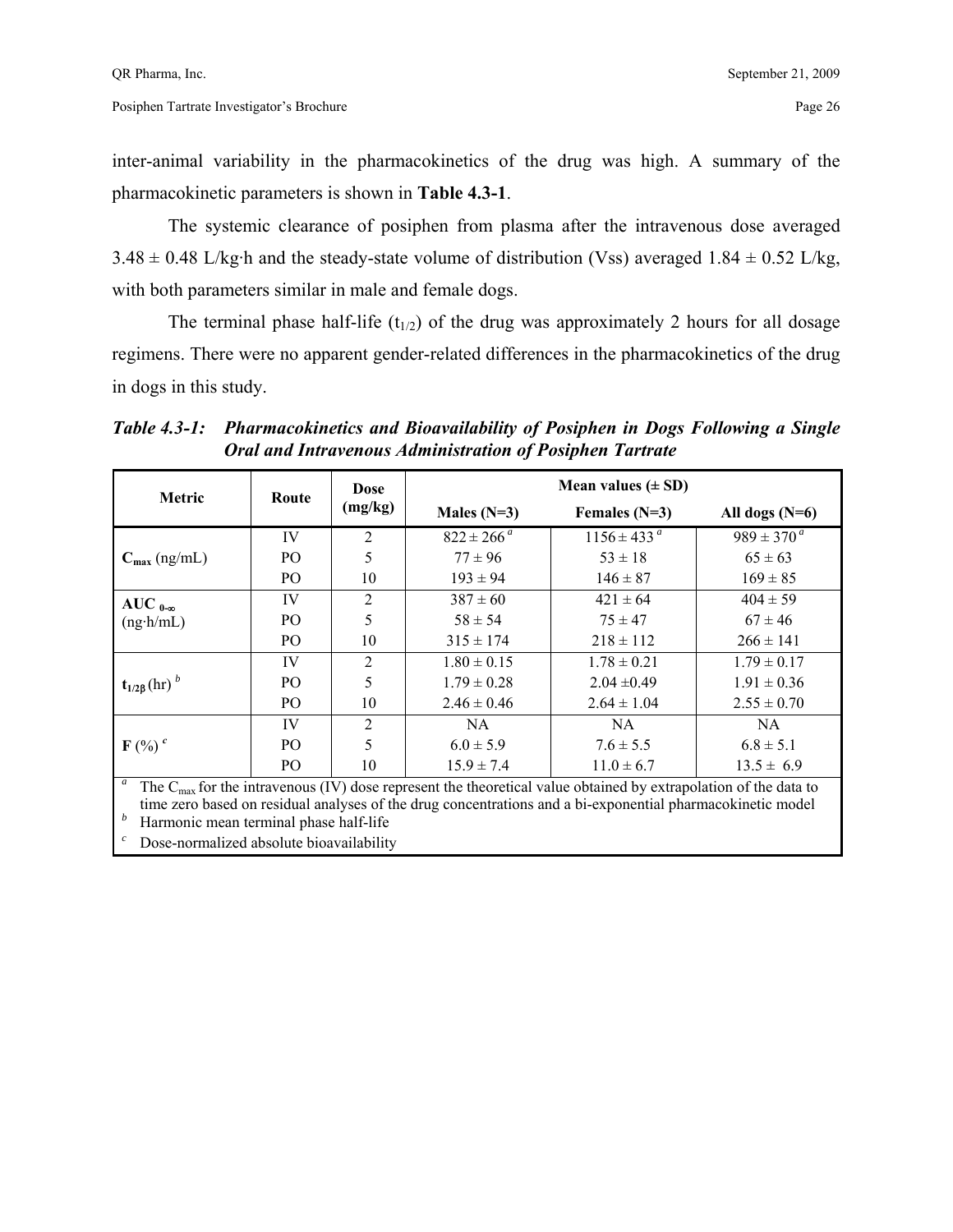#### *Multiple Dose Administration (Toxicokinetics)*

 A summary of the toxicokinetics from the repeated dose toxicity studies is found in **Table 4.4-9** for rats, and **Table 4.4-15** and **Table 4.4-17** for dogs. Posiphen concentrations in plasma (and associated pharmacokinetic parameters) have been undertaken in the rat and dog toxicology studies (toxicokinetics). Posiphen was measured in plasma samples collected in support of a 1 month oral toxicology study in male and female SD rats and in support of the 7-day and 1 month oral toxicology studies in male and female beagle dogs. Details on the results of these analyses are presented in the Toxicology Section 4.4 and are summarized below:

- Orally administered posiphen tartrate was rapidly absorbed with peak plasma concentrations of posiphen attained by the first sampling point of 0.5 hour in the rat and within  $0.5 - 3$  hours in the dog.
- In the rat, oral administration of posiphen tartrate  $(10, 20, 40, 40, 80, \text{mg/kg/day})$  resulted in a dose-related increase in plasma concentrations of unchanged drug. Posiphen concentrations were markedly higher in the plasma of female rats compared to males.
- In the dog, oral administration of posiphen tartrate  $(20, 40, 40, 60, \text{mg/kg/day})$  in the 7 day study, and 5, 10, and 30 mg/kg/day in the 1 month study) resulted in a dose-related increases in the plasma concentrations of posiphen. Although posiphen plasma concentrations were generally higher in the female than in the male dogs, considerable inter-animal variability was observed, and it did not appear likely that there were significant gender difference in peak or total exposure of posiphen in the dog.
- In both species, there was no evidence of an increase or decrease in plasma concentrations of posiphen after daily dosing for 28 days versus a single daily dose.

#### *Tissue Distribution*

#### *Studies in Mice*

 The objective of the study (Report 7552-109) was to collect blood and brain from male C57BL/6 mice following administration of daily oral (25, 50, or 75 mg/kg) or intraperitoneal (25 or 50 mg/kg) doses of posiphen tartrate  $[(+)$ -phenserine tartrate for 7 or 21 days for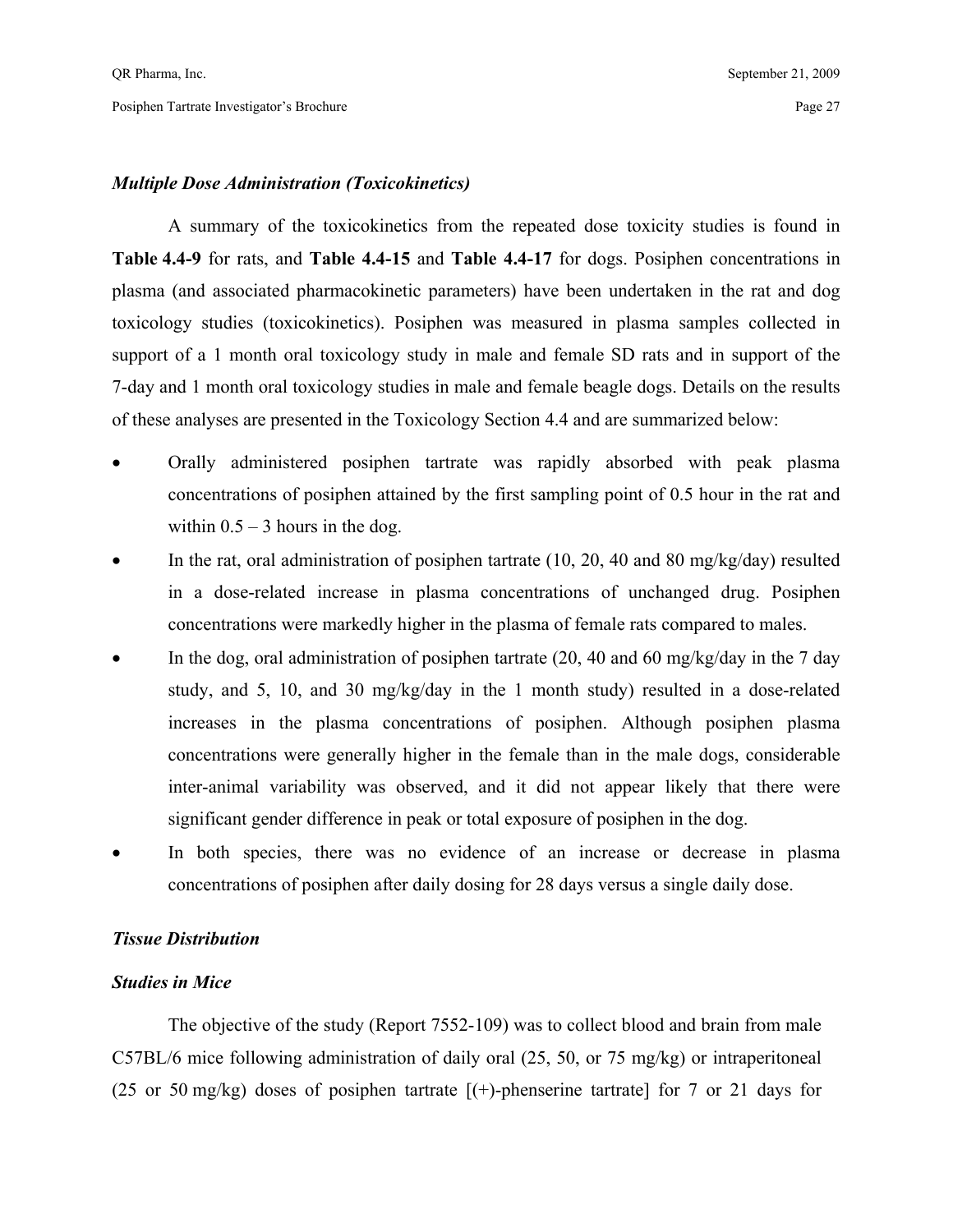subsequent pharmacokinetic/pharmacodynamic analysis. Ninety-five male mice were used in this study. Cageside observations for clinical signs were made approximately 30 minutes after dose administration each day. Animals were sacrificed approximately 2 hours after the final dose administration. Blood was collected and centrifuged to obtain plasma and cellular fraction. Brain was collected and separated into left and right cerebral hemispheres and cerebellum for analysis. The effect of orally administered posiphen on Aβ42 levels in the mouse brain was examined, and plasma samples were assayed for posiphen concentrations by LC/MS/MS.

 Full body tremors and hypoactivity were observed in the animals dosed orally and intraperitoneally at the 50 and 75 mg/kg dose levels.

 The results of analysis for effects of orally administered posiphen on brain levels of Aβ42 in the mouse are summarized below:

#### Day 7

- Mean (SD) brain Aβ42 levels were 124.0 (39.4), 81.0 (17.1), and 68.7 (12.3) pg/mg protein in the vehicle, 50, and 75 mg/kg/day groups, respectively. Differences from control were significant in both posiphen treated groups ( $p \le 0.05$ ).
- Relative to vehicle control, posiphen 50 and 75 mg/kg/day reduced mean brain Aβ42 levels by 34.7 and 44.6%, respectively.

#### Day 21

- Mean (SD) brain Aβ42 levels were 190.2 (74.2), 90.6 (20.0), 82.0 (22.0), and 75.6 (17.2) pg/mg protein in the vehicle, 25, 50, and 75 mg/kg/day groups, respectively. Differences from control were significant in all three posiphen treated groups ( $p \le 0.01$ ).
- Relative to vehicle control, posiphen 25, 50, and 75 mg/kg/day reduced mean brain Aβ42 levels by 52.3, 56.9 and 60.2%, respectively.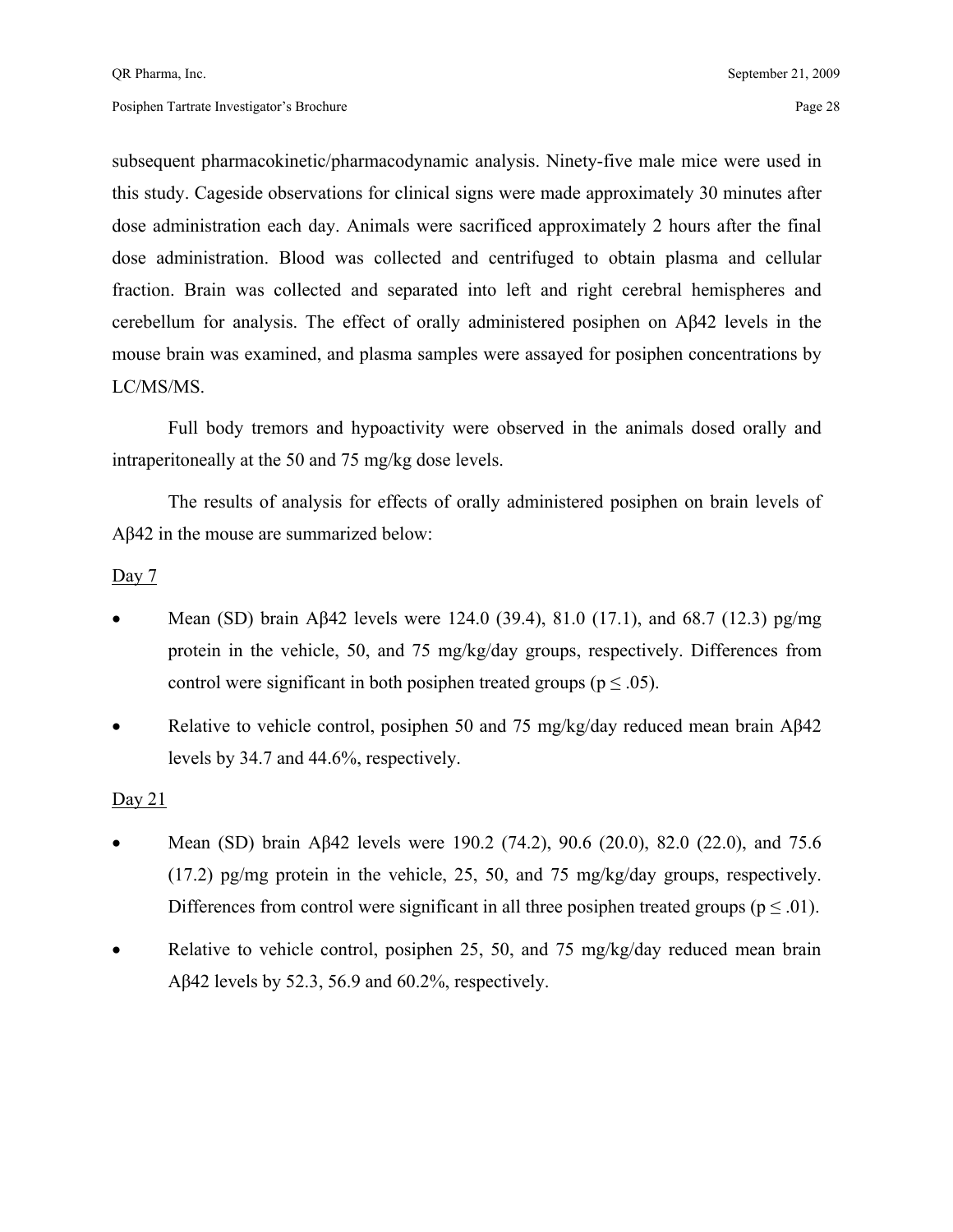Published results concluded that in mice, orally administered posiphen lowered brain Aβ42 levels at plasma concentrations that are attainable with oral dosing in humans.**<sup>21</sup>**

 Mean posiphen plasma concentrations were lower than maximum posiphen plasma concentrations in a recent clinical pharmacology study of posiphen in healthy men and women, suggesting that the therapeutic ratio may also be favorable in humans.

 The objective of the study (Report 7552-110) was to collect blood and brain from male C57BL/6 mice following administration of daily oral 2, 4, 8, 16, or 32 mg/kg doses of posiphen tartrate for 7 or 21 days. One hundred twenty-seven male mice were used in this study; 124 study animals and 3 replacement animals received doses. Observations were made approximately 30 minutes after dose administration each day. No clinical signs were noted at the cageside observations. No significant changes in mean body weights were noted over the course of the study. Animals were sacrificed approximately 2 hours after the final dose administration. Blood and brain samples were collected following sacrifice but samples were not analyzed.

#### *In Vitro Metabolism*

 $\overline{a}$ 

#### *In Vitro Metabolism in Hepatocytes*

 The comparative metabolism of posiphen across species was evaluated *in vitro* in hepatocytes (Report 125-1092-05). Cryo-preserved hepatocytes from SD rats, C57BL/6 mice, beagle dogs, cynomolgus monkeys, and human donors were incubated in the presence of 0.5, 5, or 50  $\mu$ M posiphen tartrate for 1, 4, and 20 hours. The relative formation of metabolites was measured using HPLC with fluorescence and MS analysis. The posiphen metabolic profiles of each species were qualitatively compared by analysis of parent and metabolite peaks, primarily after incubating 50 µM posiphen tartrate with hepatocytes for 4 hours.

<sup>&</sup>lt;sup>21</sup> Cullen et al. (2006), Brain Beta-Amyloid (Aβ42) in Mice Treated Orally with Posiphen Tartrate is Significantly Lower than in Vehicle Controls. Poster presented at the 9<sup>th</sup> International Geneva/Springfield Symposium on Advances in Alzheimer Therapy, Geneva, Switzerland, April 19-22, 2006.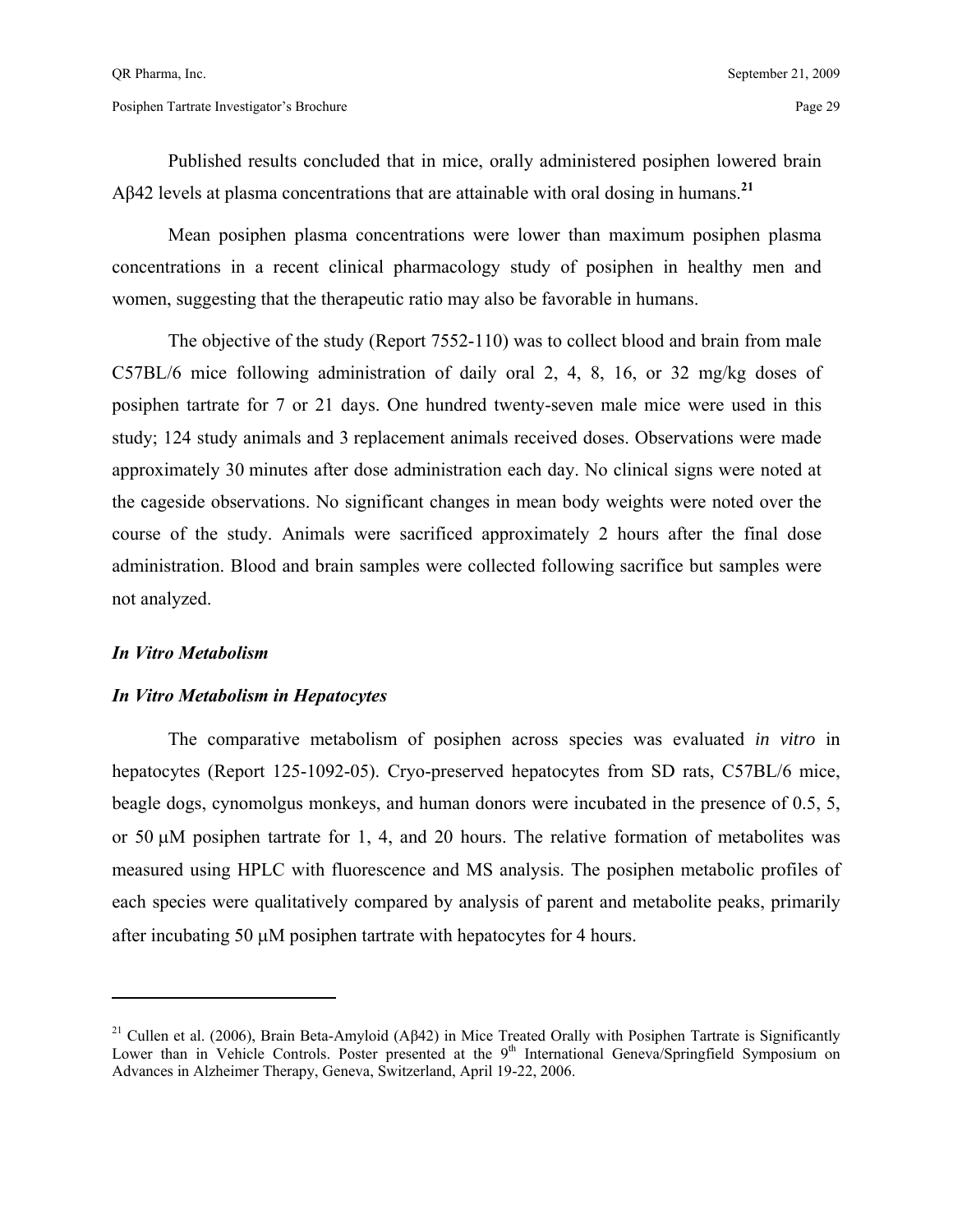Posiphen tartrate underwent extensive biotransformation when incubated *in vitro* with primary hepatocytes from all species tested. In incubations from human hepatocytes, 18 metabolites were detected; 14 were identified as demethylated and/or hydroxylated or dehydrogenation products (**Table 4.3-2**).

| Human    | <b>Metabolic Reaction</b>             |                            | Designation of Corresponding Animal Metabolite |                        |                      |  |  |  |
|----------|---------------------------------------|----------------------------|------------------------------------------------|------------------------|----------------------|--|--|--|
|          |                                       | Monkey                     | Dog                                            | Rat                    | Mouse                |  |  |  |
| $H-1a$   |                                       | $MK-1a$                    | $D-1^a$                                        | $R-13$                 | $MS-1a$              |  |  |  |
| $H-2^a$  |                                       | $MK-2a$                    | $D-2^a$                                        | $R-2^a$                | $MS-2^a$             |  |  |  |
| $H-3^a$  |                                       | $MK-3a$                    | $D-3$                                          | $R-3^a$                | $MS-3a$              |  |  |  |
| $H-4$    | Di-demethylation                      | $MK-5$                     | $D-5$                                          | $R-4$                  | $MS-17$              |  |  |  |
| $H-5$    | Demethylation                         | MK-6                       | $D-6$                                          | $R-5$                  | $MS-4$               |  |  |  |
| $H-6$    | Demethylation                         | $MK-22$ <sup>c</sup>       | $D-15c$                                        | $R-21$ <sup>c</sup>    | $MS-16$              |  |  |  |
| $H-7^a$  |                                       | ND                         | $D-7^a$                                        | $R-6a$                 | ND                   |  |  |  |
| $H-8$    | Hydroxylation                         | $MK-7$                     | $D-8$                                          | $R-7$                  | $MS-12^c$            |  |  |  |
| $H-9$    | Demethylation/hydroxylation/oxidation | $MK-8$                     | $\overline{ND}$                                | ND                     | ND                   |  |  |  |
| $H-10c$  | Demethylation/hydroxylation           | $MK-11$ <sup>c</sup>       | ND                                             | $R-13$ <sup>c</sup>    | $MS-7c$              |  |  |  |
| $H-11c$  | Demethylation/hydroxylation           | $MK-12$ <sup>c</sup>       | ND                                             | $R-14$ <sup>c</sup>    | ND                   |  |  |  |
| $H-12c$  | Demethylation/hydroxylation           | $MK-13c$                   | ND                                             | $R-15c$                | $MS-8$ <sup>c</sup>  |  |  |  |
| $H-13c$  | Hydroxylation/oxidation               | $MK-14$ <sup>c</sup>       | $D-11$ <sup>c</sup>                            | $R-16/R-17c$           | $MS-9c$              |  |  |  |
| $H-14c$  | Hydroxylation                         | $MK-15c$                   | $D-12^c$                                       | $R-18^b$               | $MS-10c$             |  |  |  |
| $H-15^b$ | Hydroxylation                         | $MK-16$                    | $D-13$ <sup>c</sup>                            | $R-19$ <sup>c</sup>    | $MS-11$ <sup>c</sup> |  |  |  |
| $H-16c$  | Hydroxylation+glucuronide conjugation | ND                         | ND                                             | ND                     | ND                   |  |  |  |
| $H-17c$  | Demethylation/hydroxylation/oxidation | $MK-18c$                   | $\overline{\mathrm{ND}}$                       | $R-8$                  | $MS-14c$             |  |  |  |
| $H-18c$  | Dehydrogenation                       | $MK-19c$                   | ND                                             | ND                     | ND                   |  |  |  |
| ND       |                                       | $\overline{\text{MK-4}}^a$ | $\overline{\text{ND}}$                         | $\overline{\text{ND}}$ | ND                   |  |  |  |
| ND       | Demethylation/hydroxylation           | $MK-9c$                    | $D-10^c$                                       | $R-10^b$               | $MS-5c$              |  |  |  |
| ND       | Demethylation/hydroxylation           | $MK-10c$                   | ND                                             | $R-11b$                | $MS-6c$              |  |  |  |
| ND       | Glucuronide conjugation               | $MK-17c$                   | ND                                             | ND                     | ND                   |  |  |  |
| ND       | Dehydrogenation                       | $MK-20c$                   | ND                                             | ND                     | ND                   |  |  |  |
| ND       | Dehydrogenation                       | $MK-21c$                   | $\overline{\text{ND}}$                         | ND                     | ND                   |  |  |  |
| ND       | Demethylation                         | $MK-23c$                   | $\overline{\mathrm{ND}}$                       | ND                     | ND                   |  |  |  |
| ND       |                                       | ND                         | $D-4^a$                                        | ND                     | ND                   |  |  |  |
| ND       |                                       | ND                         | $D-9^a$                                        | $R-9^a$                | ND                   |  |  |  |
| ND       | Dihydroxylation                       | ND                         | $D-14c$                                        | ND                     | ND                   |  |  |  |
| ND       | Demethylation/hydroxylation           | ND                         | ${\rm ND}$                                     | $R-12^b$               | ND                   |  |  |  |
| ND       | Hydroxylation/oxidation               | ND                         | ND                                             | $R-17c$                | $\rm ND$             |  |  |  |
| ND       | Dihydroxylation                       | ND                         | ND                                             | $R-20c$                | $\rm ND$             |  |  |  |
| ND       | Hydroxylation                         | ND                         | $\overline{ND}$                                | ND                     | $MS-13c$             |  |  |  |
| ND       | Dehydrogenation                       | ND                         | $\overline{\text{ND}}$                         | ND                     | $MS-15c$             |  |  |  |

*Table 4.3-2: A Summary of the Detected Metabolites of Posiphen in Cultures of Cryopreserved Hepatocytes* 

ND, not detected by mass spectral analysis

<sup>a</sup> Detected only with fluorescence

b Detected with mass spectral analysis but not identified in chromatograms with fluorescence

<sup>c</sup> Detected only with mass spectral analysis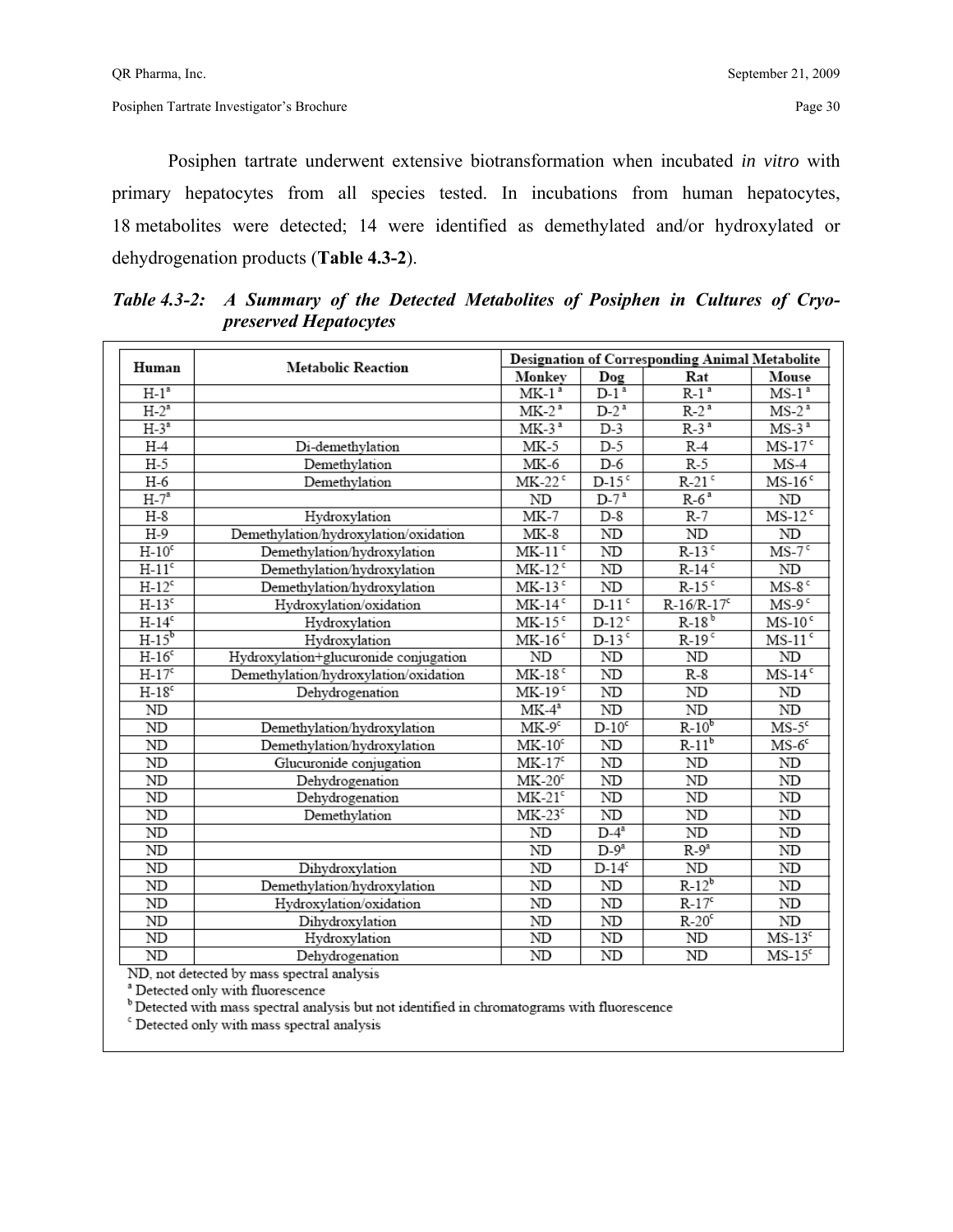There was minimal evidence of *in vitro* conjugation. Of these human metabolites, 4 were considered to be major (2 mono-demethylated, 1 hydroxylated, and 1 hydroxylated/oxidative metabolite). Three of these were also major metabolites of posiphen tartrate in all animal species examined; the fourth major metabolite was found in monkeys  $>$  rats  $>$  mice  $>$  dogs. With the exception of a minor conjugated metabolite, all metabolites identified in human hepatocytes were also formed by hepatocytes in at least one laboratory animal species (**Table 4.3-3**). There was no evidence of any unique Phase 1 human metabolite.

*Table 4.3-3: The Abundance of Posiphen Metabolites in Cultures of Cryo-preserved Hepatocytes* 

|       |              |        | Area Absorbance |        | Abundance (% Observed Metabolites) |        |              |       |       |        |
|-------|--------------|--------|-----------------|--------|------------------------------------|--------|--------------|-------|-------|--------|
| Peak  | Human Monkey |        | Dog             | Rat    | Mouse                              |        | Human Monkey | Dog   | Rat   | Mouse  |
| H-4   | 52.1         | 281.9  | 11.1            | 171.4  | 201.1                              | 1.29   | 7.12         | 0.566 | 4.02  | 4.27   |
| H-5   | 1144         | 837.9  | 363.7           | 1659.2 | 2688.8                             | 28.3   | 21.2         | 18.6  | 38.9  | 57.1   |
| H-6   | 1055.9       | 1404.6 | 237.3           | 1229.3 | 1229                               | 26.1   | 35.5         | 12.1  | 28.9  | 26.1   |
| H-8   | 927.1        | 1013.5 | 1319.4          | 1018.2 | 479.7                              | 22.9   | 25.6         | 67.3  | 23.9  | 10.2   |
| H-9   | 45.1         | 11.4   | 0               | 0      | 0                                  | 1.12   | 0.288        | 0.000 | 0.000 | 0.000  |
| H-10  | 9.6          | 21.2   | 0               | 8      | 5.9                                | 0.238  | 0.535        | 0.000 | 0.188 | 0.125  |
| H-11  | 44.3         | 8.8    | 0               | 13.8   | 0                                  | 1.10   | 0.222        | 0.000 | 0.324 | 0.000  |
| H-12  | 26.6         | 14     | $\mathbf{0}$    | 4.7    | 3.3                                | 0.658  | 0.354        | 0.000 | 0.110 | 0.0701 |
| H-13  | 493.9        | 118.4  | 7.8             | 63.2   | 32.5                               | 12.2   | 2.99         | 0.398 | 1.48  | 0.691  |
| H-14  | 3.1          | 4.4    | 16.7            | 12.3   | 10.1                               | 0.0767 | 0.111        | 0.852 | 0.289 | 0.215  |
| H-15  | 86.4         | 83.9   | 4.3             | 50.6   | 46.9                               | 2.14   | 2.12         | 0.219 | 1.19  | 0.997  |
| H-16  | 7.4          | 0      | 0               | 0      | 0                                  | 0.183  | 0.000        | 0.000 | 0.000 | 0.000  |
| H-17  | 63.2         | 107    | 0               | 29.6   | 8.9                                | 1.56   | 2.70         | 0.000 | 0.695 | 0.189  |
| H-18  | 82.5         | 52.7   | 0               | 0      | 0                                  | 2.04   | 1.33         | 0.000 | 0.000 | 0.000  |
| Total | 4.041        | 3,960  | 1,960           | 4,260  | 4,706                              | 100    | 100          | 100   | 100   | 100    |

 It was concluded that the general profile of posiphen metabolism *in vitro* was qualitatively similar across the species studied. Based on the metabolite profile, either the dog or the monkey would be an appropriate large animal species for the toxicological evaluation of posiphen tartrate.

#### *In Vitro Metabolism in Human Whole Blood*

 The primary objective of the study (Report WJA-06-01) was to determine the stability of posiphen in K3EDTA human whole blood (WB) containing 0, 1 or 10 µM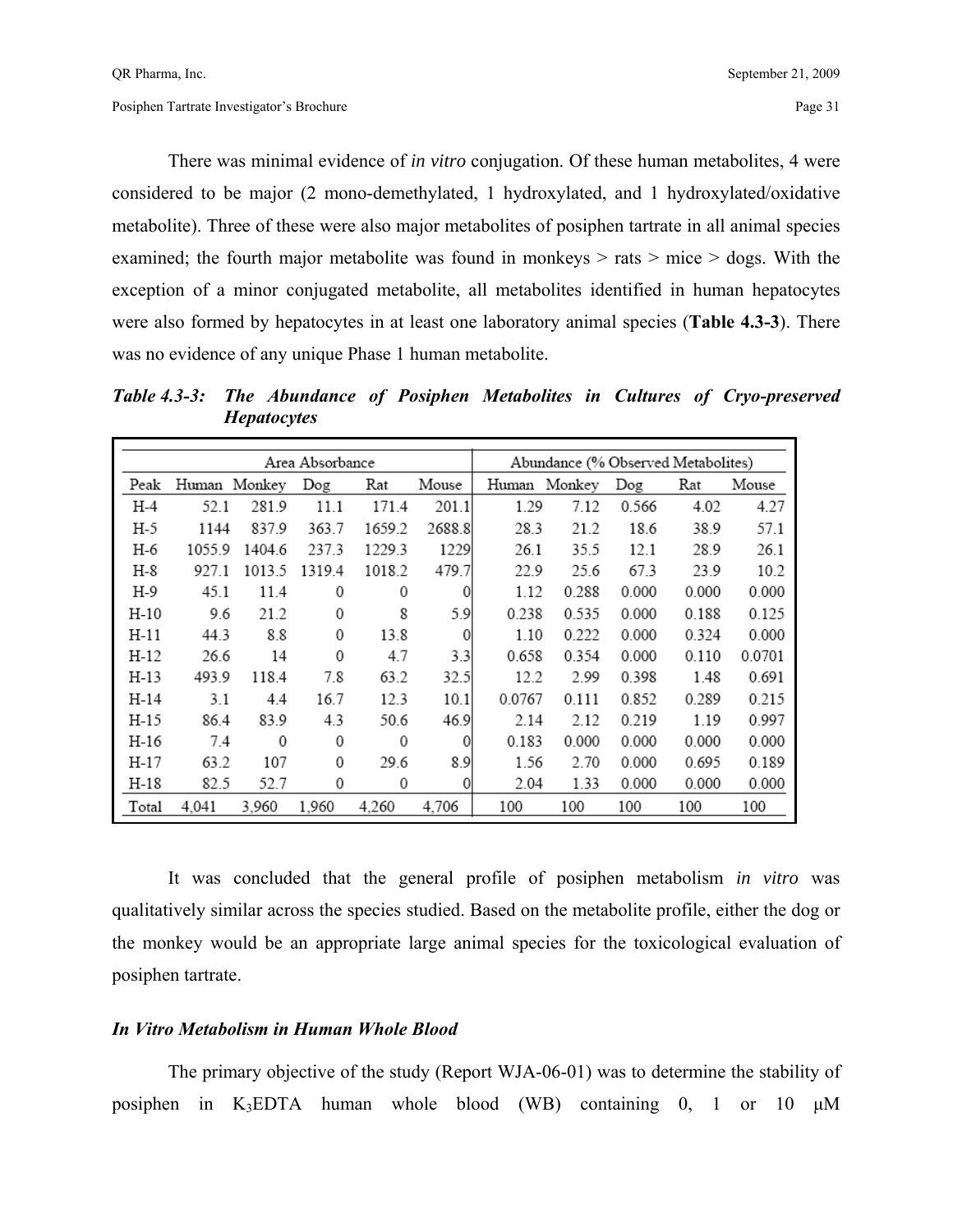diisopropylfluorophosphate (DFP) at 4°C and 25°C. The secondary objective of this study was to obtain preliminary information on the partitioning of posiphen into human RBCs.

#### **Whole Blood Stability**

The stability of posiphen in  $K_3EDTA$  human WB was examined at two concentrations  $(6.00$  and  $(0.300 \text{ ng/mL})$  and at two temperatures  $(4^{\circ}$ C and  $25^{\circ}$ C). In these experiments, fresh human WB samples (25 mL each) containing 0, 1, or 10  $\mu$ M DFP were fortified with 6.00 and 0.300 ng/mL posiphen and incubated at 4°C for 0 and 30 minutes, and at 25°C for 30 minutes.

 Plasma samples obtained from WB fortified with 6.00 and 0.300 ng/mL posiphen and incubated at 4°C for 0 minutes all had mean experimentally determined concentrations greater than the theoretical WB concentration. The mean plasma concentrations ranged from 102.2% to 106.3% of the theoretical WB concentration for the 6.00 ng/mL samples, and from 109.0% to 110.0% of the theoretical WB concentration for the 0.300 ng/mL samples. The experimentally determined concentrations of these samples appeared to be independent of the DFP concentration. These data suggest that posiphen is not uniformly distributed in WB, but appears to be distributed to a lesser extent into RBC as the experimentally determined concentration of posiphen in plasma was higher than the theoretical concentration in WB. The mean plasma concentrations of posiphen for the 6.00 ng/mL WB samples held at 4°C for 30 minutes were approximately 1% to 5% lower than the corresponding 0 minute samples. The mean plasma concentrations of posiphen in the 6.00 ng/mL samples held at 25°C for 30 minutes were approximately 6% to 1.1% higher than the corresponding 0 minute samples. These data collectively indicate that posiphen at a concentration of 6.00 ng/mL is stable in human WB containing  $0$ , 1, or 10  $\mu$ M DFP. Thus, it can be concluded that the changes in posiphen concentration over the 30 minutes equilibration period are not related to enzymatic hydrolysis by choline esterases.

#### **Distribution into Red Blood Cells**

 In order to obtain an estimate of the extent of distribution of posiphen into RBC, the experimentally determined mean concentration of posiphen in fortified plasma (0 time, 4°C) was divided by the experimentally determined concentration of posiphen in plasma from fortified WB (0 time,  $4^{\circ}$ C). The calculations were done for each concentration of DFP used (0, 1, and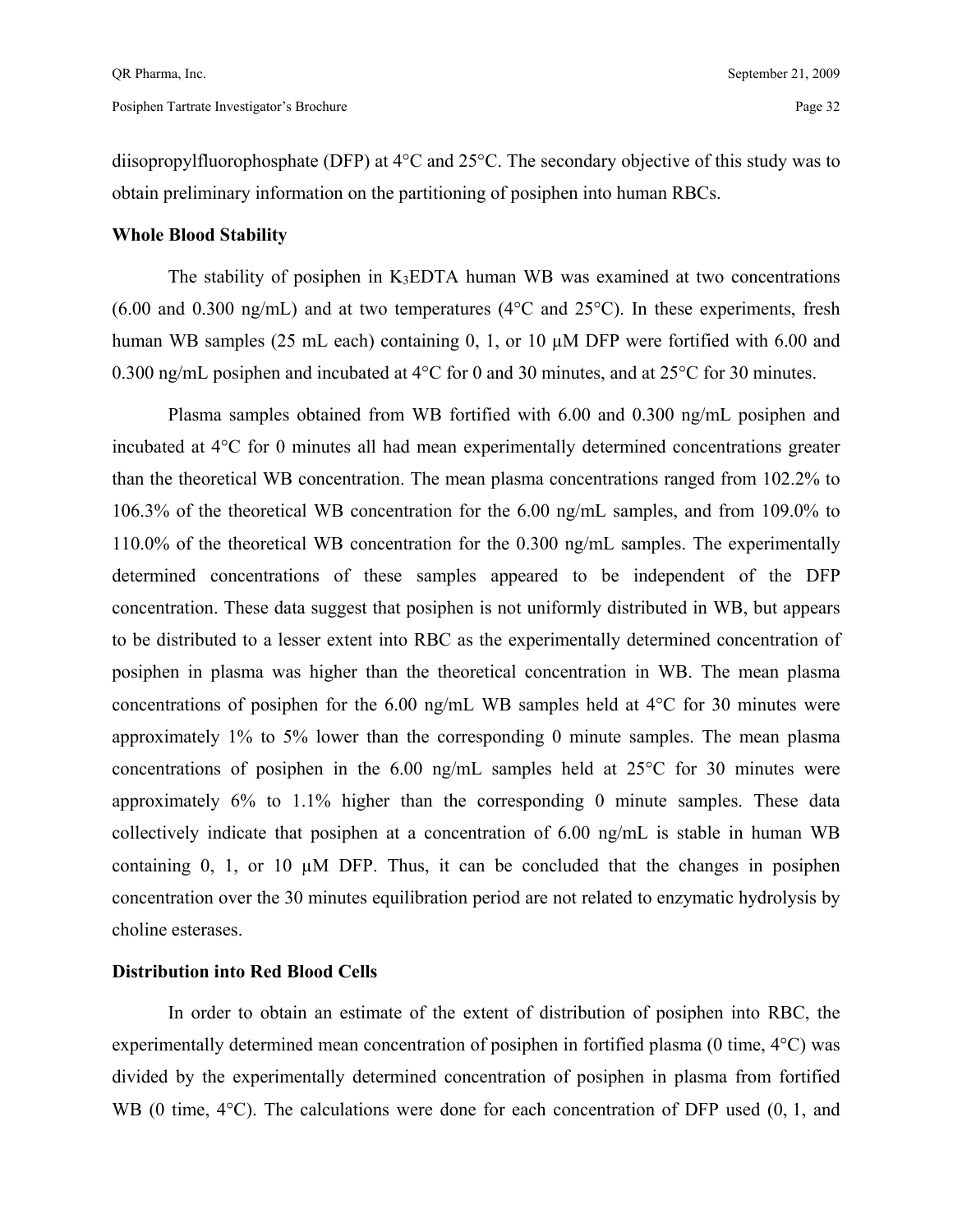10 µM DFP). The values were lower than those calculated by using the theoretical concentrations of posiphen in the fortified plasma samples (0.300 and 6.00 ng/mL, respectively) because the experimentally determined mean posiphen concentrations for the fortified plasma samples were approximately 19% and 13% lower than the theoretical concentrations for the 0.300 and 6.00 ng/mL samples, respectively. Since WB contains approximately 45% hematocrit, if there was no distribution of posiphen into RBCs then the plasma isolated from the fortified WB would have WB to plasma concentration ratios of approximately 0.55. The actual mean ratios for the WB samples fortified at 0.300 ng/mL ranged from 0.711 to 0.762, and the actual values for the WB samples fortified at 6.00 ng/mL ranged from 0.824 to 0.849 for WB containing 0, 1, or 10 µM DFP at the 0 minute time point. Comparison of the mean WB to plasma ratios for plasma isolated from WB after equilibration for 30 minutes at 4°C or at 25°C indicated that the ratios were similar. Thus there appears to be some distribution of posiphen into RBCs but the extent of distribution is modest.

#### **4.4 Toxicology**

 The preclinical safety profile of posiphen tartrate was determined from single oral and intravenous toxicity studies conducted in mice, rats and dogs, and from repeated dose oral dose toxicity studies for up to 30 days in rats and dogs. Posiphen tartrate was administered to rodents by gavage as a solution dissolved in deionized water, intravenously to rodents as a solution dissolved in 0.9% sodium chloride for injection, and to dogs in a capsule containing neat drug substance. Studies were also undertaken to assess the genotoxic potential of posiphen tartrate *in vitro*. The toxicology studies conducted with posiphen tartrate are summarized in **Tables 4.4-1**  to **4.4-3**. More detailed descriptions of the individual study results are provided in the following pages. The doses presented in these tables are expressed in terms of posiphen tartrate. All studies were conducted in accordance with GLP.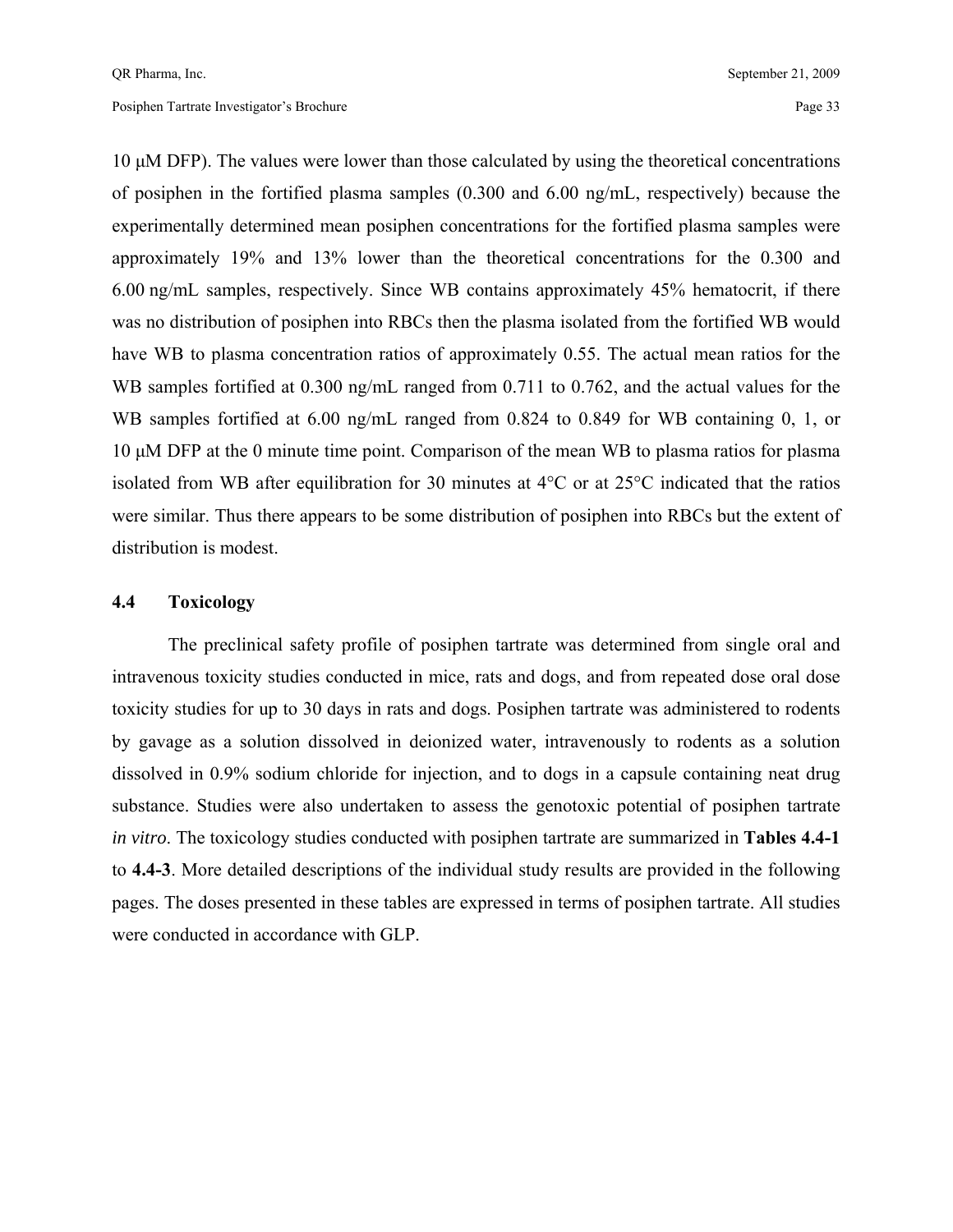| <b>Species and</b><br><b>Strain</b>        | Route               | <b>Administered Dose</b><br>(mg/kg) | <b>NOAEL</b><br>(mg/kg) |    | <b>MTD</b><br>(mg/kg) |     | <b>MLD</b><br>(mg/kg) |      |  |  |
|--------------------------------------------|---------------------|-------------------------------------|-------------------------|----|-----------------------|-----|-----------------------|------|--|--|
|                                            |                     |                                     | М                       | F  | M                     | F   | M                     | F    |  |  |
| $Mouse/CD-1$                               | P <sub>O</sub>      | 20, 40, 80, 160                     | 40                      | 40 | 80                    | 80  | >160                  | >160 |  |  |
| $Mouse/CD-1$                               | IV                  | 1, 5, 10, 20                        | 10                      | 20 | 20                    | >20 | >20                   | >20  |  |  |
| Rat/CD                                     | PO <sub>1</sub>     | 10, 20, 40, 80                      | 20                      | 40 | 40                    | 80  | >80                   | >80  |  |  |
| Rat/CD                                     | IV                  | 1, 5, 10, 20                        | 10                      | 10 | 20                    | 20  | >20                   | >20  |  |  |
| Dog/Beagle                                 | PO.                 | 10, 20, 40, 50, 60, 80, 100         | 20                      | 20 | 60                    | 60  | 100                   | 100  |  |  |
| M<br>$=$ Male                              |                     |                                     |                         |    |                       |     |                       |      |  |  |
| F                                          | $=$ Female          |                                     |                         |    |                       |     |                       |      |  |  |
| $NOAEL = No Observed Adverse Effect Level$ |                     |                                     |                         |    |                       |     |                       |      |  |  |
| <b>MTD</b><br>$=$ Maximum Tolerated Dose   |                     |                                     |                         |    |                       |     |                       |      |  |  |
| <b>MLD</b><br>$=$                          | Minimal Lethal Dose |                                     |                         |    |                       |     |                       |      |  |  |

## *Table 4.4-1: Summary of Single Dose Toxicity Studies with Posiphen Tartrate*

*Table 4.4-2: Summary of Repeated Oral Dose Toxicity Studies Conducted with Posiphen Tartrate*

| <b>Species</b>                             | N/sex/dose                 | Administered<br><b>Dose</b> | <b>Dosing</b><br><b>Duration</b> |    | <b>NOAEL</b><br>(mg/kg) | <b>MTD</b><br>(mg/kg) |    |  |  |  |
|--------------------------------------------|----------------------------|-----------------------------|----------------------------------|----|-------------------------|-----------------------|----|--|--|--|
|                                            |                            | (mg/kg/day)                 | (Weeks)                          | M  | F                       | M                     | F  |  |  |  |
| Rat/CD                                     | 10                         | 10, 20, 40, 80              | 4                                | 10 | 20                      | 40                    | 80 |  |  |  |
| Dog/Beagle                                 | $1 - 2$                    | 20, 40, 80/60               |                                  | 20 | 20                      | 40                    | 40 |  |  |  |
| Dog/Beagle                                 | $3 - 5$                    | 10<br>5, 10, 30<br>10<br>4  |                                  |    |                         |                       | 30 |  |  |  |
| M<br>$=$ Male                              |                            |                             |                                  |    |                         |                       |    |  |  |  |
| $\mathbf{F}$<br>$=$ Female                 |                            |                             |                                  |    |                         |                       |    |  |  |  |
| $NOAEL = No Observed Adverse Effect Level$ |                            |                             |                                  |    |                         |                       |    |  |  |  |
| <b>MTD</b>                                 | $=$ Maximum Tolerated Dose |                             |                                  |    |                         |                       |    |  |  |  |

*Table 4.4-3: Summary of Genotoxicity Studies Conducted with Posiphen Tartrate*

| <b>Assay Type</b>                            | <b>Concentration Range</b><br><b>Tested</b><br>$(\mu g/mL \text{ or plate})$ | <b>Results</b>                              |  |
|----------------------------------------------|------------------------------------------------------------------------------|---------------------------------------------|--|
| In vitro                                     |                                                                              |                                             |  |
| Bacterial Reverse Mutation (Ames test)       | $1.5 - 5000$                                                                 | Negative $\pm$ metabolic<br>activation (S9) |  |
| Mammalian Cell Chromosomal Aberration (HPBL) | $6.25 - 100$ or 200                                                          | Negative $\pm$ metabolic<br>activation (S9) |  |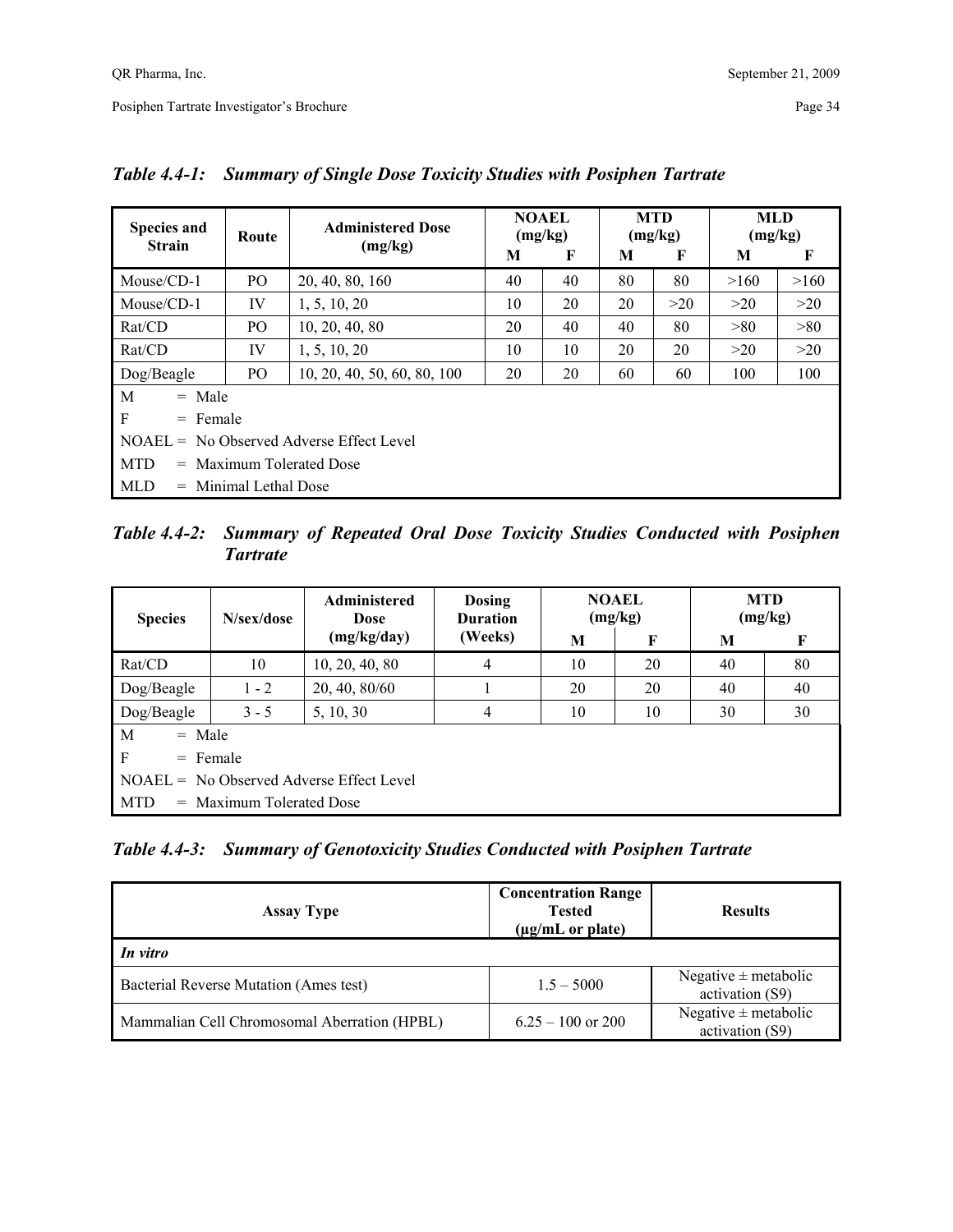The results from these studies showed, in brief, that repeated oral administration of posiphen tartrate for up to 30 days to rats at doses of 20 mg/kg/day or to dogs at 30 mg/kg/day was associated with central nervous system and gastrointestinal effects. The incidence and severity of the clinical findings (twitching or tremors, ataxia) was dose-dependent and reversible. In rats, a slight anemia (associated with reticulocytosis) was noted at 80 mg/kg but the relationship of this finding to drug administration was unclear. No gross or histopathological findings were associated with repeated oral dose administration of posiphen tartrate administration of up to 40 or 80 mg/kg/day to male or female rats, respectively, or to male or female dogs at 10 mg/kg/day. Microscopic findings in dogs administered 30 mg/kg/day were unremarkable except for an erosion/ulcer with subacute inflammation in one male possibly related to posiphen tartrate administration. The NOAEL was 10 and 20 mg/kg/day in male and female rats, respectively, and 10 mg/kg/day in male and female dogs based on tremors observed with higher doses.

#### *Single Dose Toxicity Studies*

#### *Single Oral Dose Toxicity Study in Mice*

 The acute toxicity of posiphen tartrate following a single oral dose was investigated in male and female CD-1® (ICR) BR mice (5/sex/dose) (Report WIL-421012). The mice were approximately 9 weeks of age and weighed from  $30.1 - 35.0$  g for males and from  $23.7 - 26.9$  g for females at initiation of dosing. Posiphen tartrate was administered to the mice (fasted) as a single oral (gavage) dose of 20, 40, 80, or 160 mg/kg dissolved in deionized water. The mice were subsequently monitored for 14 days. A similar group received the vehicle and served as a negative control. The mice were monitored for clinical signs, food consumption, and body weight changes prior to and for 14 days after dosing. At terminal sacrifice all mice underwent complete macroscopic examinations.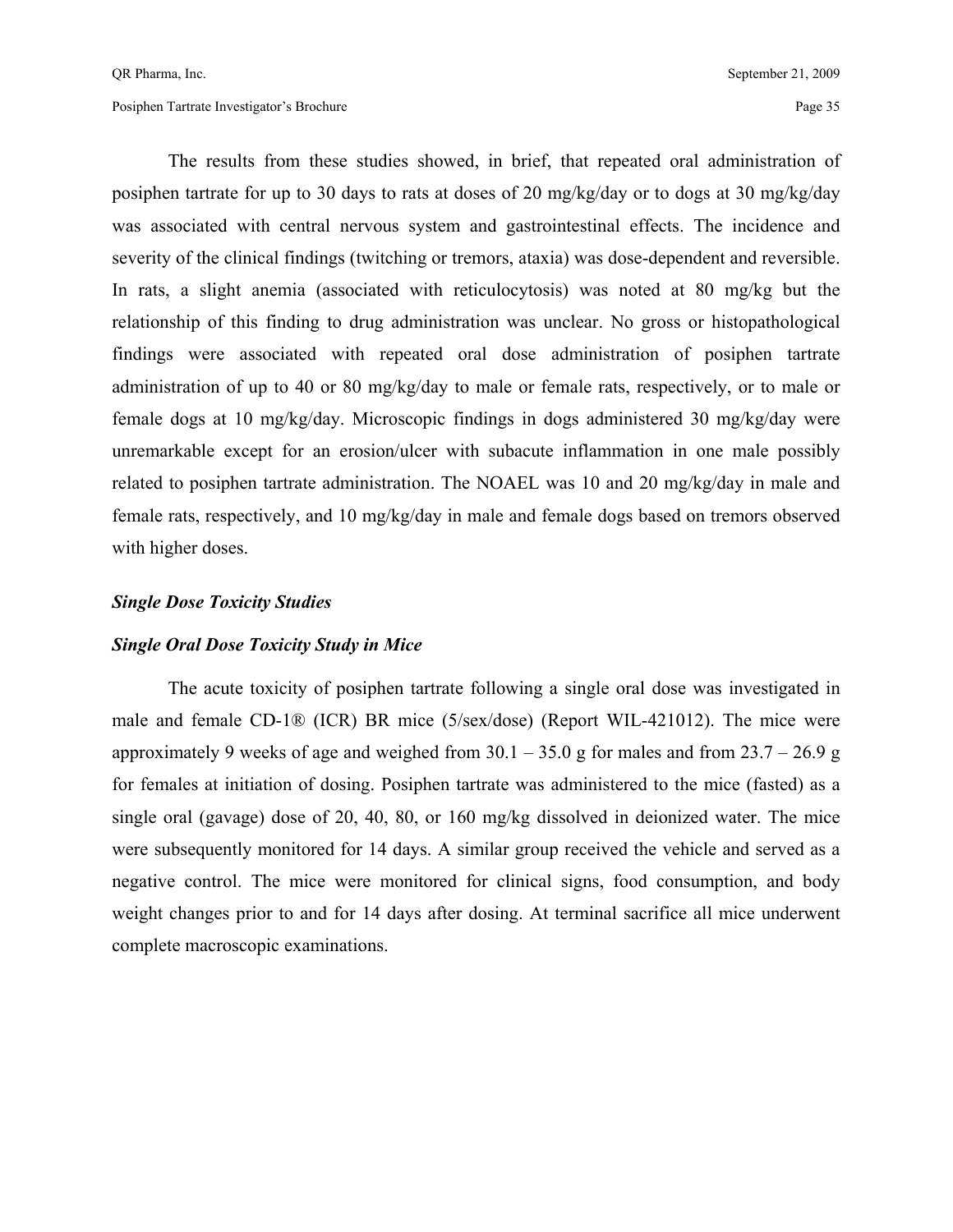No deaths occurred in any group. Clinical signs related to posiphen tartrate administration were noted at 160 mg/kg in both sexes and included transient episodes of twitching,**<sup>22</sup>** impaired equilibrium, impaired muscle coordination, labored respiration, intermittent tremors, clear ocular discharge, and yellow material on various body surfaces. These occurred within the first hour of dosing and persisted  $2 - 6$  hours post-dosing. Twitching and yellow material on various body surfaces were also noted in the 80 mg/kg group (both sexes). There were no other treatment-related clinical findings noted for any mouse on the day following dosing or during the remaining 14-day observation period.

The maximum tolerated dose (MTD) for administration of posiphen tartrate to male and female mice as a single oral (gavage) dose was 80 mg/kg (**Table 4.4-4**).

*Table 4.4-4: Summary of Findings after a Single Oral Dose of Posiphen Tartrate to CD-1® (ICR) Mice* 

| <b>Species</b> | <b>Sex</b> | N/dose | <b>Administered Dose</b><br>(mg/kg) | <b>MTD</b><br>(mg/kg) | <b>Findings</b>                                                                                                                                  |  |  |
|----------------|------------|--------|-------------------------------------|-----------------------|--------------------------------------------------------------------------------------------------------------------------------------------------|--|--|
| $CD-1®$        | M          |        | 20, 40, 80, 160                     | 80                    | 160 mg/kg ( $M/F$ ): twitching,<br>intermittent tremors, impaired<br>equilibrium and muscle coordination,                                        |  |  |
| (ICR)<br>Mice  | F          |        | 20, 40, 80, 160                     | 80                    | dyspnea, ocular discharge, yellow<br>material on various body surfaces<br>80 mg/kg (M/F): twitching; yellow<br>material on various body surfaces |  |  |

There were no effects on body weight or food consumption. Macroscopic findings at terminal sacrifice were unremarkable. The NOAEL for both sexes was 40 mg/kg.

#### *Single Intravenous Dose Toxicity Study in Mice*

 $\overline{a}$ 

The toxicity of posiphen tartrate following a single intravenous dose was investigated in male and female CD-1® (ICR) BR mice (5/sex/dose) (Report WIL-421011). The mice were approximately 7 weeks of age and weighed from  $26.9 - 31.1$  g for males and from  $22.3 - 27.7$  g

 $22$  Twitching was defined as muscle fasciculation, characterized by involuntary fine movements of a localized area of muscles and/or involuntary muscle contractions.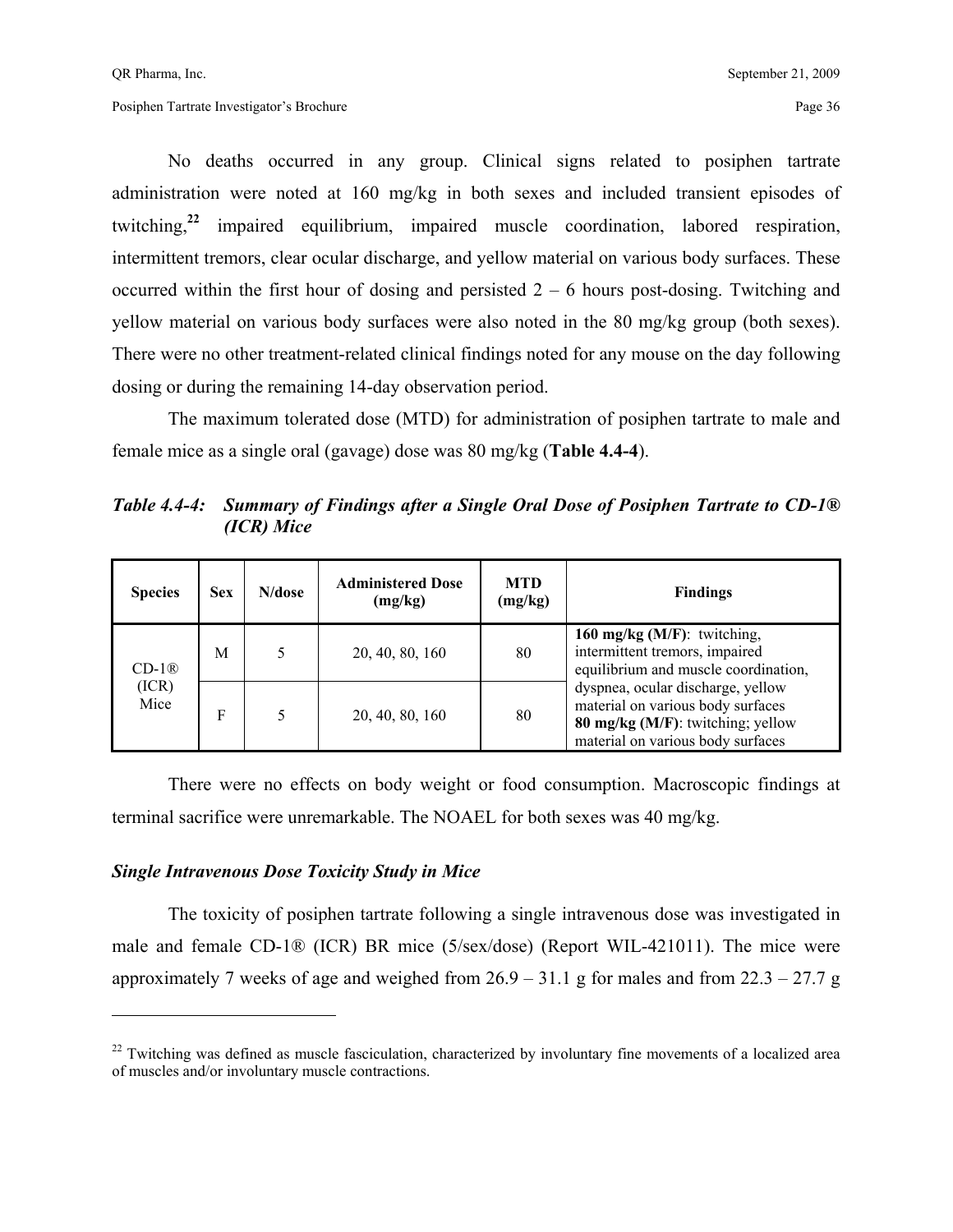for females at initiation of dosing. Posiphen tartrate was administered to fasted mice as a single intravenous (tail vein) dose of 1, 5, 10, or 20 mg/kg dissolved in 0.9% sodium chloride for injection. The mice subsequently monitored for 14 days. A similar group received the vehicle and served as a negative control. The mice were monitored for clinical signs, food consumption, and body weight changes prior to and for 14 days after dosing. At terminal sacrifice all mice underwent complete macroscopic examinations.

No deaths occurred in any group during the study. There were no effects at the site of injection. Clinical signs with intravenous administration of posiphen tartrate were noted only in 1 – 2 males at 20 mg/kg and included Straub tail, intermittent convulsions, and impaired equilibrium. These clinical observations occurred shortly after dosing and resolved within the 1st hour. There were no other treatment-related clinical findings noted for any mouse on the day following dosing or during the 14-day recovery period.

The acute non-lethal MTD for administration of posiphen tartrate to males as a single intravenous dose was 20 mg/kg and for females was greater than 20 mg/kg in the absence of any clinical signs noted (**Table 4.4-5**).

*Table 4.4-5: Summary of Findings after a Single Intravenous Dose of Posiphen Tartrate to CD-1® (ICR) Mice* 

| <b>Species</b> | <b>Sex</b> | N/dose | <b>Administered Dose</b><br>(mg/kg) | <b>MTD</b><br>(mg/kg) | <b>Findings</b>                                  |
|----------------|------------|--------|-------------------------------------|-----------------------|--------------------------------------------------|
| $CD-1®$        | М          |        | 1, 5, 10, 20                        | 20                    | $20 \text{ mg/kg}$ (M): Straub tail, convulsions |
| (ICR) Mice     | F          |        | 1, 5, 10, 20                        | >20                   | and impaired equilibrium                         |

There was no effect of posiphen tartrate on body weight or food consumption. Macroscopic findings at terminal sacrifice were unremarkable. The NOAEL was 10 mg/kg for males and 20 mg/kg for females.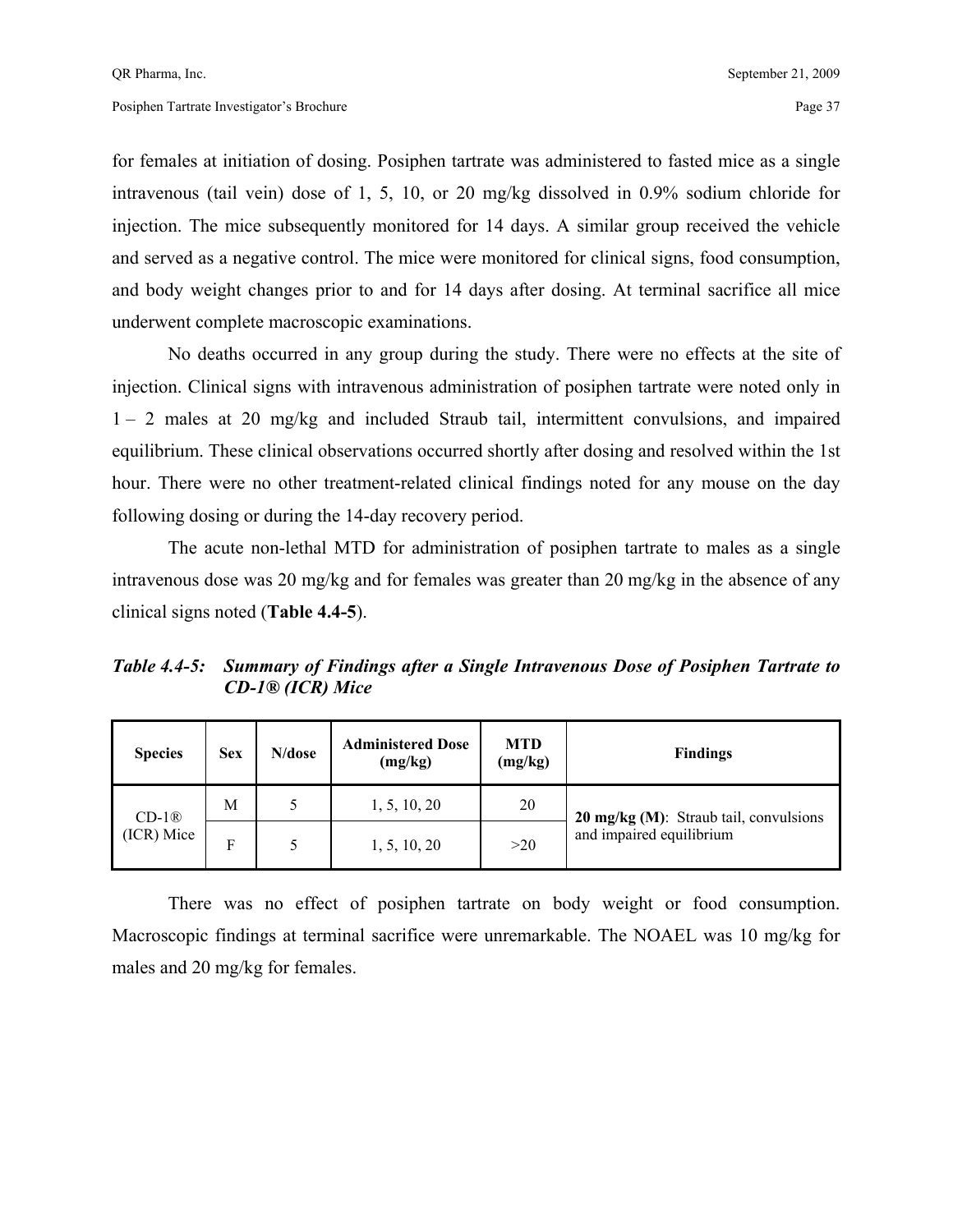## *Single Oral Dose Toxicity Study in Rats*

The acute toxicity of posiphen tartrate following a single oral dose was investigated in male and female CD® (SD) rats (5/sex/dose) (Report WIL-421014). The rats were approximately 7 weeks of age and weighed from  $236 - 273$  g for males and from  $149 - 183$  g for females at initiation of dosing. Posiphen tartrate was administered to fasted rats as a single oral (gavage) dose of 10, 20, 40, or 80 mg/kg dissolved in deionized water and the animals subsequently monitored for 14 days. A similar group received the vehicle and served as a negative control. The rats were monitored for clinical signs, food consumption, and body weight changes prior to and for 14 days after dosing. At terminal sacrifice all rats underwent complete macroscopic examinations.

 No deaths occurred in any group during the study. Clinical signs were limited to twitching observed at  $\geq 40$  mg/kg in males and at 80 mg/kg in females. This occurred immediately after dosing for males and 2 hours after dosing for females. These signs persisted for up to 6 hours post-dosing but were absent by 24 hours. There were no other findings noted for any treated rat during the 14-day observation period.

The MTD for a single oral dose of posiphen tartrate was 40 mg/kg in male rats and 80 mg/kg in female rats (**Table 4.4-6**).

*(SD) Rats* 

*Table 4.4-6: Summary of Findings after a Single Oral Dose of Posiphen Tartrate to CD®* 

| <b>Species</b>  | <b>Sex</b> | N/dose | <b>Administered Dose</b><br>(mg/kg) | <b>MTD</b><br>(mg/kg) | <b>Findings</b>              |
|-----------------|------------|--------|-------------------------------------|-----------------------|------------------------------|
| CD <sup>®</sup> | M          |        | 10, 20, 40, 80                      | 40                    | 80 mg/kg $(M/F)$ : twitching |
| (SD) Rats       | Е          |        | 10, 20, 40, 80                      | 80                    | 40 $mg/kg$ (M): twitching    |

The mean body weight of males administered 40 and 80 mg/kg of posiphen tartrate increased during the  $1<sup>st</sup>$  week post-dose but this increase was not considered to be of toxicological significance. There were no differences in food consumption between groups and macroscopic examinations were unremarkable. The NOAEL was 20 mg/kg for males and 40 mg/kg for females.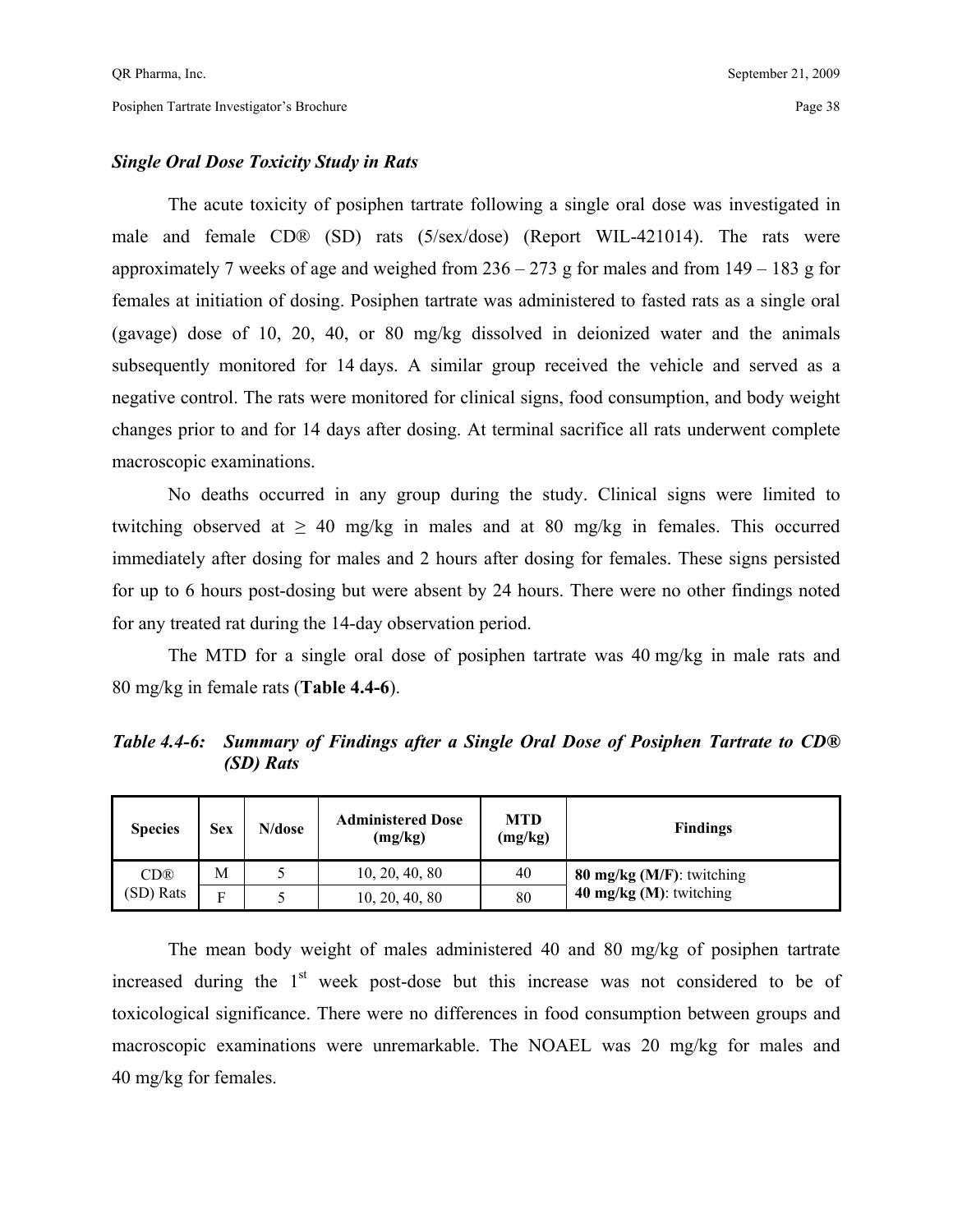## *Single Intravenous Dose Toxicity Study in Rats*

The toxicity of posiphen tartrate following a single intravenous dose was investigated in male and female CD® (SD) rats (5/sex/dose) (Report WIL-421013). The rats were approximately 7 weeks of age and weighed from  $226 - 254$  g for males and from  $143 - 181$  g for females at initiation of dosing. Posiphen tartrate was administered to fasted rats as a single intravenous (tail vein) dose of 1, 5, 10, or 20 mg/kg dissolved in 0.9% sodium chloride for injection and the animals subsequently monitored for 14 days. A similar group received the vehicle and served as a negative control. The rats were monitored for clinical signs, food consumption, and body weight changes prior to and for 14 days after dosing. At terminal sacrifice all rats underwent complete macroscopic examinations.

No deaths occurred in any group during the study. There were no effects observed at the site of injection. Clinical signs with intravenous administration of posiphen tartrate were limited to males and/or females that received 20 mg/kg and included twitching, hyperactivity followed by hypoactivity, Straub tail, clear/foamy material around the mouth, impaired equilibrium and convulsions and gasping (in 1 male only). Most clinical observations occurred within the 1st hour of dosing and were resolved within  $1 - 2$  hours post-dosing. There were no treatmentrelated clinical findings noted for any rat at 24 hours after dosing or during the subsequent 14-day recovery period.

The acute non-lethal MTD for a single intravenous administration of posiphen tartrate to male and female rats was 20 mg/kg, the highest dose tested (**Table 4.4-7**).

*CD® (SD) Rats* 

*Table 4.4-7: Summary of Findings after a Single Intravenous Dose of Posiphen Tartrate to* 

| <b>Species</b>  | <b>Sex</b> | N/dose | <b>Administered Dose</b><br>(mg/kg) | <b>MTD</b><br>(mg/kg) | <b>Findings</b>                                                                             |
|-----------------|------------|--------|-------------------------------------|-----------------------|---------------------------------------------------------------------------------------------|
| CD <sup>®</sup> | М          |        | 1, 5, 10, 20                        | 20                    | <b>20 mg/kg (M/F)</b> : twitching, Straub tail,<br>hyperactivity followed by hypoactivity,  |
| (SD) Rats       | Е          |        | 1, 5, 10, 20                        | 20                    | clear/foamy material around the mouth,<br>impaired equilibrium, convulsions, and<br>gasping |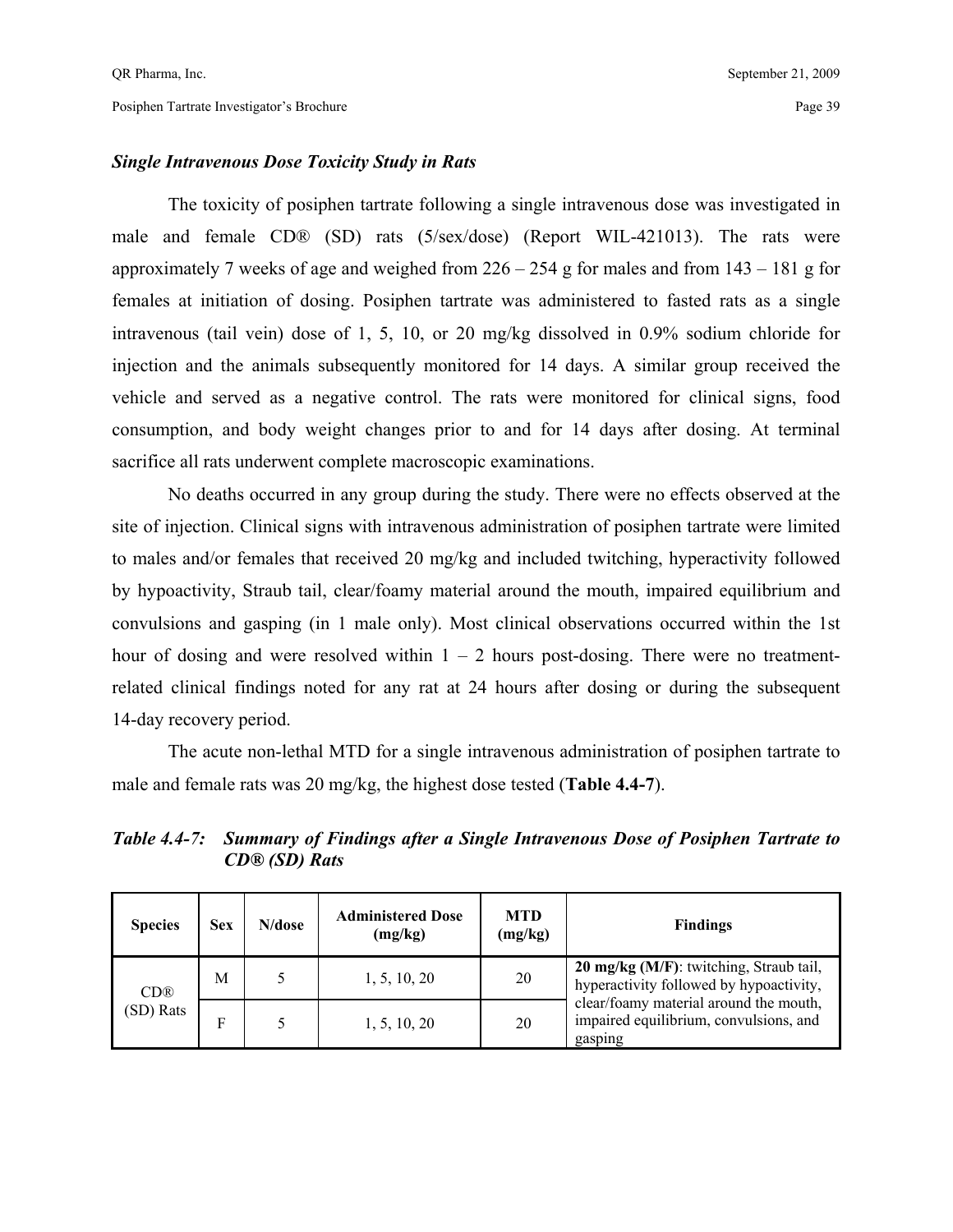There were no effects of posiphen tartrate on body weight or food consumption. Macroscopic findings at terminal sacrifice were unremarkable. The NOAEL for both sexes was  $10 \text{ mg/kg}$ .

## *Single Oral Toxicity Study in Dogs*

The MTD following a single oral dose of posiphen tartrate was determined in male and female beagle dogs ( $2$ /sex) (Report 851-003). The dogs were  $5 - 6$  months of age and weighed 7.89 and 8.51 kg for males and 7.02 and 7.19 kg for females. The dogs were administered a single oral (capsule) dose of 10 mg/kg of posiphen tartrate on Day 1, followed by a 2 day interval period before escalating to the next dose. Dose levels were increased approximately every 3 days accordingly to 20, 40, 50, 60, 80, and 100 mg/kg. Clinical observations and body weight changes were monitored and the stopping dose was based on overt clinical signs of toxicity (designated as the MTD). The dogs were not sacrificed at the conclusion of the study but macroscopic and microscopic examinations were undertaken on the dog that died on test.

 One male that received 100 mg/kg/day died on test following convulsions that occurred over 3 hours. Microscopic examination of tissues from this animal showed intestinal ulceration and minimal Kupffer cell hypertrophy/hyperplasia and minimal individual hepatocyte necrosis. The 100 mg/kg dose was considered beyond the MTD.

 With increasing doses of posiphen tartrate there was an increase in the incidence, severity, and duration of adverse clinical signs that were primarily related to the central nervous system and the gastrointestinal tract (**Table 4.4-8**).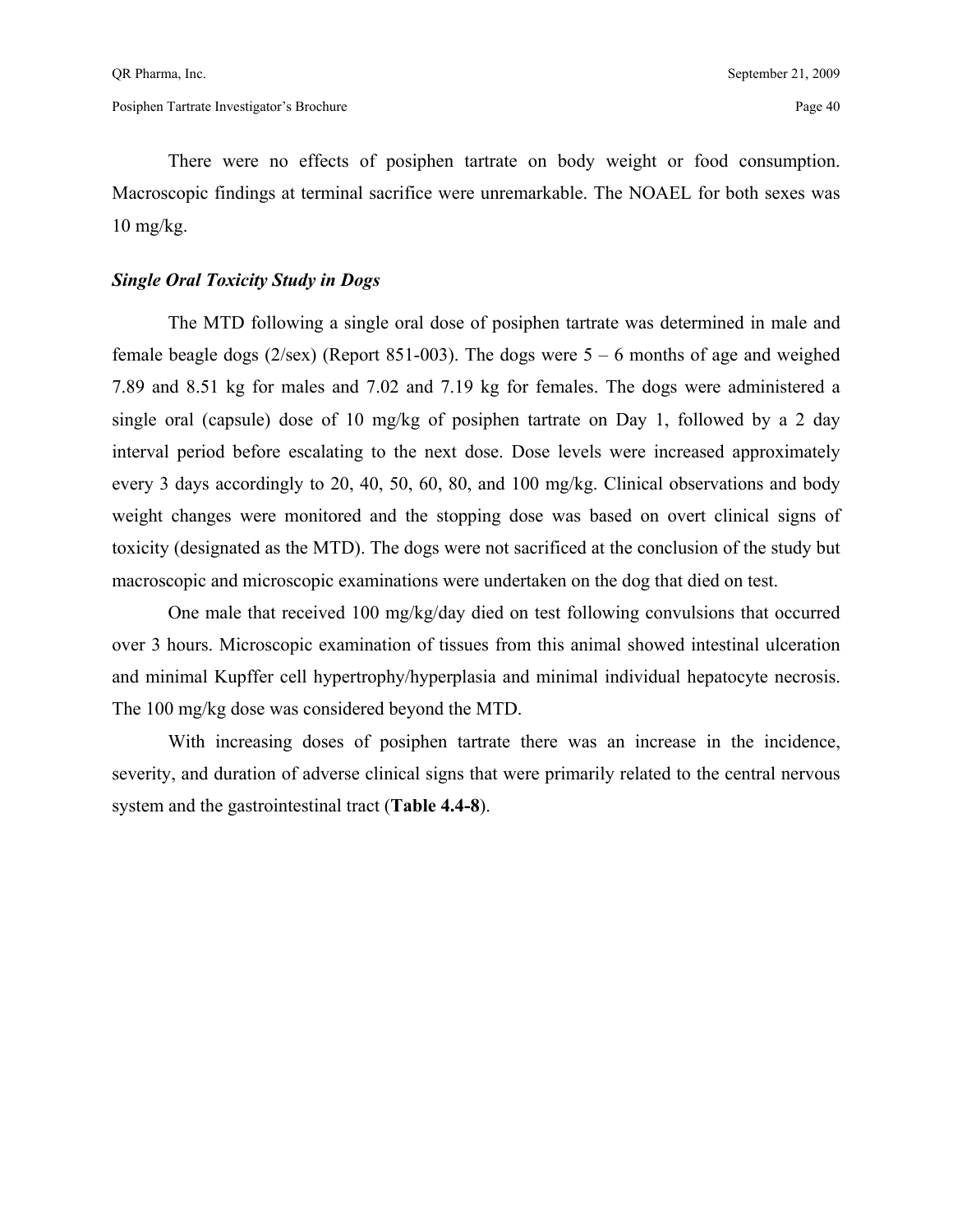| <b>Species</b> | <b>Sex</b>   | N              | <b>Administered Dose</b><br>(mg/kg)                | <b>MTD</b><br>(mg/kg) | <b>Findings</b><br>(in one or more dogs)                                                                                                                                                                                                                                                                                                         |
|----------------|--------------|----------------|----------------------------------------------------|-----------------------|--------------------------------------------------------------------------------------------------------------------------------------------------------------------------------------------------------------------------------------------------------------------------------------------------------------------------------------------------|
|                | M            | $\overline{2}$ | 10, 20, 40, 50, 60, 80,<br>100                     | 60                    | 10 mg/kg: Lacrimation<br><b>20 mg/kg</b> : $+$ salivation, soft feces<br>40 mg/kg: $+$ ataxia, tremors, excessive<br>licking, emesis, injected sclera<br>50 mg/kg: $+$ skin cold to touch,<br>hypoactivity, excessive licking, watery<br>feces, discolored red skin, and coughing                                                                |
| Beagle<br>Dogs | $\mathbf{F}$ | $\mathfrak{D}$ | 10, 20, 40, 50, 60, 80,<br>100                     | 60                    | 60 mg/kg: $+$ impaired limb function<br>80 mg/kg: $+$ unable to stand<br>100 mg/kg: $+$ convulsions, prostration,<br>slow gum refill time, dilated pupils and<br>diminished pupil reflex; intestinal<br>ulceration, single cell hepatic necrosis and<br>Kupffer cell hypertrophy and hyperplasia<br>in the 1 male that died on test at this dose |
|                |              |                | $\pm$ : Finding(s) observed with the previous dose |                       |                                                                                                                                                                                                                                                                                                                                                  |

## *Table 4.4-8: Summary of Notable Findings after a Single Oral Dose of Posiphen Tartrate to Beagle Dogs*

 There were no apparent gender differences in response. At 40 mg/kg, ataxia lasted for up to 4 hours after dosing and tremors persisted for 7 hours. At 80 mg/kg/day, the dogs experienced tremors but did not develop convulsions, but two of the dogs at this dose were unable to stand. The MTD was considered to be 60 mg/kg, and the NOAEL was 20 mg/kg/day.

## *Repeated Oral Dose Toxicity Studies*

## *Repeated 4-Week Oral Dose Toxicity Study in Rats*

 CD® (SD) rats (10/sex/dose) were administered a single oral (gavage) dose of posiphen tartrate once daily for 4 weeks at 10, 20, or 40 mg/kg/day for males and 20, 40, or 80 mg/kg/day for females (Report WIL-421015). A similar group received the vehicle (deionized water) and served as a negative control. Additional satellite groups of rats (12/sex/dose) administered posiphen tartrate at the cited doses were used for toxicokinetic assessments. The main study animals were about 7 weeks of age and weighed  $209.4 - 255.8$  g for males and  $149.1 - 184.8$  g for females.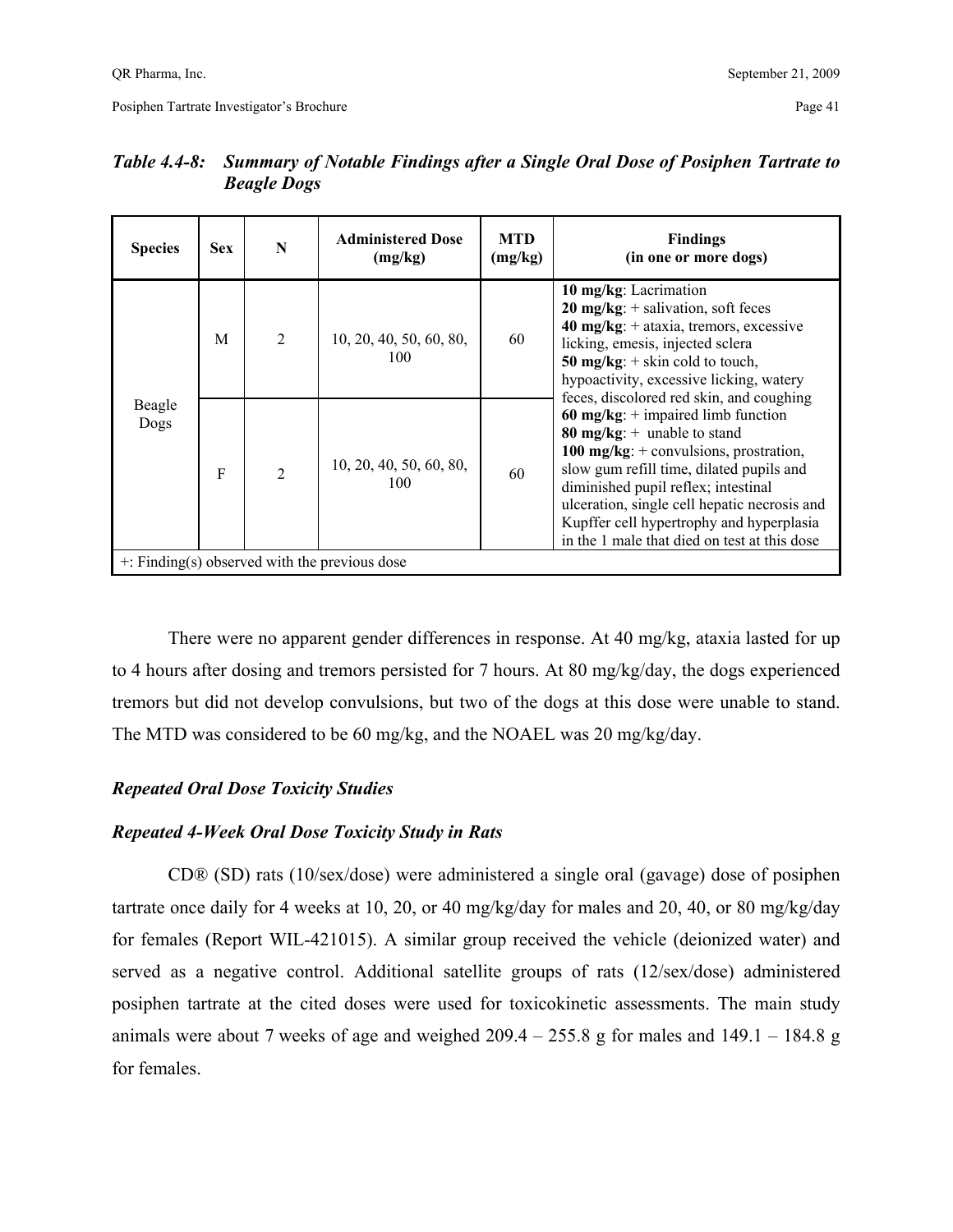All animals were monitored for clinical signs, and changes in body weights and food consumption. Ophthalmologic examinations were undertaken prior to initiation of dosing and during Week 3. Clinical laboratory assessments (hematology, clinical biochemistry, and urinalysis) were assessed immediately prior to terminal sacrifice. All animals underwent complete macroscopic examinations of the major organ systems and selective organs were weighted. Tissues (including sternum bone marrow smears for M/E ratios) were processed for microscopic examinations. Blood samples were collected from the satellite group (3/sex/timepoint) on Days 0 (first day of dosing) and 27 at 0, 0.5, 1, 2, 4, 8, 12 and 24 hours postdosing for the determination of plasma concentrations of posiphen using a validated LC/MS/MS method (LLOQ =  $0.05$  ng/mL).

Peak ( $C_{\text{max}}$ ) and total ( $AUC_{0.24h}$ ) exposures to posiphen increased in proportion to the administered dose (**Table 4.4-9**). AUC<sub>0-24h</sub> and  $C_{\text{max}}$  values remained relatively constant between Day 0 (first day of dosing) and Day 27. Peak and total exposure were higher in females than in males at equivalent doses. The apparent plasma elimination  $t_{1/2}$  of posiphen was approximately 1 – 2 hours and was independent of gender. Apparent systemic clearance was approximately 5-fold higher for males than for females. There was no indication of accumulation or increased metabolic activity with repeated dosing.

| <b>Sample</b> |                                                                                              | Males (mg/kg/day)        |      | Females (mg/kg/day)      |      |       |  |  |
|---------------|----------------------------------------------------------------------------------------------|--------------------------|------|--------------------------|------|-------|--|--|
| Day           | 10                                                                                           | 20                       |      | 20                       | 40   | 80    |  |  |
|               |                                                                                              | $C_{\text{max}}$ (ng/mL) |      | $C_{\text{max}}$ (ng/mL) |      |       |  |  |
| $\mathbf{0}$  | 100                                                                                          | 297                      | 595  | 630                      | 2100 | 3170  |  |  |
| 27            | 111                                                                                          | 266                      | 451  | 840                      | 2190 | 3110  |  |  |
|               |                                                                                              | $AUC_{0-24 h}$ (ng-h/mL) |      | $AUC_{0-24 h}$ (ng-h/mL) |      |       |  |  |
| $\theta$      | 202                                                                                          | 507                      | 1066 | 1440                     | 4883 | 10971 |  |  |
| 27            | 214                                                                                          | 509                      | 882  | 2037                     | 5223 | 12351 |  |  |
|               | Lower Limit of Quantification (LLOQ) = $0.05$ ng/mL<br>Note: AUC on Day $0 = AUC_{0-\infty}$ |                          |      |                          |      |       |  |  |

*Table 4.4-9: Mean Peak (Cmax) and Total (AUC0-24h) Plasma Concentrations of Posiphen in Male and Female CD (SD) Rats following Oral Dosing of Posiphen Tartrate for 4 Weeks*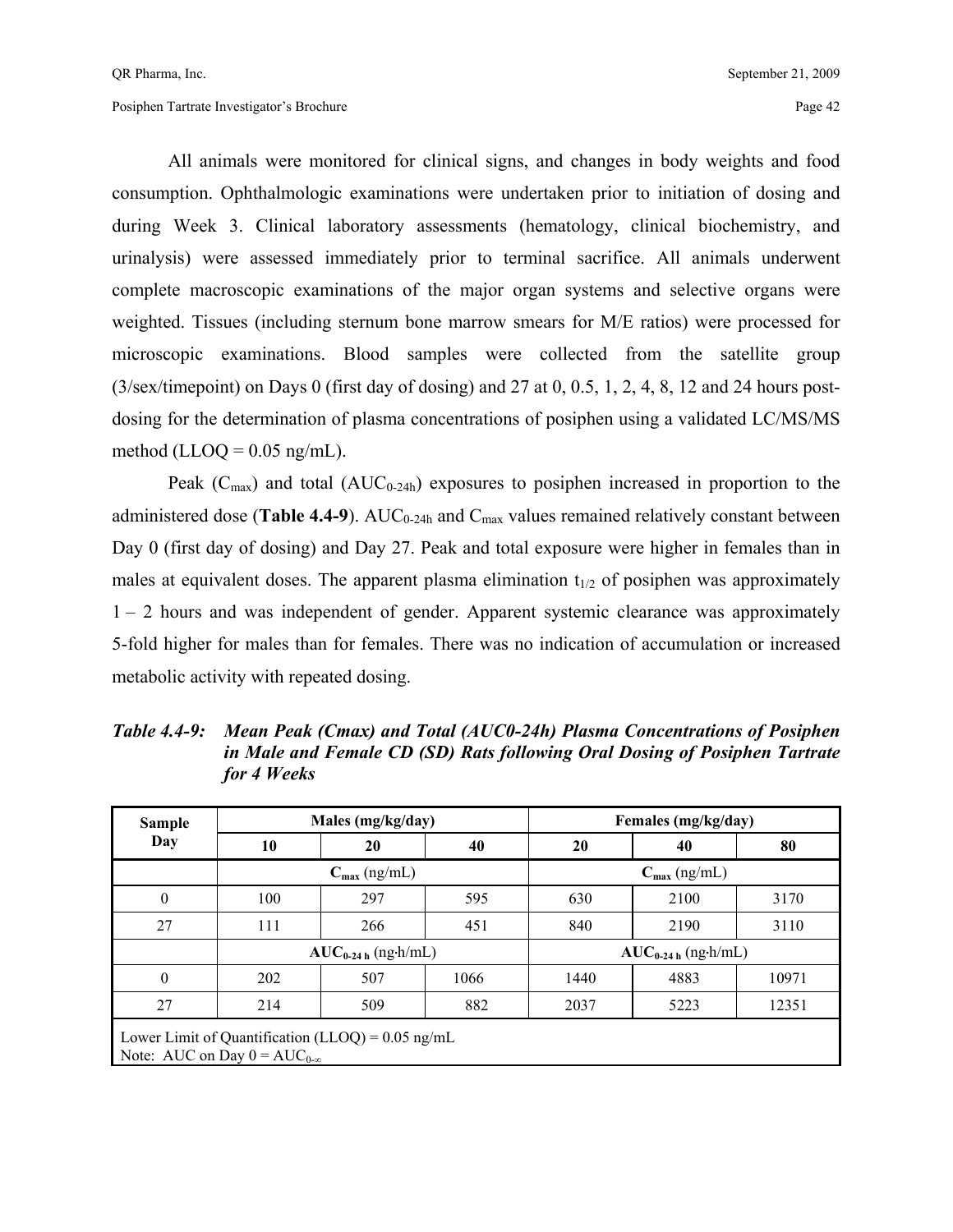There were no deaths during the study. Clinical signs were limited to muscle twitching that occurred in males at 20 mg/kg/day (beginning on Day 14) and 40 mg/kg/day (beginning on Day 0) and in females at 80 mg/kg/day (beginning on Day 11). This twitching generally persisted through Day 26 for the males and Day 17 for the females. A summary of these results is presented in **Table 4.4-10**.

| <b>Incidence of Twitching</b><br>(Number of Occurrences/Number of Animals) |          |     |      |                      |          |     |        |     |  |  |
|----------------------------------------------------------------------------|----------|-----|------|----------------------|----------|-----|--------|-----|--|--|
|                                                                            |          |     |      | Posiphen (mg/kg/day) |          |     |        |     |  |  |
|                                                                            |          |     | Male |                      |          |     | Female |     |  |  |
|                                                                            | $\bf{0}$ | 10  | 20   | 40                   | $\bf{0}$ | 20  | 40     | 80  |  |  |
| No. of Rats                                                                | 10       | 10  | 10   | 10                   | 10       | 10  | 10     | 10  |  |  |
| 1 Hour Post-Dosing                                                         |          |     |      |                      |          |     |        |     |  |  |
| Total                                                                      | 0/0      | 0/0 | 2/2  | 86/10                | 0/0      | 0/0 | 0/0    | 4/4 |  |  |
| Study Day 0                                                                | 0/0      | 0/0 | 0/0  | 8/8                  | 0/0      | 0/0 | 0/0    | 0/0 |  |  |
| Study Day 1                                                                | 0/0      | 0/0 | 0/0  | 5/5                  | 0/0      | 0/0 | 0/0    | 0/0 |  |  |
| Study Days 2-6                                                             | 0/0      | 0/0 | 0/0  | 17/9                 | 0/0      | 0/0 | 0/0    | 0/0 |  |  |
| Study Days 7-13                                                            | 0/0      | 0/0 | 0/0  | 17/6                 | 0/0      | 0/0 | 0/0    | 1/1 |  |  |
| Study Days 14-20                                                           | 0/0      | 0/0 | 2/2  | 17/8                 | 0/0      | 0/0 | 0/0    | 3/3 |  |  |
| Study Days 21-26                                                           | 0/0      | 0/0 | 0/0  | 22/9                 | 0/0      | 0/0 | 0/0    | 0/0 |  |  |
| Unscheduled Observation                                                    |          |     |      |                      |          |     |        |     |  |  |
| Study Day 0                                                                | 0/0      | 0/0 | 0/0  | 3/3                  | 0/0      | 0/0 | 0/0    | 0/0 |  |  |
| Detailed Physical Examination                                              |          |     |      |                      |          |     |        |     |  |  |
| Study Days 21-26                                                           | 0/0      | 0/0 | 0/0  | 4/4                  | 0/0      | 0/0 | 0/0    | 0/0 |  |  |

*Table 4.4-10: Incidence of Twitching in Male and Female CD (SD) Rats During Oral Dosing of Posiphen Tartrate for 4 Weeks* 

 Excessive chewing was observed in 3 females that received 80 mg/kg/day (Days 16 and/or 19) at 1 hour post-dosing. No other treatment-related clinical signs were noted. Male body weights in the 40 mg/kg/day group were slightly lower (-5.4%) than the control group and correlated with a slight reduction in food consumption. There were no changes in body weight or food consumption in females or in the lower dosed males. Ophthalmologic examinations were unremarkable.

 There was a lower mean hemoglobin concentration in females at 80 mg/kg/day, and an increase in reticulocyte counts in females at 40 and 80 mg/kg/day at terminal sacrifice (**Table 4.4-11**). A lower mean corpuscular hemoglobin was also noted in females at 80 mg/kg/day. These changes were suggestive of an effect of posiphen tartrate on erythropoiesis, with a regenerative response that was manifested as an increase in reticulocytes. However,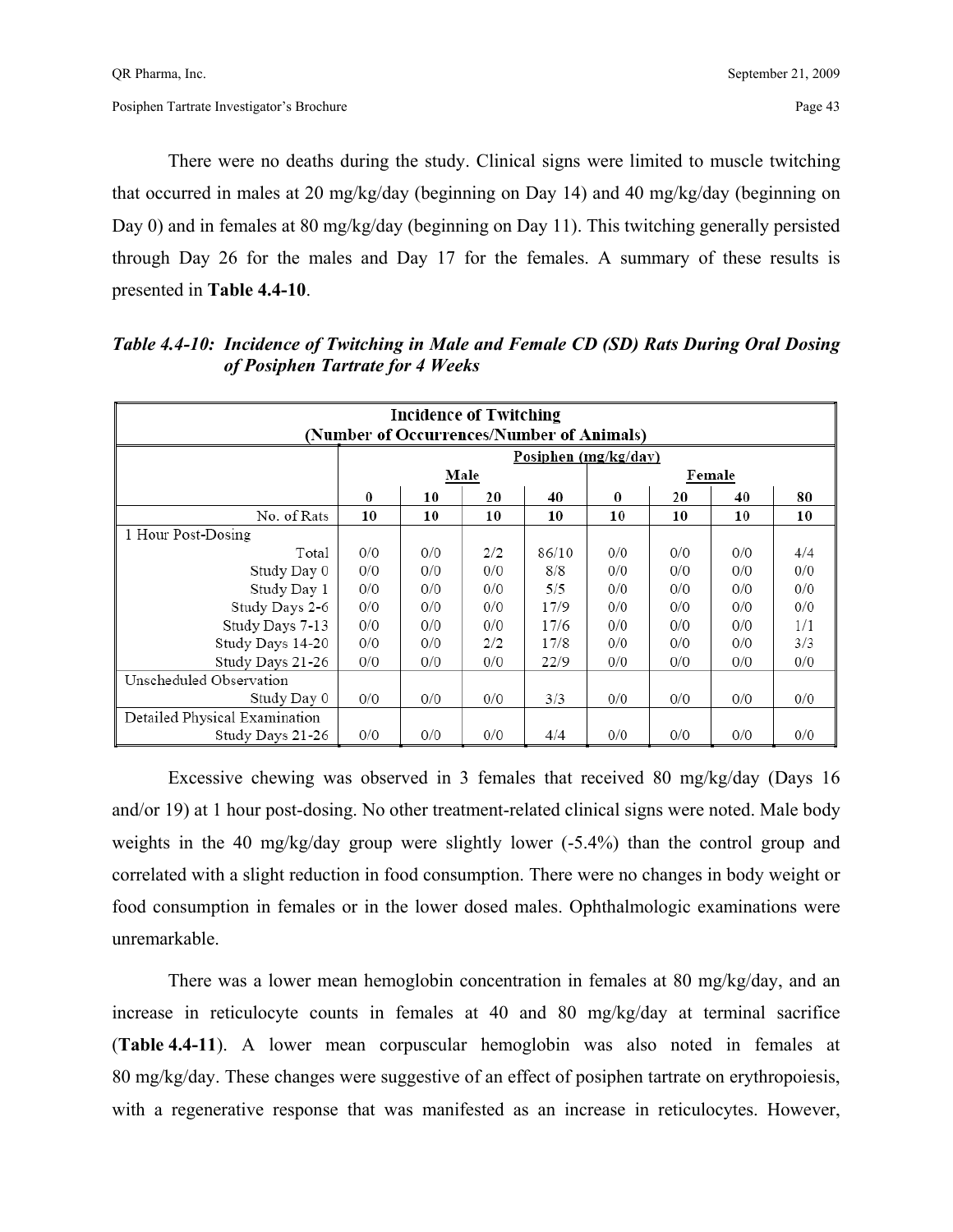histological examination of the bone marrow did not reveal any correlate to the observed hematological differences.

| Table 4.4-11: Mean Reticulocyte Count, Hemoglobin, and MCH Values in Male and Female |
|--------------------------------------------------------------------------------------|
| CD (SD) Rats Administered Posiphen Tartrate by Gavage for 4 Weeks                    |

| <b>Hematology Parameter</b>                                                 |              | Posiphen Tartrate (mg/kg/day) | <b>Males</b> |       | Posiphen Tartrate (mg/kg/day)<br><b>Females</b> |       |          |           |
|-----------------------------------------------------------------------------|--------------|-------------------------------|--------------|-------|-------------------------------------------------|-------|----------|-----------|
|                                                                             | $\mathbf{0}$ | 10                            | 20           | 40    | 0                                               | 20    | 40       | 80        |
| Reticulocytes $(x10^3/\mu L)$                                               | 184.3        | 194.7                         | 187.6        | 208.1 | 156.1                                           | 161.4 | $203.3*$ | $285.0**$ |
| Hemoglobin $(g/dL)$                                                         | 15.1         | 14.8                          | 14.5         | 14.6  | 15.1                                            | 14.8  | 14.5     | $14.0*$   |
| $MCH$ (pg)                                                                  | 19.0         | 19.4                          | 19.1         | 19.1  | 19.5                                            | 19.1  | 19.4     | $19.0*$   |
| WBC $(x10^3/\mu L)$                                                         | 8.29         | 10.22                         | 9.46         | 8.85  | 5.67                                            | 7.12  | 7.60     | $8.07*$   |
| Lymphocytes $(x10^3/\mu L)$                                                 | 7.09         | 8.57                          | 8.26         | 7.51  | 4.89                                            | 6.23  | 6.32     | $7.16*$   |
| * $p<0.05$ and ** $p<0.01$ , compared to the control group (Dunnett's test) |              |                               |              |       |                                                 |       |          |           |

 Although the absolute number of WBC and lymphocytes in the high dose female group were slightly increased relative to the controls, these differences occurred only in one gender (females), were minimal, and fell within the historical control for this species and were not considered to represent a treatment-related change.

 Clinical serum biochemistry parameters were similar between treated and control groups. There were no treatment-related changes in serum liver enzymes or serum proteins.

 There were no posiphen-related urinalysis findings. Lower mean urine pH values were observed in males that received 20 or 40 mg/kg/day compared to the control group (**Table 4.4-12**). However, these changes were small in magnitude, occurred only in male rats, and were within the range of the historical control data at the testing laboratory. This finding was not considered to be toxicologically significant.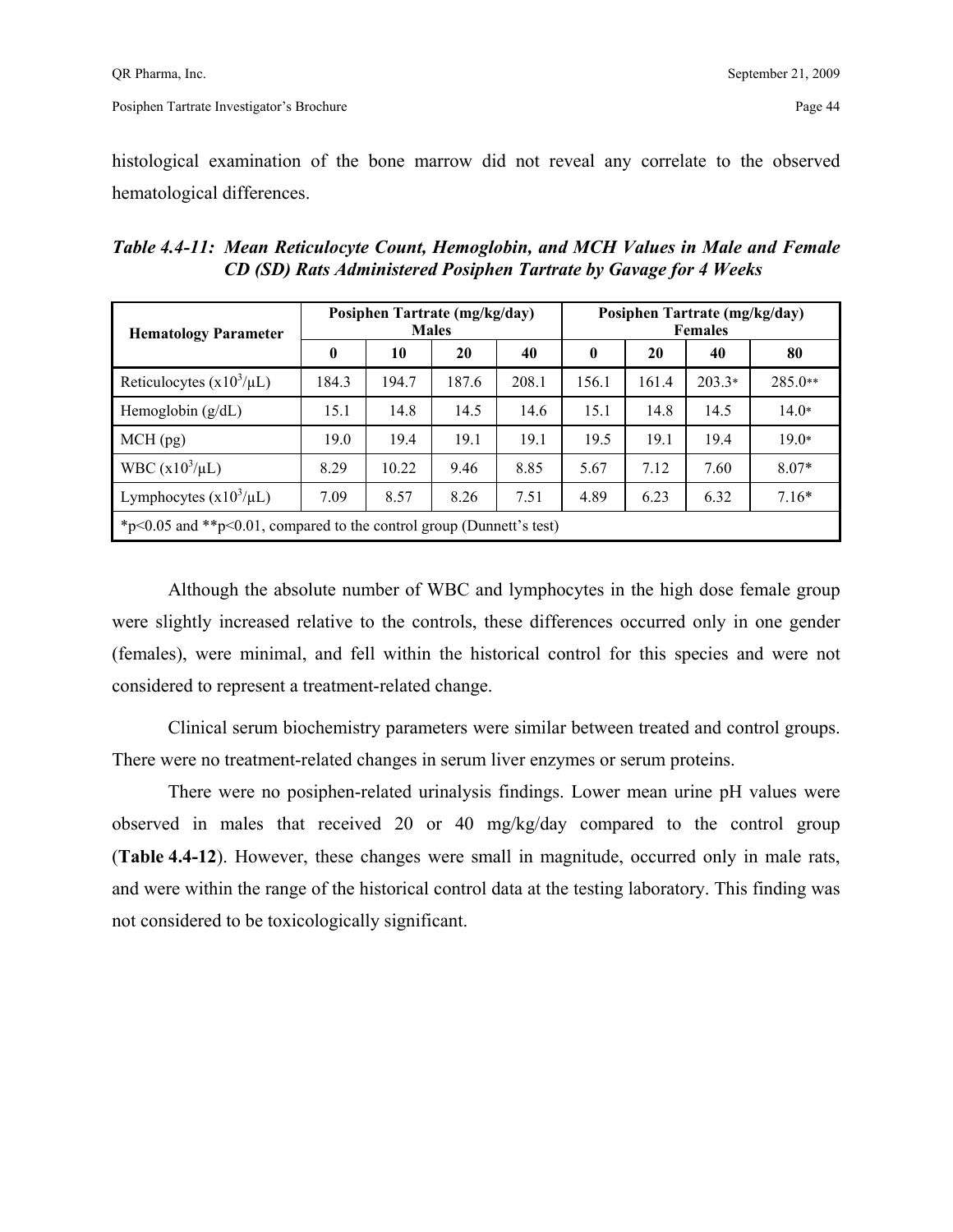| <b>Urinalysis</b><br>Parameter                               |     |      | Posiphen Tartrate (mg/kg/day)<br><b>Males</b> |         | Posiphen Tartrate (mg/kg/day) Females |      |      |      |  |
|--------------------------------------------------------------|-----|------|-----------------------------------------------|---------|---------------------------------------|------|------|------|--|
|                                                              | 0   | 10   | 20                                            | 40      |                                       | 20   | 40   | 80   |  |
| Number Examined                                              | 10) | (10) | (10)                                          | 10)     | (10)                                  | (10) | (10) | (10) |  |
| pH                                                           | 6.6 | 6.4  | $6.0**$                                       | $6.0**$ | 5.9                                   | 5.8  | 5.7  | 5.9  |  |
| ** $p<0.01$ , compared to the control group (Dunnett's test) |     |      |                                               |         |                                       |      |      |      |  |

*Table 4.4-12: Mean Urinary pH Values for Male and Female CD (SD) Rats after Administration of Posiphen Tartrate by Gavage for 4 Weeks* 

 There were no treatment-related macroscopic findings. The only organ weight changes noted were lower absolute thymic and thyroid/parathyroid weights in the male at 20 mg/kg/day group and a higher relative liver weight in females at 40 and 80 mg/kg/day (**Table 4.4-13**). However, there were no histological correlates and these changes were not considered biologically significant.

*Table 4.4-13: Mean Absolute and Relative Thymus and Thyroid/Parathyroid Weights in Male and Female CD (SD) Rats Administered Posiphen Tartrate by Gavage for 4 Weeks* 

| Organ                                                            |              |       | Posiphen Tartrate (mg/kg/day)<br><b>Males</b> |       | Posiphen Tartrate (mg/kg/day)<br><b>Females</b> |       |           |          |
|------------------------------------------------------------------|--------------|-------|-----------------------------------------------|-------|-------------------------------------------------|-------|-----------|----------|
|                                                                  | $\mathbf{0}$ | 10    | 20                                            | 40    | $\bf{0}$                                        | 20    | 40        | 80       |
| Liver                                                            |              |       |                                               |       |                                                 |       |           |          |
| Absolute $(g)$                                                   | 10.85        | 10.76 | 10.69                                         | 10.71 | 6.64                                            | 6.78  | 7.26      | 7.35     |
| Relative (% BW)                                                  | 2.987        | 2.976 | 3.040                                         | 3.092 | 3.163                                           | 3.259 | $3.538**$ | $3.479*$ |
| <b>Thymus</b>                                                    |              |       |                                               |       |                                                 |       |           |          |
| Absolute $(g)$                                                   | 0.563        | 0.556 | $0.433*$                                      | 0.490 | 0.449                                           | 0.384 | 0.403     | 0.397    |
| Relative (% BW)                                                  | 0.154        | 0.154 | 0.124                                         | 0.142 | 0.214                                           | 0.184 | 0.198     | 0.189    |
| <b>Thyroid/Parathyroid</b>                                       |              |       |                                               |       |                                                 |       |           |          |
| Absolute $(g)$                                                   | 0.024        | 0.021 | $0.020*$                                      | 0.21  | 0.016                                           | 0.016 | 0.016     | 0.017    |
| Relative (% BW)                                                  | 0.007        | 0.006 | 0.006                                         | 0.006 | 0.007                                           | 0.008 | 0.008     | 0.008    |
| *p<0.05 and **p<0.01, when compared to controls (Dunnett's test) |              |       |                                               |       |                                                 |       |           |          |

 Microscopic examinations were unremarkable. All findings observed were consistent with normal background lesions in clinically normal rats of the age and strain used on this study and these were considered spontaneous and/or incidental in nature and unrelated to posiphen administration.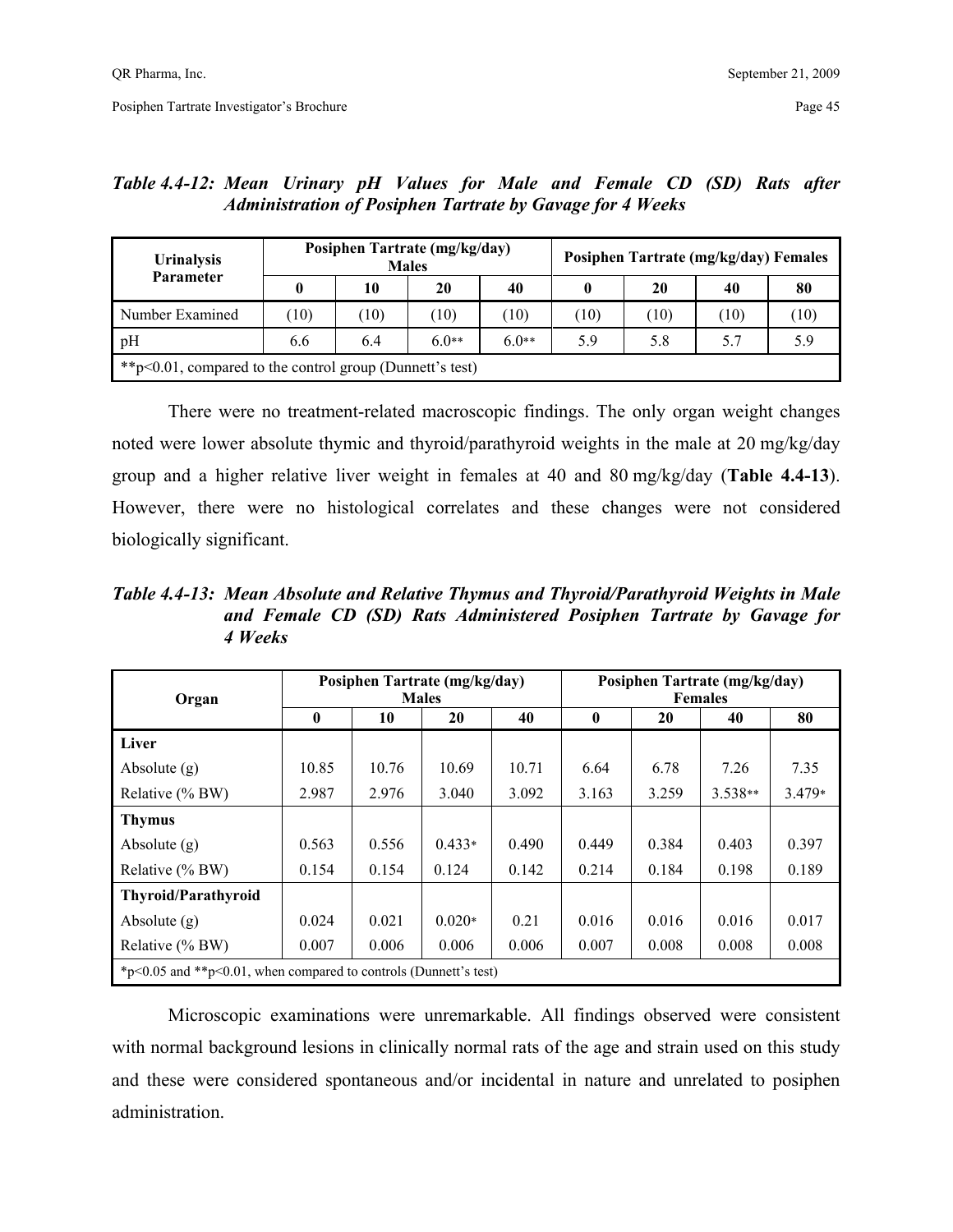A summary of the findings in male and female CD (SD) rats with dosing of posiphen tartrate for 4 weeks is provided in **Table 4.4-14**.

*Table 4.4-14: Summary of Findings in Male and Female CD (SD) Rats Administered Posiphen Tartrate by Gavage for 4 Weeks* 

| Parameter                                                        |   |                |              | Posiphen Tartrate (mg/kg/day)                                           |                          |  |  |
|------------------------------------------------------------------|---|----------------|--------------|-------------------------------------------------------------------------|--------------------------|--|--|
|                                                                  |   | 10             | 20           | 40                                                                      | 80                       |  |  |
|                                                                  | M | 0/10           | 0/10<br>0/10 |                                                                         | $\overline{\phantom{0}}$ |  |  |
| Mortality                                                        | F | $\overline{a}$ | 0/10         | 0/10                                                                    | 0/10                     |  |  |
|                                                                  |   | No Change      |              | Tremors (M: $\geq$ 20 mg/kg/day; F: 80 mg/kg/day)                       |                          |  |  |
| <b>Clinical Signs</b>                                            |   |                |              |                                                                         | Excessive Chewing (F)    |  |  |
| <b>Body Weights</b>                                              |   | No Change      |              | $\downarrow$ (M)                                                        |                          |  |  |
| <b>Food Intake</b>                                               |   | No Change      |              | $\downarrow$ (M)                                                        |                          |  |  |
| Hematology                                                       |   | No Change      |              | $\uparrow$ Reticulocytes; $\downarrow$ hemoglobin, $\downarrow$ MCH (F) |                          |  |  |
| <b>Biochemistry</b>                                              |   | No Change      |              |                                                                         |                          |  |  |
| <b>Urinalysis</b>                                                |   | No Change      |              |                                                                         |                          |  |  |
| Ophthalmology                                                    |   | No Change      |              |                                                                         |                          |  |  |
| Myelogram                                                        |   | No Change      |              |                                                                         |                          |  |  |
| <b>Organ Weights</b>                                             |   | No Change      |              |                                                                         |                          |  |  |
| Macroscopic                                                      |   | No Change      |              |                                                                         |                          |  |  |
| Microscopic                                                      |   | No Change      |              |                                                                         |                          |  |  |
| Toxicokinetics: Posiphen AUC <sub>0-24h</sub> (ng·h/mL) - Day 27 |   |                |              |                                                                         |                          |  |  |
| Males                                                            |   | 214            | 509          | 882                                                                     |                          |  |  |
| Females                                                          |   |                | 2037         | 5223                                                                    | 12351                    |  |  |

 The NOAEL for posiphen tartrate in males was 10 mg/kg/day and in females was 20 mg/kg/day.

## *Repeated 1-Week Oral Dose Toxicity Study in Dogs*

 The MTD to repeated oral dosing of posiphen tartrate for 7 days was investigated in male and female beagle dogs (Report 851-003). The dogs (initially 1/sex/dose) were administered a single oral (capsule) dose of 0 (control), 20, 40 or 80/60 mg/kg/day daily for up to 7 consecutive days. Each dog was monitored for morbidity/mortality, clinical signs, and body weight and food consumption changes. Blood samples were collected on Day 1 (first day of dosing) and Day 7 at 0, 0.5, 1, 2, 4, 8 and 24 hours after dosing for determination of plasma concentrations of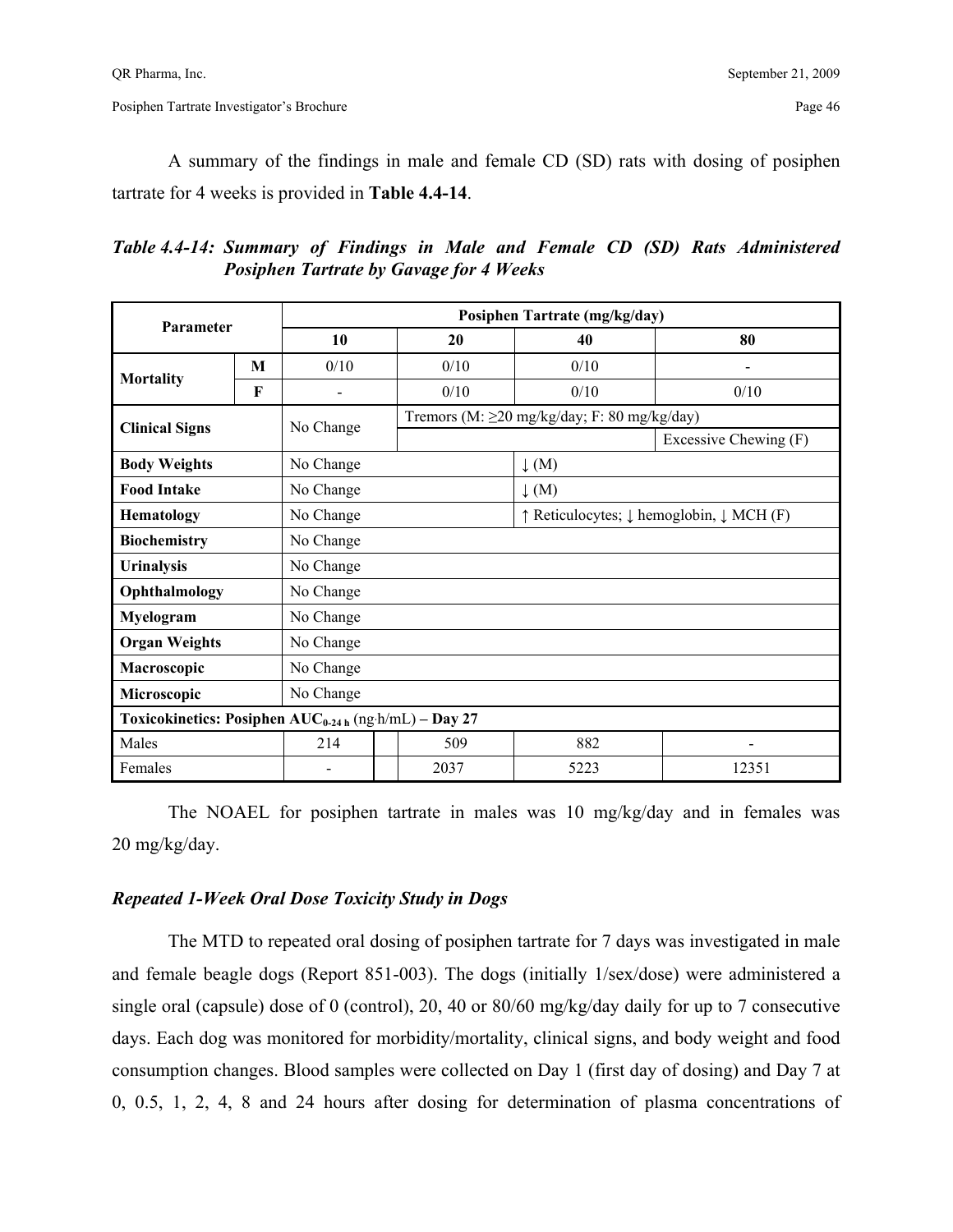posiphen using a validated LC-MS/MS assay (LLOQ = 0.1 ng/mL). The animals were not sacrificed at the conclusion of the study.

Peak ( $C_{\text{max}}$ ) and total ( $AUC_{0-\tau}$ ) exposures to posiphen generally increased in a manner that was greater than proportional to the increase in the administered dose but the values were quite variable (**Table 4.4-15**) (Report 05-4660.01). The apparent plasma elimination  $t_{1/2}$  of posiphen was approximately 2 – 4 hours and was independent of gender.

*Table 4.4-15: Individual Peak (Cmax) and Total (AUC0-τ) Plasma Concentrations of Posiphen in Male and Female Beagle Dogs with Oral Dosing of Posiphen Tartrate for 7 Days* 

| <b>Sample</b>                                                                  |                                                             | Males (mg/kg/day)          |                | Females (mg/kg/day)        |      |                |  |  |  |
|--------------------------------------------------------------------------------|-------------------------------------------------------------|----------------------------|----------------|----------------------------|------|----------------|--|--|--|
| Day                                                                            | 20                                                          | 40                         | 80/60          | 20                         | 40   | 80/60          |  |  |  |
|                                                                                |                                                             | $C_{\text{max}}$ (ng/mL)   |                | $C_{\text{max}}$ (ng/mL)   |      |                |  |  |  |
|                                                                                | 791                                                         | 343                        | $5890^{\rm a}$ | 602                        | 1760 | $9270^{\circ}$ |  |  |  |
| 7                                                                              | 144                                                         | 675                        | 1790           | 1150                       | 1100 | 1235           |  |  |  |
|                                                                                |                                                             | $AUC_{0-\tau h}$ (ng-h/mL) |                | $AUC_{0-\tau h}$ (ng.h/mL) |      |                |  |  |  |
|                                                                                | 842                                                         | 986                        | $7995^a$       | 809                        | 3417 | $13096^a$      |  |  |  |
|                                                                                | 402                                                         | 1466                       | 6647           | 1103                       | 2403 | 4279           |  |  |  |
| "Note: AUC on Day 0 was at a dose of 80 mg/kg/day and on Day 7 at 60 mg/kg/day |                                                             |                            |                |                            |      |                |  |  |  |
|                                                                                | Lower Limit of Quantification (LLOQ) = $0.10 \text{ ng/mL}$ |                            |                |                            |      |                |  |  |  |

There were no deaths during the study. One female that received 80 mg/kg on the  $1<sup>st</sup>$  day of dosing developed convulsions and consequently the dose level for this group was lowered to 60 mg/kg/day on the following day. Because this same animal subsequently developed convulsions at 60 mg/kg/day, two additional animals (1 male and 1 female) were added to this group.

 A summary of the incidence of clinical signs is given in **Table 4.4-16**. Both females and one of the males developed convulsions at 60 mg/kg/day throughout the dosing phase. Additional clinical signs in this group included hypoactivity, ataxia, twitching, vocalization, excessive licking, lacrimation, salivation, tremors, emesis, mydriasis, and enteric symptoms (few/absent, discolored, mucoid, soft, and watery feces).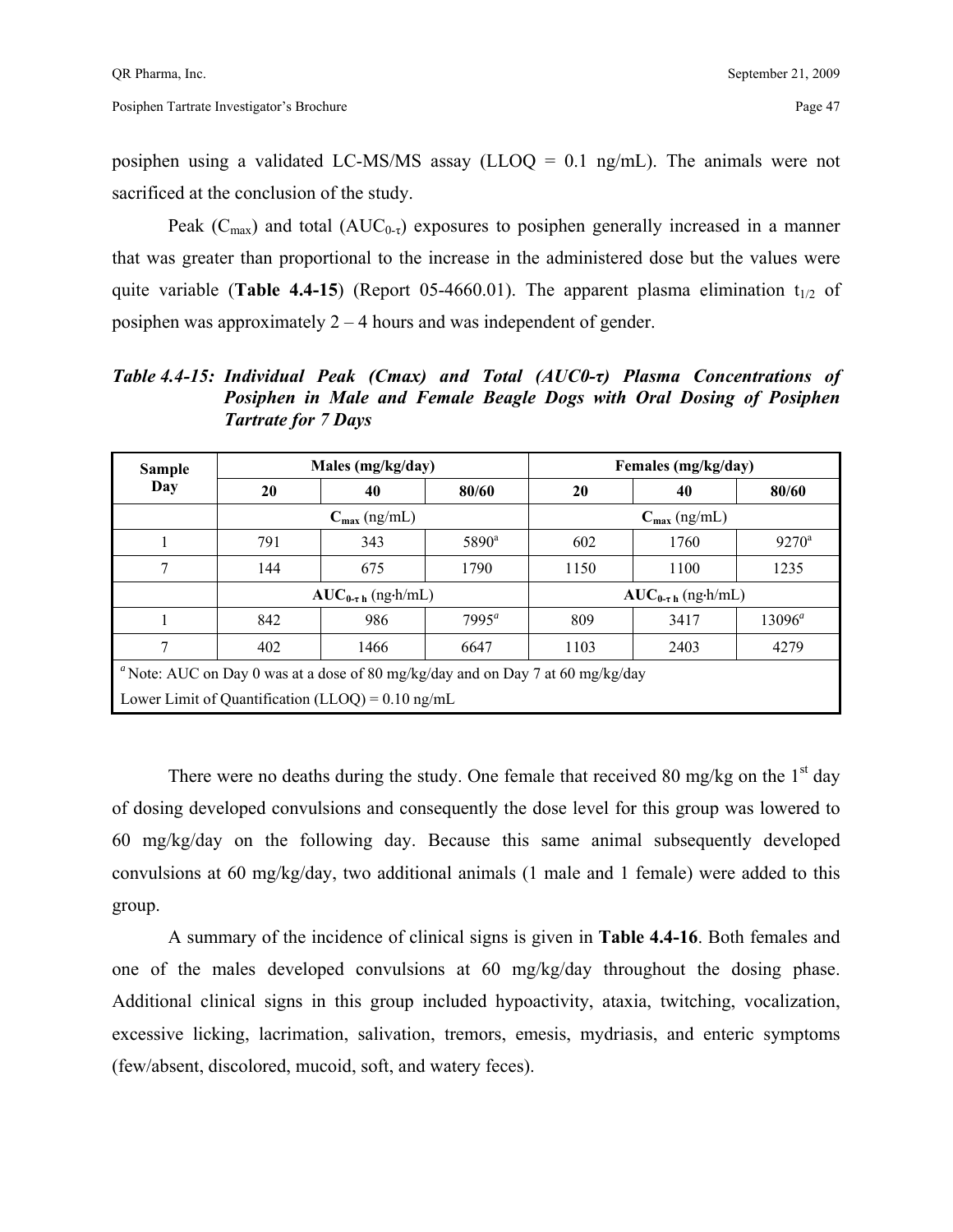|                                                                                     |                          |                |                          | Posiphen (mg/kg/day) |                          |                          |                          |                          |
|-------------------------------------------------------------------------------------|--------------------------|----------------|--------------------------|----------------------|--------------------------|--------------------------|--------------------------|--------------------------|
| <b>Clinical Observation</b>                                                         |                          |                | Male                     |                      |                          |                          | Female                   |                          |
|                                                                                     | $\bf{0}$                 | 20             | 40                       | 60 <sup>a</sup>      | $\bf{0}$                 | 20                       | 40                       | 60 <sup>a</sup>          |
| Convulsions/Seizures (post dosing)                                                  | $\overline{a}$           | $\blacksquare$ | $\blacksquare$           | $4/\overline{1^b}$   | $\blacksquare$           | $\blacksquare$           | $\blacksquare$           | 8/2                      |
| Prostration                                                                         | $\overline{a}$           | $\overline{a}$ | $\overline{a}$           | 4/2                  | $\overline{a}$           | $\overline{a}$           | $\blacksquare$           | 9/2                      |
| Unable to Stand After Dosing                                                        | $\blacksquare$           | $\blacksquare$ | $\overline{a}$           | 1/1                  | $\overline{a}$           | $\overline{a}$           | $\overline{a}$           | 1/1                      |
| <b>Pupils Dilated</b>                                                               | $\blacksquare$           | $\blacksquare$ | $\overline{\phantom{0}}$ | 4/1                  | $\overline{a}$           | $\blacksquare$           | $\overline{a}$           | 8/2                      |
| Coughing                                                                            | $\blacksquare$           | $\blacksquare$ | $\overline{a}$           | 2/1                  | $\overline{\phantom{a}}$ | -                        | $\blacksquare$           | 4/2                      |
| Vocalization                                                                        | $\overline{\phantom{m}}$ | $\blacksquare$ | $\overline{a}$           | 2/1                  | $\overline{\phantom{a}}$ | $\overline{\phantom{0}}$ | $\overline{\phantom{a}}$ | 5/2                      |
| Tremors                                                                             | $\overline{a}$           | $\blacksquare$ | 7/1                      | 12/2                 | $\blacksquare$           | $\overline{\phantom{0}}$ | 7/1                      | 12/2                     |
| Twitching                                                                           | $\blacksquare$           | $\blacksquare$ | $\overline{a}$           | 1/1                  | $\overline{a}$           | $\overline{a}$           | $\overline{a}$           | 2/2                      |
| Ataxia                                                                              | $\blacksquare$           | $\blacksquare$ | 3/1                      | 5/2                  | $\blacksquare$           | $\blacksquare$           | 4/1                      | 8/2                      |
| <b>Activity Decreased</b>                                                           | $\blacksquare$           | $\overline{a}$ | 1/1                      | 11/2                 | $\blacksquare$           | $\overline{a}$           | 4/1                      | 10/2                     |
| Licking Excessively                                                                 | $\overline{\phantom{a}}$ | $\blacksquare$ | 6/1                      | 12/2                 | $\blacksquare$           | $\overline{a}$           | 4/1                      | 9/2                      |
| Lacrimation                                                                         | $\overline{a}$           | $\blacksquare$ | 7/1                      | 5/1                  | $\overline{a}$           | 7/1                      | 6/1                      | 3/1                      |
| Emesis                                                                              | $\blacksquare$           | $\blacksquare$ | 2/1                      | 8/2                  | $\blacksquare$           | 2/1                      | $\overline{a}$           | 4/2                      |
| Sclera Injected                                                                     | $\overline{\phantom{a}}$ | $\blacksquare$ | 2/1                      | 1/1                  | -                        | $\overline{\phantom{0}}$ | $\overline{\phantom{a}}$ | $\overline{\phantom{a}}$ |
| Salivation                                                                          | $\overline{a}$           | 7/1            | 7/1                      | 12/2                 | $\overline{\phantom{0}}$ | 6/1                      | 7/1                      | 12/2                     |
| Feces Watery                                                                        | $\blacksquare$           | 1/1            | 4/1                      | 3/1                  | $\overline{a}$           | 1/1                      | 3/1                      | 1/1                      |
| Feces Mucoid                                                                        | 1/1                      | 4/1            | 6/1                      | 12/2                 | $\blacksquare$           | 5/1                      | 7/1                      | 6/2                      |
| Feces Soft                                                                          | 1/1                      | 5/1            | 7/1                      | 12/2                 | $\blacksquare$           | 6/1                      | 7/1                      | $8/2\,$                  |
| <sup>a</sup> Was dosed at 80 mg/kg on Day 1 but was reduced to 60 mg/kg as of Day 2 |                          |                |                          |                      |                          |                          |                          |                          |
| <sup>b</sup> Number of occurrences/Number of dogs with observation                  |                          |                |                          |                      |                          |                          |                          |                          |

## *Table 4.4-16: Summary of Clinical Observations following Oral Administrations of Posiphen Tartrate to Beagle Dogs for up to 7 Days*

 Mean body weights were decreased in males (-12 to -14%) and females (-10 to -13%) receiving 80/60 mg/kg/day of posiphen tartrate. Decreases in mean food consumption were also noted in both males (-14%) and females (-20%) administered 40 mg/kg/day and in males (-63 to 68%) and females (-49 to -60%) administered 80/60 mg/kg, as compared to controls.

 At 40 mg/kg/day, hypoactivity, ataxia, excessive licking, lacrimation, salivation, tremors, emesis, and enteric symptoms were apparent. At 20 mg/kg/day, clinical signs were limited to lacrimation, salivation, and enteric findings (discolored, mucoid, soft or watery feces).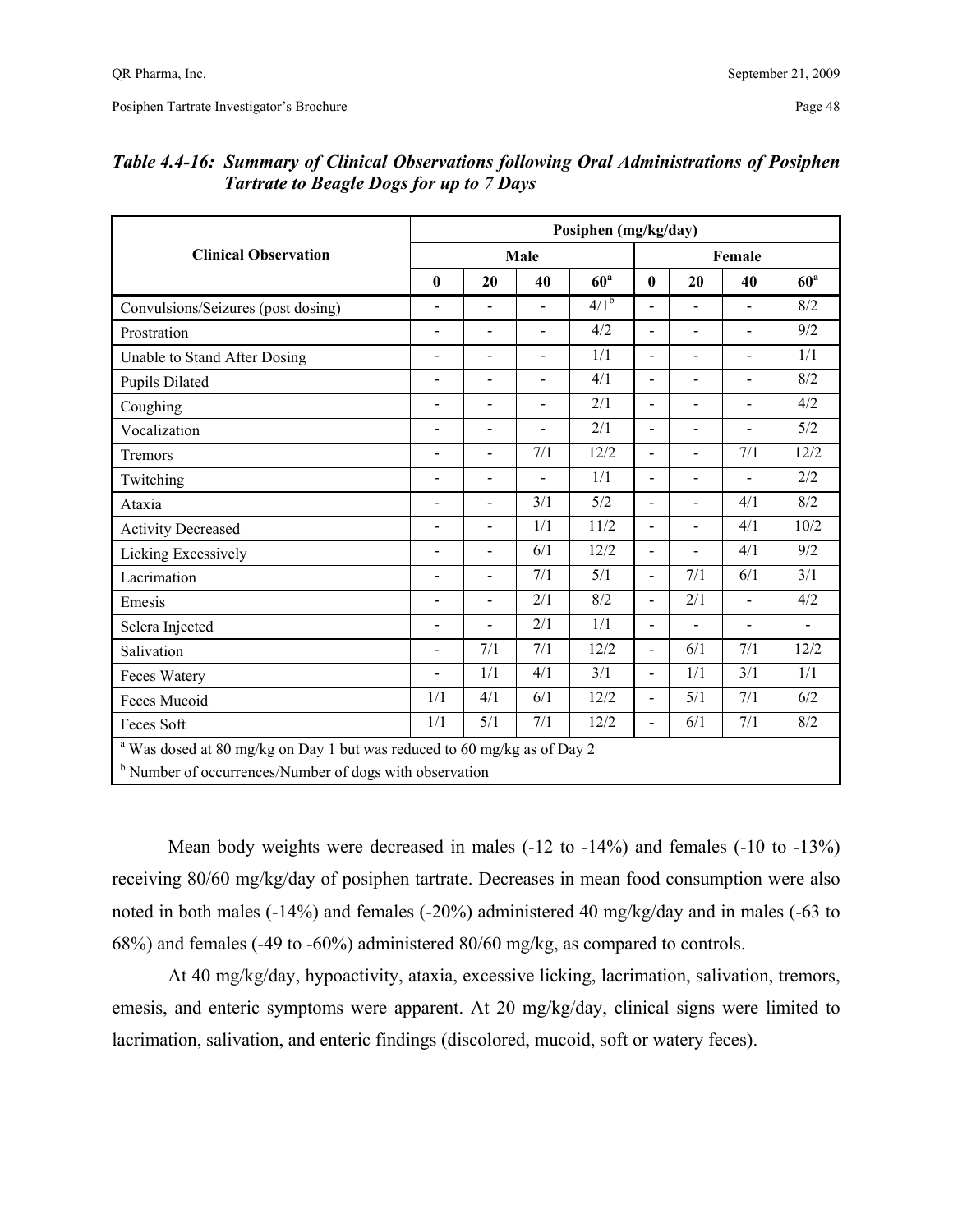The most severe clinical sign that developed was convulsions at 80/60 mg/kg/day with episodes lasting from 20 seconds to 3 minutes. Tremors persisted in the 60 mg/kg/day group for up to 10 hours and in the 40 mg/kg/day group up to 9 hours.

 The MTD with repeated oral dosing of posiphen tartrate for up to 7 days in the dog was 40 mg/kg/day. The NOAEL was considered to be 20 mg/kg/day. For the 4 week study in dogs, the highest dose selected was 30 mg/kg/day in anticipation of tremors and gastrointestinal distress that may adversely affect the intent of study with a longer duration of dosing at higher doses.

#### *Repeated 4-Week Oral Dose Toxicity Study in Dogs*

 Adult male and female beagle dogs (3/sex/dose) were administered 0, 5, 10, or 30 mg/kg/day of posiphen tartrate orally (capsule) once daily for 30 days (Report 851-004). Additional groups of 2/sex were included in the control and 30 mg/kg/day groups for a 1 month treatment-free (recovery) period. Serial observations included clinical signs (daily), physical and neurological examinations (weekly), body weights, and food consumption. Ophthalmologic examinations, electrocardiography (1 hour post-dosing), clinical laboratory assessments (hematology, coagulation, and clinical biochemistry), and urinalysis were assessed prior to initiation of the study and during Week 4 of dosing and Week 8 of recovery. Blood samples were also collected on Days 1 and 28 at 0.25, 0.5, 1, 1.5, 2, 4, 8 and 24 hours after dosing for determination of plasma concentrations of posiphen tartrate using a validated LC-MS/MS method (LLOQ =  $0.1$  ng/mL). RBC pellets were also retained for future assessment of RBC ChE activity. All animals were terminally sacrificed and underwent complete macroscopic examinations. Selected organs were weighed; all tissues were taken and processed for microscopic examinations (excluding bone marrow smears).

Systemic exposure to posiphen (**Table 4.4-17**) was dose related (Report 05-4685.01). Peak plasma concentrations generally occurred between 0.33 and 1.5 hours after administration. Plasma concentrations of posiphen were detected up to 8 hours in the two lower doses, and through 24 hours at the high dose. The terminal phase  $t_{1/2}$  ranged from 1-4 hours, and was similar on days 1 and 28. There was no evidence of drug accumulation, inhibition or gender differences in total  $(AUC_{0-24 h})$  exposure.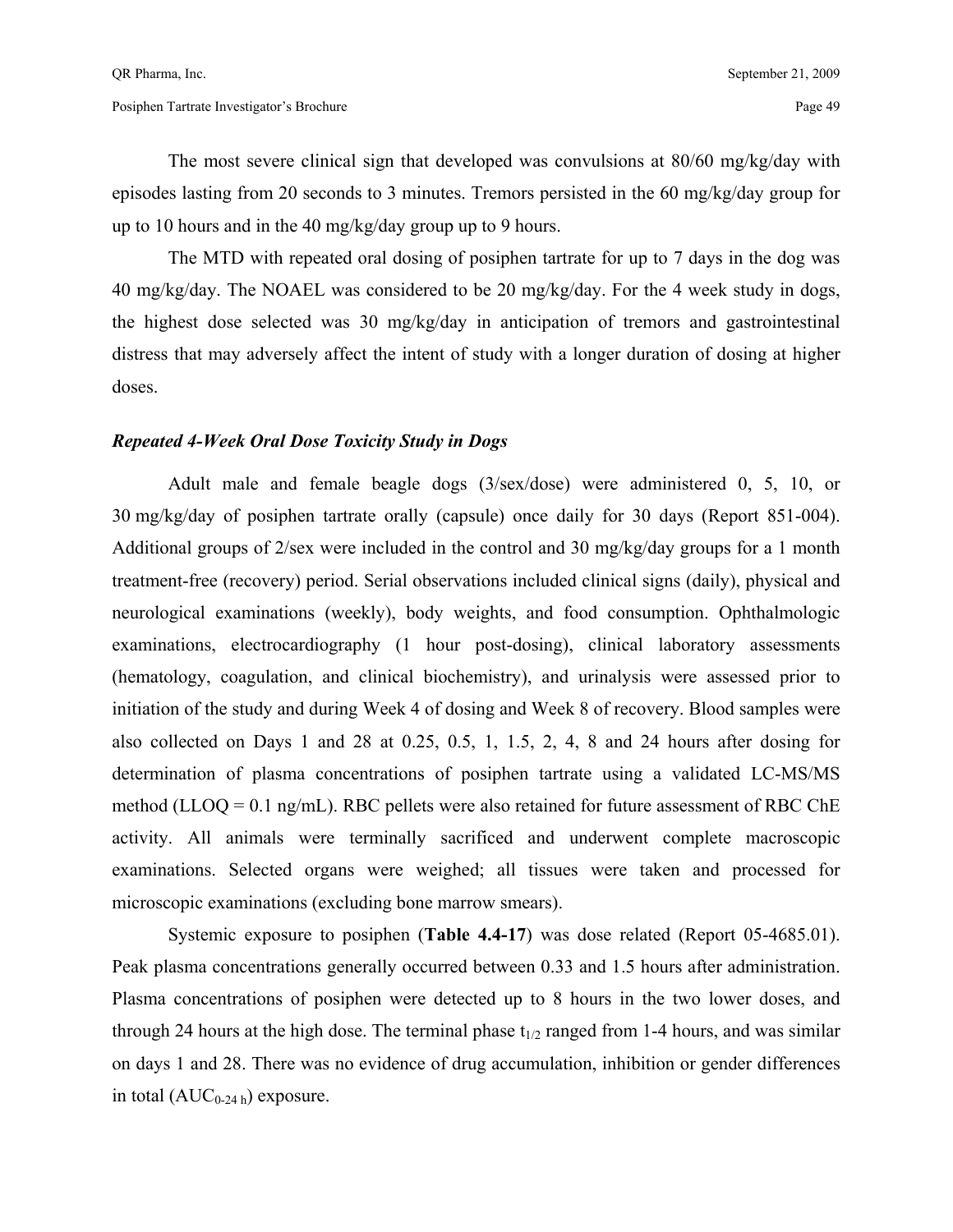|     |                                                                                         |                                                             |      | Posiphen Tartrate (mg/kg/day) |     |      |  |  |  |  |  |
|-----|-----------------------------------------------------------------------------------------|-------------------------------------------------------------|------|-------------------------------|-----|------|--|--|--|--|--|
| Day |                                                                                         | <b>Males</b>                                                |      | <b>Females</b>                |     |      |  |  |  |  |  |
|     | 5                                                                                       | 10                                                          | 30   | 5                             | 10  | 30   |  |  |  |  |  |
|     | $C_{\text{max}}$ (ng/mL)<br>$C_{\text{max}}$ (ng/mL)                                    |                                                             |      |                               |     |      |  |  |  |  |  |
|     | 30                                                                                      | 144                                                         | 974  | 43                            | 221 | 1263 |  |  |  |  |  |
| 28  | 53                                                                                      | 141                                                         | 858  | 92                            | 281 | 1385 |  |  |  |  |  |
|     |                                                                                         | $AUC$ (ng·h/mL) <sup>a</sup>                                |      | $AUC$ (ng h/mL) <sup>a</sup>  |     |      |  |  |  |  |  |
|     | 51                                                                                      | 203                                                         | 1309 | 41                            | 218 | 1593 |  |  |  |  |  |
| 28  | 57                                                                                      | 196                                                         | 1448 | 168                           | 282 | 1910 |  |  |  |  |  |
|     | "AUC from zero to infinity after the first dose, and form time zero to 24 hr on Day 28. |                                                             |      |                               |     |      |  |  |  |  |  |
|     |                                                                                         | Lower Limit of Quantification (LLOQ) = $0.10 \text{ ng/mL}$ |      |                               |     |      |  |  |  |  |  |

| Table 4.4-17: Mean Plasma $C_{max}$ and $AUC_{0.24}$ Values of Posiphen after Oral Dosing of |  |  |                                                     |  |  |  |  |
|----------------------------------------------------------------------------------------------|--|--|-----------------------------------------------------|--|--|--|--|
|                                                                                              |  |  | <b>Posiphen Tartrate for 4 Weeks to Beagle Dogs</b> |  |  |  |  |

There were no unscheduled deaths during the study. Clinical signs associated with oral administration of posiphen tartrate were limited to male and female dogs that received 30 mg/kg/day and included tremors, ataxia, salivation, excessive licking, lacrimation, and soft/mucoid/watery feces. The tremors and abnormal feces continued during the study but the ataxia, salivation and excessive licking abated with continued dosing. There were no significant effects on body weights but body weight changes were slightly lower in males receiving 30 mg/kg/day at the end of the 4 weeks, consistent with the lower food consumption for this group. Ophthalmoscopic examinations were unremarkable.

Posiphen tartrate at 30 mg/kg/day was associated with a mild slowing of the HR and a lengthening of the PR interval but HR did not fall below normal in any animal and bradycardia was not noted. There were no biologically relevant changes in the QRS complex or the QTc interval **(Table 4.4-18)**.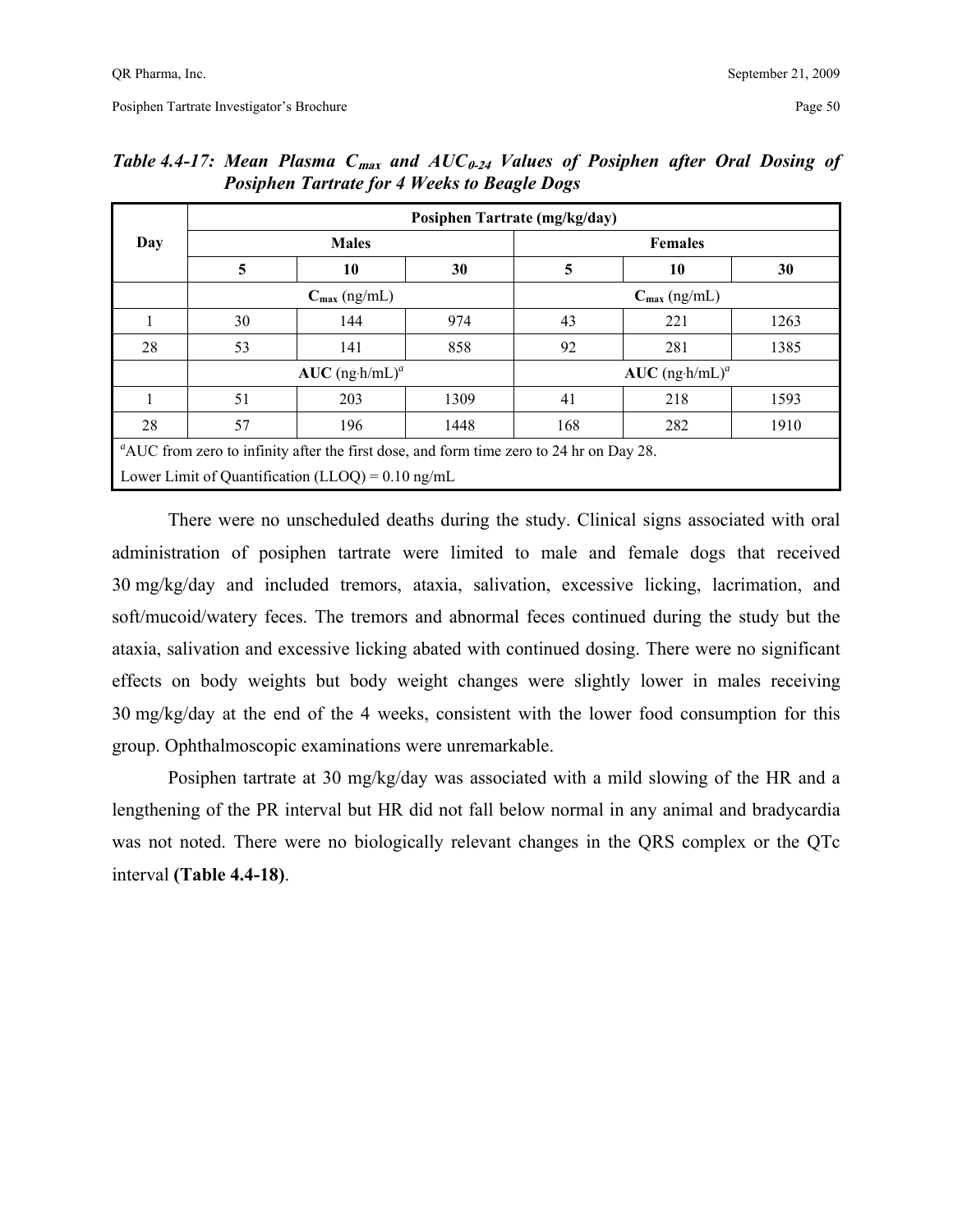|                                                                     | Posiphen Tartrate (mg/kg/day) |       |              |       |                |       |       |       |  |  |
|---------------------------------------------------------------------|-------------------------------|-------|--------------|-------|----------------|-------|-------|-------|--|--|
| Cardiovascular<br><b>Parameter</b>                                  |                               |       | <b>Males</b> |       | <b>Females</b> |       |       |       |  |  |
|                                                                     | $\boldsymbol{0}$              |       | 10           | 30    | $\bf{0}$       | 5     | 10    | 30    |  |  |
| Heart Rate $(b/m)$                                                  | 127                           | 128   | 124          | 108   | 135            | 148   | 116   | 125   |  |  |
| PR interval (sec)                                                   | 0.095                         | 0.113 | 0.105        | 0.111 | 0.106          | 0.115 | 0.107 | 0.121 |  |  |
| QTc (sec) $^a$                                                      | 0.232                         | 0.236 | 0.235        | 0.240 | 0.236          | 0.234 | 0.238 | 0.239 |  |  |
| " Correction factor QTc = QT-0.087 (RR-1000) Van der Walter formula |                               |       |              |       |                |       |       |       |  |  |

*Table 4.4-18: Mean Heart Rates and Selected ECG Values in Beagle Dogs 1-Hour after Oral Administration of Posiphen Tartrate – Week 4* 

Oral administration of posiphen tartrate at 5 or 10 mg/kg/day did not cause qualitative abnormalities or quantitative changes that are considered clinically important.

 There were no changes in BP, HR, respiration, or physical/neurological observations in posiphen-treated animals relative to the controls during the weekly examinations. There was a minimal but statistically significant lower mean BT (-0.6°C) in females administered 30 mg/kg/day but not in females at lower doses or males at any dose. The relationship of these changes to posiphen tartrate treatment is not clear.

Clinical pathology (hematology, clinical biochemical, and urinalysis parameters) were comparable between groups, apart from a higher serum cholesterol value in males and females that received 30 mg/kg/day (**Table 4.4-19**).

*Table 4.4-19: Mean Serum Cholesterol Values in Beagle Dogs after Oral Dosing of Posiphen Tartrate – Week 4* 

|                                                                  | Posiphen Tartrate (mg/kg/day) |              |     |        |                |     |     |      |  |  |
|------------------------------------------------------------------|-------------------------------|--------------|-----|--------|----------------|-----|-----|------|--|--|
| <b>Serum Chemistry</b><br>Value                                  |                               | <b>Males</b> |     |        | <b>Females</b> |     |     |      |  |  |
|                                                                  | 0                             |              | 10  | 30     | 0              |     | 10  | 30   |  |  |
| Cholesterol $(mg/dL)$                                            | 144                           | 169          | 165 | $201*$ | 135            | 154 | 158 | 178* |  |  |
| $*p<0.05$ , compared to the control value (pair-wise comparison) |                               |              |     |        |                |     |     |      |  |  |
| Values rounded to the nearest whole number                       |                               |              |     |        |                |     |     |      |  |  |

Macroscopic examinations were unremarkable. There were no treatment-related differences in absolute or relative organ weights compared to the control group.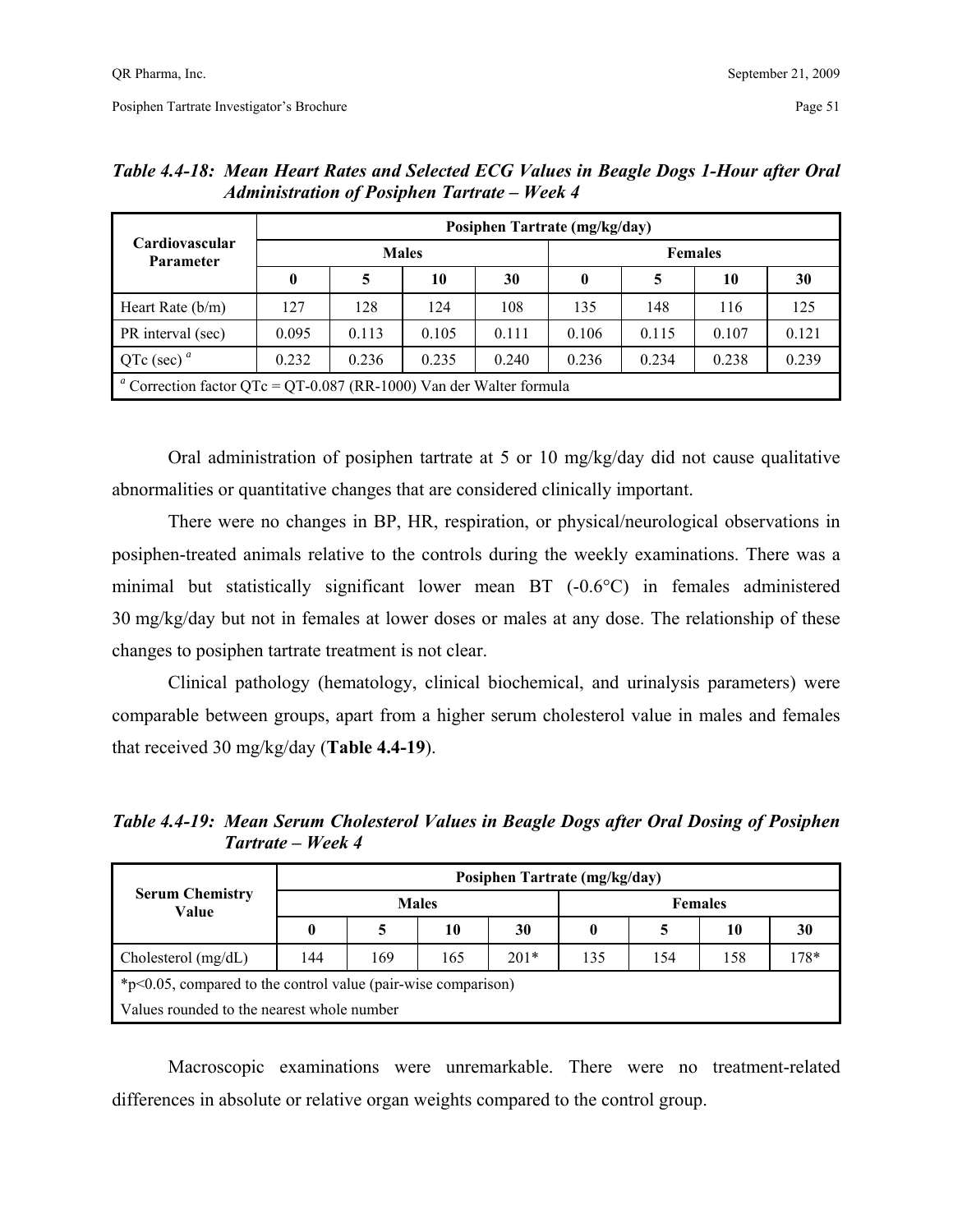Microscopic examinations in the posiphen treated groups at the end of dosing were unremarkable relative to the control group, apart from an erosion/ulcer with associated subacute inflammation noted in one male that received 30 mg/kg/day. This finding may possibly be related to oral administration of posiphen tartrate. Microscopic changes noted in these dogs were of the type commonly seen in dogs of this strain and age. There were no differences in the microscopic findings between the dosed and control dogs at the end of the recovery period.

A summary of findings with posiphen tartrate is presented in **Table 4.4-20**.

*Table 4.4-20: Summary of Findings in Beagle Dogs Orally Administered Posiphen Tartrate by Capsule for up to 4 Weeks – End of Dosing Phase* 

| <b>Toxicology</b>       |              |                                                             |     | Posiphen Tartrate (mg/kg/day)                                                             |
|-------------------------|--------------|-------------------------------------------------------------|-----|-------------------------------------------------------------------------------------------|
| Parameter               |              | 5                                                           | 10  | 30                                                                                        |
| Mortality               | M            | 0/3                                                         | 0/3 | 0/3                                                                                       |
|                         | $\mathbf{F}$ | 0/3                                                         | 0/3 | 0/3                                                                                       |
| Clinical Signs          |              | No Change                                                   |     | Tremors, ataxia, salivation, excessive licking,<br>lacrimation, soft/mucoid/watery stools |
| <b>Body Weights</b>     |              | No Change                                                   |     |                                                                                           |
| Body Weight Change      |              | No Change                                                   |     | Decrease in Males                                                                         |
| Food Intake             |              | No Change                                                   |     | Decrease in Males                                                                         |
| Hematology              |              | No Change                                                   |     |                                                                                           |
| Biochemistry            |              |                                                             |     | Increase in Cholesterol                                                                   |
| Urinalysis              |              | No Change                                                   |     |                                                                                           |
| Ophthalmology           |              | No Change                                                   |     |                                                                                           |
| <b>ECG</b>              |              | No Change                                                   |     | Decrease in HR, increase in PR interval                                                   |
| Physical/neurological   |              | No Change                                                   |     |                                                                                           |
| <b>Blood Pressure</b>   |              | No Change                                                   |     |                                                                                           |
| <b>Heart Rate</b>       |              | No Change                                                   |     |                                                                                           |
| Respiration             |              | No Change                                                   |     |                                                                                           |
| <b>Body Temperature</b> |              | No Change                                                   |     | Decrease in Females                                                                       |
| Organ Weights           |              | No Change                                                   |     |                                                                                           |
| Macroscopic             |              | No Change                                                   |     |                                                                                           |
| Microscopic             |              | No Change                                                   |     | Ulcer/erosion/subacute inflammation in 1 M                                                |
|                         |              | Toxicokinetics - Posiphen $AUC_{0.24 h}$ (ng·h/mL) – Day 28 |     |                                                                                           |
| Males                   |              | 57                                                          | 196 | 1448                                                                                      |
| Females                 |              | 168                                                         | 282 | 1910                                                                                      |

 The NOAEL in dogs administered posiphen tartrate by capsule for 4 weeks was considered to be 10 mg/kg/day.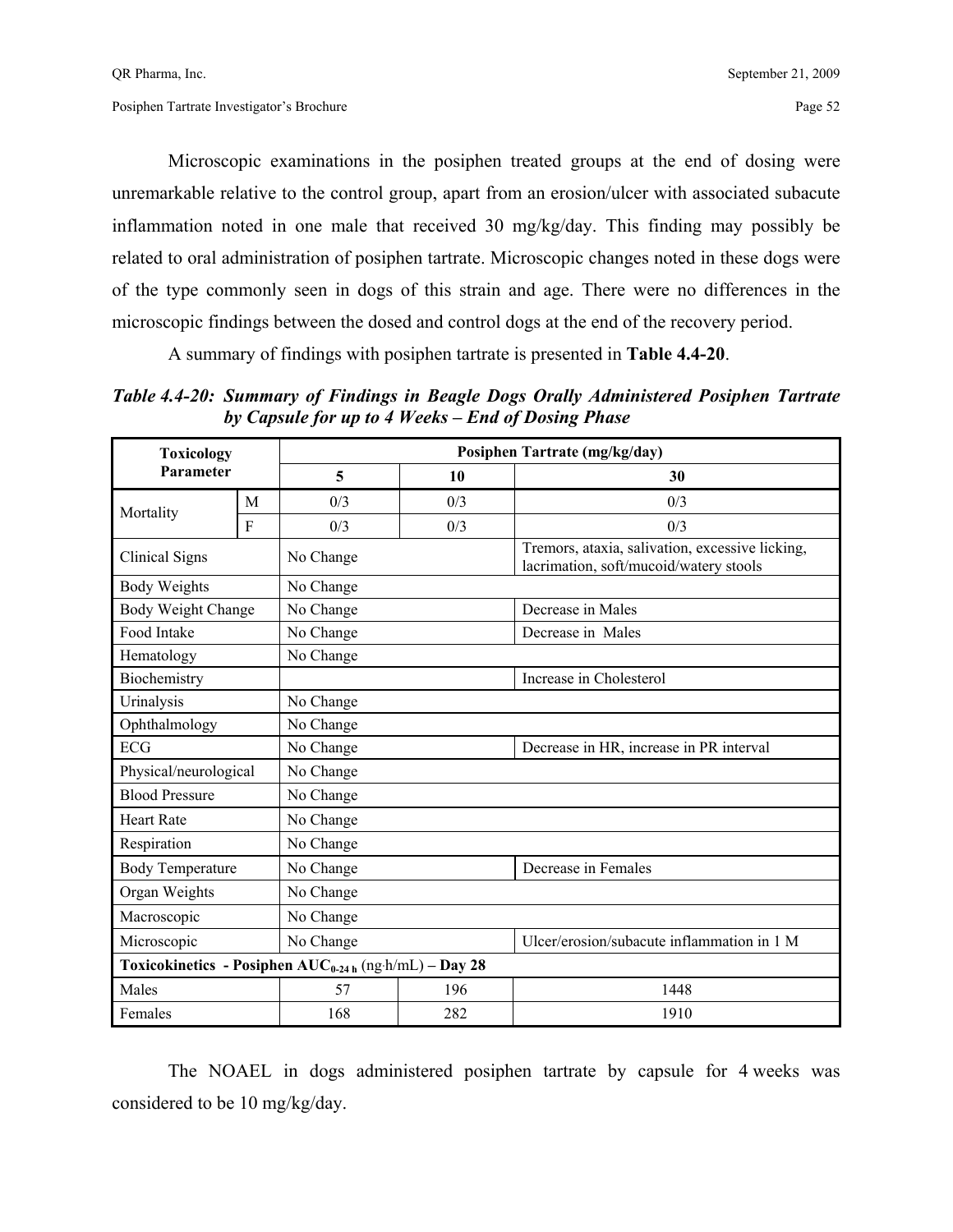## *Genotoxicity Studies*

## *Bacterial Reverse Mutation Assays*

 The mutagenic potential of posiphen tartrate was investigated in the bacterial reverse mutation assay (plate incorporation method) using *Salmonella typhimurium* tester strains TA98, TA100, TA1535, and TA1537 and *Escherichia coli* tester strain WP2 *uvr*A in the presence or absence of metabolic activation (Aroclor 1254-induced rat liver S9) (Report AB04WS.503.BTL).

 An initial assay was performed with posiphen tartrate at incubation concentrations of 1.5 – 5000 µg/plate (expressed as the free base) dissolved in distilled water (vehicle) to define the concentration-response curve and associated cytotoxicity. No positive mutagenic response was noted for any tester strain at any concentration with or without S9. No precipitate was observed. Toxicity was observed at 5000 µg/plate in all strains (±S9) but not at 1500 µg/plate.

 In the definitive (confirmatory) study, posiphen tartrate was incubated at concentrations of 50, 150, 500, 1500, 1800, and 5000 µg/plate (expressed as the free base). Distilled water served as the negative control and sodium azide [NaN3], 9-aminoacridine [9-AA], 2-nitrofluorene [2-NF], methyl methanesulfonate [MMS], and 2-aminoanthracene [2-AA] served as positive controls.

 No increase in revertant colony numbers was observed over the control at any concentration of posiphen tartrate in the presence or absence of S9 in any tester strain of *Salmonella typhimurium* or *Escherichia coli* (**Table 4.4-21**).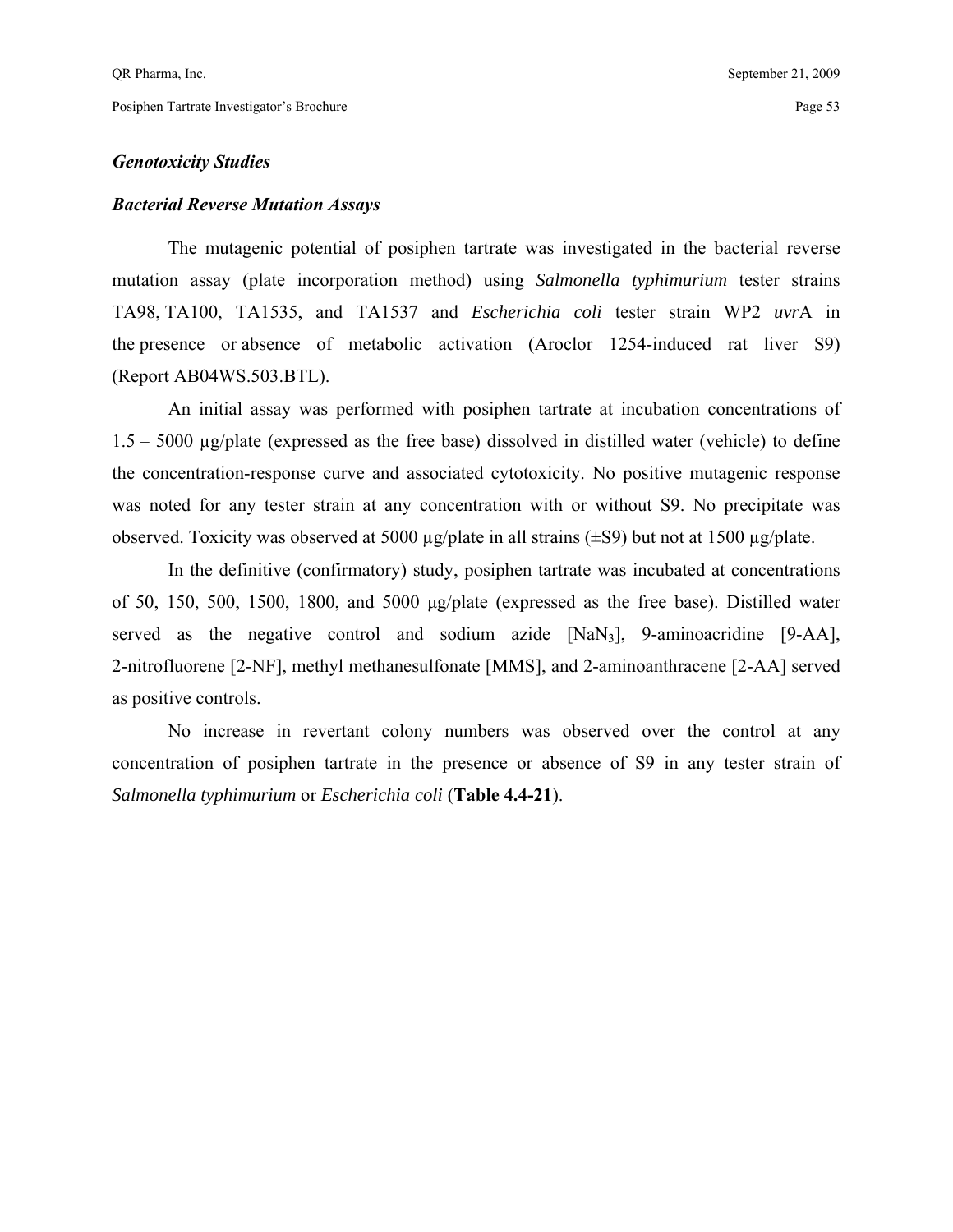| Posiphen                                                                      |                          | <b>Mean Revertants/Plate (Confirmatory Test)</b> |                              |                          |                              |                          |                |                          |                          |                              |  |  |  |
|-------------------------------------------------------------------------------|--------------------------|--------------------------------------------------|------------------------------|--------------------------|------------------------------|--------------------------|----------------|--------------------------|--------------------------|------------------------------|--|--|--|
| <b>Tartrate</b>                                                               |                          | <b>TA98</b>                                      |                              | <b>TA100</b>             |                              | <b>TA1535</b>            |                | <b>TA1537</b>            |                          | WP2 uvrA                     |  |  |  |
| $(\mu g / \text{plate})$                                                      | $-S9$                    | $+S9$                                            | $-S9$                        | $+S9$                    | $-S9$                        | $+S9$                    | $-S9$          | $+S9$                    | $-S9$                    | $+S9$                        |  |  |  |
| $\boldsymbol{0}$                                                              | 23                       | 38                                               | 141                          | 153                      | 16                           | 15                       | 5              | $\overline{4}$           | 18                       | 25                           |  |  |  |
| 50                                                                            | 20                       | 25                                               | 152                          | 143                      | 20                           | 12                       | $\overline{4}$ | 9                        | 21                       | 23                           |  |  |  |
| 150                                                                           | 17                       | 38                                               | 143                          | 141                      | 21                           | 15                       | 8              | 9                        | 26                       | 23                           |  |  |  |
| 500                                                                           | 19                       | 49                                               | 167                          | 152                      | 21                           | 15                       | 9              | 8                        | 21                       | 25                           |  |  |  |
| 1500                                                                          | 30                       | 49                                               | 173                          | 172                      | 39                           | 14                       | 8              | 11                       | 20                       | 24                           |  |  |  |
| 1800                                                                          | 29                       | 39                                               | 175                          | 180                      | 20                           | 14                       | 7              | 11                       | 15                       | 17                           |  |  |  |
| 5000                                                                          | $\theta$                 | $\overline{2}$                                   | $\mathbf{0}$                 | 7                        | $\theta$                     | $\theta$                 | $\theta$       | 1                        | 1                        | $\overline{4}$               |  |  |  |
| <b>Positive Controls</b>                                                      |                          |                                                  |                              |                          |                              |                          |                |                          |                          |                              |  |  |  |
| NaN <sub>3</sub>                                                              | $\overline{\phantom{a}}$ |                                                  | 533                          | -                        | 414                          | $\blacksquare$           |                | $\overline{\phantom{a}}$ |                          |                              |  |  |  |
| $9-AA$                                                                        |                          | $\overline{\phantom{0}}$                         | $\qquad \qquad \blacksquare$ | $\overline{\phantom{a}}$ | $\blacksquare$               | $\overline{\phantom{0}}$ | 719            | $\overline{\phantom{a}}$ | -                        | $\qquad \qquad \blacksquare$ |  |  |  |
| $2-NF$                                                                        | 145                      | $\overline{\phantom{0}}$                         | $\overline{a}$               | $\blacksquare$           | $\qquad \qquad \blacksquare$ | $\overline{\phantom{0}}$ |                | $\blacksquare$           | -                        | $\qquad \qquad \blacksquare$ |  |  |  |
| <b>MMS</b>                                                                    | $\overline{\phantom{a}}$ | $\overline{\phantom{a}}$                         |                              | $\blacksquare$           | $\overline{\phantom{a}}$     | $\overline{\phantom{0}}$ |                |                          | 92                       | $\qquad \qquad \blacksquare$ |  |  |  |
| $2-AA$                                                                        |                          | 967                                              |                              | 1288                     | $\overline{\phantom{a}}$     | 155                      |                | 129                      | $\overline{\phantom{0}}$ | 771                          |  |  |  |
| $N = 3$ plates per concentration                                              |                          |                                                  |                              |                          |                              |                          |                |                          |                          |                              |  |  |  |
| Criteria for a positive response in TA1535 and TA1537 were 3x vehicle control |                          |                                                  |                              |                          |                              |                          |                |                          |                          |                              |  |  |  |

## *Table 4.4-21: Mean Number of Revertants/Plate with Posiphen Tartrate in the Presence or Absence of Metabolic Activation*

-: Not done; the positive controls are unique to the specific tester strain

 Toxicity was observed at 5000 µg/plate with or without S9, but not at lower concentrations. The response of the tester strains to the negative (vehicle) and positive controls were within the expected historical range and confirmed the sensitivity of the assay. In summary, posiphen tartrate was not mutagenic in the bacterial reverse mutation assay.

## *Mammalian Chromosomal Aberration Test*

 The clastogenic potential of posiphen tartrate was evaluated using cultured human peripheral blood lymphocytes (HPBL) continuously exposed to concentrations of drug substance for either 4 hours with or without metabolic activation (Aroclor 1253-induced rat liver S9) or 20 hours without metabolic activation (Report AB04WS.341.BTL).

 A preliminary assay was performed to establish the concentration range for the cytogenetics assay. In this assay, cell viability (mitotic index) was determined following 4 hours (±S9) or 20 hours (–S9) of exposure to cultures containing concentrations of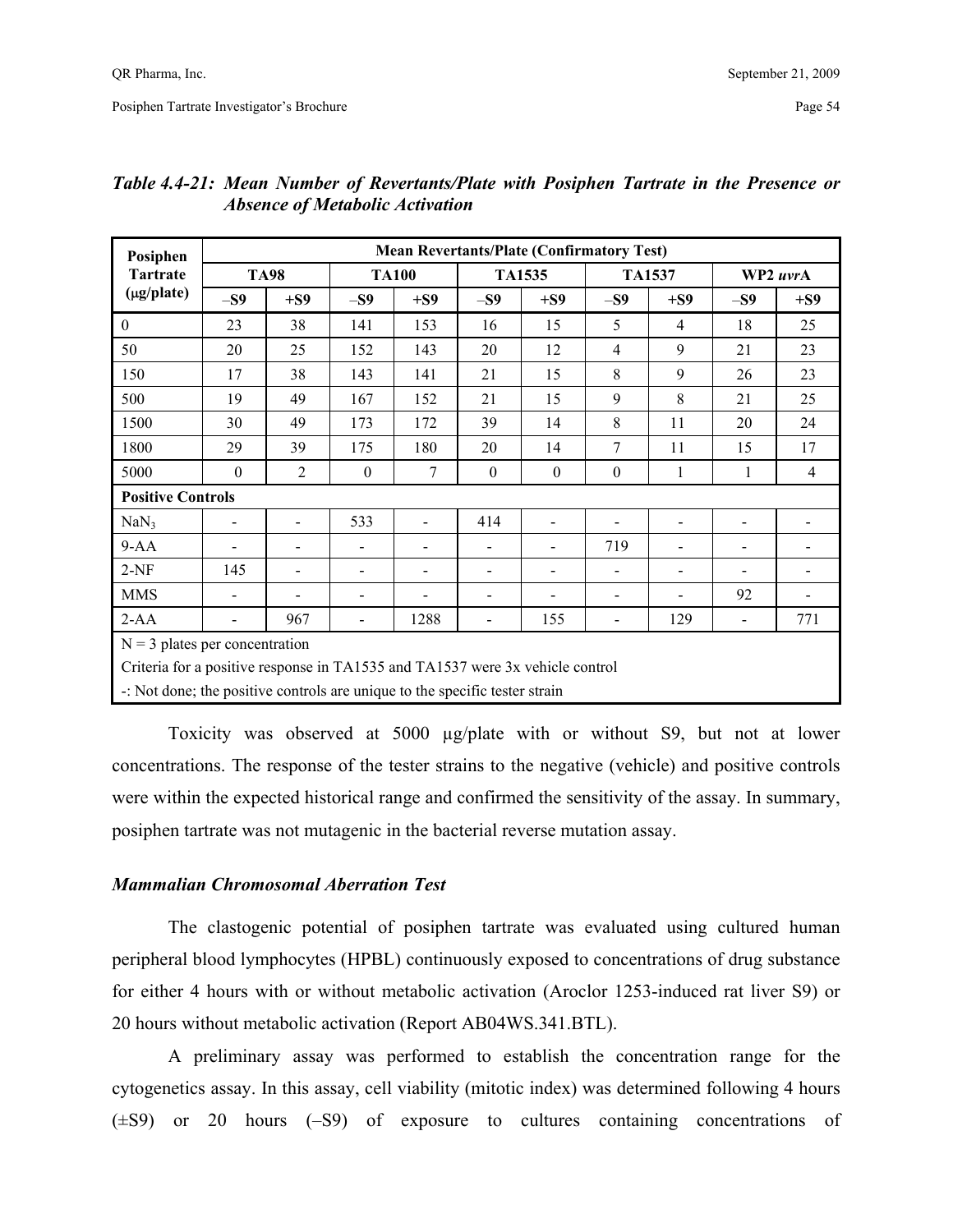<u>.</u>

 $0.4875 - 4875 \mu$ g/mL of posiphen tartrate (expressed as the free base) dissolved in deionized water (pH of highest incubated concentration was 7.0). Substantial toxicity (at least 50% reduction in the mitotic index relative to the solvent control) was observed with 4 hour exposure at concentrations of  $\geq 146.2$  µg/mL (100% at 1462 µg/mL). With 20 hour exposure, substantial toxicity was encountered at 48.75 µg/mL or more.

 In the definitive assay, duplicate concentrations of posiphen tartrate (expressed as the free base) were incubated for either 4 hours at 6.25, 12.5, 25, 50, 100, 150, 175, and 200 µg/mL (±S9) or 20 hours at 6.25, 12.5, 25, 35, 50, 75, and 100 µg/mL (–S9). The cells were harvested at 20 hours, and 100 cells/culture plate were analyzed for structural and numerical aberrations.**<sup>23</sup>** Mitomycin C [MMC] and cyclophosphamide [CP] served as positive controls in the absence and presence of S9, respectively.

 Posiphen tartrate did not significantly increase numerical or structural aberrations above that of the solvent control at any concentration. Selected values covering the range of concentrations tested are provided in (**Table 4.4-22**).

 $^{23}$  The highest dose which caused at least 50% toxicity (as measured by mitotic inhibition) and two lower dose levels were analyzed.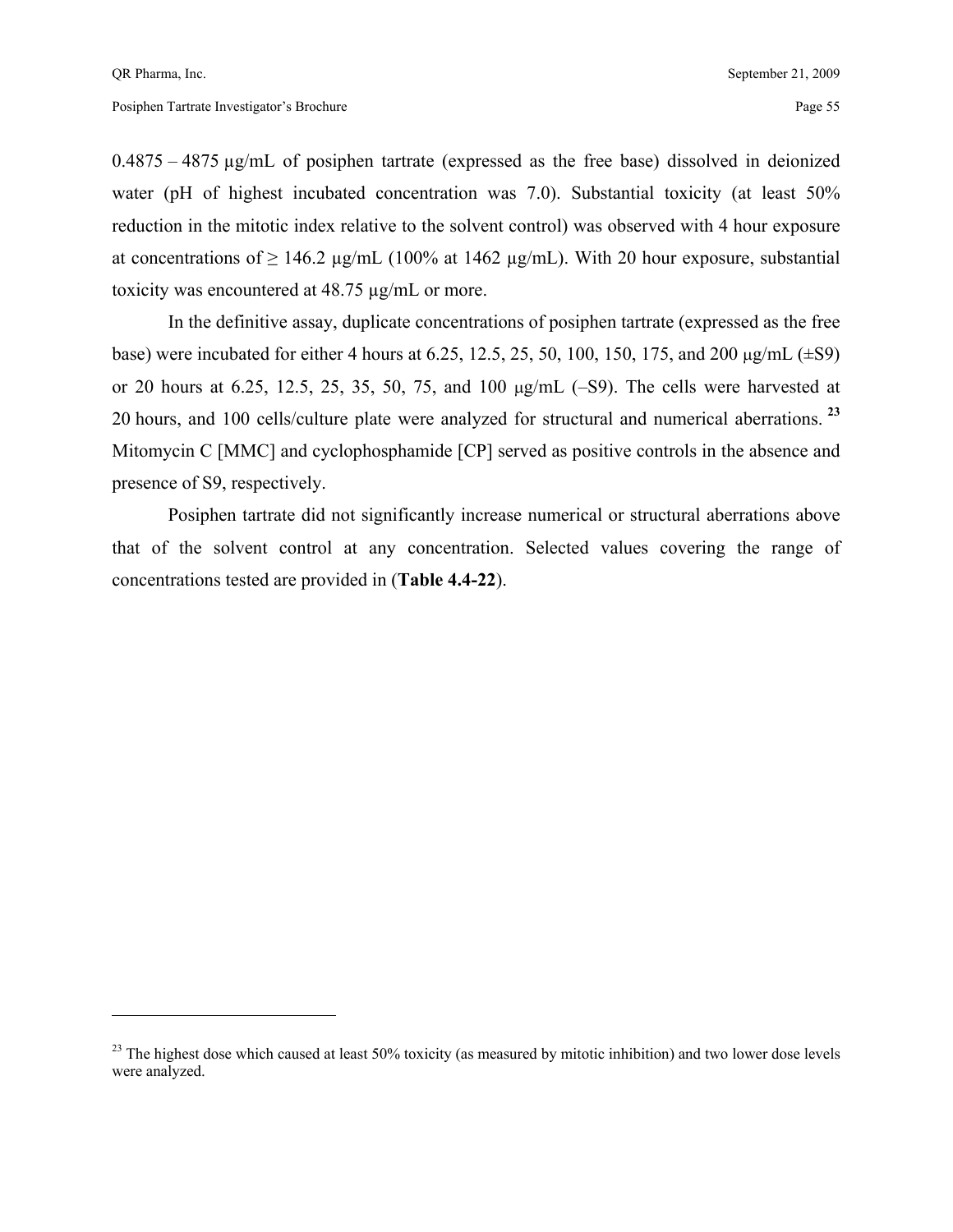## *Table 4.4-22: Mean Number of Chromosomal Aberrations in HPBL after 4 or 20 Hours of Exposure to Posiphen Tartrate in the Presence or Absence of Metabolic Activation*

| <b>Posiphen Tartrate</b><br>$(\mu g/mL)$                         | <b>Mitotic Index</b><br>$(\%)$ | <b>Numerical Aberrations</b><br>$(\%)$ | <b>Structural Aberrations</b><br>$(\%)$ |
|------------------------------------------------------------------|--------------------------------|----------------------------------------|-----------------------------------------|
|                                                                  |                                | 4 h Exposure - S9                      |                                         |
| $\boldsymbol{0}$                                                 | 100.0                          | 0.5                                    | 0.0                                     |
| 50                                                               | 87.8                           | 0.0                                    | 0.0                                     |
| 100                                                              | 80.0                           | 0.0                                    | 0.0                                     |
| 175                                                              | 45.5                           | 0.0                                    | 0.0                                     |
| MMC(0.6)                                                         | 47.8                           | 1.0                                    | $16.0**$                                |
|                                                                  |                                | 4 h Exposure +S9                       |                                         |
| $\theta$                                                         | 100.0                          | 0.5                                    | 0.0                                     |
| 50                                                               | 79.2                           | 0.5                                    | 0.0                                     |
| 100                                                              | 68.1                           | 0.5                                    | 0.0                                     |
| 150                                                              | 45.8                           | 0.0                                    | 0.0                                     |
| CP(20)                                                           | 51.4                           | 0.0                                    | $14.0**$                                |
|                                                                  |                                | 20 h Exposure - S9                     |                                         |
| $\mathbf{0}$                                                     | 100.0                          | 0.0                                    | 1.0                                     |
| 12.5                                                             | 84.4                           | 0.0                                    | 0.0                                     |
| 25                                                               | 82.2                           | 0.0                                    | 0.0                                     |
| 50                                                               | 46.7                           | 1.0                                    | 0.0                                     |
| MMC(0.3)                                                         | 48.9                           | 0.0                                    | $15.0**$                                |
| Concentrations expressed as posiphen                             |                                |                                        |                                         |
| ** p<0.01, compared to the vehicle control (Fisher's exact test) |                                |                                        |                                         |

 No precipitation was observed at any concentration with any exposure. The response of these mammalian cells to the negative (vehicle) and positive controls confirmed the sensitivity of the assay method.

 Posiphen tartrate did not induce structural or numerical chromosomal aberrations in HPBL in the presence or absence of metabolic activation.

## **5.0 CLINICAL STUDIES**

## **5.1 Introduction**

 Ninety-six subjects have received posiphen tartrate administered orally. A tabular summary of the clinical studies conducted with posiphen is provided in **Table 5.1-1**.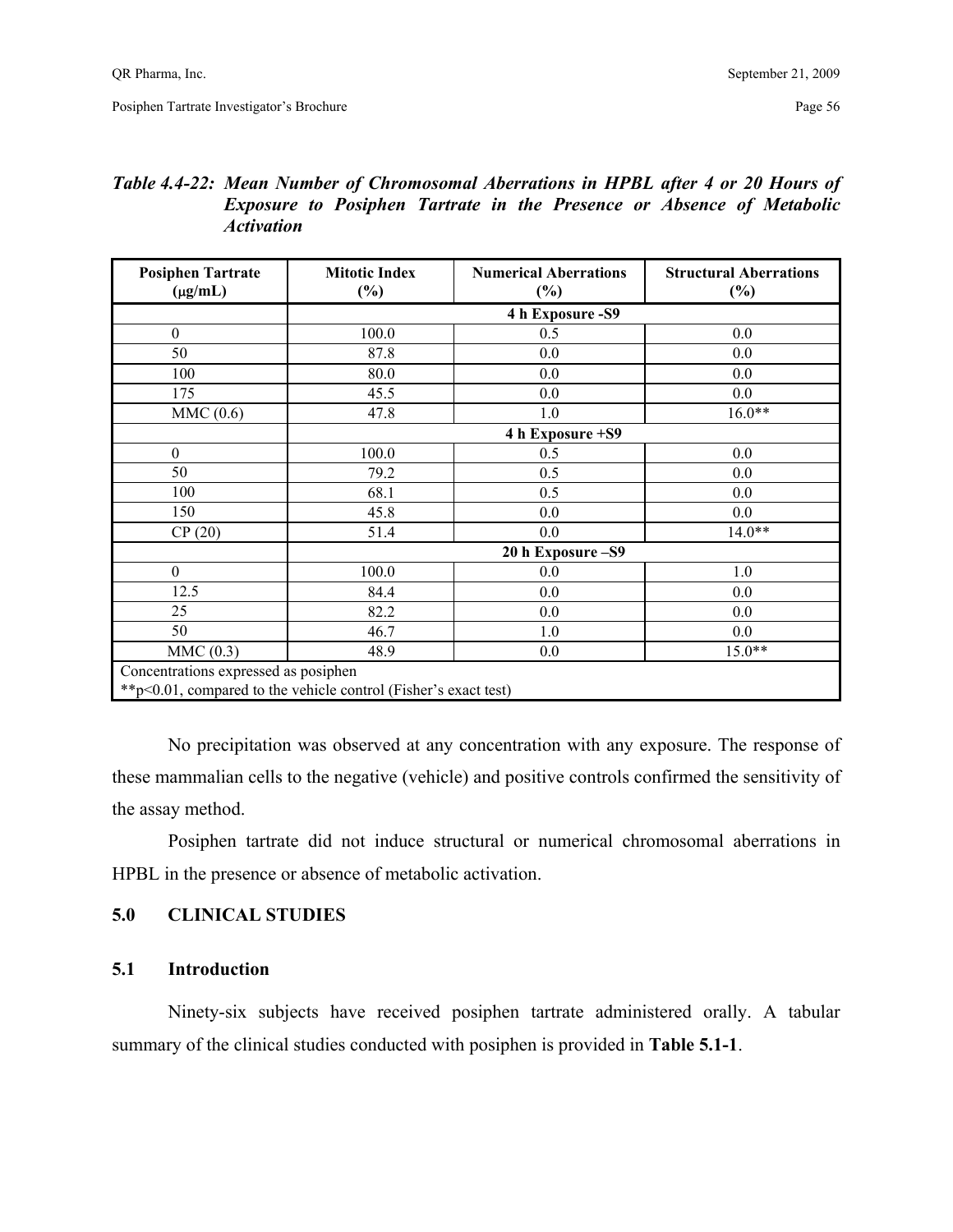| <b>Study Number</b><br>Investigator<br>Number of Centers<br><b>Associated IND</b>                                  | Objective(s) of<br><b>Study</b>                                                                                                                                                                                                                                                                                                                                                                                                                                               | <b>Study Design</b><br>Diagnosis of<br><b>Subjects</b>                                                                                                   | <b>Test Product(s)</b><br><b>Dose</b><br><b>Timing</b><br>Frequency<br>Route                           | Number of<br><b>Subjects</b><br>Gender<br>Age                                                                              | <b>Evaluations</b>                                                                                                                                                                                                                                                                 | <b>Results</b>                                                                                                                                                                                                                                                                                                                                                                                                                                                                                                                                                                                                                                                                                                                                                                                                                                                                                                                                                                                                                                                                                                                                                                                                                                                                                                                                                          |
|--------------------------------------------------------------------------------------------------------------------|-------------------------------------------------------------------------------------------------------------------------------------------------------------------------------------------------------------------------------------------------------------------------------------------------------------------------------------------------------------------------------------------------------------------------------------------------------------------------------|----------------------------------------------------------------------------------------------------------------------------------------------------------|--------------------------------------------------------------------------------------------------------|----------------------------------------------------------------------------------------------------------------------------|------------------------------------------------------------------------------------------------------------------------------------------------------------------------------------------------------------------------------------------------------------------------------------|-------------------------------------------------------------------------------------------------------------------------------------------------------------------------------------------------------------------------------------------------------------------------------------------------------------------------------------------------------------------------------------------------------------------------------------------------------------------------------------------------------------------------------------------------------------------------------------------------------------------------------------------------------------------------------------------------------------------------------------------------------------------------------------------------------------------------------------------------------------------------------------------------------------------------------------------------------------------------------------------------------------------------------------------------------------------------------------------------------------------------------------------------------------------------------------------------------------------------------------------------------------------------------------------------------------------------------------------------------------------------|
| AX-PO-101<br>Alan K. Copa, Pharm.D.<br>PRACS Institute Ltd.<br>East Grand Forks, MN<br>Single Center<br>IND 72,654 | Evaluate the safety<br>and tolerability of<br>posiphen tartrate<br>given as single<br>ascending doses to<br>healthy men and<br>women; determine<br>the plasma PK<br>profile of posiphen<br>following single oral<br>doses of posiphen<br>tartrate in healthy<br>men and women.<br>Determine, if<br>possible, the protein<br>binding of posiphen<br>tartrate and evaluate<br>the effect of<br>posiphen tartrate on<br>ex vivo erythrocyte<br>acetylcholinesterase<br>activity. | Randomized,<br>double-blind,<br>placebo-controlled,<br>single-dose,<br>ascending,<br>sequential cohort<br>study.<br>Healthy male and<br>female subjects. | Posiphen tartrate<br>10, 20, 40, 80, and<br>160 mg, single<br>dose, po<br>Placebo<br>Matching capsules | Posiphen<br>tartrate<br>$n = 60$<br>30 Males<br>30 Females<br>Placebo<br>$n = 12$<br>6 Males<br>6 Females<br>$18-40$ years | PK: Plasma samples<br>PD: RBCs and<br>plasma for assay of<br>cholinesterase<br>collected but not<br>analyzed<br>Safety: Adverse<br>events, physical<br>exams, vital signs,<br>12-lead ECGs, and<br>clinical laboratory<br>tests (serum<br>chemistry,<br>hematology,<br>urinalysis) | PK: The mean $T_{\text{max}}$ for posiphen ranged from 1.3<br>to 1.6 h. Posiphen was cleared biphasically from<br>the central compartment with a mean terminal<br>half-life of approximately 4.0 h, independent of<br>dose, for dose-levels where terminal half-life<br>could be measured reliably. Systemic availability<br>of posiphen was non-linear, with plasma<br>concentrations increasing disproportionately with<br>increasing dose. The apparent volume of<br>distribution was large, suggesting either relatively<br>low drug absorption or extensive metabolism or<br>partitioning out of the central compartment. Total<br>body clearance of drug was large, suggestive of<br>multiple pathways of elimination, possibly<br>including active renal transport and/or extensive<br>metabolic transformation. In the absence of<br>quantitative renal excretion data, this could not be<br>confirmed. Alternatively, poor oral absorption<br>could contribute significantly to both large<br>apparent volume of distribution and total body<br>clearance.<br>Safety: Single doses of posiphen tartrate were well<br>tolerated by healthy male and female volunteers at<br>doses from 10 to 80 mg. A single dose of 160 mg<br>was associated with an increased incidence of<br>nausea and vomiting which resulted in the<br>decision not to test higher doses. |

# *Table 5.1-1: Summary of Posiphen Tartrate Phase I Clinical Studies*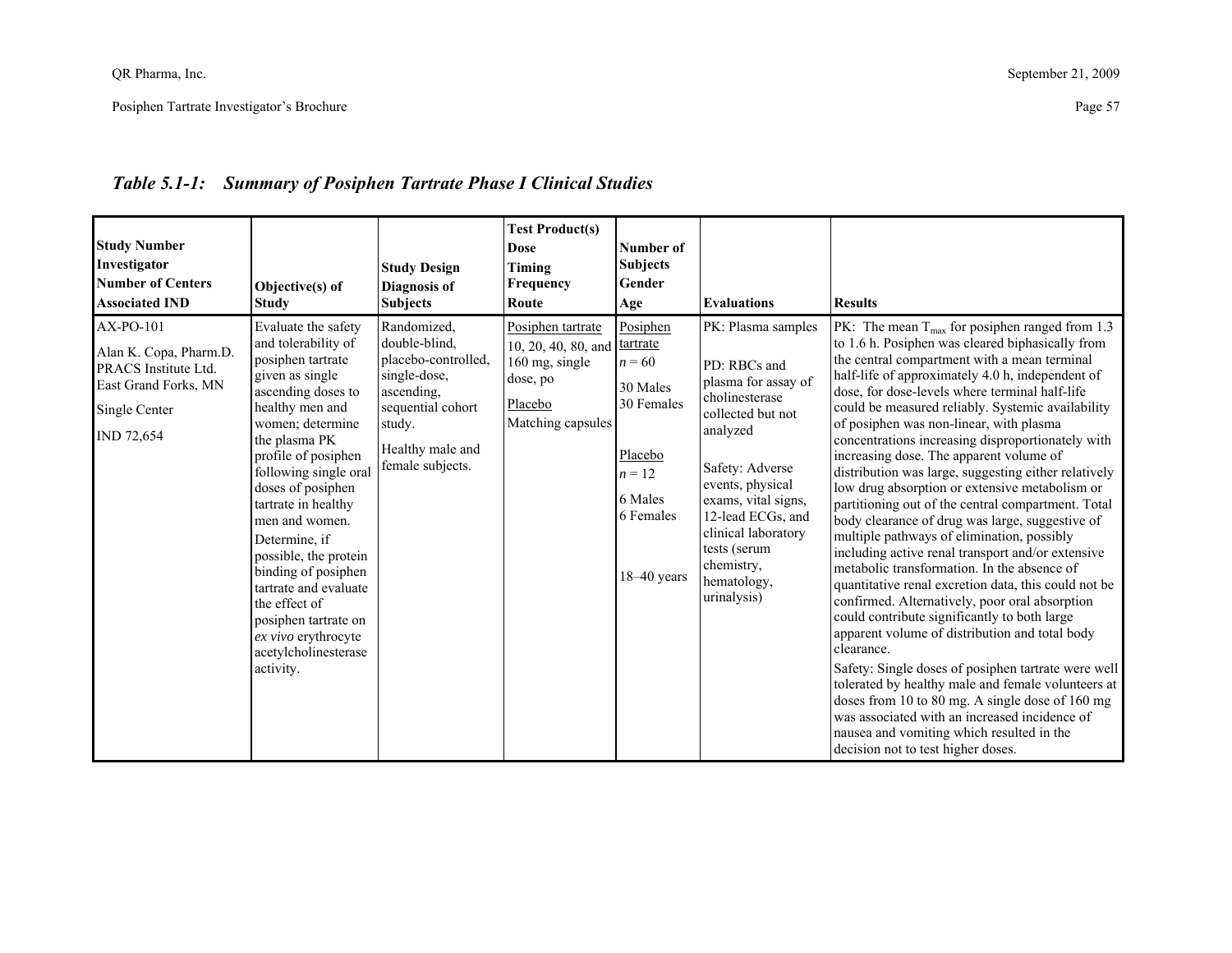| <b>Study Number</b><br>Investigator<br><b>Number of Centers</b><br><b>Associated IND</b>                                                                          | Objective(s) of<br><b>Study</b>                                                                                                                                                                                                                                                                                                                                                                                                                                                                                                                                                                     | <b>Study Design</b><br><b>Diagnosis</b> of<br><b>Subjects</b>                                                                             | <b>Test Product(s)</b><br><b>Dose</b><br>Timing<br>Frequency<br>Route                    | Number of<br><b>Subjects</b><br>Gender<br>Age                                                                              | <b>Evaluations</b>                                                                                                                                                                                                                                                                                                                 | <b>Results</b>                                                                                                                                                                                                                                                                                                                                                                                                                                                                                                                                                                                                                                                                                                                                                                                                                                                                                                                                                                                                                                                                                                                                                                  |
|-------------------------------------------------------------------------------------------------------------------------------------------------------------------|-----------------------------------------------------------------------------------------------------------------------------------------------------------------------------------------------------------------------------------------------------------------------------------------------------------------------------------------------------------------------------------------------------------------------------------------------------------------------------------------------------------------------------------------------------------------------------------------------------|-------------------------------------------------------------------------------------------------------------------------------------------|------------------------------------------------------------------------------------------|----------------------------------------------------------------------------------------------------------------------------|------------------------------------------------------------------------------------------------------------------------------------------------------------------------------------------------------------------------------------------------------------------------------------------------------------------------------------|---------------------------------------------------------------------------------------------------------------------------------------------------------------------------------------------------------------------------------------------------------------------------------------------------------------------------------------------------------------------------------------------------------------------------------------------------------------------------------------------------------------------------------------------------------------------------------------------------------------------------------------------------------------------------------------------------------------------------------------------------------------------------------------------------------------------------------------------------------------------------------------------------------------------------------------------------------------------------------------------------------------------------------------------------------------------------------------------------------------------------------------------------------------------------------|
| AX-PO-102<br>Thomas P. Cariveau, M.D.<br>PRACS Institute Ltd.<br>East Grand Forks, MN<br>Single Center<br><b>IND 72,654</b>                                       | Evaluate the safety<br>and tolerability of<br>posiphen tartrate<br>given to healthy men<br>and women as<br>multiple doses, up to study.<br>four times a day, for<br>seven to ten days;<br>determine the plasma<br>PK profile of<br>posiphen following<br>single and multiple<br>oral doses of<br>posiphen tartrate in<br>healthy men and<br>women; evaluate the<br>effect of posiphen<br>tartrate on ex vivo<br>plasma<br>butyrylcholinesterase<br>activity and whole<br>blood<br>acetylcholinesterase<br>activity as well as<br>plasma levels of $\beta$ -<br>amyloid-related<br>immunoreactivity. | Randomized,<br>double-blind,<br>placebo-controlled.<br>ascending, multiple-<br>dose, three-period<br>Healthy male and<br>female subjects. | Posiphen tartrate<br>20, 40, and 60 mg,<br>up to QID, po<br>Placebo<br>Matching capsules | Posiphen<br>tartrate<br>$n = 36$<br>18 Males<br>18 Females<br>Placebo<br>$n = 12$<br>6 Males<br>6 Females<br>$18-39$ years | samples<br>PD: Plasma samples<br>for acetyl-<br>cholinesterase and<br>butyrylcholinesterase<br>activity and $\beta$ -<br>amyloid-related<br>immunoreactivity<br>Safety: Adverse<br>events, physical<br>exams, vital signs,<br>12-lead ECGs, and<br>clinical laboratory<br>tests (serum<br>chemistry,<br>hematology,<br>urinalysis) | PK: Plasma and urine   PK: Orally administered posiphen tartrate<br>achieved maximum plasma concentrations<br>approximately 1.2-1.4 h post dose for all dose<br>groups, and was eliminated biphasically. The<br>terminal half-life in the 60-mg QID treatment<br>group was $5.23 \pm 1.24$ h after the first dose and<br>$4.74 \pm 0.91$ h after repeat dosing.<br>Systemic availability of posiphen tartrate<br>increased disproportionately with dose over the<br>$20-60$ mg range.<br>The QID regimen employed in this study resulted<br>in no accumulation of posiphen.<br>PD: Doses of posiphen tartrate employed in this<br>study caused weak, transient inhibition of<br>acetylcholinesterase at times near $T_{\text{max}}$ and even<br>less inhibition of butyrylcholinesterase, followed<br>during the 12-h monitoring period, by comparable<br>increases in enzymatic activity, which was<br>maximal 12 h post dose. The magnitude of<br>enzyme inhibition was not strictly related to either<br>dose or plasma concentration of posiphen.<br>Safety: Administration of posiphen at doses of<br>20–60 mg QID appears to be free from significant<br>safety concerns. |
| ECG<br>Electrocardiogram<br>$\,=\,$<br><b>PD</b><br>Pharmacodynamic<br>$=$<br>PK<br>Pharmacokinetic<br>$=$<br>Oral<br>$=$<br>po<br>QID<br>Four times a day<br>$=$ |                                                                                                                                                                                                                                                                                                                                                                                                                                                                                                                                                                                                     |                                                                                                                                           |                                                                                          |                                                                                                                            |                                                                                                                                                                                                                                                                                                                                    |                                                                                                                                                                                                                                                                                                                                                                                                                                                                                                                                                                                                                                                                                                                                                                                                                                                                                                                                                                                                                                                                                                                                                                                 |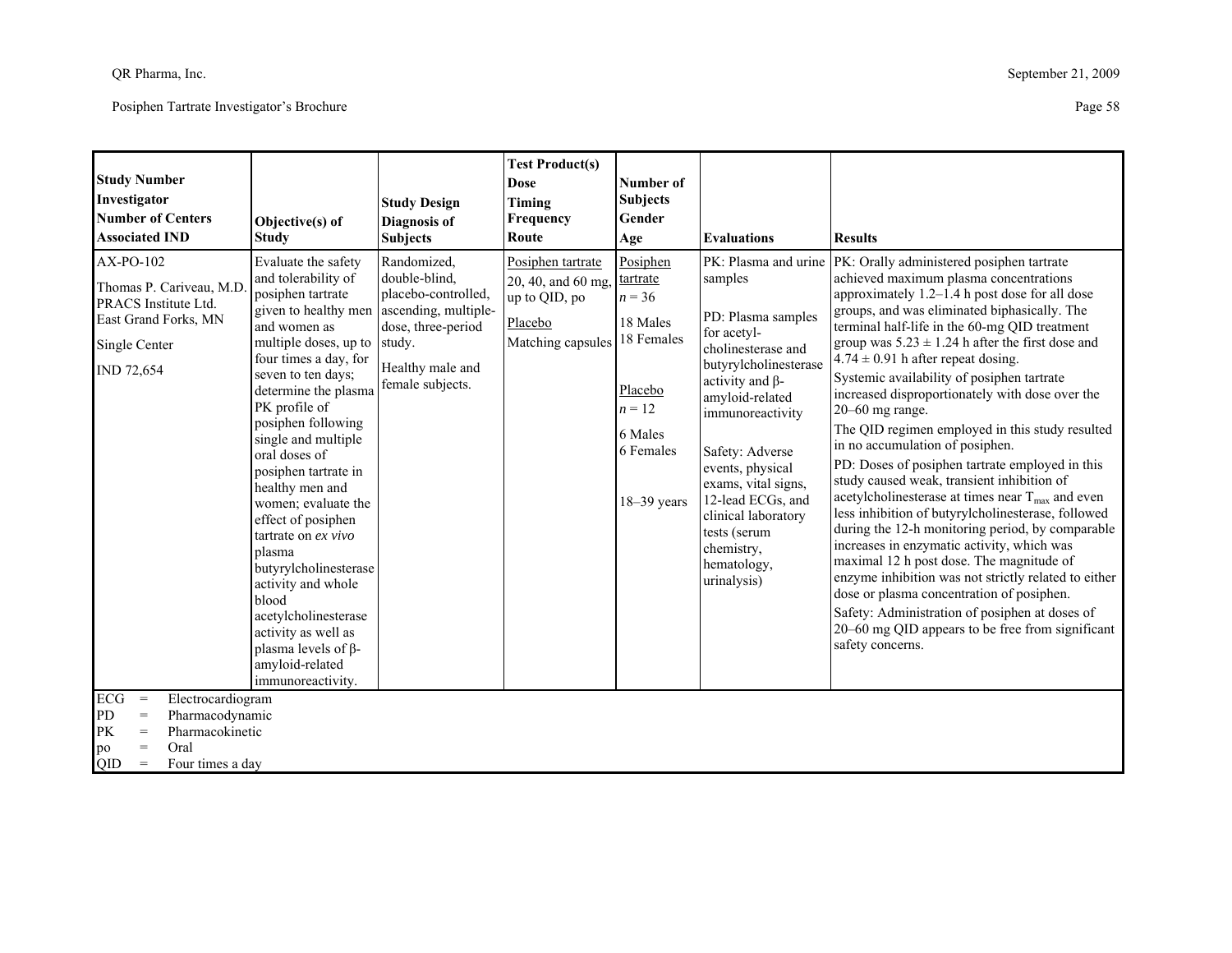## **5.2 Overview of Clinical Pharmacology**

## *5.2.1 Pharmacokinetics of Posiphen Tartrate Administered Orally*

 Two separate clinical protocols (Studies AX-PO-101 and AX-PO-102) provide safety, tolerance, and pharmacokinetic data for posiphen in humans following oral administration. The timing of serial sample collections for plasma was up to 24 hours following dosing in both studies. Urine samples were collected quantitatively for 24 hours following dosing for Study AX-PO-102. These two studies provide the first pharmacokinetic information available in humans for posiphen. There are no pharmacokinetic data following intravenous administration in man.

## *A Single, Ascending Dose Study of the Pharmacokinetics and Tolerability of Posiphen Tartrate in Healthy Men and Women—AX-PO-101*  **Design and Subjects**

 Using a typical design for a first-in-man Phase I study, progressively increasing single doses of posiphen tartrate were administered to healthy normal male and female volunteers, using a double-blind, randomized, placebo-controlled design. In order to provide data sufficient for assessment of both safety and pharmacokinetics, groups of 10 subjects (5 males and 5 females) received posiphen tartrate at each dose level, while one male and one female subject per dose level served as placebo controls.

#### **Plasma Concentrations**

 Observed or derived pharmacokinetic parameters were based upon data from a total of 60 subjects receiving posiphen (10 subjects per dose level for 10, 40, 80, and 160 mg; 20 subjects for the 20 mg dose level). Following oral administration, peak concentration was achieved rapidly, with mean observed  $T_{\text{max}}$  between 1.3 and 1.6 hours for both males and females at all doses.  $C_{\text{max}}$  increased disproportionately with increasing dose, as did the various measures of AUC. Differences in mean observed  $C_{\text{max}}$  and AUC between males and females at each dose appeared to be related to body weight rather than gender differences.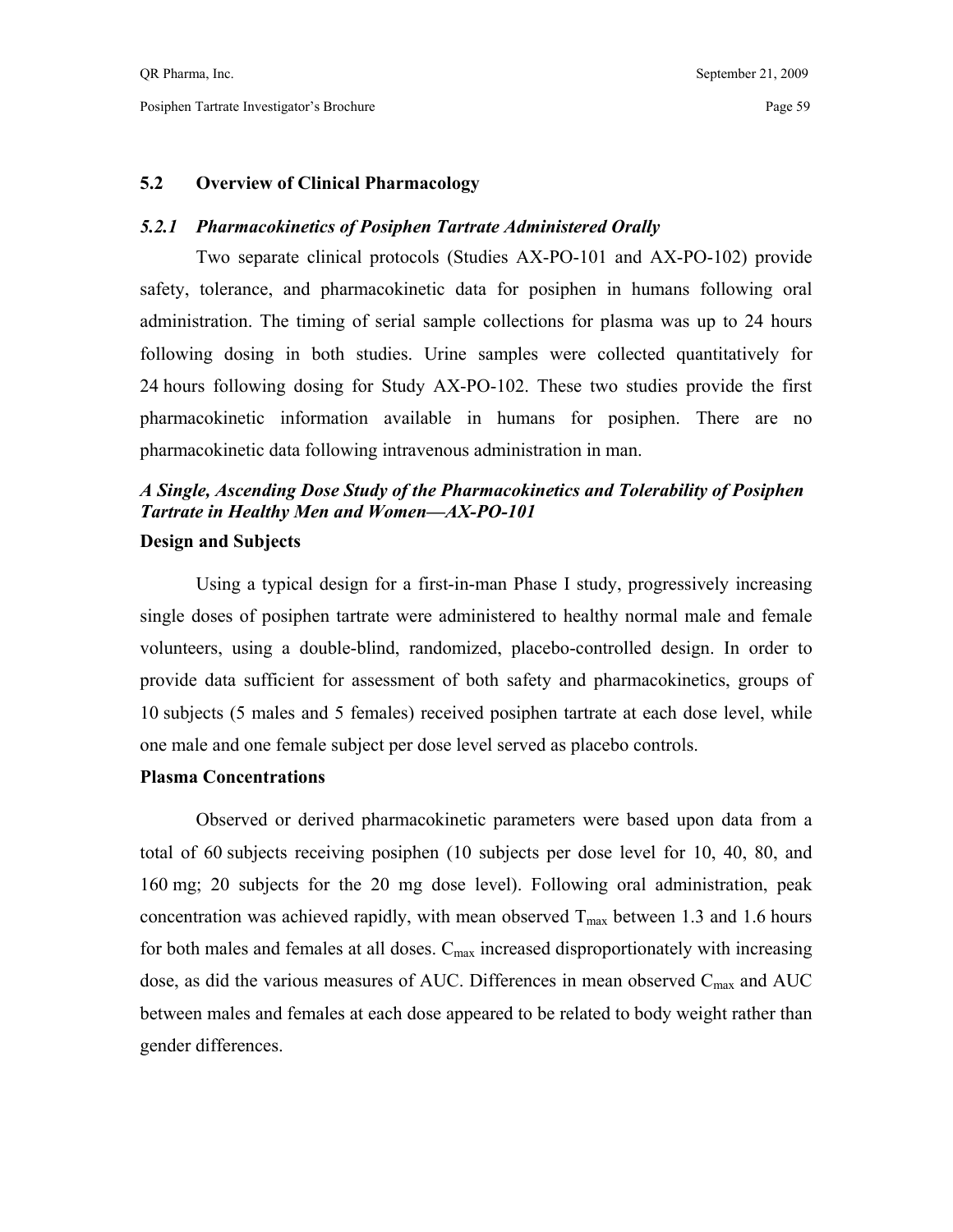Posiphen exhibited biphasic elimination after oral administration and for doses with well-defined plasma profiles (40–160 mg), the mean terminal  $t_{1/2}$  was approximately 4.0 hours. At lower doses, the apparent mean  $t_{1/2}$  was somewhat shorter, probably due to earlier decline in plasma concentration to below the detection limit and resultant incorporation of portions of the penultimate elimination phase in calculations of the terminal elimination rate constant,  $k_e$ . There were no sex-related differences in mean values for  $k_e$  or  $t_{1/2}$ .

## **Dose Proportionality**

Both mean AUC and  $C_{\text{max}}$  increased more than linearly with serial increases in dose level, indicating that systemic exposure was more than dose-proportional.

## **Pharmacokinetic Results**

Pharmacokinetic data from Study AX-PO-101 are presented in **Table 5.2-1**.

*Table 5.2-1: Mean\* Pharmacokinetic Parameters for Posiphen by Dose After Single Oral Administration of Posiphen Tartrate – Male and Female Subjects Combined Statistics (Equal Number of Males and Females/Cohort) - AX-PO-101* 

| Parameter                    | $10 \text{ mg}$<br>$n = 10$ | $20 \text{ mg}$<br>$n=20$ | $40$ mg<br>$n = 10$ | 80 mg<br>$n = 10$ | $160$ mg<br>$n = 10$ |
|------------------------------|-----------------------------|---------------------------|---------------------|-------------------|----------------------|
| $C_{\text{max}}$ (ng/mL)     | $3.75 \pm 3.67$             | $13.8 \pm 7.6$            | $42.5 \pm 11.0$     | $120 \pm 40$      | $384 \pm 159$        |
| $T_{\text{max}}(h)$          | $1.25 \pm 0.26$             | $1.33 \pm 0.37$           | $1.45 \pm 0.37$     | $1.45 \pm 0.64$   | $1.55 \pm 0.72$      |
| $AUC_{0-12}$ (ng-h/mL)       | $6.82 \pm 8.63$             | $23.4 \pm 13.4$           | $94.6 \pm 35.6$     | $310 \pm 95$      | $1220 \pm 406$       |
| $C_{\text{last}}$ (ng/mL)    | $0.0378 \pm 0.0090$         | $0.0415 \pm 0.0236$       | $0.0478 \pm 0.0240$ | $0.148 \pm 0.061$ | $0.934 \pm 0.664$    |
| $T_{last}(h)$                | $7.70 \pm 3.65$             | $11.5 \pm 3.0$            | $20.3 \pm 4.5$      | $22.8 \pm 3.6$    | $24.5 \pm 0.0$       |
| $AUC_{0-t}$ (ng·h/mL)        | $6.82 \pm 8.72$             | $23.5 \pm 13.5$           | $95.5 \pm 36.1$     | $315 \pm 98$      | $1258 \pm 429$       |
| $AUC_{0-\infty}$ (ng-h/mL)   | $7.42 \pm 9.13^{\circ}$     | $24.9 \pm 14.0^b$         | $95.7 \pm 36.1$     | $316 \pm 98$      | $1264 \pm 432$       |
| $k_e(h^{-1})$                | $0.535 \pm 0.217^a$         | $0.369 \pm 0.209^b$       | $0.183 \pm 0.031$   | $0.179 \pm 0.041$ | $0.197 \pm 0.056$    |
| $t_{1/2}$ (h)                | $1.56 \pm 0.78^a$           | $2.68 \pm 2.03^{b}$       | $3.90 \pm 0.73$     | $4.04 \pm 0.87$   | $3.76 \pm 1.01$      |
| $V_z/F(L)$                   | $5650 \pm 6947^{\circ}$     | $2269 \pm 975^b$          | $1827 \pm 678$      | $1095 \pm 366$    | $522 \pm 216$        |
| Cl/F (L/h)                   | $3545 \pm 4620^a$           | $743 \pm 428^b$           | $326 \pm 112$       | $192 \pm 63$      | $97.6 \pm 34.9$      |
| $AUC_{0-t}/AUC_{0-\infty}$   | $0.971 \pm 0.031^a$         | $0.994 \pm 0.004^b$       | $0.997 \pm 0.002$   | $0.997 \pm 0.002$ | $0.996 \pm 0.004$    |
| $*$ Mean $\pm$ S.D.          |                             |                           |                     |                   |                      |
| $\boldsymbol{a}$<br>$n = 9$  |                             |                           |                     |                   |                      |
| $\boldsymbol{b}$<br>$n = 17$ |                             |                           |                     |                   |                      |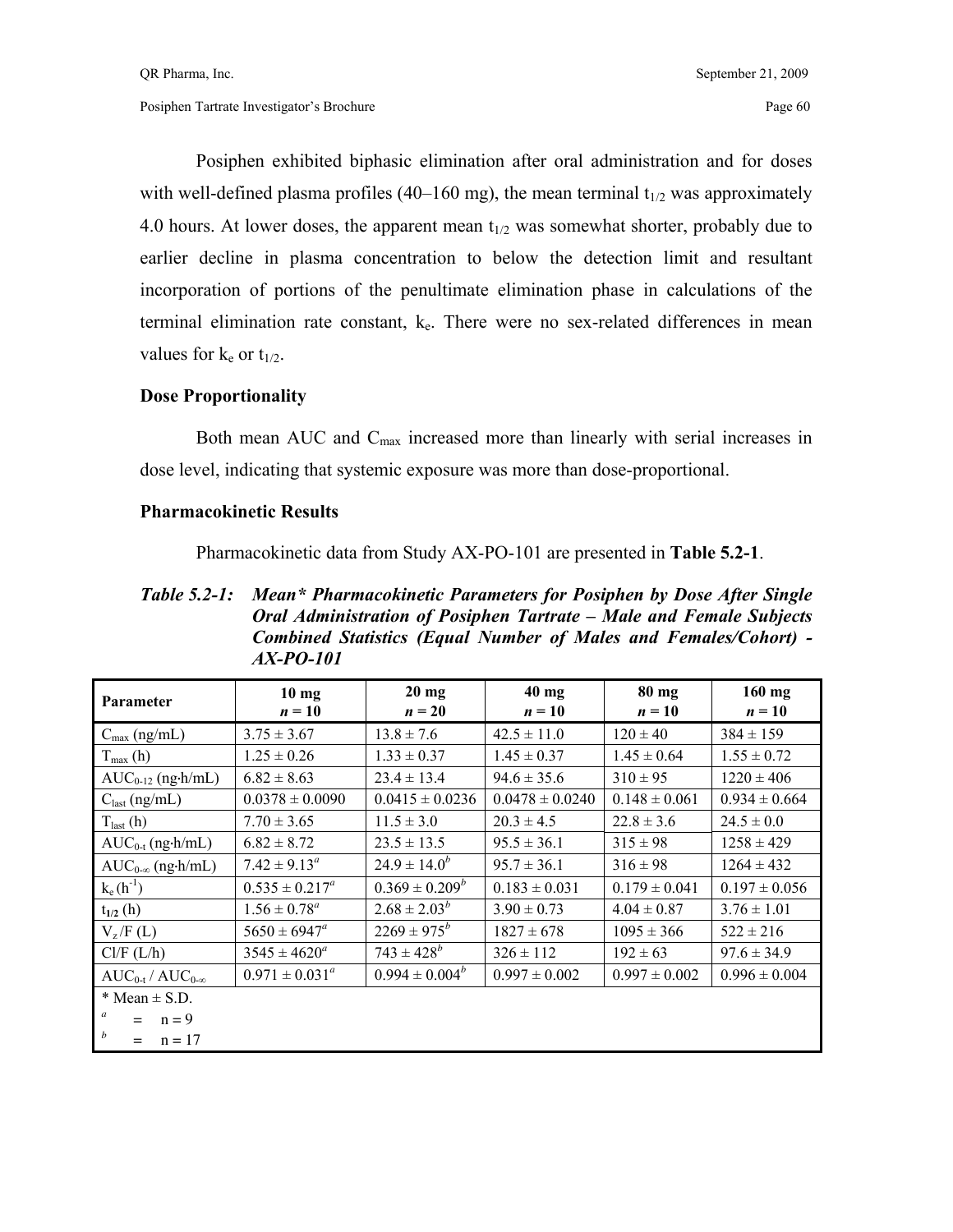Results of pharmacokinetic analysis are summarized below:

- The systemic availability of posiphen increased disproportionately with increasing dose over the range 10–160 mg.
- The time to apparent maximum plasma concentration of posiphen, approximately 1.3–1.6 hours post dose, was independent of dose and comparable for both sexes.
- The apparent volume of distribution and clearance of posiphen (uncorrected for F, the fraction of dose absorbed) decreased with increasing dose, consistent with corresponding increases in AUC.

Calculated values for  $V_z/F$  were much larger then  $V_c$ , the volume of the central compartment (approximately 0.09–0.1 L/Kg). Based on results of nonclinical pharmacokinetic studies, it is likely that posiphen is not particularly well absorbed after oral administration (i.e.,  $F \ll 1.0$ ), but large values of  $V_z/F$  relative to  $V_c$  may also reflect extensive partitioning of absorbed posiphen out of the central compartment. Even after the 160-mg dose, the mean apparent volume of distribution was approximately 65-fold greater than  $V_c$ .

- Posiphen was cleared from the central compartment in a biphasic manner, and for doses with well-defined, complete plasma profiles (40–160 mg), exhibited a doseindependent  $t_{1/2}$  of approximately 4 hours in both males and females.
- Apparent sex-related differences in AUC values and  $C_{\text{max}}$  for the fixed doses of posiphen used in this study may be explained by differences in body weight of males vs. females (i.e., these distinctions are no longer significantly different between males and females when considering doses on a mg/Kg basis).

## *A Three Period Study of the Pharmacokinetics, Pharmacodynamics and Tolerability of Posiphen Tartrate Following Multiple Oral Doses in Healthy Men and Women— AX-PO-102*

## **Design and Subjects**

 This was a randomized, double-blind, placebo-controlled study in which 6 of 8 male and 6 of 8 female subjects in each of three successive groups were administered one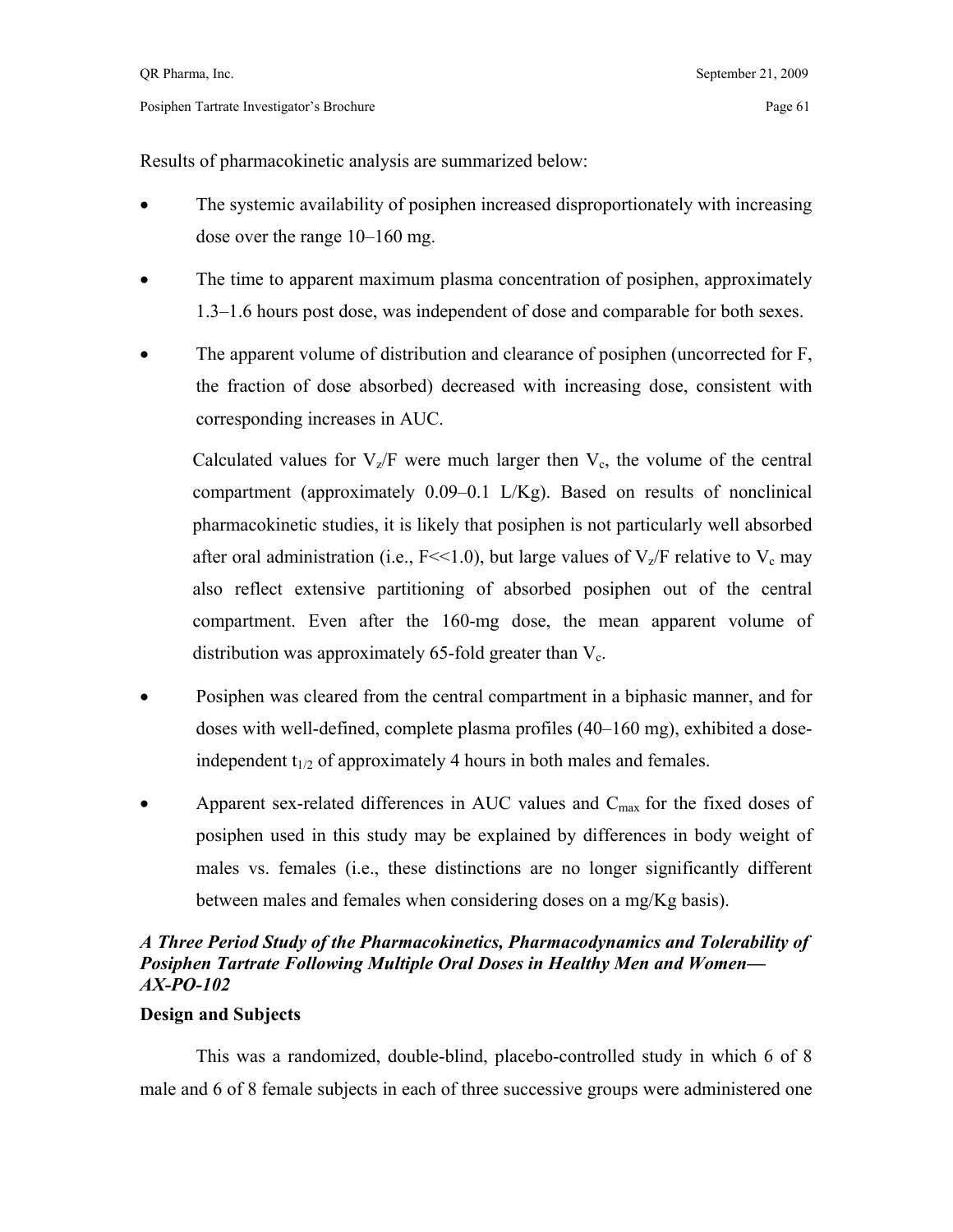of three serially increasing, multiple dose regimens of posiphen tartrate, and 2 males and 2 females in each treatment group received placebo.

## **Plasma Concentrations**

 Observed or derived pharmacokinetic parameters were based upon data from a total of 36 subjects receiving posiphen (12 subjects per dose level for 20, 40, and 60 mg). Following oral administration, peak concentration was achieved rapidly, with mean observed  $T_{\text{max}}$  between 1.2 and 1.4 hours for the combined male and female population at all doses.  $C_{\text{max}}$  increased disproportionately with increasing dose, as did the various measures of AUC, but there was no evidence of clinically significant systemic accumulation of drug after multiple dosing. Differences in mean observed  $C_{\text{max}}$  and  $AUC$ between males and females at each dose appeared to be related to body weight.

 Posiphen exhibited biphasic elimination after oral administration. For the 40 and 60 mg doses, with fully defined plasma profiles, the mean terminal  $t_{1/2}$  values after Dose 1 were  $3.80 \pm 0.88$  and  $5.23 \pm 1.24$  hours, respectively. The terminal t<sub>1/2</sub> values were essentially unchanged at  $3.53 \pm 1.03$  and  $4.74 \pm 0.91$  hours, respectively, after repeat dosing. For the 20 mg dose, the early decline in plasma concentrations to below the detection limit precluded full definition of the terminal elimination phase. As a consequence, the calculated apparent mean terminal  $t_{1/2}$  was somewhat shorter, due to overlap of available data points into the initial elimination phase. There were no sexrelated differences in mean values for terminal elimination rate constant,  $k_e$ , or for  $t_{1/2}$ .

## **Dose Proportionality**

On Day 1 and following the final dose, both mean AUC and mean  $C_{\text{max}}$  increased more than linearly as a function of dose level, indicating that systemic exposure was more than dose-proportional.

## **Effects of Repeat Dosing**

Trough plasma concentrations  $(C_{\text{min}})$  were measured prior to the third daily dose on Days 4 and 6 for the 20 and 40 mg posiphen groups, and on Days 7 and 9 for the 60 mg group. For each dose group, the mean values were essentially identical on both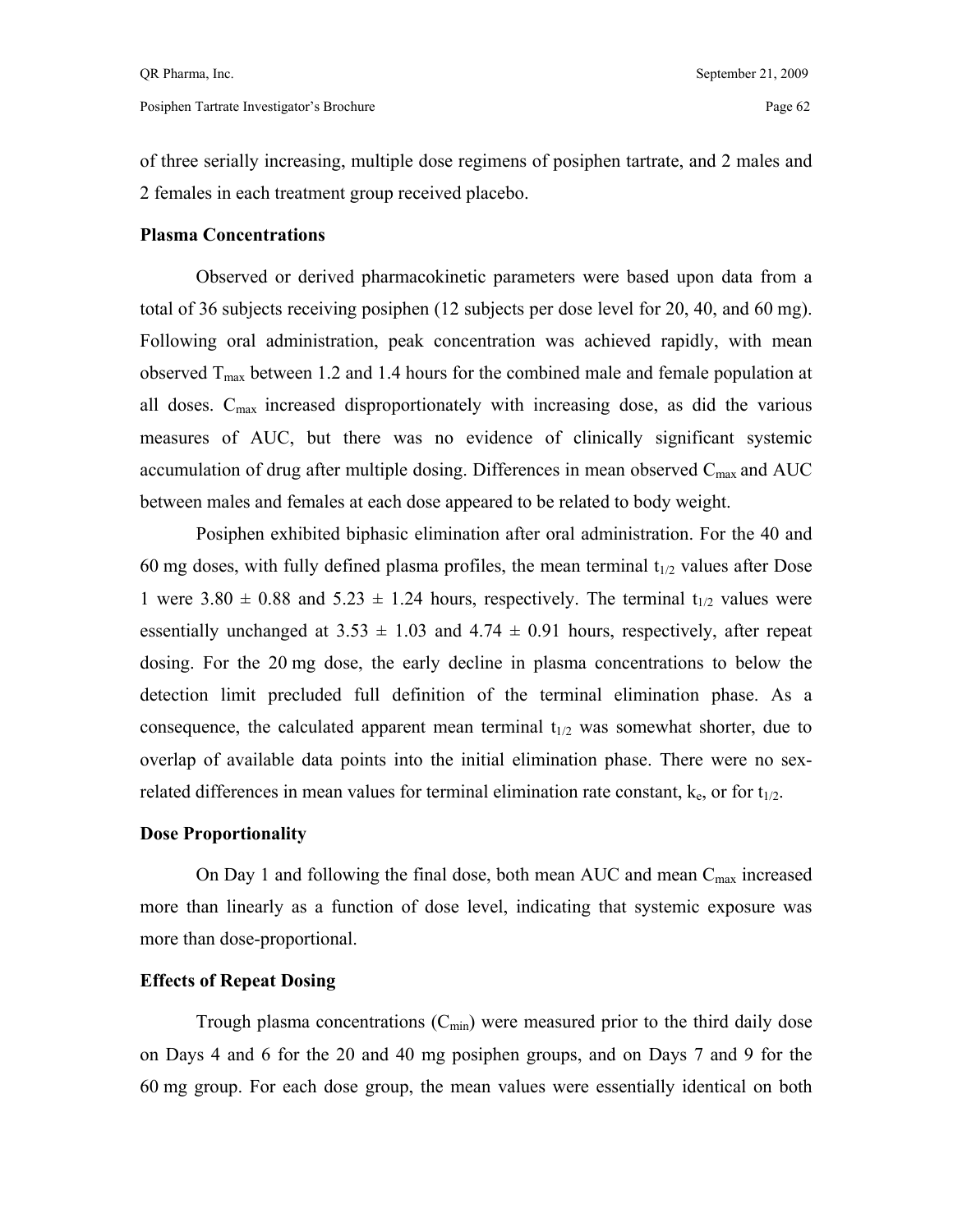days, reflecting achievement of steady state prior to determination of full pharmacokinetic profiles following the final dose, on Day 7 or 10, respectively. Based on comparisons of mean C<sub>max</sub> and AUC values in each treatment group, four times a day (QID) administration produced little change between the first and last dose of posiphen. Thus, for the multiple dose regimen employed in this study, the extent of systemic accumulation of posiphen at steady state was negligible.

## **Pharmacokinetic Results**

Pharmacokinetic data from Study AX-PO-102 are presented in **Table 5.2-2**.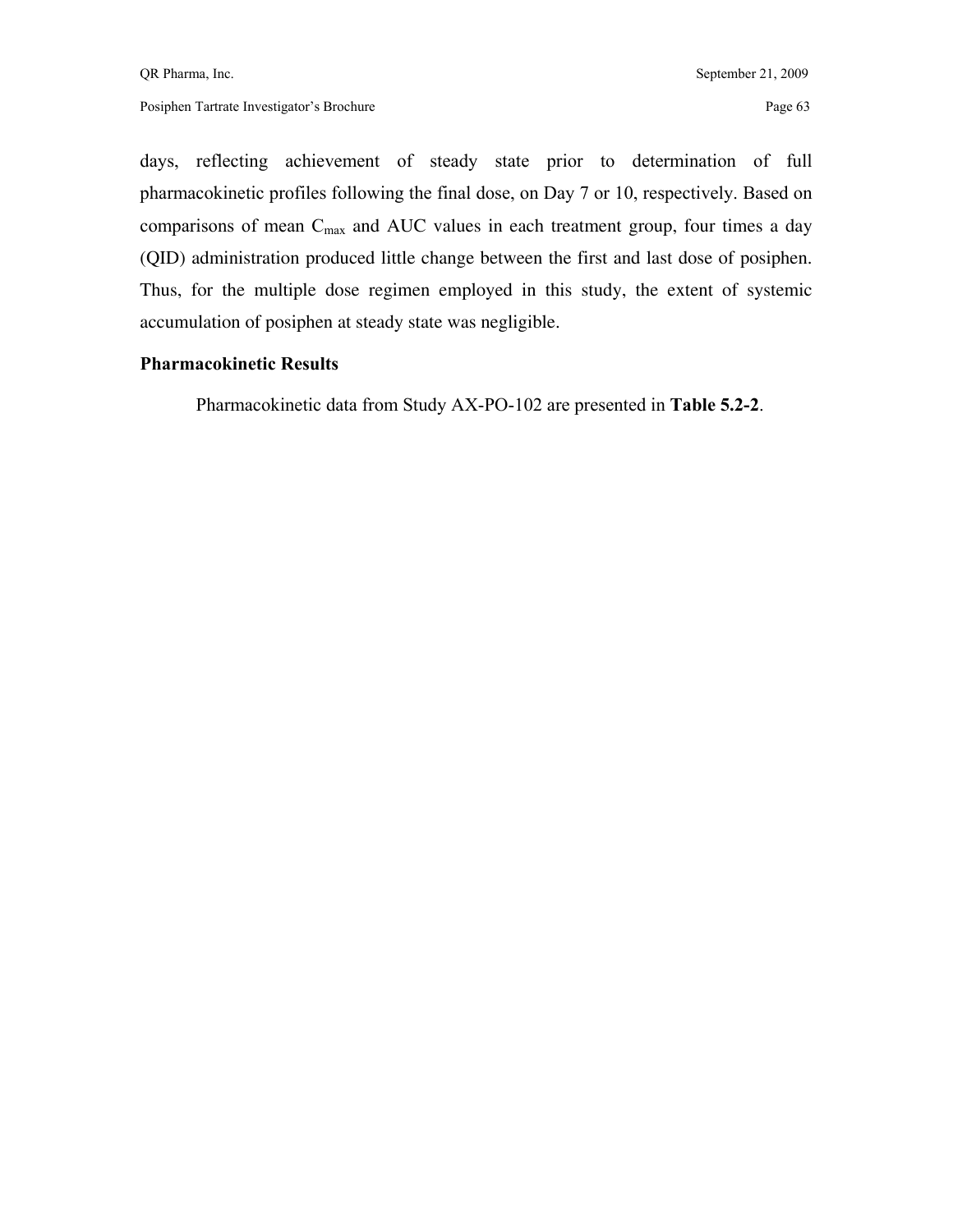*Table 5.2-2: Mean\* Pharmacokinetic Parameters for Posiphen by Dose After Repeat-Dose Oral Administration of Posiphen Tartrate – Male and Female Subjects Combined Statistics (Equal Number of Males and Females/Cohort) - AX-PO-102* 

|                                  |                         | $20 \text{ mg} (n = 12)$ | 40 mg $(n = 12)$    |                        |                      | 60 mg $(n = 10)$    |
|----------------------------------|-------------------------|--------------------------|---------------------|------------------------|----------------------|---------------------|
| Parameter                        | Day 1                   | Day 7                    | Day 1               | Day 7                  | Day 1                | Day $10$            |
| $C_{\text{max}}$ (ng/mL)         | $12.7 \pm 7.2$          | $9.55 \pm 3.85$          | $64.6 \pm 23.1$     | $52.7 \pm 17.6$        | $103 \pm 31$         | $88.0 \pm 29.2^b$   |
| $T_{\text{max}}$ (h)             | $1.38 \pm 0.43$         | $1.29 \pm 0.26$          | $1.21 \pm 0.26$     | $1.38 \pm 0.38$        | $1.33 \pm 0.33$      | $1.40 \pm 0.32^b$   |
| $AUC_{0-5}$ (ng·h/mL)            | $22.3 \pm 14.0$         | $16.2 \pm 6.9$           | $133 \pm 56$        | $113 \pm 42$           | $219 \pm 76$         | $223 \pm 88^b$      |
| $C_{\text{last}}$ (ng/mL)        | $0.0518 \pm 0.0412$     | $0.0734 \pm 0.0671$      | $0.0525 \pm 0.0292$ | $0.149 \pm 0.101$      | $0.137 \pm 0.093$    | $0.303 \pm 0.202^b$ |
| $T_{last}(h)$                    | $11.2 \pm 3.0$          | $10.8 \pm 2.4$           | $21.3 \pm 3.9$      | $20.0 \pm 5.9$         | $24.0 \pm 0.0$       | $24.0 \pm 0.0^b$    |
| $AUC_{0-t}$ (ng·h/mL)            | $23.2 \pm 14.6$         | $17.1 \pm 7.4$           | $141 \pm 59$        | $129 \pm 55$           | $240 \pm 91$         | $275 \pm 123^b$     |
| $AUC_{0-\infty}$ (ng·h/mL)       | $24.2 \pm 15.1^a$       | $17.4 \pm 7.7$           | $144 \pm 61^a$      | $134 \pm 56^a$         | $237 \pm 94^{\circ}$ | $277 \pm 124^b$     |
| $k_e(h^{-1})$                    | $0.351 \pm 0.172^a$     | $0.294 \pm 0.073$        | $0.194 \pm 0.056^a$ | $0.217 \pm 0.079^a$    | $0.140 \pm 0.034^a$  | $0.150 \pm 0.024^b$ |
| $t_{1/2}$ (h)                    | $2.76 \pm 1.93^{\circ}$ | $2.51 \pm 0.69$          | $3.80 \pm 0.88^a$   | $3.53 \pm 1.03^a$      | $5.23 \pm 1.24^a$    | $4.74 \pm 0.91^b$   |
| $V_z/F(L)$                       | $4047 \pm 2592^{\circ}$ | $4870 \pm 2801$          | $1870 \pm 1078^a$   | $1661 \pm 605^{\circ}$ | $2197 \pm 986^a$     | $1741 \pm 689^b$    |
| Cl/F (L/h)                       | $1462 \pm 1620^a$       | $1388 \pm 664$           | $351 \pm 204^a$     | $346 \pm 135^{\circ}$  | $291 \pm 119^a$      | $253 \pm 97^b$      |
| $AUC_{0-t}/AUC_{0-\infty}$       | $0.991 \pm 0.007^a$     | $0.984 \pm 0.015$        | $0.997 \pm 0.002^a$ | $0.995 \pm 0.003^a$    | $0.996 \pm 0.003^a$  | $0.993 \pm 0.004^b$ |
| $*$ Mean $\pm$ SD                |                         |                          |                     |                        |                      |                     |
| $=$ $n = 11$                     |                         |                          |                     |                        |                      |                     |
| $\boldsymbol{b}$<br>$=$ $n = 10$ |                         |                          |                     |                        |                      |                     |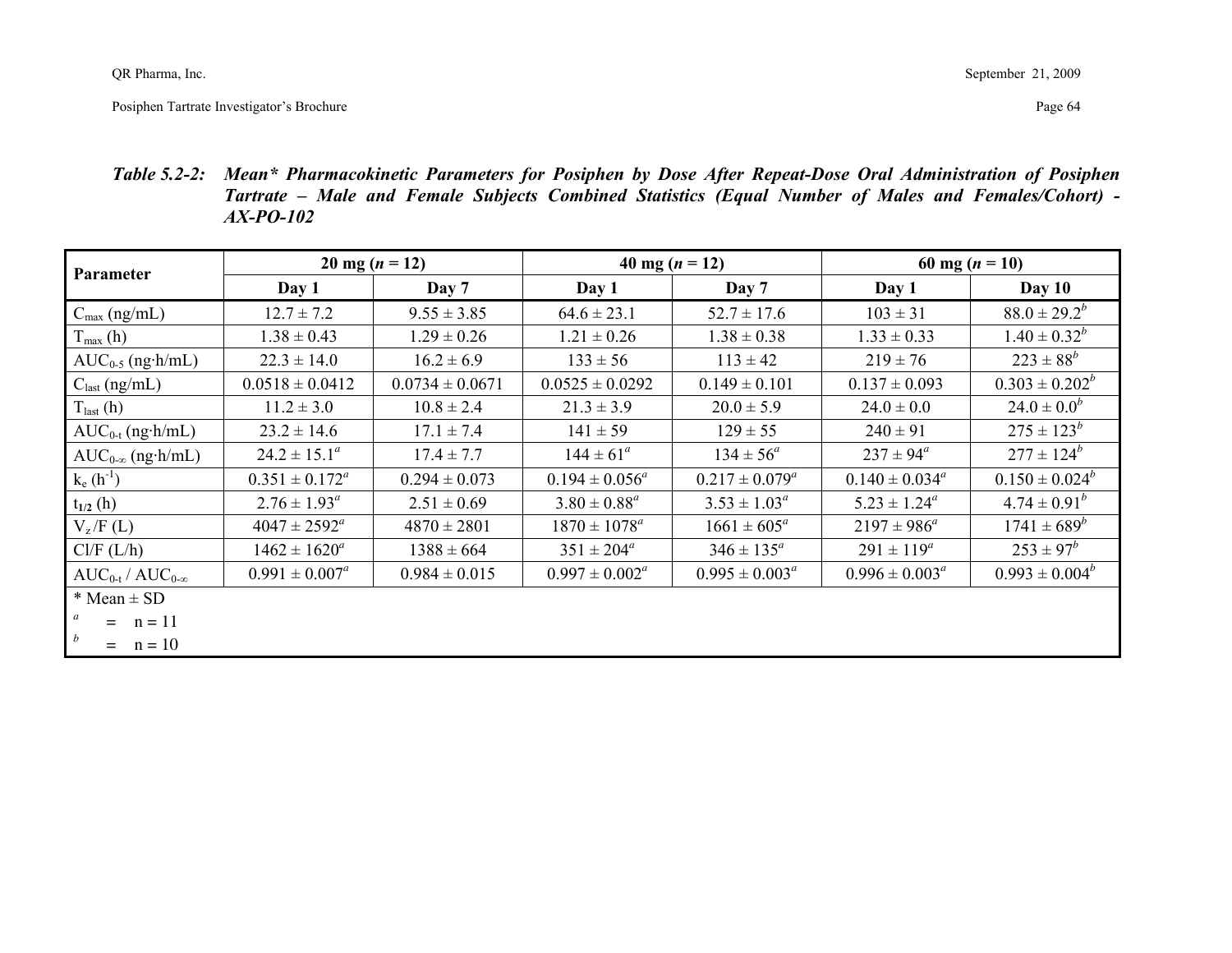Results of pharmacokinetic analysis are summarized below:

- As reflected in both  $C_{\text{max}}$  and AUC values, the systemic availability of posiphen increased disproportionately with increasing dose over the range 20–60 mg.
- At all dose levels, there was no appreciable accumulation of posiphen after repeat dosing.
- The time to apparent maximum plasma concentration of posiphen, approximately 1.2–1.4 hours post-dose, was independent of dose and sex and did not change after repeat administration of posiphen.
- The apparent volume of distribution and whole-body clearance of posiphen (uncorrected for F, the fraction of dose absorbed) decreased with increasing dose, consistent with the inverse relationship between  $V_z$  and AUC.
- Posiphen was cleared from the central compartment in a biphasic manner. For the combined male and female population in the 60-mg QID treatment group, the only dose level with well-defined, complete plasma profiles, posiphen exhibited a mean terminal  $t_{1/2}$  of 5.23  $\pm$  1.24 hours after the first dose and was essentially unchanged at  $4.74 \pm 0.91$  hours after repeat dosing.
- Apparent sex-related differences in AUC values and  $C_{\text{max}}$  for the fixed doses of posiphen used in this study may be explained by differences in body weight of males vs. females (i.e., these distinctions are no longer significantly different between males and females when doses are expressed on a mg/kg basis).

#### **Pharmacodynamic Results**

 Blood samples for determination of acetylcholinesterase and butyrylcholinesterase activity, and Aβ related immunoreactivity (BARI) were collected at time points generally corresponding to sampling times for posiphen pharmacokinetics.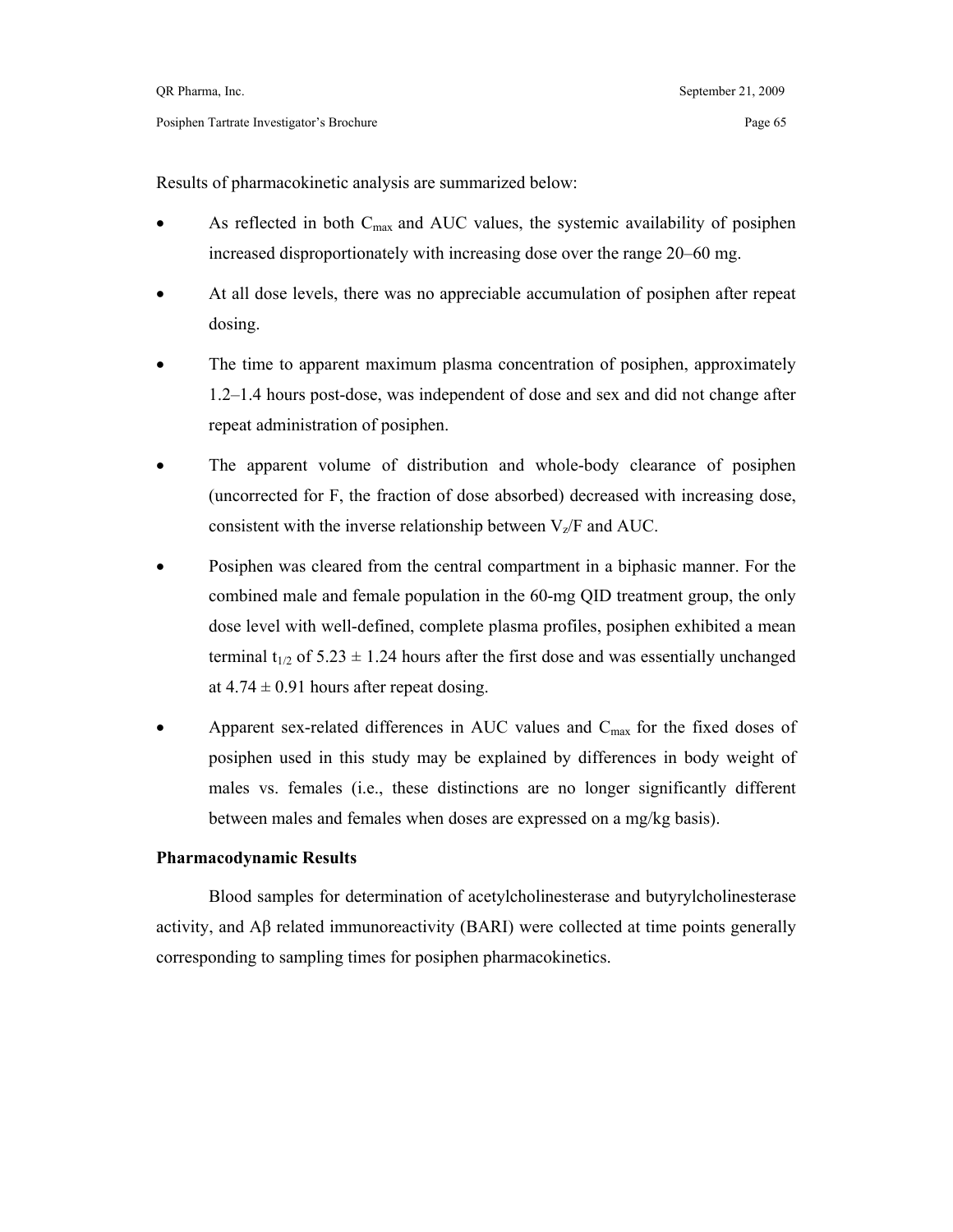Results of pharmacodynamic analysis are summarized below:

- At doses used in this study, inhibition of acetylcholinesterase was maximal but weak at or near  $T_{\text{max}}$ , and exhibited a small enhancement of activity relative to placebo beyond 5 hours post-dose.
- The differences between the posiphen and placebo groups with respect to butyrylcholinesterase changes were smaller than those for acetylcholinesterase and there was no clear dose-related or temporal pattern suggesting a significant effect.

#### **5.3 Overview of Efficacy**

Not applicable.

#### **5.4 Overview of Safety**

 Posiphen tartrate has been evaluated for safety and tolerability in humans when administered orally. A summary of the available safety data from these studies is provided below.

## *5.4.1 Phase I Clinical Studies of Posiphen Tartrate in Healthy Male and Female Subjects*

# *A Single, Ascending Dose Study of the Pharmacokinetics and Tolerability of Posiphen Tartrate in Healthy Men and Women—AX-PO-101*

## **Design and Subjects**

 This study was a randomized, double-blind, placebo-controlled, safety, tolerance, and pharmacokinetics, first-in-man study. Six groups of male and female subjects received serially increasing single doses of posiphen tartrate or placebo, followed by monitoring of safety and collection of blood and urine samples for 24 hours in order to determine the pharmacokinetics of the drug. Escalating doses of posiphen studied were 10, 20, 40, 80, and 160 mg. Limiting side effects observed following the 160 mg dose resulted in curtailment of the study without administration of the 240 mg dose. In addition, an unusually high incidence of adverse events (AEs) in both the active treatment and placebo subjects at the 20 mg dose prompted a retest of this dose in a second group of 12 subjects before escalation to the 40 mg dose.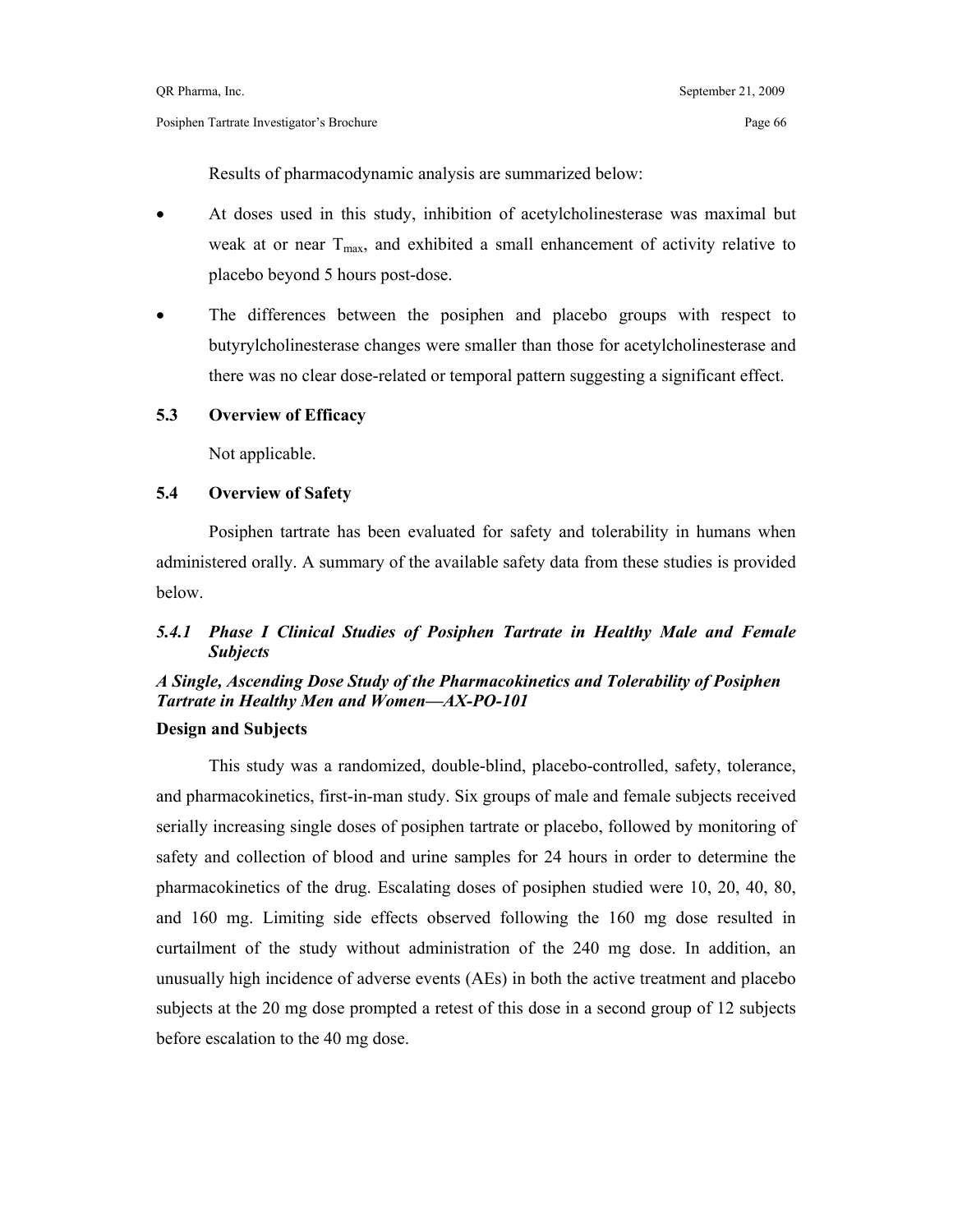A total of 36 men and 36 women, 6 of each per treatment group, were recruited from the general population and enrolled. Sixty subjects received posiphen (10 subjects per dose level for 10, 40, 80, and 160 mg; 20 subjects for the 20 mg dose level) and 12 subjects received placebo (2 subjects per dose level for 10, 40, 80, and 160 mg; 4 subjects for the 20 mg dose level). All 72 subjects who enrolled in the study completed per protocol.

#### **Safety Results**

 The pattern of AEs was similar to that seen in typical studies in healthy normal volunteers, with an overall incidence of 33.3% among placebo-treated subjects and 35% (31.7%, treatment-related) for all posiphen treatment groups combined. There was a tendency, but no definitive pattern of increased incidence of AEs with increasing dose of posiphen. Most AEs were of short duration, mild or moderate in severity, resolved without medical intervention, and occurred in one or a few subjects. Only two subjects experienced severe AEs, including symptoms associated with orthostatic hypotension (1 placebo and 1 posiphen 20-mg subject).

#### *Serious Adverse Events, Deaths, and Discontinuations Due to Adverse Events*

 There were no serious adverse events (SAEs) and no one was withdrawn from the study as a result of an AE.

## *Vital signs, Physical Findings, and Other Observations Related to Safety*

 There were no clinically significant changes associated with posiphen in physical examination findings, vital signs, ECG parameters, or clinical laboratory tests. One clinical laboratory parameter for which a pattern of dose-related changes was suggested was a modest decrease in total serum protein. The incidence of this change was comparable between the placebo group and all posiphen groups except the highest dose group (160 mg). The difference was due primarily to a single subject in the 160 mg dose group, so its significance was considered uncertain. Serum glucose levels were elevated in 80% of subjects in the 10 mg dose group on Day 2 but not on Day 6. This effect was not observed at any other time in any other treatment group and the cause was undetermined.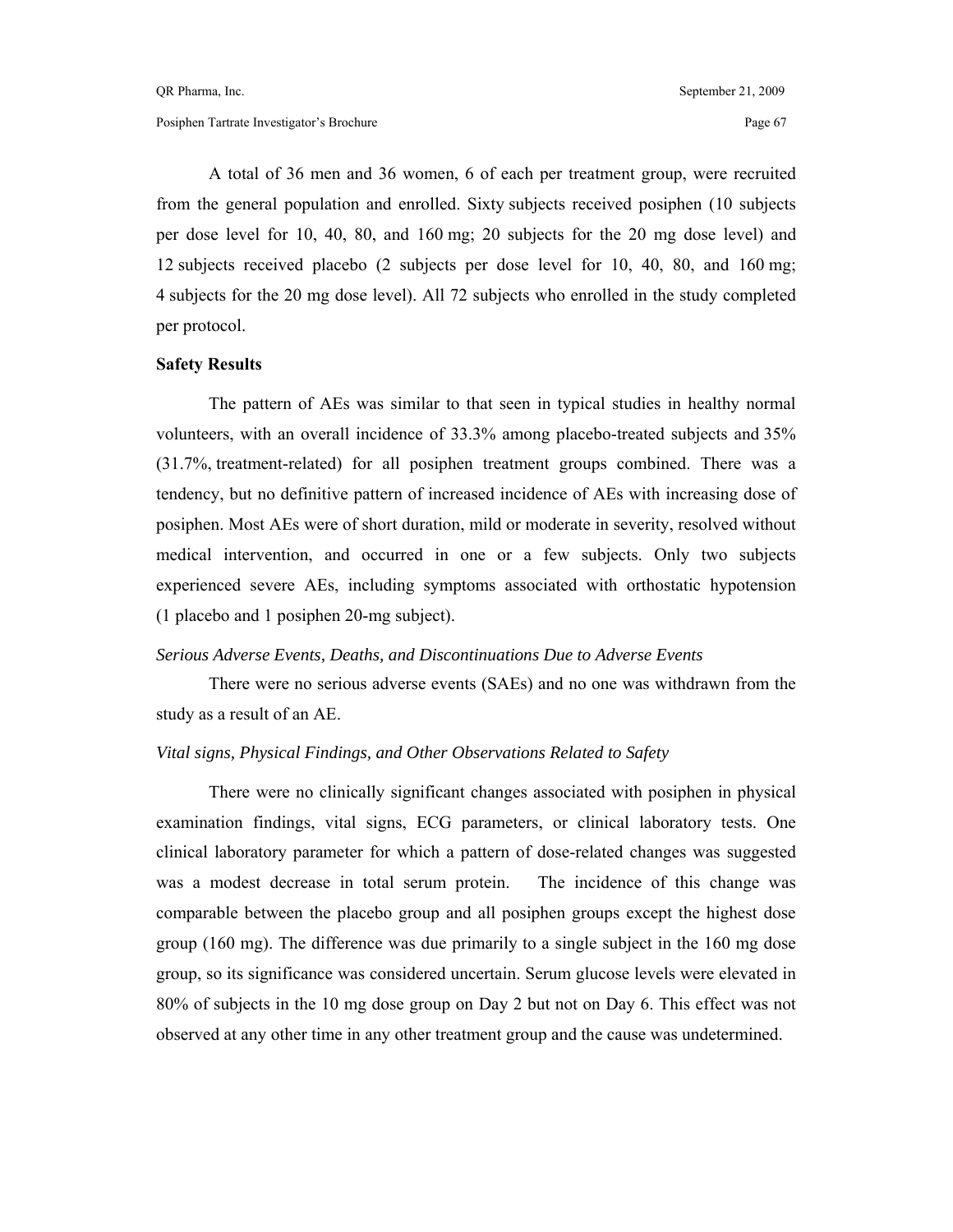#### *Adverse Events*

 Among those receiving posiphen, the proportion of subjects with any AE increased at the 160-mg dose (70%), but overall incidence among posiphen subjects (35%) was comparable to that for the placebo group (33.3%). Severe AEs were reported for 2 subjects in the 20 mg treatment group (nausea, dizziness and orthostatic hypotension) and one who received placebo (lightheadedness, fainting, orthostatic hypotension, and tachycardia). Mild and moderate AEs occurred with similar prevalence in both the placebo group  $(n = 12)$  and the entire posiphen population  $(n = 60)$ , at 25.0 and 33.3%, respectively.

 Adverse events that occurred in more than one subject in the posiphen group, the placebo group, or in the entire cohort (corresponding to at least 10–15% of at least one population), are summarized by dose in **Table 5.4-1** for both male and female subjects combined.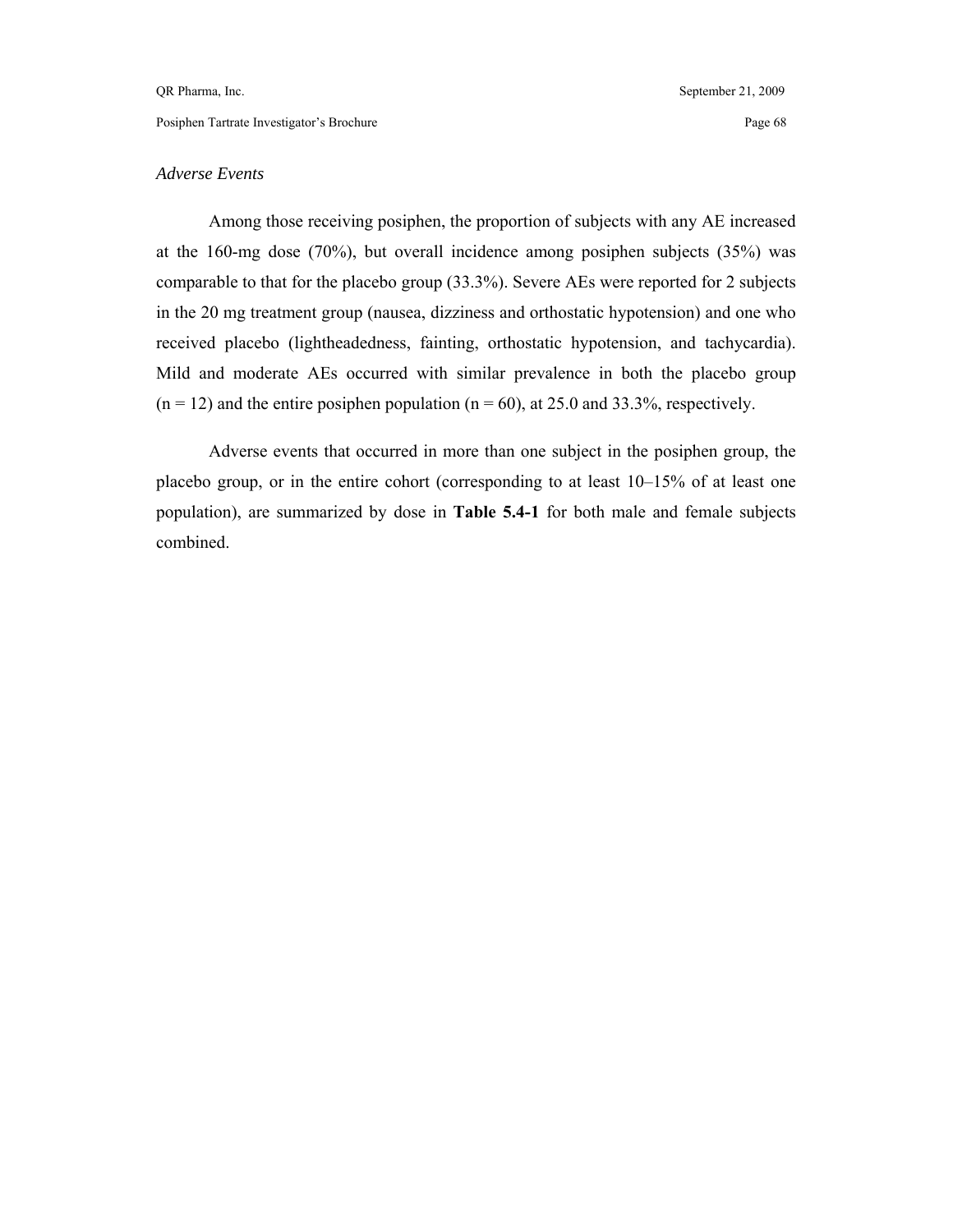| <b>Body System</b>                                                                                                                                                                                                                                                                                                                                                              | Number (%) of Patients in Treatment Group ( $n = 72$ ) |                       |                     |                     |                        |                               |                       |  |  |  |
|---------------------------------------------------------------------------------------------------------------------------------------------------------------------------------------------------------------------------------------------------------------------------------------------------------------------------------------------------------------------------------|--------------------------------------------------------|-----------------------|---------------------|---------------------|------------------------|-------------------------------|-----------------------|--|--|--|
| Adverse Event <sup>a</sup><br>(Preferred Term)                                                                                                                                                                                                                                                                                                                                  | $10$ mg<br>$(n = 10)$                                  | $20$ mg<br>$(n = 20)$ | $40$ mg<br>$(n=10)$ | 80 mg<br>$(n = 10)$ | $160$ mg<br>$(n = 10)$ | All<br>Posiphen<br>$(n = 60)$ | Placebo<br>$(n = 12)$ |  |  |  |
| All AEs, mild                                                                                                                                                                                                                                                                                                                                                                   | 2(20.0)                                                | 4(20.0)               | 1(10.0)             | 3(30.0)             | 3(30.0)                | 13(21.7)                      | 2(16.7)               |  |  |  |
| All AEs, moderate                                                                                                                                                                                                                                                                                                                                                               | 1(10.0)                                                | 2(10.0)               | 0(0)                | 0(0)                | 4(40.0)                | 7(11.7)                       | 1(8.3)                |  |  |  |
| All AEs, severe                                                                                                                                                                                                                                                                                                                                                                 | 0(0)                                                   | 1(5.0)                | 0(0)                | 0(0)                | 0(0)                   | 1(1.7)                        | 1(8.3)                |  |  |  |
| <b>Gastrointestinal Disorders</b>                                                                                                                                                                                                                                                                                                                                               |                                                        |                       |                     |                     |                        |                               |                       |  |  |  |
| Nausea                                                                                                                                                                                                                                                                                                                                                                          | 0(0)                                                   | 2 $(10.0)^b$          | 0(0)                | 0(0)                | 4(40.0)                | 6(10.0)                       | 0(0)                  |  |  |  |
| Vomiting                                                                                                                                                                                                                                                                                                                                                                        | 0(0)                                                   | 0(0)                  | 0(0)                | 0(0)                | 3(30.0)                | 3(5.0)                        | 0(0)                  |  |  |  |
| <b>General Disorders and Administration Site Conditions</b>                                                                                                                                                                                                                                                                                                                     |                                                        |                       |                     |                     |                        |                               |                       |  |  |  |
| Feeling hot                                                                                                                                                                                                                                                                                                                                                                     | 0(0)                                                   | 2(10.0)               | 0(0)                | 0(0)                | 0(0)                   | 2(3.3)                        | 0(0)                  |  |  |  |
| <b>Investigations</b>                                                                                                                                                                                                                                                                                                                                                           |                                                        |                       |                     |                     |                        |                               |                       |  |  |  |
| Heart rate increased                                                                                                                                                                                                                                                                                                                                                            | 2(20.0)                                                | 1(5.0)                | 0(0)                | 0(0)                | 0(0)                   | 3(5.0)                        | $2(16.7)^{b}$         |  |  |  |
| <b>Nervous System Disorders</b>                                                                                                                                                                                                                                                                                                                                                 |                                                        |                       |                     |                     |                        |                               |                       |  |  |  |
| <b>Dizziness</b>                                                                                                                                                                                                                                                                                                                                                                | 1(10.0)                                                | $4(20.0)^{b}$         | 1(10.0)             | 3(30.0)             | 4(40.0)                | 13 $(21.7)^b$                 | $3(25.0)^{b}$         |  |  |  |
| Fainting $^c$                                                                                                                                                                                                                                                                                                                                                                   | 1(10.0)                                                | 1(5.0)                | 0(0)                | 0(0)                | 0(0)                   | 2(3.3)                        | 1(8.3)                |  |  |  |
| <b>Vascular Disorders</b>                                                                                                                                                                                                                                                                                                                                                       |                                                        |                       |                     |                     |                        |                               |                       |  |  |  |
| Orthostatic hypotension                                                                                                                                                                                                                                                                                                                                                         | 0(0.0)                                                 | $1(5.0)^{b}$          | 0(0)                | 0(0)                | 0(0)                   | $1(1.7)^{b}$                  | $1(8.3)^{b}$          |  |  |  |
| $a$ =<br>A subject may have experienced more than one AE in more than one category at more than one<br>severity, each counted as a separate event.<br>b<br>Includes at least one AE reported as severe.<br>$=$<br>$\boldsymbol{c}$<br>Dizziness is the preferred MedDRA term, which encompasses descriptive terms fainting, dizzy, and<br>$\qquad \qquad =$<br>lightheadedness. |                                                        |                       |                     |                     |                        |                               |                       |  |  |  |

## *Table 5.4-1: Summary of Adverse Events in More Than One Subject Per Treatment Group (Males and Females Combined) Study AX-PO-101*

 Since most AEs in this blinded study were considered by the investigator to be at least possibly related to study treatment, **Table 5.4-1** differs from **Table 5.4-2** by only one subject/AE in each of the posiphen 10 and 20 mg groups. Collectively, mild and moderately severe related AEs occurred with greater frequency as the posiphen dose was increased, with a higher incidence for the posiphen treatment population as a whole than placebo. As was true for all AEs, the same two subjects, one each in the placebo and posiphen 20 mg groups, experienced severe, treatment-related AEs.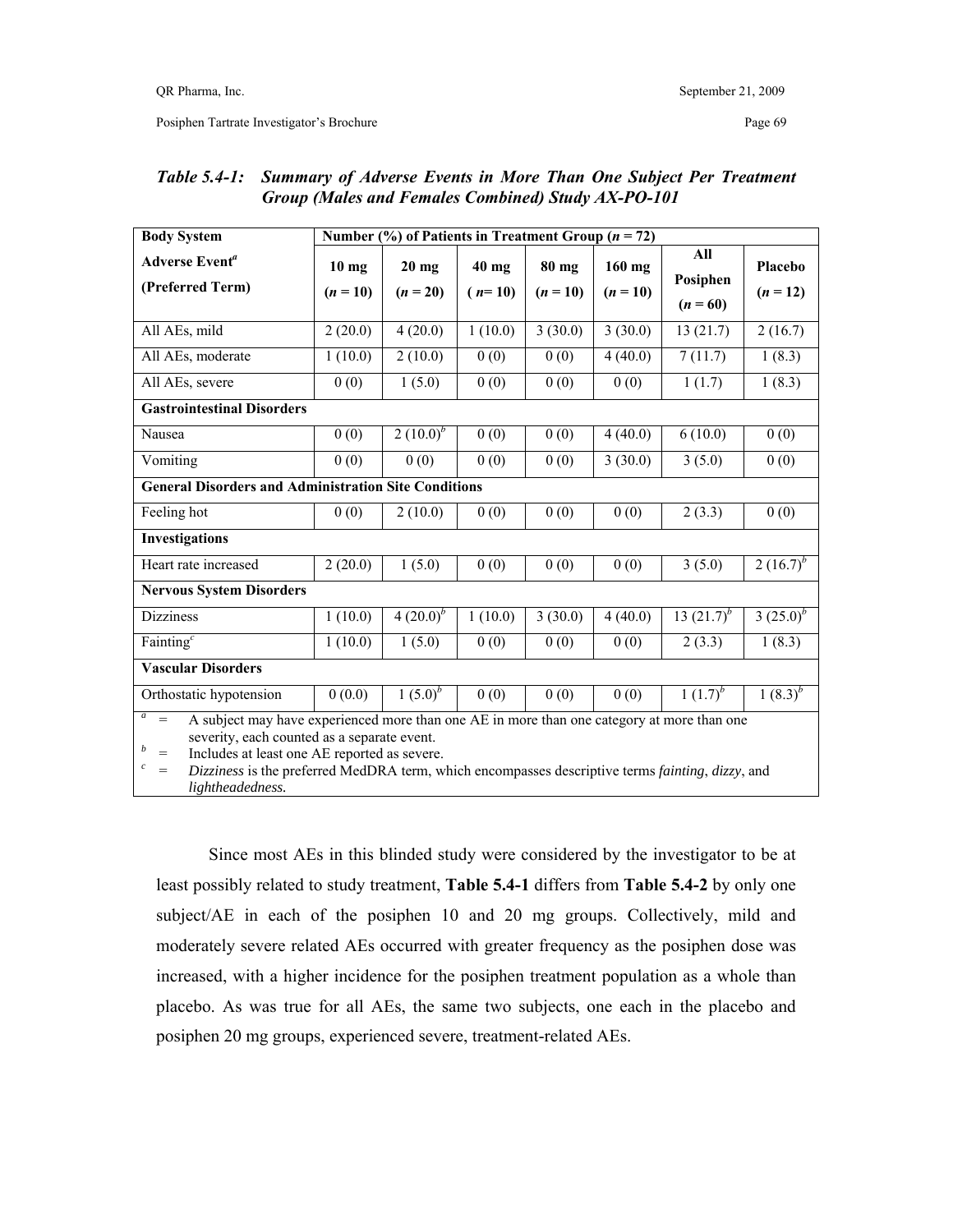## *Table 5.4-2: Summary of Treatment-Related Adverse Events in More Than One Subject Per Treatment Group (Males and Females Combined) Study AX-PO-101*

| <b>Body System</b>                                                                                                                                                                                                                                                                                                                                                                                   | Number (%) of Patients in Treatment Group ( $n = 72$ ) |                       |                   |                     |                        |                               |                       |  |  |  |
|------------------------------------------------------------------------------------------------------------------------------------------------------------------------------------------------------------------------------------------------------------------------------------------------------------------------------------------------------------------------------------------------------|--------------------------------------------------------|-----------------------|-------------------|---------------------|------------------------|-------------------------------|-----------------------|--|--|--|
| <b>Treatment-Related</b><br>Adverse Event <sup>a</sup><br>(Preferred Term)                                                                                                                                                                                                                                                                                                                           | $10$ mg<br>$(n = 10)$                                  | $20$ mg<br>$(n = 20)$ | 40 mg<br>$(n=10)$ | 80 mg<br>$(n = 10)$ | $160$ mg<br>$(n = 10)$ | All<br>Posiphen<br>$(n = 60)$ | Placebo<br>$(n = 12)$ |  |  |  |
| All AEs, mild                                                                                                                                                                                                                                                                                                                                                                                        | 2(20.0)                                                | 3(15.0)               | 1(10.0)           | 3(30.0)             | 3(30.0)                | 12(20.0)                      | 1(8.3)                |  |  |  |
| All AEs, moderate                                                                                                                                                                                                                                                                                                                                                                                    | 0(0)                                                   | 2(10.0)               | 0(0)              | 0(0)                | 4(40.0)                | 6(10.0)                       | 1(8.3)                |  |  |  |
| All AEs, severe                                                                                                                                                                                                                                                                                                                                                                                      | 0(0)                                                   | 1(5.0)                | 0(0)              | 0(0)                | 0(0)                   | 1(1.7)                        | 1(8.3)                |  |  |  |
| <b>Gastrointestinal Disorders</b>                                                                                                                                                                                                                                                                                                                                                                    |                                                        |                       |                   |                     |                        |                               |                       |  |  |  |
| Nausea                                                                                                                                                                                                                                                                                                                                                                                               | 0(0)                                                   | $2(10.0)^{b}$         | 0(0)              | 0(0)                | 4(40.0)                | 6(10.0)                       | 0(0)                  |  |  |  |
| Vomiting                                                                                                                                                                                                                                                                                                                                                                                             | 0(0)                                                   | 0(0)                  | 0(0)              | 0(0)                | 3(30.0)                | 3(5.0)                        | 0(0)                  |  |  |  |
| <b>General Disorders and Administration Site Conditions</b>                                                                                                                                                                                                                                                                                                                                          |                                                        |                       |                   |                     |                        |                               |                       |  |  |  |
| Feeling hot                                                                                                                                                                                                                                                                                                                                                                                          | 0(0)                                                   | 2(10.0)               | 0(0)              | 0(0)                | 0(0)                   | 2(3.3)                        | 0(0)                  |  |  |  |
| <b>Investigations</b>                                                                                                                                                                                                                                                                                                                                                                                |                                                        |                       |                   |                     |                        |                               |                       |  |  |  |
| Heart rate increased                                                                                                                                                                                                                                                                                                                                                                                 | 2(20.0)                                                | 1(5.0)                | 0(0)              | 0(0)                | 0(0)                   | 3(5.0)                        | $2(16.7)^{b}$         |  |  |  |
| <b>Nervous System Disorders</b>                                                                                                                                                                                                                                                                                                                                                                      |                                                        |                       |                   |                     |                        |                               |                       |  |  |  |
| <b>Dizziness</b>                                                                                                                                                                                                                                                                                                                                                                                     | 0(0)                                                   | 3 $(15.0)^b$          | 1(10.0)           | 3(30.0)             | 4(40.0)                | 11 $(18.3)^b$                 | $2(16.7)^{b}$         |  |  |  |
| Fainting $^c$                                                                                                                                                                                                                                                                                                                                                                                        | 0(0)                                                   | 1(5.0)                | 0(0)              | 0(0)                | 0(0)                   | 1(1.7)                        | 1(8.3)                |  |  |  |
| <b>Vascular Disorders</b>                                                                                                                                                                                                                                                                                                                                                                            |                                                        |                       |                   |                     |                        |                               |                       |  |  |  |
| Orthostatic hypotension                                                                                                                                                                                                                                                                                                                                                                              | 0(0.0)                                                 | $1(5.0)^b$            | 0(0)              | 0(0)                | 0(0)                   | 1(1.7)                        | $1(8.3)^{b}$          |  |  |  |
| $\boldsymbol{a}$<br>$\equiv$<br>A subject may have experienced more than one AE in more than one category at more than one<br>severity, each counted as a separate event.<br>b<br>$\quad =$<br>Includes at least one AE reported as severe.<br>$\boldsymbol{c}$<br>Dizziness is the preferred MedDRA term, which encompasses descriptive terms fainting, dizzy, and<br>$\quad =$<br>lightheadedness. |                                                        |                       |                   |                     |                        |                               |                       |  |  |  |

 Treatment-related AEs that occurred in more than one subject in the posiphen or placebo groups or in the entire cohort (corresponding to at least 10–15% of the population) are summarized by dose in **Table 5.4-2**.

 Although not always regarded by the investigator as AEs, dizziness/fainting and orthostatic hypotension were the most frequently observed safety observations during the course of this study. Orthostatic hypotension was observed with increasing frequency as the posiphen dose increased from 40 to 160 mg but also occurred with comparable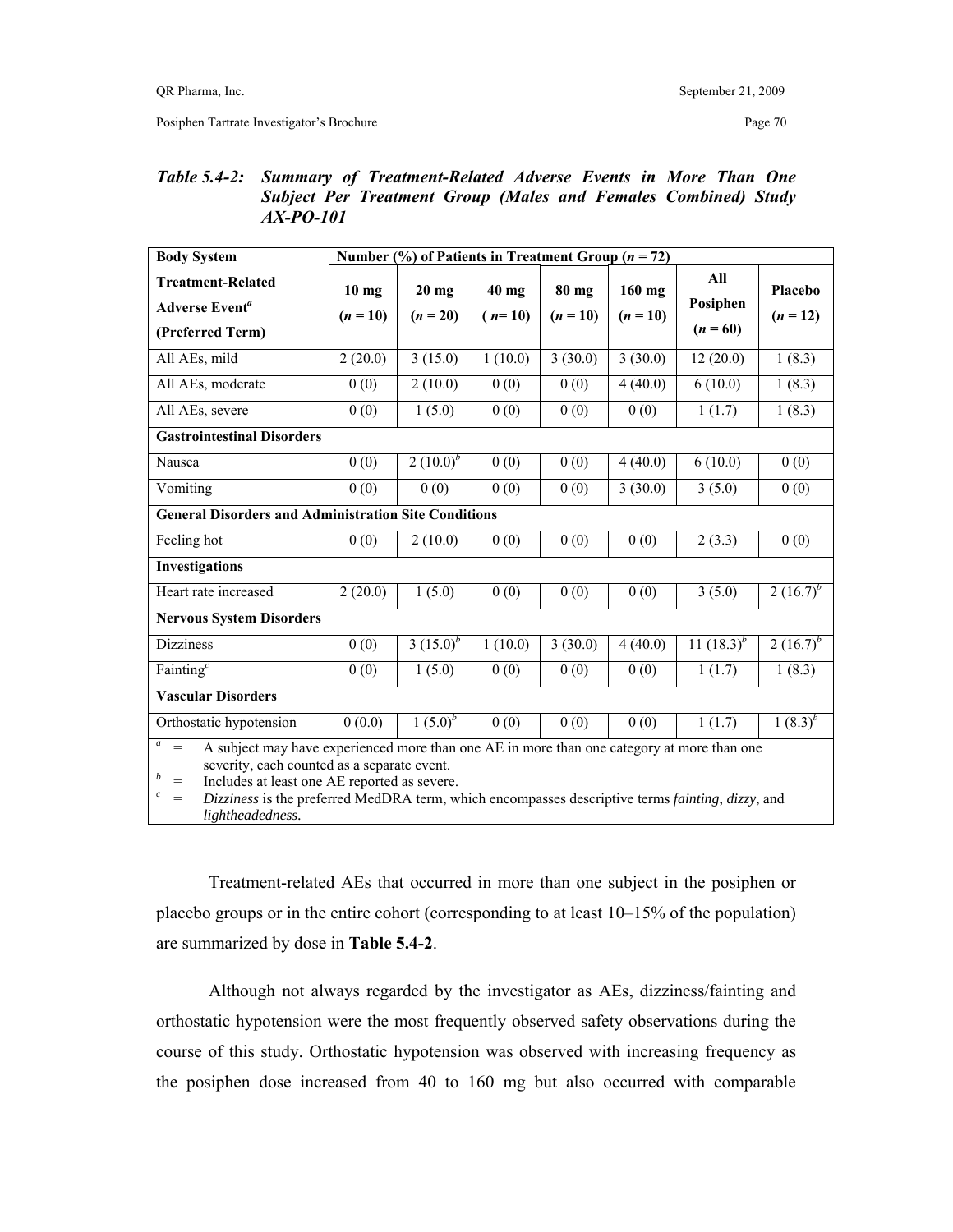frequency in placebo subjects. Some subjects experienced orthostatic effects at multiple measurement points post dose, but there was no apparent correlation between time of occurrence and plasma concentration of posiphen.

 Overall, single doses of 10–80 mg of posiphen were well tolerated. An increased incidence of nausea and vomiting was observed following the 160 mg dose. The incidence of AEs at this dose was deemed dose-limiting, prompting study termination without evaluation of the 240 mg dose.

## *A Three Period Study of the Pharmacokinetics, Pharmacodynamics and Tolerability of Posiphen Tartrate Following Multiple Oral Doses in Healthy Men and Women— AX-PO-102*

#### **Design and Subjects**

 This study was a randomized, double-blind, placebo-controlled, safety, tolerance, pharmacokinetics and pharmacodynamics study in which 6 male and 6 female subjects in each of three successive groups were administered one of three serially increasing, multiple dose regimens of posiphen tartrate, and 2 males and 2 females in each treatment group received placebo. Safety was monitored throughout and blood and urine samples were collected in order to determine the pharmacokinetic and pharmacodynamic effects of the drug. Escalating doses of posiphen studied were 20, 40, and 60 mg administered as a single dose on the first and last day and QID during the intervening days. The first two treatments were administered for 7 days, and the third for 10 days.

 A total of 24 men and 24 women, 8 per sex per treatment group, were recruited from the general population, enrolled, and randomized to either posiphen or placebo in a 3:1 ratio. All subjects were included in the safety population. Thirty-six subjects received posiphen (12 subjects per dose level for 20, 40, and 60 mg) and 12 subjects received placebo. All but two participants completed per protocol. One subject was discontinued by the principal investigator due to AEs after receiving eight 60 mg doses of posiphen. Another subject withdrew voluntarily after receiving thirteen 60 mg doses of posiphen.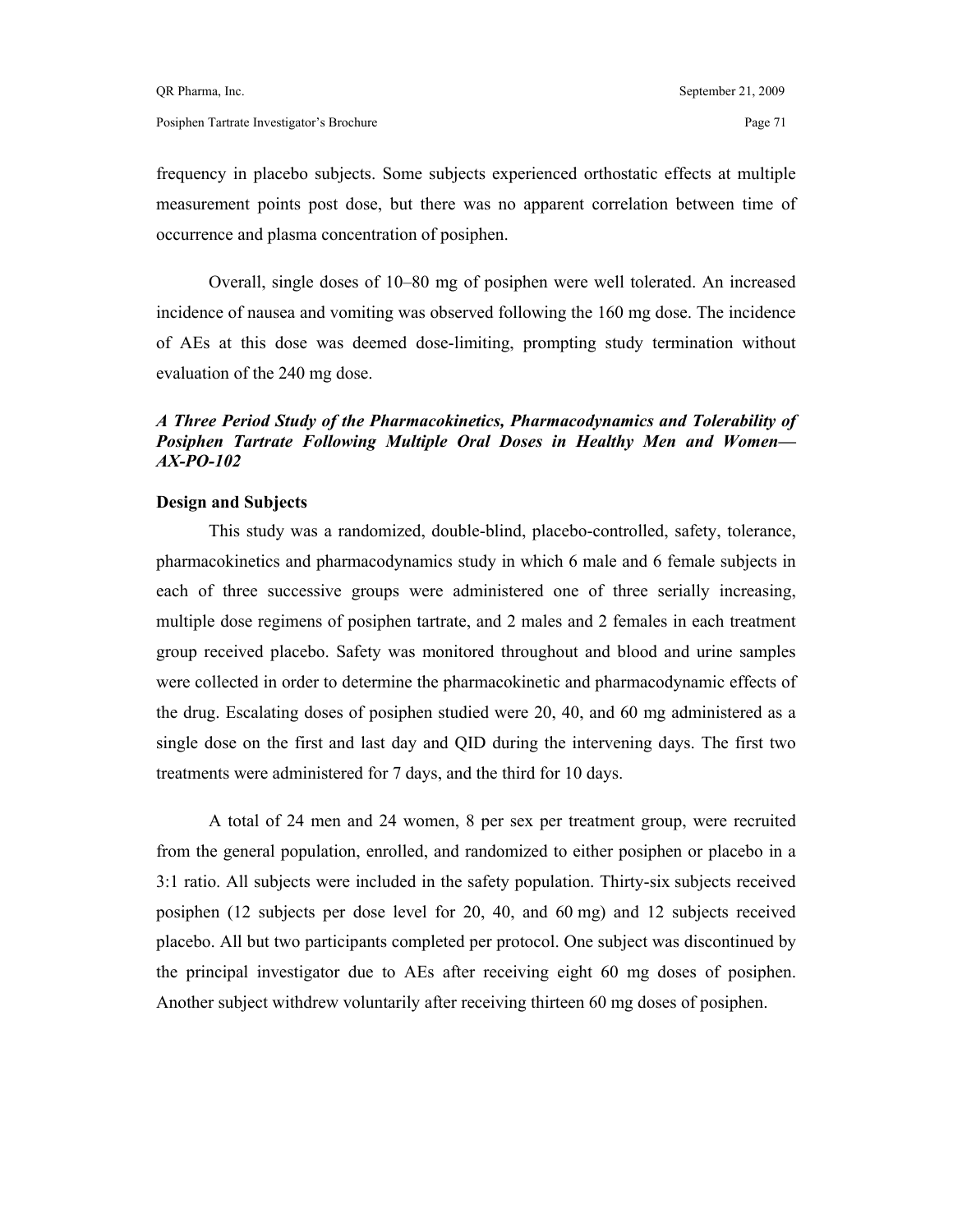#### **Safety Results**

 The pattern of AEs was generally typical of healthy normal volunteers in Phase I studies, with an overall incidence of 50% among placebo-treated subjects and 41.6% (38.9%, treatment-related) for all posiphen treatment groups combined. There was a tendency, but no definitive pattern of increased incidence of AEs with increasing dose of posiphen. No AEs were considered severe by the investigator.

#### *Serious Adverse Events, Deaths, and Discontinuations Due to Adverse Events*

 There were no SAEs or deaths in this study. One female subject receiving posiphen 60 mg was discontinued on Day 3 as a result of AEs (dizziness, "feeling warm," nausea and vomiting) which resolved without further medical intervention.

## *Vital signs, Physical Findings, and Other Observations Related to Safety*

 There were no clinically significant changes associated with posiphen in physical examination findings, vital signs, ECG parameters, or clinical laboratory findings. An unexplained decrease in serum total protein (but not albumin) was noted post treatment in all treatment groups. This phenomenon, while not deemed clinically significant by the investigator, had also been observed in the prior Phase I clinical trial, AX-PO-101.

#### *Adverse Events*

 Subjects receiving posiphen 20 mg had the highest overall incidence of AEs. Most AEs were mild (30 AEs reported for posiphen and 14 for placebo) and a few were moderate in severity (7 for posiphen, 2 for placebo). There were no severe AEs recorded for any subject in either the posiphen or placebo groups. With the small number of subjects, it was difficult to project trends for incidence of AEs, with the possible exception of dizziness, nausea and vomiting, the overall pattern and prevalence of mild and moderately severe AEs seemed similar for posiphen and placebo.

 Adverse events that occurred in more than one subject are summarized by treatment group in **Table 5.4-3** for both male and female subjects combined.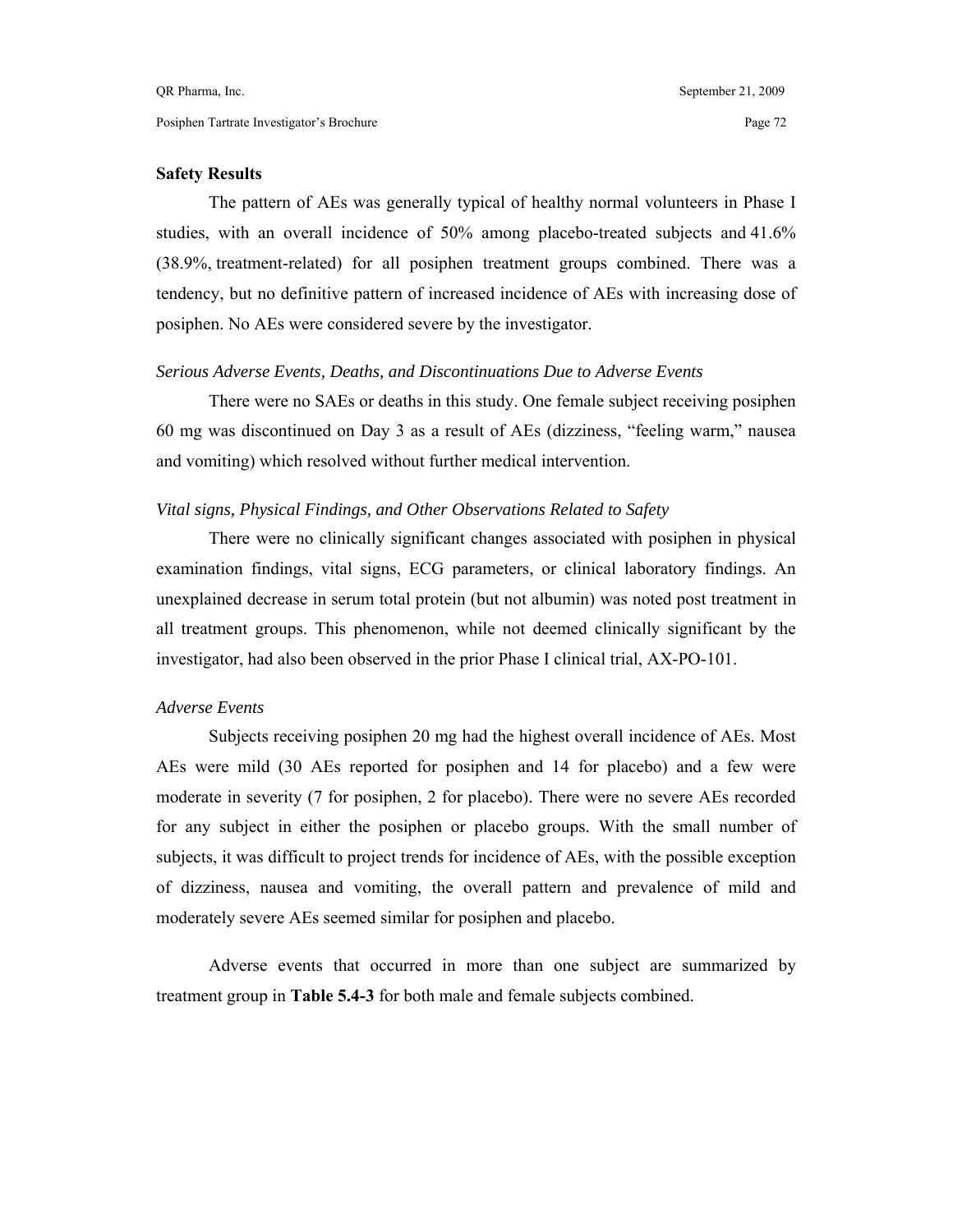Posiphen Tartrate Investigator's Brochure Page 73

| <b>Body System</b>                                                                                                                                                                                         | Number $(\% )$ of Patients in Treatment Group ( $n = 48$ ) |          |            |                     |          |  |  |  |
|------------------------------------------------------------------------------------------------------------------------------------------------------------------------------------------------------------|------------------------------------------------------------|----------|------------|---------------------|----------|--|--|--|
| <b>Adverse Event<sup>a</sup></b>                                                                                                                                                                           | $20$ mg                                                    | $40$ mg  | $60$ mg    | <b>All Posiphen</b> | Placebo  |  |  |  |
| (Preferred Term)                                                                                                                                                                                           | $(n=12)$                                                   | $(n=12)$ | $(n = 12)$ | $(n = 36)$          | $(n=12)$ |  |  |  |
| All AEs, mild                                                                                                                                                                                              | 6(50.0)                                                    | 3(25.0)  | 3(25.0)    | 12(33.3)            | 4(33.3)  |  |  |  |
| All AEs, moderate                                                                                                                                                                                          | 2(16.7)                                                    | 0(0)     | 1(8.3)     | 3(8.3)              | 2(16.7)  |  |  |  |
| All AEs, severe                                                                                                                                                                                            | 0(0)                                                       | 0(0)     | 0(0)       | 0(0)                | 0(0)     |  |  |  |
| <b>Gastrointestinal Disorders</b>                                                                                                                                                                          |                                                            |          |            |                     |          |  |  |  |
| Abdominal pain, upper                                                                                                                                                                                      | 1(8.3)                                                     | 0(0)     | 0(0)       | 1(2.8)              | 1(8.3)   |  |  |  |
| Constipation                                                                                                                                                                                               | 2(16.7)                                                    | 1(8.3)   | 0(0)       | 3(8.3)              | 3(25.0)  |  |  |  |
| Nausea                                                                                                                                                                                                     | 1(8.3)                                                     | 0(0)     | 2(16.7)    | 3(8.3)              | 1(8.3)   |  |  |  |
| Vomiting                                                                                                                                                                                                   | 0(0)                                                       | 0(0)     | 3(25.0)    | 3(8.3)              | 0(0)     |  |  |  |
| <b>General Disorders and Administration Site Conditions</b>                                                                                                                                                |                                                            |          |            |                     |          |  |  |  |
| Feeling hot                                                                                                                                                                                                | 0(0)                                                       | 0(0)     | 1(8.3)     | 1(2.8)              | 1(8.3)   |  |  |  |
| <b>Nervous System Disorders</b>                                                                                                                                                                            |                                                            |          |            |                     |          |  |  |  |
| Abnormal dreams                                                                                                                                                                                            | 3(25.0)                                                    | 0(0)     | 0(0)       | 3(8.3)              | 2(16.7)  |  |  |  |
| <b>Dizziness</b>                                                                                                                                                                                           | 2(16.7)                                                    | 2(16.7)  | 3(25.0)    | 7(19.4)             | 1(8.3)   |  |  |  |
| Headache                                                                                                                                                                                                   | 2(16.7)                                                    | 3(25.0)  | 1(8.3)     | 6(16.7)             | 2(16.7)  |  |  |  |
| $\boldsymbol{a}$<br>A subject may have experienced AEs in more than one category. Multiple AEs with the same preferred<br>$=$<br>term are counted once for each subject, at the maximum reported severity. |                                                            |          |            |                     |          |  |  |  |

## *Table 5.4-3: Summary of Adverse Events in More Than One Subject Per Treatment Group (Males and Females Combined) Study AX-PO-102*

 Mild and moderately severe treatment-related AEs occurred with greatest frequency in the posiphen 20 mg group, with an incidence only slightly greater than that for placebo. Overall, the proportion of posiphen subjects reporting mild and moderately severe AEs was lower than that for placebo. There were no severe, treatment-related AEs.

 Treatment-related AEs that occurred in more than one subject in the posiphen or placebo groups (corresponding to at least 16.7% of the population) or in the entire cohort are summarized by treatment group in **Table 5.4-4**.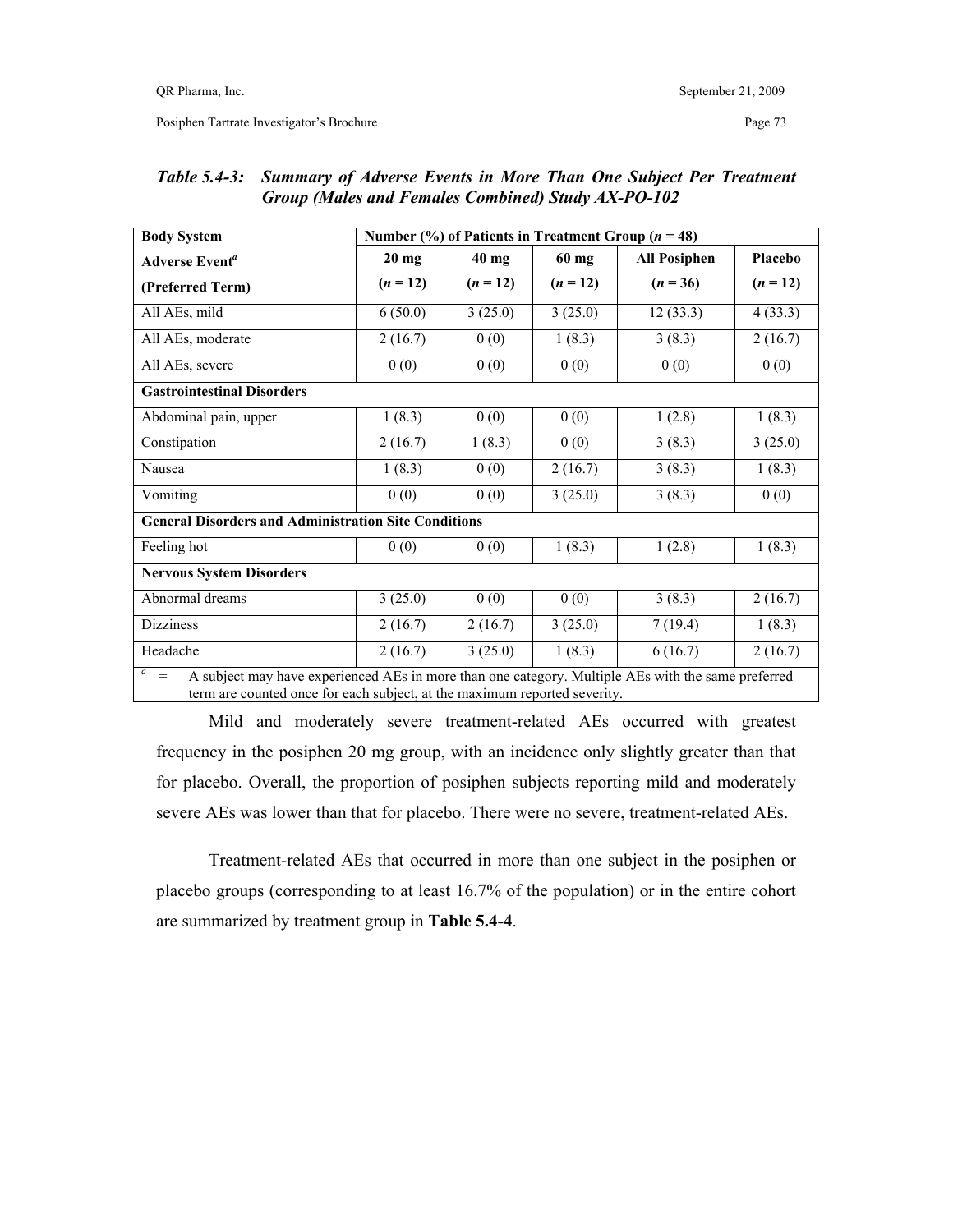## *Table 5.4-4: Summary of Treatment-Related Adverse Events in More Than One Subject Per Treatment Group (Males and Females Combined) Study AX-PO-102*

| <b>Body System</b>                                                                                                                                                                                         | Number $(\%)$ of Patients in Treatment Group ( $n = 48$ ) |            |          |                     |            |  |  |  |
|------------------------------------------------------------------------------------------------------------------------------------------------------------------------------------------------------------|-----------------------------------------------------------|------------|----------|---------------------|------------|--|--|--|
| <b>Treatment-Related Adverse</b>                                                                                                                                                                           | $20$ mg                                                   | $40$ mg    | 60 mg    | <b>All Posiphen</b> | Placebo    |  |  |  |
| Even <sup>a</sup>                                                                                                                                                                                          | $(n = 12)$                                                | $(n = 12)$ | $(n=12)$ | $(n = 36)$          | $(n = 12)$ |  |  |  |
| (Preferred Term)                                                                                                                                                                                           |                                                           |            |          |                     |            |  |  |  |
| All AEs, mild                                                                                                                                                                                              | 5(41.7)                                                   | 3(25.0)    | 3(25.0)  | 11(30.6)            | 4(33.3)    |  |  |  |
| All AEs, moderate                                                                                                                                                                                          | 2(16.7)                                                   | 0(0)       | 1(8.3)   | 3(8.3)              | 2(16.7)    |  |  |  |
| All AEs, severe                                                                                                                                                                                            | 0(0)                                                      | 0(0)       | 0(0)     | 0(0)                | 0(0)       |  |  |  |
| <b>Gastrointestinal Disorders</b>                                                                                                                                                                          |                                                           |            |          |                     |            |  |  |  |
| Abdominal pain, upper                                                                                                                                                                                      | 1(8.3)                                                    | 0(0)       | 0(0)     | 1(2.8)              | 1(8.3)     |  |  |  |
| Constipation                                                                                                                                                                                               | 2(16.7)                                                   | 1(8.3)     | 0(0)     | 3(8.3)              | 3(25.0)    |  |  |  |
| Nausea                                                                                                                                                                                                     | 1(8.3)                                                    | 0(0)       | 2(16.7)  | 3(8.3)              | 1(8.3)     |  |  |  |
| Vomiting                                                                                                                                                                                                   | 0(0)                                                      | 0(0)       | 3(25.0)  | 3(8.3)              | 0(0)       |  |  |  |
| <b>General Disorders and Administration Site Conditions</b>                                                                                                                                                |                                                           |            |          |                     |            |  |  |  |
| Feeling hot                                                                                                                                                                                                | 0(0)                                                      | 0(0)       | 1(8.3)   | 1(2.8)              | 1(8.3)     |  |  |  |
| <b>Nervous System Disorders</b>                                                                                                                                                                            |                                                           |            |          |                     |            |  |  |  |
| Abnormal dreams                                                                                                                                                                                            | 3(25.0)                                                   | 0(0)       | 0(0)     | 3(8.3)              | 2(16.7)    |  |  |  |
| <b>Dizziness</b>                                                                                                                                                                                           | 2(16.7)                                                   | 0(0)       | 2(16.7)  | 4(11.1)             | 1(8.3)     |  |  |  |
| Headache                                                                                                                                                                                                   | 2(16.7)                                                   | 3(25.0)    | 1(8.3)   | 6(16.7)             | 2(16.7)    |  |  |  |
| $\boldsymbol{a}$<br>$=$<br>A subject may have experienced AEs in more than one category. Multiple AEs with the same preferred<br>term are counted once for each subject, at the maximum reported severity. |                                                           |            |          |                     |            |  |  |  |

 Overall, posiphen tartrate, administered orally in doses of 20, 40, and 60 mg QID was well tolerated.

 Aside from nausea and vomiting, which are well-known responses to treatment with ChE inhibitors, the only consistent pattern of AEs entailed dizziness/fainting, headache, and reduction in total serum protein. These effects were seen to varying degrees at all doses of posiphen and also in the placebo group.

 For other ChE inhibitors, nausea and vomiting upon initiation of treatment have been reduced in both frequency and severity by initial dose titration, a strategy that may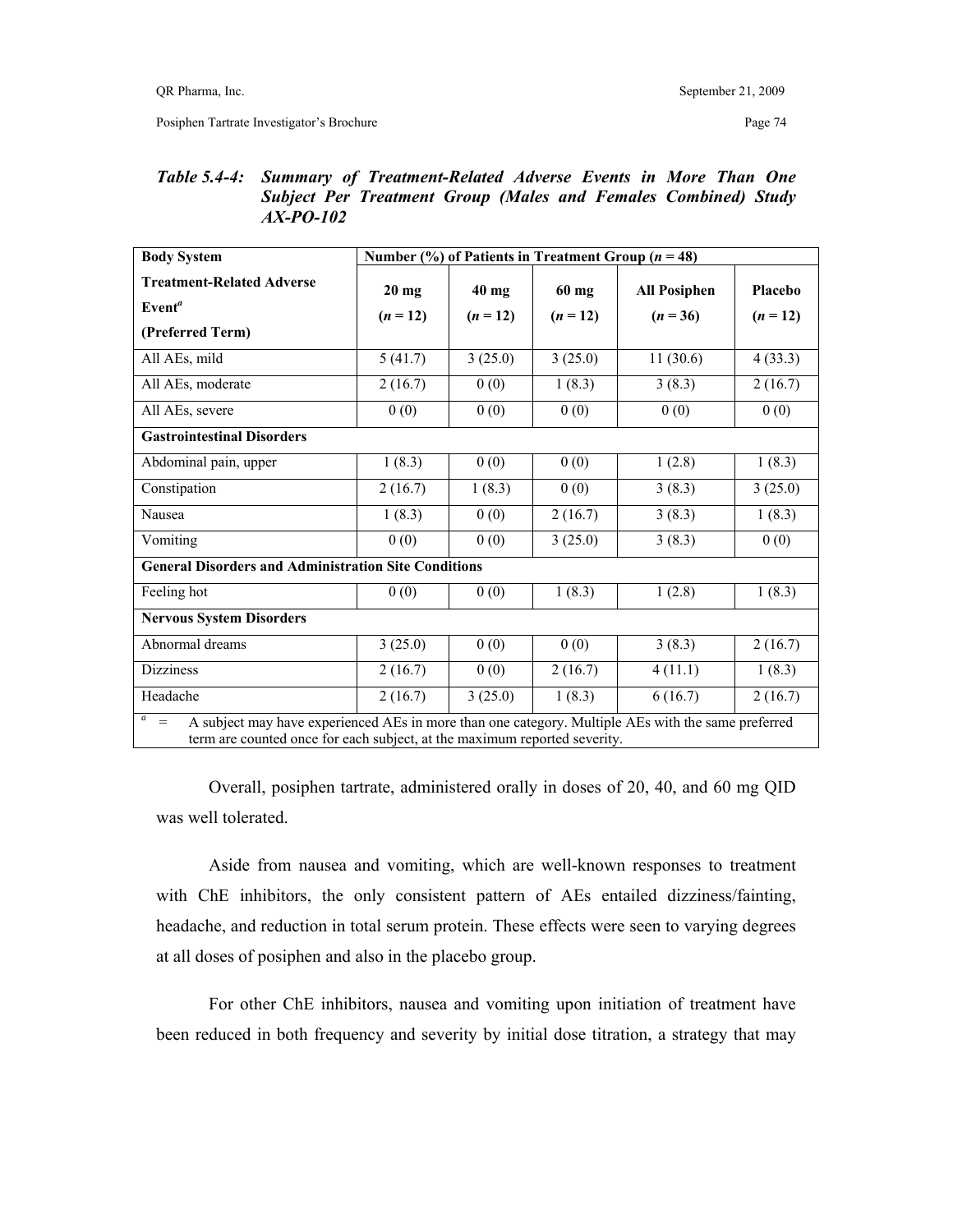work for posiphen, as well. Whether titration may be applicable to the occurrence of dizziness/fainting can best be ascertained in future repeat-dosing studies.

## **6.0 Summary of Data and Guidance for the Investigator**

 Two clinical studies have been conducted with posiphen. Clinical studies with single and repeated daily oral administration of posiphen tartrate showed posiphen to be well tolerated up to single doses of 80 mg or QID doses of 60 mg. A single dose of 160 mg was associated with an increased incidence of nausea and vomiting which resulted in the decision not to test higher doses. Aside from nausea and vomiting, which are wellknown responses to treatment with ChE inhibitors, the only consistent pattern of AEs entailed dizziness/fainting, headache, and reduction in total serum protein. These effects were seen to varying degrees at all doses of posiphen and also in the placebo group. There was a tendency, but no definitive pattern of increased incidence of AEs with increasing dose of posiphen. There were no SAEs in either clinical study.

 Preclinical pharmacology and toxicology studies with repeated daily oral administration of posiphen tartrate for up to 30 days in mice, rats and dogs showed effects limited to the central and peripheral nervous systems and gastrointestinal tract. Dose limiting toxicities were seen at 30 mg/kg/day and above and included ataxia and tremors/twitching. Additional effects in animals included salivation, lacrimation, excessive licking or chewing, slight anemia with reticulocytosis and emesis. Full body tremors and hypoactivity were observed in mice dosed orally and intraperitoneally at the 50 and 75 mg/kg/day dose levels. Tolerance to some of these occurred with continued dosing. The signs/symptoms noted at these high doses of posiphen tartrate may be related to cholinergic manifestations.

A study conducted to analyze the effect of orally administered posiphen on  $\mathbf{A}\boldsymbol{\beta}$ levels in the mouse brain, revealed that posiphen lowered Αβ levels at plasma concentrations that are attainable with oral dosing in humans.

 Posiphen tartrate did not adversely affect the QT (or QTc) interval *in vitro* or *in vivo*. In dogs, a transient increase in BP, HR, and BT occurred after a single oral dose of